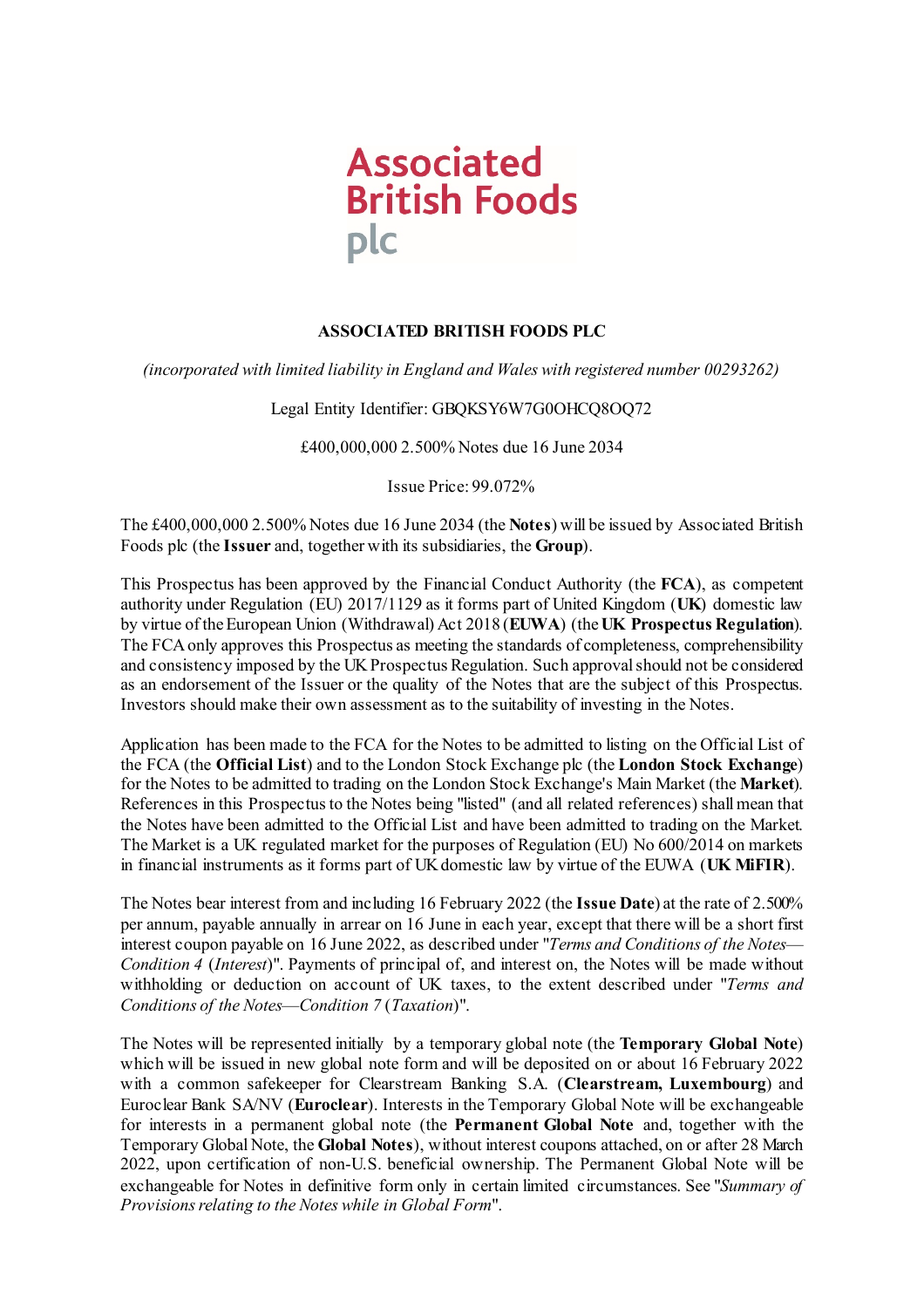Unless previously redeemed or purchased and cancelled, the Issuer will redeem the Notes at their principal amount on 16 June 2034. The Notes are subject to early redemption, in whole or in part, (i) at the option of the Issuer (A) at any time up to (and including) 16 March 2034 at the relevant makewhole redemption amount plus a margin of 0.200%; or (B) at any time thereafter at par, in each case together with accrued interest; (ii) at the option of the Issuer at any time in the event of certain changes affecting taxes of the UK at par together with accrued interest; and (iii) at the option of Noteholders if a Change of Control Put Event (as defined in Condition [6.5](#page-36-0) (*Redemption at the Option of the Noteholders on a Change of Control*) shall occur. See Conditio[n 6](#page-34-0) (*Redemption and Purchase*).

The Notes are expected on issue to be rated A by S&P Global Ratings UK Limited (**S&P**). A rating is not a recommendation to buy, sell or hold securities and may be subject to revision, suspension or withdrawal at any time by the assigning rating organisation.  $S\&P$  is established in the UK and is registered in accordance with Regulation (EC) No. 1060/2009 as it forms part of UK domestic law by virtue of the EUWA (the **UK CRA Regulation**).

S&P is not established in the European Union and has not applied for registration under Regulation (EC) No. 1060/2009 of the European Parliament and of the Council of 16 September 2009, as amended (the **CRA Regulation**). The ratings issued by S&P have been endorsed by S&P Global Ratings Europe Limited in accordance with the CRA Regulation. S&P Global Ratings Europe Limited is established in the European Union and registered under the CRA Regulation. As such, S&P Global Ratings Europe Limited is included in the list of registered credit rating agencies published at the website of the European Securities and Markets Authority (**ESMA**) on its website (at [http://www.esma.europa.eu/page/List-registered-and-certified-CRAs\)](http://www.esma.europa.eu/page/List-registered-and-certified-CRAs) in accordance with the CRA Regulation.

**An investment in the Notes involves certain risks. Prospective investors should have regard to the factors described under the section headed "***Risk Factors***" in this Prospectus.**

#### **Joint Lead Managers**

| <b>Barclays</b> | <b>BofA</b> Securities | <b>Citigroup</b> | <b>Santander</b>          |
|-----------------|------------------------|------------------|---------------------------|
|                 |                        |                  | Corporate $\&$            |
|                 |                        |                  | <b>Investment Banking</b> |
|                 |                        |                  |                           |

Prospectus dated 14 February 2022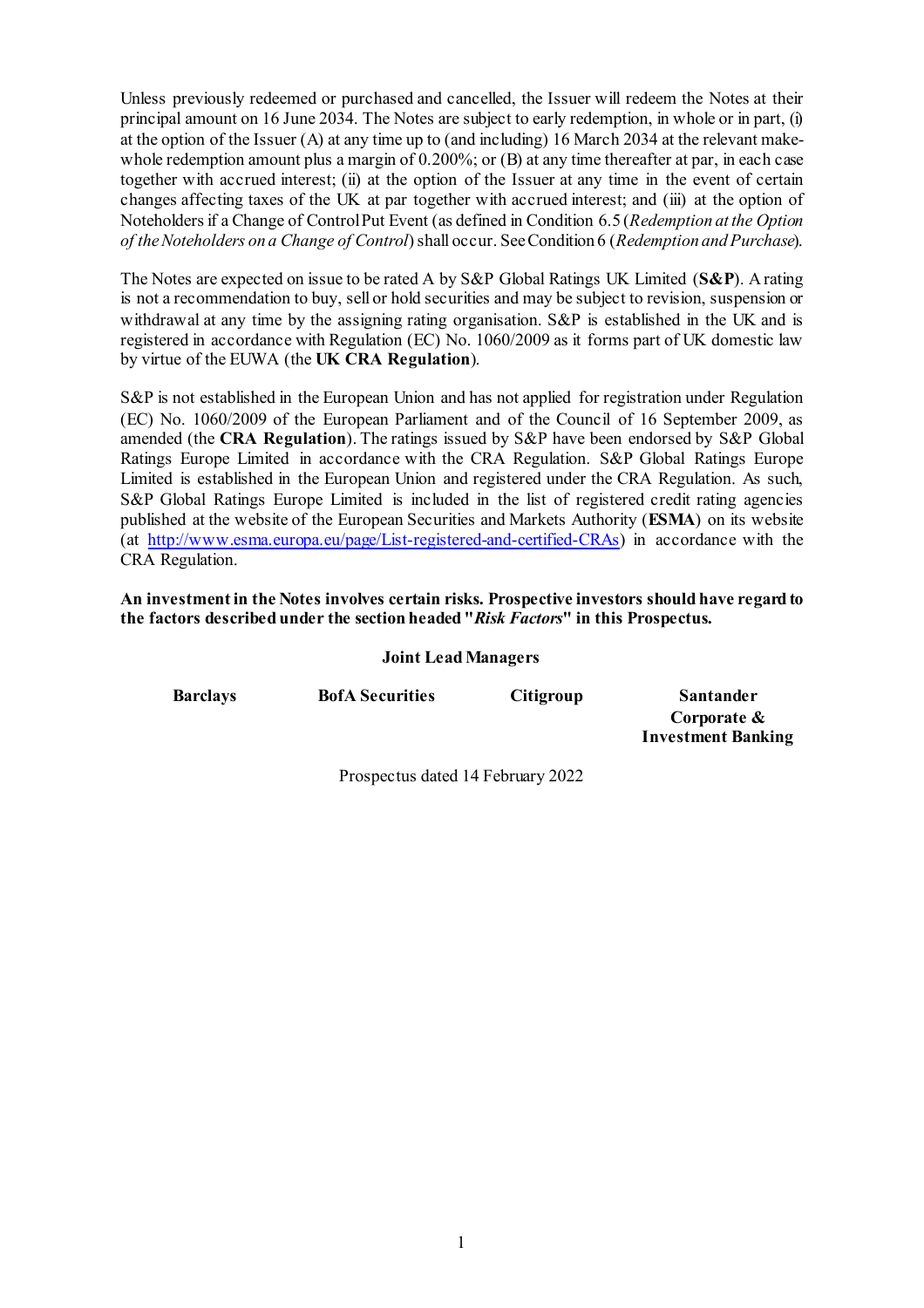**This Prospectus comprises a prospectus for the purposes of Article 8 of the UK Prospectus Regulation. This Prospectus has been prepared for the purpose of giving information with regard to the Issuer, the Group and the Notes, which according to the particular nature and circumstances of the Issuer, the Group and the Notes, is necessary information which is material to an investor for making an informed assessment of (i) the assets and liabilities, financial position, profit and losses and prospects of the Issuer; (ii) the rights attaching to the Notes; and (iii) the reasons for the issuance and its impact on the Issuer.** 

**The Issuer accepts responsibility for the information contained in this Prospectus. To the best of the knowledge of the Issuer, the information contained in this Prospectus is in accordance with the facts and this Prospectus makes no omission of anything likely to affect the import of such information.** 

**This Prospectus is to be read in conjunction with all documents which are deemed to be incorporated herein by reference (see "***Documents Incorporated by Reference***"). This Prospectus should be read and construed on the basis that such documents are incorporated and form part of the Prospectus.**

**Other than in relation to the documents which are deemed to be incorporated by reference (see "***Documents Incorporated by Reference***"), the information on the websites to which this Prospectus refers does not form a part of this Prospectus and has not been scrutinised or approved by the FCA.**

**None of the Joint Lead Managers (as described under "Subscription and Sale" below), Citibank, N.A., London Branch (the Principal Paying Agent), Citibank Europe Plc (together with the Principal Paying Agent and any further or other paying agents appointed from time to time in respect of the Notes, the Paying Agents and each a Paying Agent) and Citicorp Trustee Company Limited (the Trustee) has independently verified the information contained herein. Accordingly, no representation, warranty or undertaking, express or implied, is made and no responsibility or liability is accepted by the Joint Lead Managers, the Trustee or the Paying Agents as to the accuracy or completeness of the information contained or incorporated in this Prospectus or any other information provided by the Issuer in connection with the offering of the Notes. None of the Joint Lead Managers, the Trustee and the Paying Agents accepts any liability in relation to the information contained or incorporated by reference in this Prospectus or any other information provided by the Issuer in connection with the offering of the Notes or their distribution.**

**No person has been authorised to give any information or to make any representation not contained in and not consistent with this Prospectus, in connection with the offering of the Notes and any such information or representations must not be relied upon as having been authorised by or on behalf of the Issuer, the Joint Lead Managers, the Paying Agents or the Trustee. Neither the delivery of this Prospectus nor any sale made in connection herewith shall, under any circumstances, constitute a representation or create any implication that there has been no change since the date hereof in the affairs of the Issuer or the Group or that information contained herein has remained accurate and complete.** 

**This Prospectus does not constitute an offer to sell or an invitation by or on behalf of the Issuer or the Joint Lead Managers to subscribe for, or purchase, any of the Notes. The distribution of this Prospectus and the offering of the Notes in certain jurisdictions may be restricted by law. Persons into whose possession this Prospectus comes are required by the Issuer and the Joint Lead Managers to inform themselves about and to observe any such restrictions.**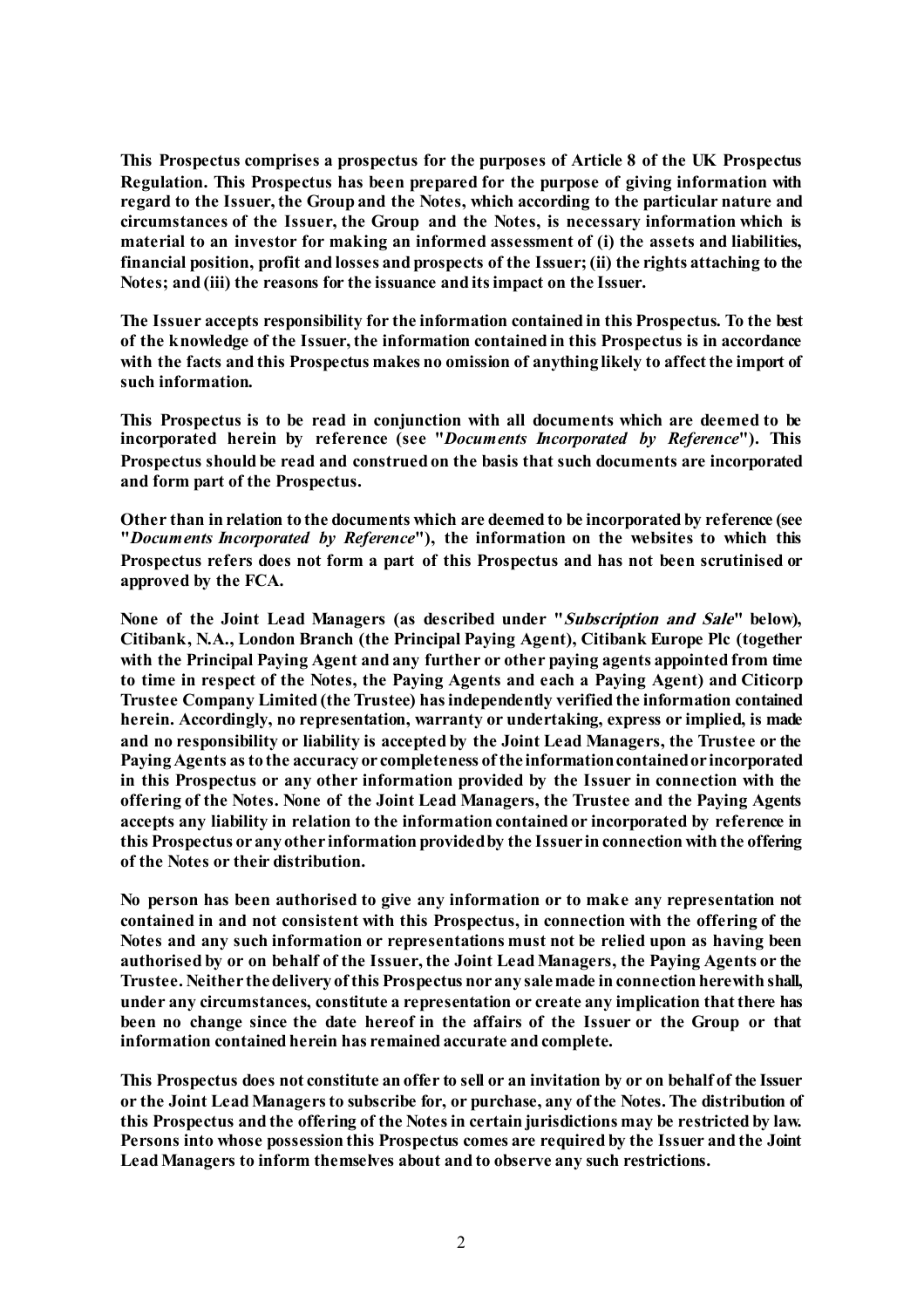**The Notes have not been and will not be registered under the U.S. Securities Act of 1933, as amended (the Securities Act) or under any relevant securities laws of any state or other jurisdiction of the United States, and are subject to U.S. tax law requirements. The Notes may not be offered, sold or delivered within the United States or to, or for the account or benefit of, U.S. persons (as defined in Regulation S under the Securities Act (Regulation S)) except pursuant to an applicable exemption from, or in a transaction not subject to, the registration requirements of the Securities Act and in accordance with applicable U.S. state securities laws. For a description of certain restrictions on the offer, sale and delivery of the Notes and on the distribution of this Prospectus, see "Subscription and Sale".**

**PRIIPs Regulation / Prohibition of Sales to EEA retail investors – The Notes are not intended to be offered, sold or otherwise made available to and should not be offered, sold or otherwise made available to any retail investor in the European Economic Area (the EEA). For these purposes, a retail investor means a person who is one (or more) of: (i) a retail client as defined in point (11) of Article 4(1) of Directive 2014/65/EU (as amended) (MiFID II); or (ii) a customer within the meaning of Directive (EU) 2016/97 (the Insurance Distribution Directive), where that customer would not qualify as a professional client as defined in point (10) of Article 4(1) of MiFID II. Consequently no key information document required by Regulation (EU) No. 1286/2014 (as amended, the PRIIPs Regulation) for offering or selling the Notes or otherwise making them available to retail investors in the EEA has been prepared and therefore offering or selling the Notes or otherwise making them available to any retail investor in the EEA may be unlawful under the PRIIPs Regulation.**

**UK PRIIPs Regulation / Prohibition of Sales to UK retail investors -The Notes are not intended to be offered, sold or otherwise made available to and should not be offered, sold or otherwise made available to any retail investor in the UK. For these purposes, a retail investor means a person who is one (or more) of: (i) a retail client, as defined in point (8) of Article 2 of Regulation (EU) No 2017/565 as it forms part of UK domestic law by virtue of the EUWA; or (ii) a customer within the meaning of the provisions of the Financial Services and Markets Act 2000 (as amended, the FSMA**) **and any rules or regulations made under the FSMA to implement the Insurance Distribution Directive, where that customer would not qualify as a professional client, as defined in point (8) of UK MiFIR. Consequently no key information document required by Regulation (EU) No 1286/2014 as it forms part of UK domestic law by virtue of the EUWA (the UK PRIIPs Regulation) for offering or selling the Notes or otherwise making them available to retail investors in the UK has been prepared and therefore offering or selling the Notes or otherwise making them available to any retail investor in the UK may be unlawful under the UK PRIIPs Regulation.**

**MiFID II product governance professional investors and ECPs only target market – Solely for the purposes of the manufacturer's product approval process, the target market assessment in respect of the Notes has led to the conclusion that: (i) the target market for the Notes is eligible counterparties and professional clients only, each as defined in MiFID II; and (ii) all channels for distribution of the Notes to eligible counterparties and professional clients are appropriate. Any person subsequently offering, selling or recommending the Notes (a distributor) should take into consideration the manufacturer's target market assessment; however, a distributor subject to MiFID II is responsible for undertaking its own target market assessment in respect of the Notes (by either adopting or refining the manufacturer's target market assessment) and determining appropriate distribution channels.**

**UK MiFIR product governance professional investors and ECPs only target market – Solely for the purposes of each manufacturer's product approval process, the target market**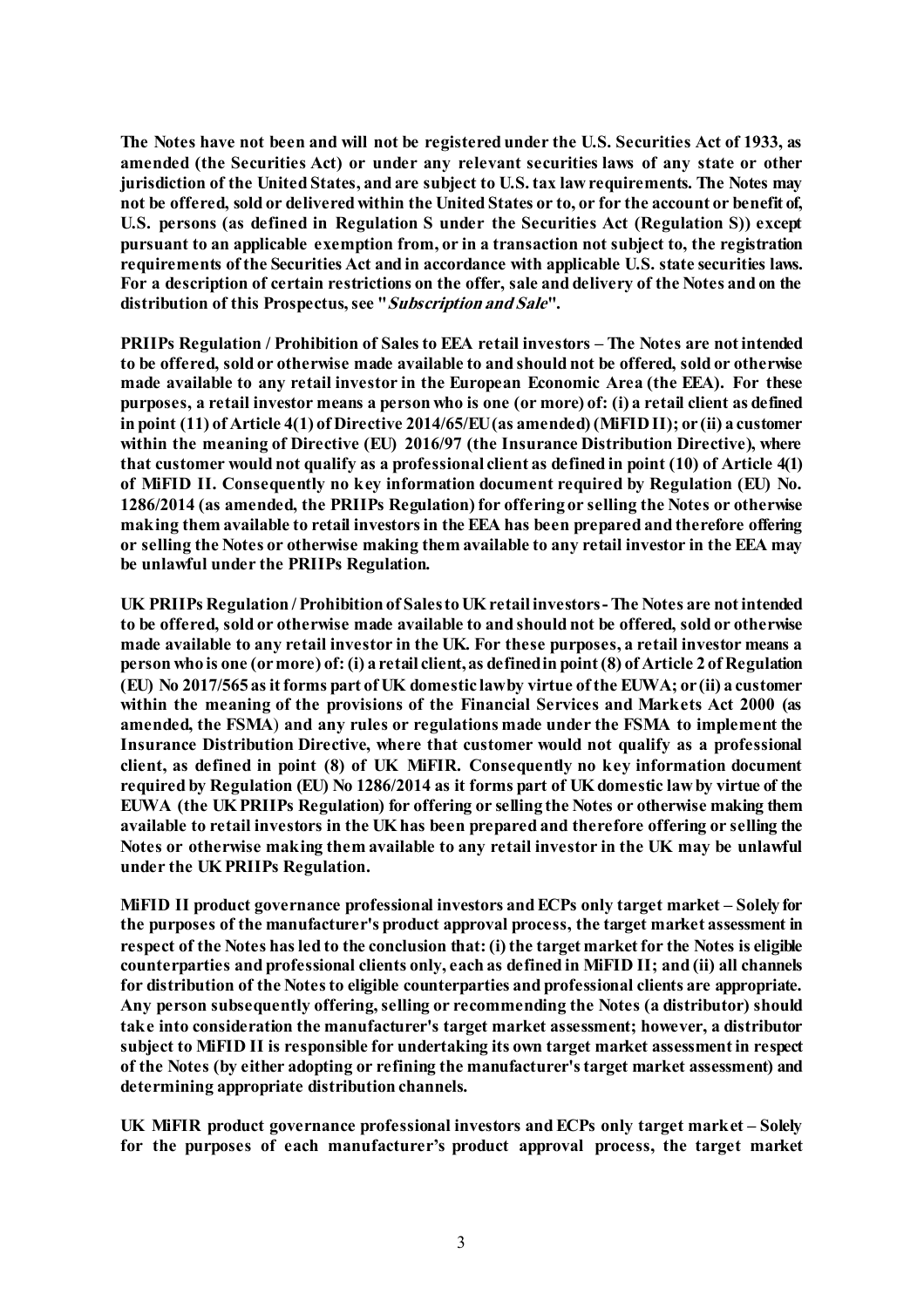**assessment in respect of the Notes has led to the conclusion that: (i) the target market for the Notes is only eligible counterparties, as defined in the FCA Handbook Conduct of Business Sourcebook, and professional clients, as defined in UK MiFIR; and (ii) all channels for distribution of the Notes to eligible counterparties and professional clients are appropriate. Any distributor should take into consideration the manufacturers' target market assessment; however, a distributor subject to the FCA Handbook Product Intervention and Product Governance Sourcebook is responsible for undertaking its own target market assessment in respect of the Notes (by either adopting or refining the manufacturers' target market assessment) and determining appropriate distribution channels.**

**Notification under Section 309B(1)(c) of the Securities and Futures Act 2001 (2020 Revised Edition) of Singapore, as modified or amended from time to time (the SFA) - In connection with Section 309B of the SFA and the Securities and Futures (Capital Markets Products) Regulations 2018 of Singapore (the CMP Regulations 2018), the Issuer has determined the classification of the Notes as prescribed capital markets products (as defined in the CMP Regulations 2018) and Excluded Investment Products (as defined in MAS Notice SFA 04-N12: Notice on the Sale of Investment Products and MAS Notice FAA-N16: Notice on Recommendations on Investment Products).**

**Each potential investor in any Notes must determine the suitability of that investment in light of its own circumstances. In particular, each potential investor may wish to consider, either on its own or with the help of its financial and other professional advisers, whether it: has sufficient knowledge and experience to make a meaningful evaluation of the Notes, the merits and risks of investing in the Notes and the information contained or incorporated by reference in this Prospectus or any applicable supplement; has access to, and knowledge of, appropriate analytical tools to evaluate, in the context of its particular financial situation, an investment in the Notes and the impact such investment will have on its overall investment portfolio; has sufficient financial resources and liquidity to bear all of the risks of an investment in the Notes, including where the currency for principal or interest payments is different from the potential investor's currency; understands thoroughly the terms of the Notes and is familiar with the financial markets; and is able to evaluate (either alone or with the help of a financial adviser) possible scenarios for economic, interest rate and other factors that may affect its investment and its ability to bear the applicable risks. Prospective investors whose investment activities are subject to investment laws and regulations or to review or regulation by certain authorities may be subject to restrictions on investments in certain types of debt securities. Prospective investors should review and consider such restrictions prior to investing in the Notes. Prospective investors should consider the tax consequences of investing in the Notes and consult their own tax advisers with respect to the acquisition, sale and redemption of the Notes in light of their personal situations.**

**IN CONNECTION WITH THE ISSUE OF THE NOTES, BARCLAYS BANK PLC AS STABILISATION MANAGER (THE STABILISATION MANAGER) (OR ANY PERSON ACTING ON BEHALF OF THE STABILISATION MANAGER) MAY OVER-ALLOT NOTES OR EFFECT TRANSACTIONS WITH A VIEW TO SUPPORTING THE MARKET PRICE OF THE NOTES AT A LEVEL HIGHER THAN THAT WHICH MIGHT OTHERWISE PREVAIL. HOWEVER, STABILISATION MAY NOT NECESSARILY OCCUR. ANY STABILISATION ACTION MAY BEGIN ON OR AFTER THE DATE ON WHICH ADEQUATE PUBLIC DISCLOSURE OF THE TERMS OF THE OFFER OF THE NOTES IS MADE AND, IF BEGUN, MAY CEASE AT ANY TIME, BUT IT MUST END NO LATER THAN THE EARLIER OF 30 DAYS AFTER THE ISSUE DATE OF THE NOTES AND 60 DAYS AFTER THE DATE OF ALLOTMENT OF THE NOTES. ANY**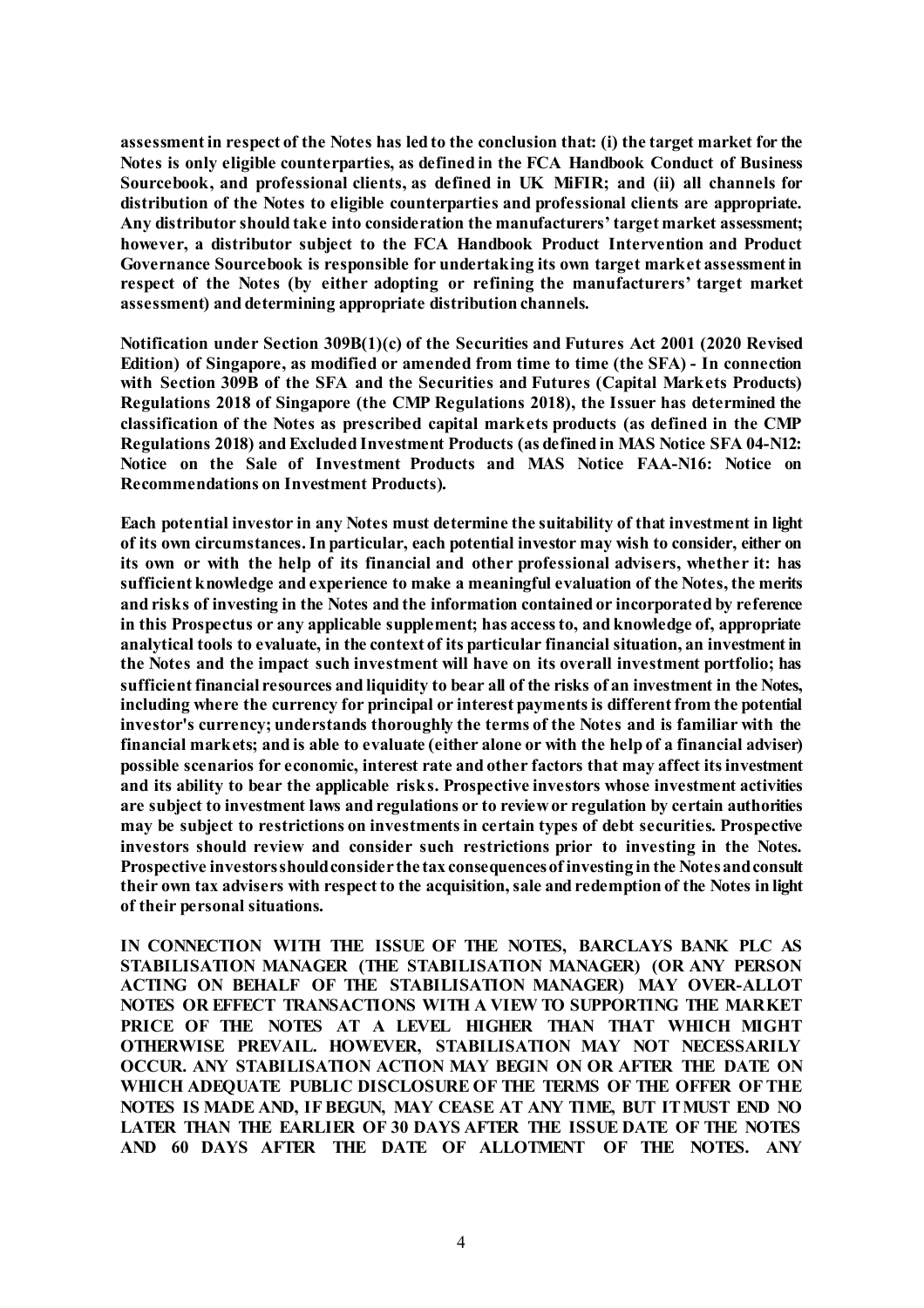# **STABILISATION ACTION OR OVER-ALLOTMENT MUST BE CONDUCTED BY THE STABILISATION MANAGER (OR PERSONS ACTING ON BEHALF OF THE STABILISATION MANAGER) IN ACCORDANCE WITH ALL APPLICABLE LAWS AND RULES.**

# **PRESENTATION OF CERTAIN INFORMATION**

#### **Certain non-IFRS financial information**

This Prospectus includes and incorporates by reference certain financial information which has not been prepared in accordance with International Financial Reporting Standards (**IFRS**) but which has been derived from the audited financial statements. The glossary of these alternative performance measures for the purposes of the ESMA Guidelines on Alternative Performance Measures (**APMs**), which is set out in note 30 on pages 208 to 213 of the Issuer's Annual Report and Accounts 2021, is incorporated by reference in this Prospectus (see "*Documents Incorporated by Reference*").

The principal APMs referred to in this document are:

- Adjusted operating profit;
- Capital expenditure; and
- Financial leverage.

#### *Adjusted operating profit*

Adjusted operating profit is stated before amortisation of non-operating intangibles, transaction costs, amortisation of fair value adjustments made to acquired inventory, profits less losses on disposal of non-current assets and exceptional items. Items defined above which arise in the Group's joint ventures and associates are also treated as adjusting items for the purposes of adjusted operating profit. A reconciliation of this measure is provided on the face of the consolidated income statement and by operating segment in note 1 to the Group's consolidated financial statements as at, and for the 53 weeks ended, 18 September 2021 (the **2021 Financial Statements**).

#### *Capital expenditure*

Capital expenditure is a measure of the investment each year in non-current assets in existing businesses. It comprises cash outflows from the purchase of property, plant and equipment and intangibles and its calculation is disclosed in note D to note 30 to the 2021 Financial Statements.

#### *Financial leverage*

Financial leverage is the ratio of net cash/debt including lease liabilities to adjusted EBITDA and its calculation is disclosed in note F to note 30 to the 2021 Financial Statements. For this purpose:

- Net cash/debt including lease liabilities comprises cash, cash equivalents and overdrafts, current asset investments, loans and lease liabilities and a reconciliation of this measure is shown in note 25 to the 2021 Financial Statements.
- Adjusted EBITDA is adjusted operating profit before depreciation, amortisation and impairments and its calculation is also disclosed in note F to note 30 to the 2021 Financial Statements.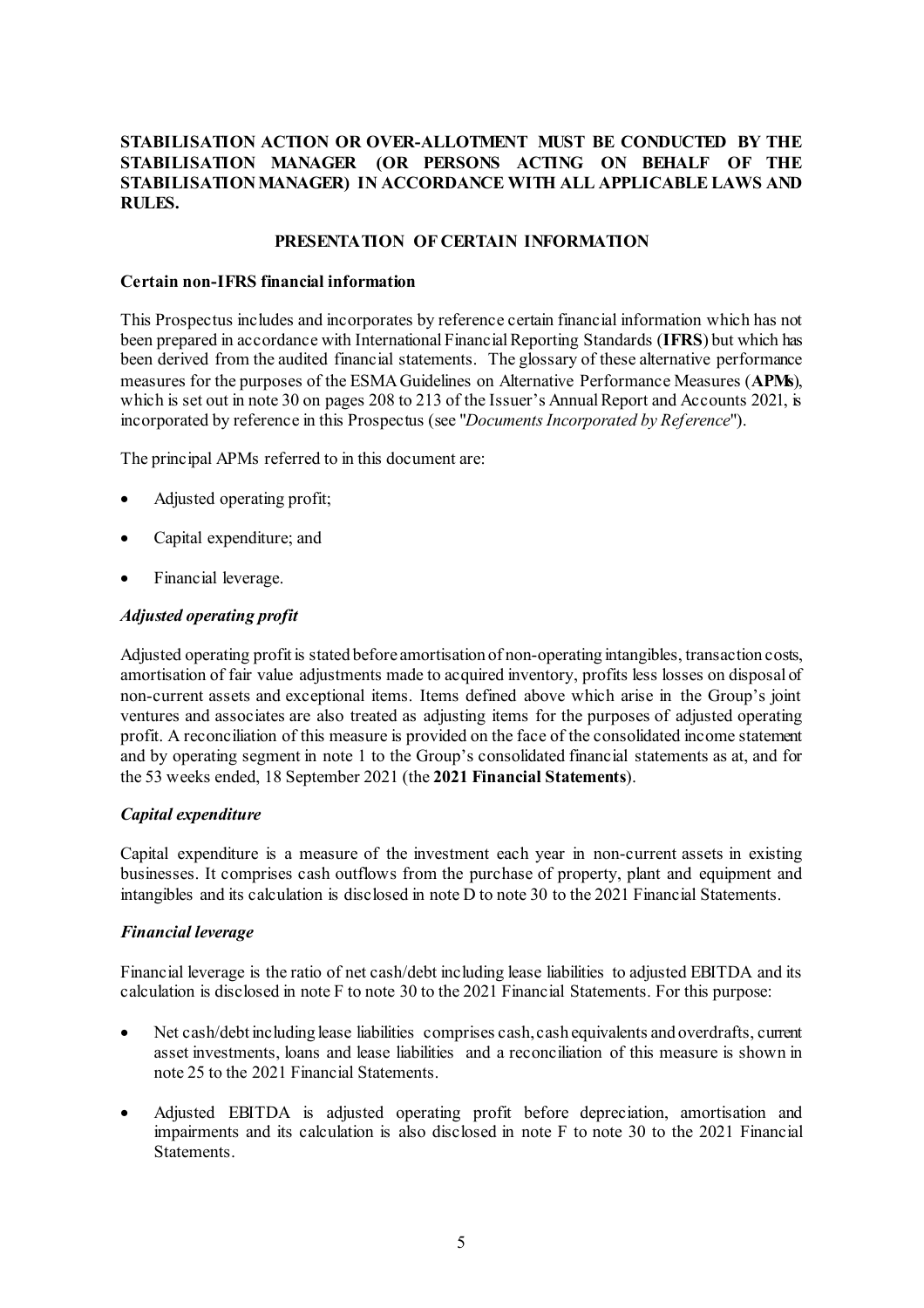In certain cases in this document, adjusted operating profit and revenue may be referred to as being determined on a constant currency basis. Constant currency measures are also an APM and are derived by translating the relevant prior year figures at current year average exchange rates, except for countries where consumer price inflation has escalated to extreme levels, in which case actual exchange rates are used. There are currently two countries where the Group has operations in this position – Argentina and Venezuela. Note B to note 30 to the 2021 Financial Statements shows the determination of these constant currency measures.

In addition, in certain cases in this document, retail business sales may be referred to as being determined on a like-for-like basis. This metric enables measurement of the performance of the Group's retail stores on a comparable year-on-year basis. The measure represents the change in sales at constant currency in the Group's retail stores adjusted for new stores, closures and relocations. Refits, extensions and downsizes are also adjusted for if a store's retail square footage changes by 10% or more. For each change described above, a store's sales are excluded from like-for-like sales for one year. No adjustments are made for disruption during refits, extensions or downsizes if a store's retail square footage changes by less than 10%, for cannibalisation by new stores, or for the timing of national or bank holidays. Like-for-like sales are measured against comparable trading days in each year. A two year like-for-like sales metric is also referenced in certain places in this document. The like-for-like metric expressed over two years enables measurement of the performance of the Group's retail stores compared to its experience in 2019, which was before any of the economic effects of COVID-19. It is calculated as described above for like-for-like sales, but with 2019 as the comparator.

The Issuer believes that APMs provide useful additional information for understanding the financial performance and financial health of the Group. The APMs included in this document should be considered in addition to IFRS measures and are not intended to be a substitute for them. Since IFRS does not define any APMs, they may not be directly comparable to similar measures used by other companies.

The Issuer also uses APMs to improve the comparability of information between reporting periods and geographical units (such as like-for-like sales) by adjusting for non-recurring or uncontrollable factors which affect IFRS measures, to aid users in understanding the Group's performance.

In addition, adjusted operating profit and financial leverage are strategic key performance indicators that are monitored and reported by management to demonstrate the Group's strategic progress.

#### **Third party and market share data**

This Prospectus contains information regarding the Group's business and the industry in which it operates and competes, which the Group has obtained from third party sources. Where third party information has been used in this Prospectus, the source of such information has been identified.

In some cases, independently determined industry data is not available. In these cases, any Group market share data included in this Prospectus is referred to as having been estimated. All such estimates have been made by the Group using its own information and other market information which is publicly available. The Group believes that these estimates of market share are helpful as they give prospective investors a better understanding of the industry in which the Group operates as well as its position within that industry. Although all such estimations have been made in good faith based on the information available and the Group's knowledge of the market within which it operates, the Group cannot provide any assurance that a third-party expert using different methods would reach the same conclusions.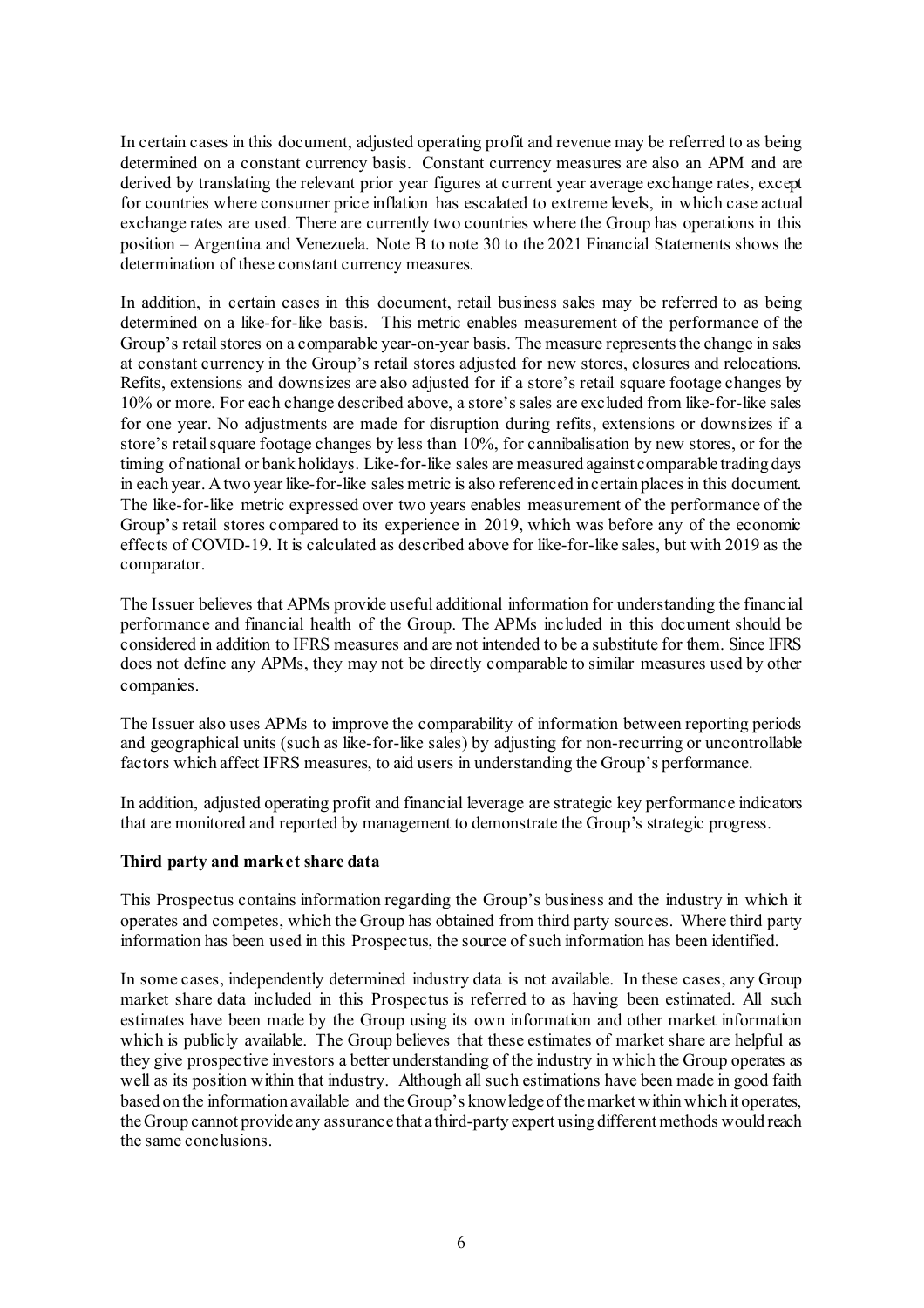Where information has not been independently sourced, it is the Group's own information.

### **No incorporation of website information**

The Group's website i[s https://www.abf.co.uk/.](https://www.abf.co.uk/) The information on this website or any other website mentioned in this Prospectus or any website directly or indirectly linked to these websites has not been verified and is not incorporated by reference into this Prospectus, and investors should not rely on it.

# **Certain defined terms and rounding**

All references in this Prospectus to **GBP, sterling, pounds** and **£** are to the currency of the United Kingdom.

Certain figures and percentages included in this Prospectus have been subject to rounding adjustments; accordingly, figures shown in the same category presented in different tables may vary slightly and figures shown as totals in certain tables may not be an arithmetic aggregation of the figures which precede them.

In this Prospectus, unless the contrary intention appears, a reference to a law or a provision of a law is a reference to that law or provision as extended, amended or re-enacted.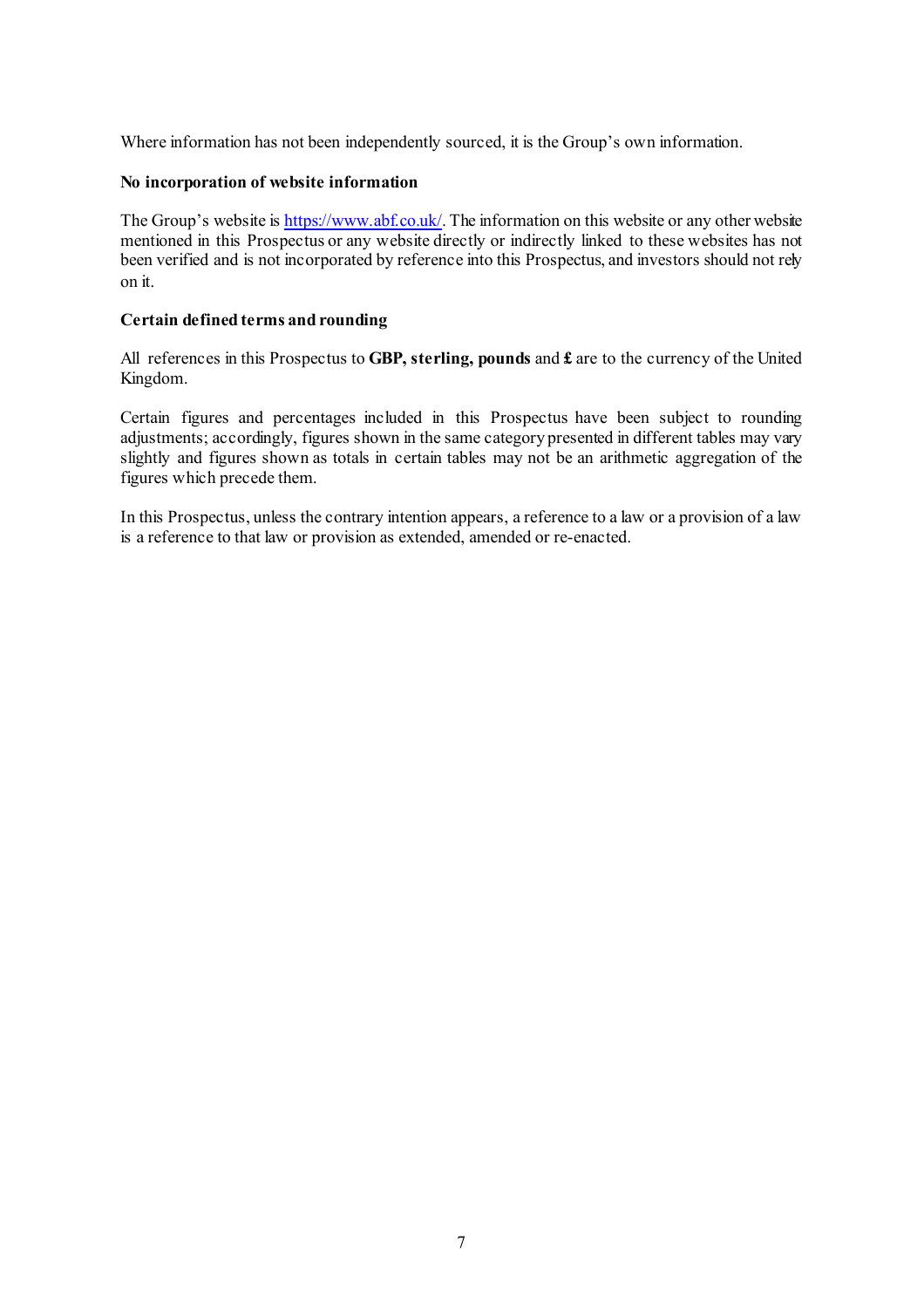# **TABLE OF CONTENTS**

| SUMMARY OF PROVISIONS RELATING TO THE NOTES WHILE REPRESENTED BY THE |  |
|----------------------------------------------------------------------|--|
|                                                                      |  |
|                                                                      |  |
|                                                                      |  |
|                                                                      |  |
|                                                                      |  |
|                                                                      |  |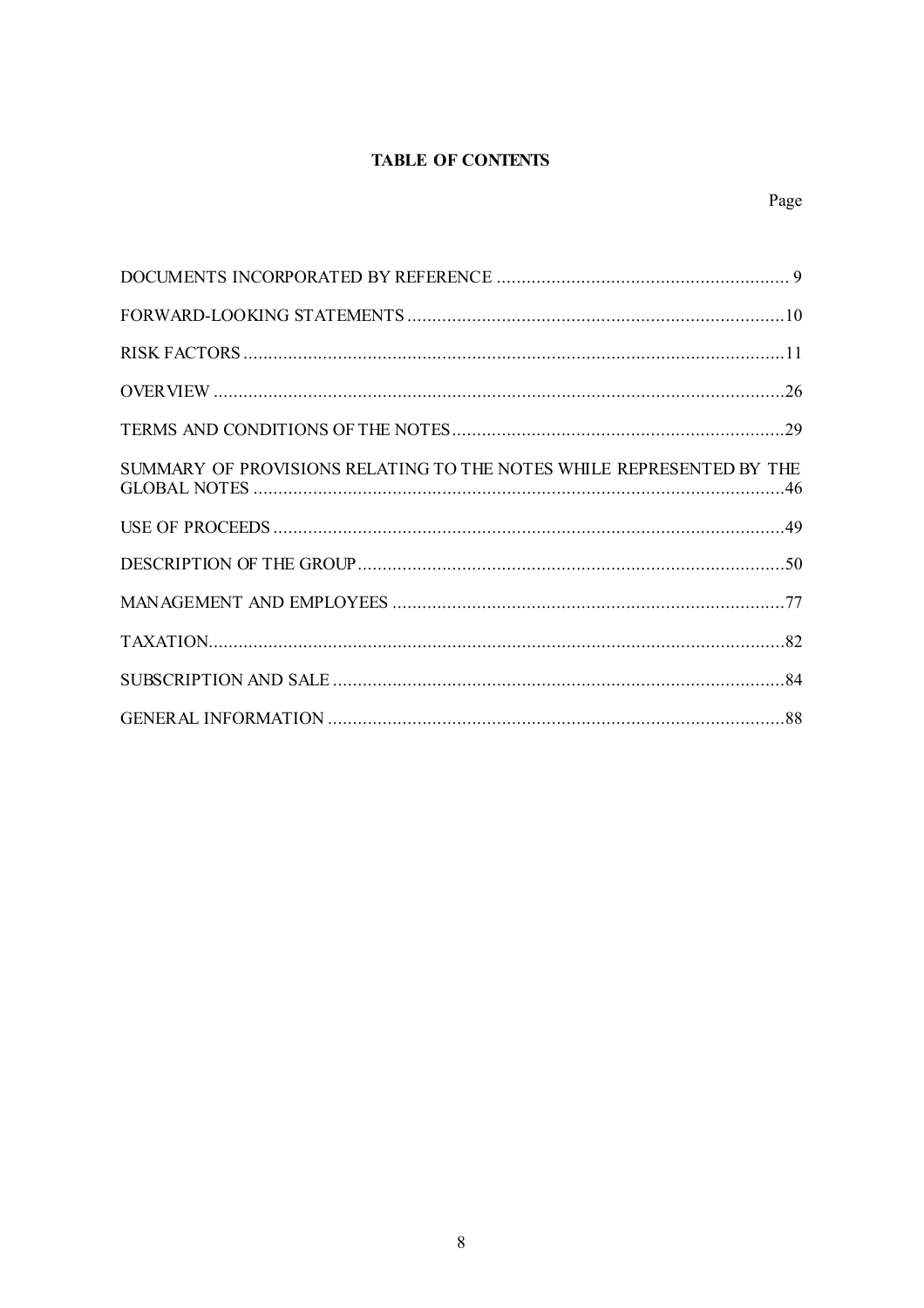# **DOCUMENTS INCORPORATED BY REFERENCE**

This Prospectus should be read and construed in conjunction with the following documents, which have been previously published. The following documents shall be incorporated in, and form part of, this Prospectus:

- (a) the audited consolidated financial statements of the Issuer for the 53 weeks ended 18 September 2021, together with the auditor's report thereon (which can be found at pages  $140 - 213$  in the Annual Report and Accounts 2021 of the Issuer) (which can be accessed from the following hyperlink: [https://www.abf.co.uk/content/dam/abf/corporate/Documents/investors/annual](https://www.abf.co.uk/content/dam/abf/corporate/Documents/investors/annual-and-interim-reports/ar2021.pdf.downloadasset.pdf)[and-interim-reports/ar2021.pdf.downloadasset.pdf](https://www.abf.co.uk/content/dam/abf/corporate/Documents/investors/annual-and-interim-reports/ar2021.pdf.downloadasset.pdf)); and
- (b) the audited consolidated financial statements of the Issuer for the 52 weeks ended 12 September 2020, together with the auditor's report thereon (which can be found at pages 126 - 199 in the Annual Report and Accounts 2020 of the Issuer) (which can be accessed from the following hyperlink: [https://www.abf.co.uk/content/dam/abf/corporate/Documents/investors/annual](https://www.abf.co.uk/content/dam/abf/corporate/Documents/investors/annual-and-interim-reports/ar2020.pdf.downloadasset.pdf)[and-interim-reports/ar2020.pdf.downloadasset.pdf](https://www.abf.co.uk/content/dam/abf/corporate/Documents/investors/annual-and-interim-reports/ar2020.pdf.downloadasset.pdf)).

Any documents or information that are incorporated by reference into the documents listed above do not form part of this Prospectus. Any information contained in any of the documents specified above which is not expressly incorporated by reference in this Prospectus does not form part of this Prospectus and is either not relevant to investors or is covered elsewhere in this Prospectus.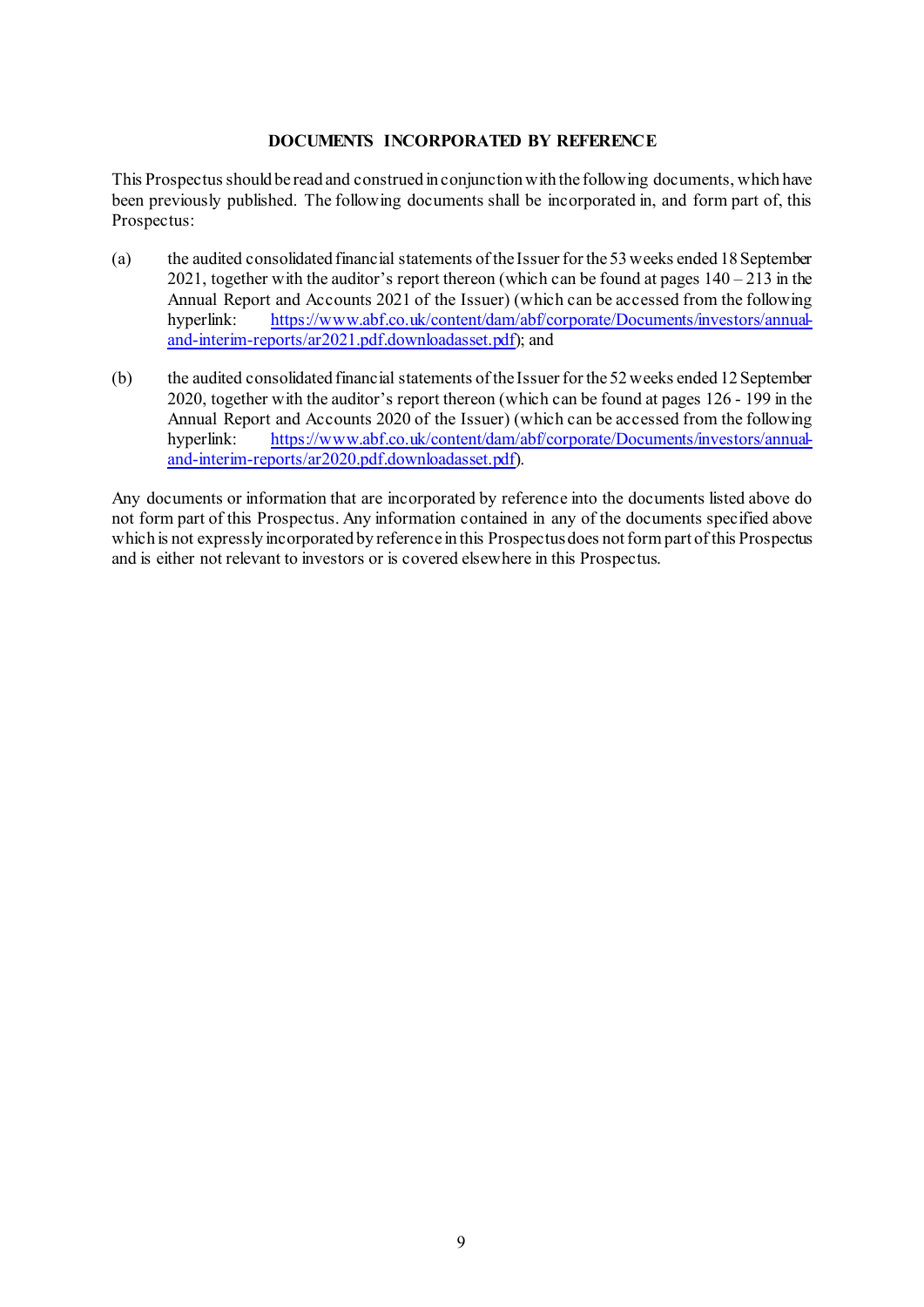#### **FORWARD-LOOKING STATEMENTS**

Certain statements included in this Prospectus may constitute "forward-looking statements". Forwardlooking statements are all statements in this Prospectus that do not relate to historical facts and events, and include statements concerning the Issuer's plans, objectives, goals, strategies and future operations and performance and the assumptions underlying these forward-looking statements. The Issuer uses the words "may", "will", "could", "believes", "assumes", "intends", "estimates", "expects", "plans", "seeks", "approximately", "aims", "projects", "anticipates" or similar expressions, or the negative thereof, to generally identify forward looking statements.

Forward-looking statements may be set forth in a number of places in this Prospectus, including (without limitation) in the sections "*Risk Factors*" and "*Description of the Group* ". The Issuer has based these forward-looking statements on the current view with respect to future events and financial performance. These views involve uncertainties and are subject to certain risks, the occurrence of which could cause actual results to differ materially from those predicted in the forward-looking statements contained in this Prospectus and from past results, performance or achievements. Although the Issuer believes that the estimates and the projections reflected in its forward-looking statements are reasonable, if one or more of the risks or uncertainties materialise or occur, including those which the Issuer has identified in this Prospectus, or if any of the Issuer's underlying assumptions prove to be incomplete or incorrect, the Issuer's actual results of operations may vary from those expected, estimated or projected.

These forward-looking statements are made only as at the date of this Prospectus. Except to the extent required by law, the Issuer is not obliged to, and does not intend to, update or revise any forwardlooking statements made in this Prospectus whether as a result of new information, future events or otherwise. All subsequent written or oral forward-looking statements attributable to the Issuer, or persons acting on the Issuer's behalf, are expressly qualified in their entirety by the cautionary statements contained throughout this Prospectus. As a result of these risks, uncertainties and assumptions, a prospective purchaser of the Notes should not place undue reliance on these forwardlooking statements.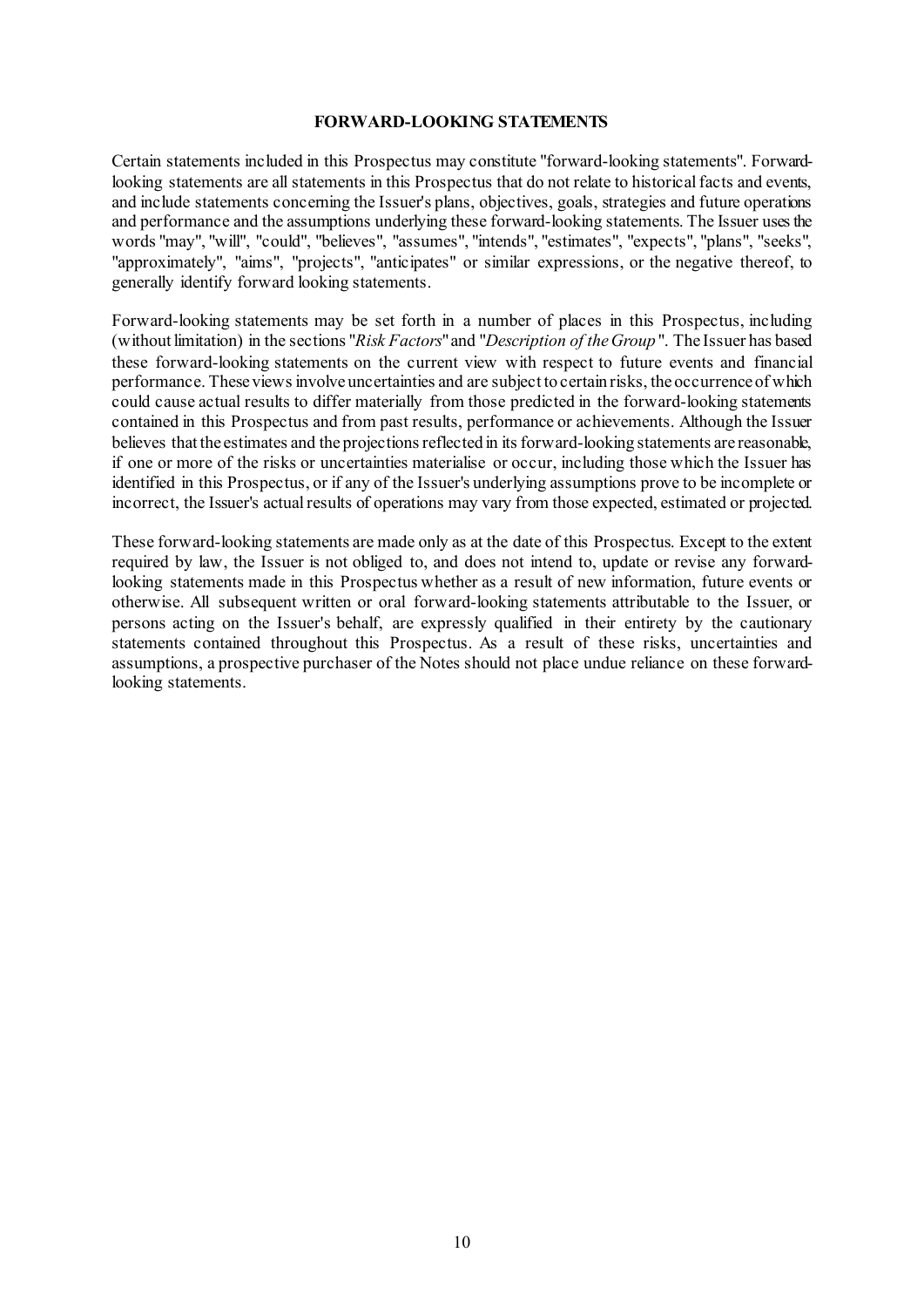#### **RISK FACTORS**

*The purchase of any Notes may involve substantial risks and is suitable only for sophisticated investors who have the knowledge and experience in financial and business matters necessary to enable them to evaluate the risks and merits of an investment in the Notes. Before making an investment decision, prospective purchasers of any Notes should consider carefully, in the light of their own financial circumstances and investment objectives, all of the information in this Prospectus. If any, or a combination of, these risks occurs, the Group could be materially adversely affected in the manner described in each individual risk. For the purposes of this section, the indication that a risk, uncertainty or problem may or will have a material adverse effect on the Group means that the risk, uncertainty or problem could have a material adverse effect on the Group's business, financial condition, results of operations, cash flows, liquidity, reputation and/or prospects and/or on the Group's ability to make payments under any Notes and/or on the market price of any Notes.*

*The Issuer believes that the factors described below represent all the material risks inherent in investing in the Notes, but the inability of the Issuer to pay amounts due under any Notes may occur for other reasons which may not be considered significant risks by the Issuer based on information currently available to it or which it may not currently be able to anticipate.*

*Prospective investors should also read the detailed information set out elsewhere in this Prospectus and reach their own views prior to making any investment decision.*

# **EXTERNAL RISKS RELATING TO THE GROUP**

# **As a global business operating in a wide range of markets, the Group may be exposed to economic, social and political developments that may adversely impact demand for the Group's products, disrupt the Group's operations and impact its profitability and cash flow**

The Group is a global business that operates in 53 countries and has sales and supply chains in many more countries. In the 53 weeks ended 18 September 2021, the United Kingdom accounted for 36% of the Group's total revenue (by location of customers), Europe and Africa accounted for 36%, the Asia Pacific region accounted for 16% and the Americas accounted for 12%.

The geographic diversity of its businesses means that the Group is subject to numerous risks and uncertainties relating to its activities in these countries and regions, including economic, social and political developments that may adversely impact demand for the Group's products, disrupt the Group's operations and impact its profitability and cash flow. These developments could also include government interventions, such as the imposition of import, investment or currency restrictions, restrictions on the repatriation of earnings and capital or changes in trade regulation.

General economic conditions may be affected by multiple events that are beyond the Group's control, including natural disasters, terrorist attacks and regional epidemics or pandemics, such as the outbreak of the Coronavirus disease in 2019 (**COVID-19**) which is discussed under "—*The Group was materially and adversely affected by COVID-19 and the ongoing impact of COVID-19 on the Group's businesses is uncertain and difficult to predict*" below. Consumer confidence and spending are affected by many factors, including general business conditions, inflation, interest rates, consumer debt levels, unemployment rates, the availability of consumer credit, conditions in the real estate and mortgage markets and currency exchange rates.

According to the International Monetary Fund's (**IMF**) October 2021 World Economic Outlook, since the beginning of 2021 headline consumer price index inflation has increased in advanced and emerging market economies, driven by strengthening demand, input shortages and rapidly rising commodity prices. In its January 2022 World Economic Outlook Update, the IMF reported that inflation continued to rise throughout the second half of 2021 and noted that it expects inflation to remain elevated in the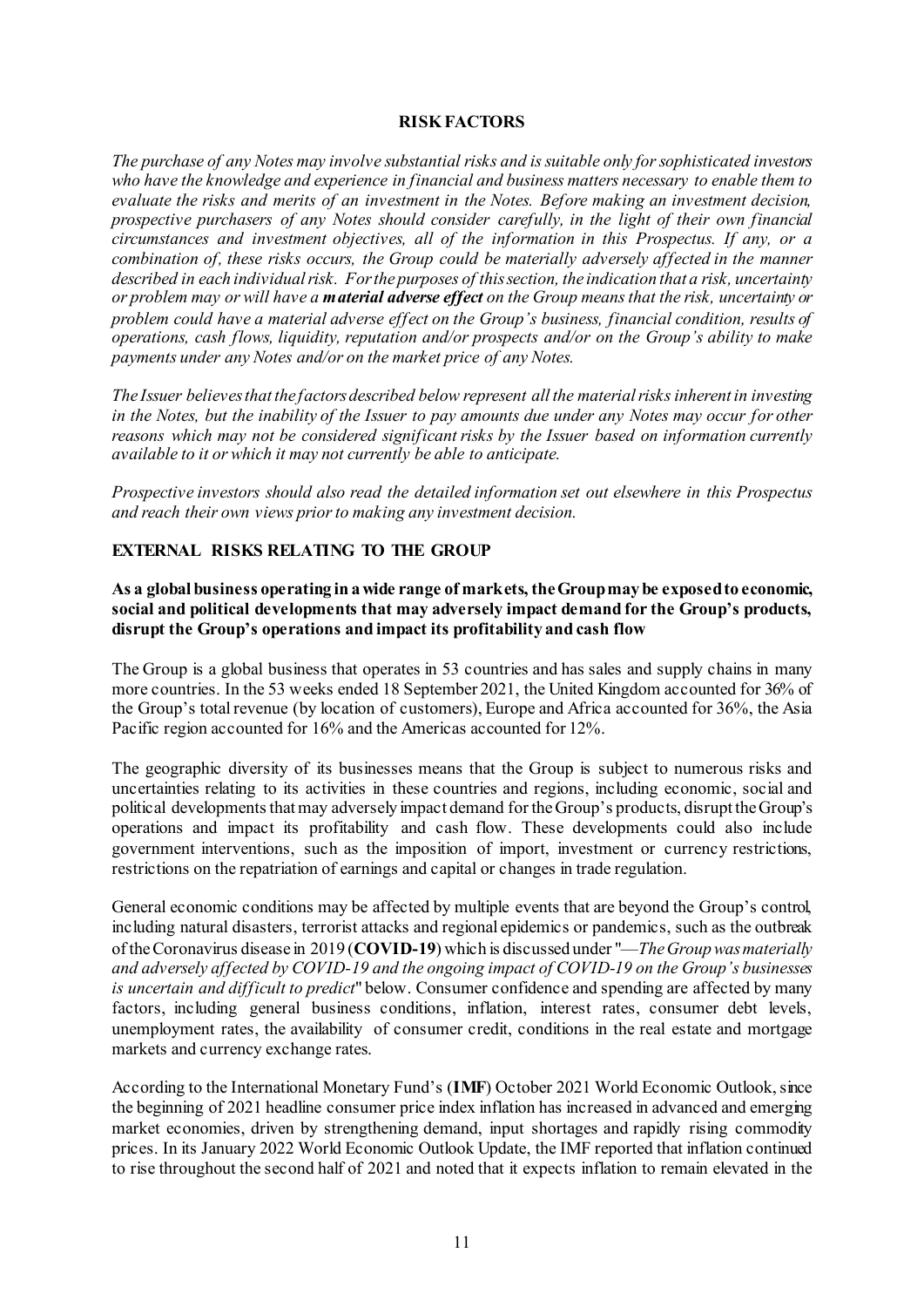near term, with ongoing supply chain disruptions and high energy prices continuing in 2022 before subsiding in 2023. However, considerable uncertainty remains with a risk of higher inflation than predicted. Any such outcome in any of the major geographies relevant to the Group could result in increased costs for the Group which it may not, or may not be able to, pass on to its customers and could also adversely impact demand for some of the Group's products.

Political disruption in regions where the Group is represented could have a negative impact on operations and sales. Examples could include international political tensions, between countries where the Group has a direct or indirect exposure, for example trade disputes between the United States and China as well as military conflicts, changes of government, civil unrest and nationalisation or expropriation.

The diversity of the Group's operations means that it is not possible to accurately predict all of the economic, social or political factors that could adversely affect its businesses, suppliers and customers on a country, regional or, as was the case with COVID-19, global basis.

# **The Group has been materially and adversely affected by COVID-19 and the ongoing impact of COVID-19 on the Group's businesses is uncertain and difficult to predict**

COVID-19 had a material adverse impact on the global economy in 2020 and 2021. According to the IMF's October 2021 World Economic Outlook database, global real GDP growth was 3.6% in 2018, 2.8% in 2019 and minus 3.1% in 2020. According to the same source, real GDP growth in the Group's significant geographical markets were all affected with the United Kingdom, Europe, the United States and the Asia Pacific region all experiencing negative real GDP growth in 2020.

As a result of COVID-19 containment measures imposed across the world, the Group faced temporary closures for long periods of time of a significant number of its Primark stores, which trade as Penneys in Ireland but are referred to throughout this document as Primark, in those regions where it operates, namely western Europe and the eastern part of the United States. For example, in the 53 weeks ended 18 September 2021, Primark lost approximately one third of its available trading days and in the 52 weeks ended 12 September 2020 Primark lost approximately one quarter of its available trading days.

Containment measures also drove temporary changes in consumer habits and demand, for example, a reduction in demand for out of home food products and increases in demand for other products such as grocery products and bakery ingredients, which required a rapid response fromboth the Group's supply chain and production. Principally as a result of these factors and the Primark store closures referred to above, the Group's revenue, which had been £15,824 million in the 52 weeks ended 14 September 2019, was £13,937 million in the 52 weeks ended 12 September 2020 and £13,884 million in the 53 weeks ended 18 September 2021.

The Group experienced, and may continue to experience, increased employee absenteeism and supply chain issues as a result of COVID-19.

The IMF in its October 2021 World Economic Outlook predicted a return to positive real GDP growth on a global basis and, in its January 2022 World Economic Outlook Update, estimated global economic growth of 5.9% in 2021 moderating to 4.4% in 2022. However, global GDP is not expected to return to pre-pandemic levels in some parts of the world and the IMF cautions that momentum has weakened with ongoing uncertainty.

The future course of the pandemic remains uncertain. In addition, its impact on the Group will largely depend on external factors which are outside the Group's control, such as the actions taken by governments in the countries in which the Group operates, as well as the global community. The world continues to deal with subsequent waves of infection, particularly driven by the more transmissible omicron strain of the virus, which emerged in November 2021, alongside lower vaccine uptake in some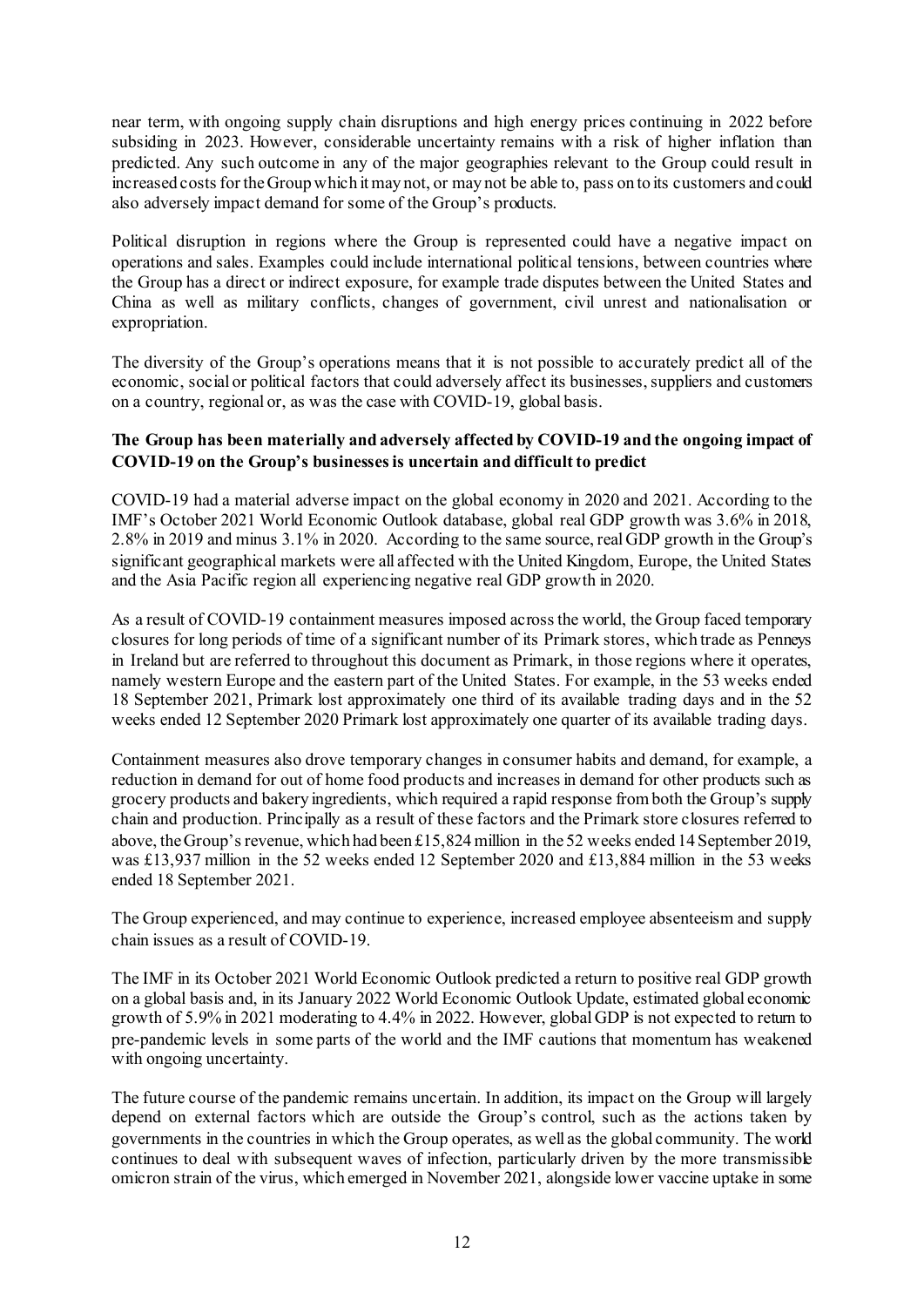countries. In response to the omicron strain travel restrictions were reintroduced by various nations across the globe (in some cases on a temporary basis) and some countries also re-imposed temporary lockdown measures. Future restrictions may impact the Group's operations and demand for some of the Group's products in the affected countries, for example future restrictions on Primark trading.

Any such adverse developments could have a material adverse effect on the Group, particularly where the developments impact the Group in multiple geographies or across multiple businesses.

# **The Group's retail business may face challenges relating to digitalisation**

In all countries where Primark operates, the online share of the apparel, footwear and accessories markets steadily increased over the years leading up to the outbreak of the COVID-19 pandemic. Since then, this share has seen a particular increase reflecting periods where physical stores were temporarily closed as a result of government trading restrictions introduced to limit the spread of COVID-19. The continued success of the Group's retail business remains dependent on its product offering, competitive pricing, the attractiveness of its physical stores and meeting consumer shopping preferences. A decline in the attractiveness of several shopping locations or certain key locations could lead to sales shortfalls in these stores and margin pressure.

A key element of the strategy for the retail business is to market itself principally through the in-store experience, socialmedia channels and the Primark website. As at 18 September 2021, Primark had over 24 million people engaged across its social media channels. The use of social media increases the speed and extent that information, including mis-information and opinions, can be shared. Negative posts or comments about the retail business, its products or suppliers on social media, whether or not valid, could damage the business's brands and reputation and have a material adverse effect on the Group. As a result, the retail business needs to carefully monitor and manage its social media presence and it may be exposed to adverse developments that are not promptly and effectively addressed.

#### **Changes in commodity and energy prices could negatively affect certain of the Group's businesses**

The Group's businesses all have exposure, either directly or indirectly, to commodity and energy prices that are subject to considerable price fluctuations which are outside the Group's control. For example, agricultural commodities are impacted by changes in government agricultural policies and programmes, crop diseases, weather patterns, water shortages and alternative crop and by-product values. The global surge in demand for energy, as economies started to emerge from the pandemic, resulted in significant energy price inflation. In the 16 weeks to 8 January 2022, the Group experienced an escalation in the cost of energy and commodities in its Grocery, Sugar, Ingredients and Agriculture businesses.

Whilst the Group's businesses closely monitor their exposure to commodity and energy prices and where appropriate seek to hedge against price changes or agree advance pricing with suppliers in the short term, the Group does not fully hedge against all price increases and it may not be possible to pass on the full impact of price increases to customers which would impact profitability. For example, during the 53 weeks ended 18 September 2021, the profit contribution from Mazola, the Group's branded corn oil product produced in the United States, declined due to the reduced margin from the later timing of price increases to offset the significantly higher commodity costs and reduced availability of corn oil.

# **Ongoing and future disruptions to the Group's supply chain could adversely affect the Group's businesses**

The Group's operations are dependent upon the effective operation of its logistics infrastructure, including ports, warehouses, roads and the other means of transportation operated by the Group, third party providers, suppliers and customers, and are therefore vulnerable to disruptions which could be caused by natural disasters, malicious acts or other factors.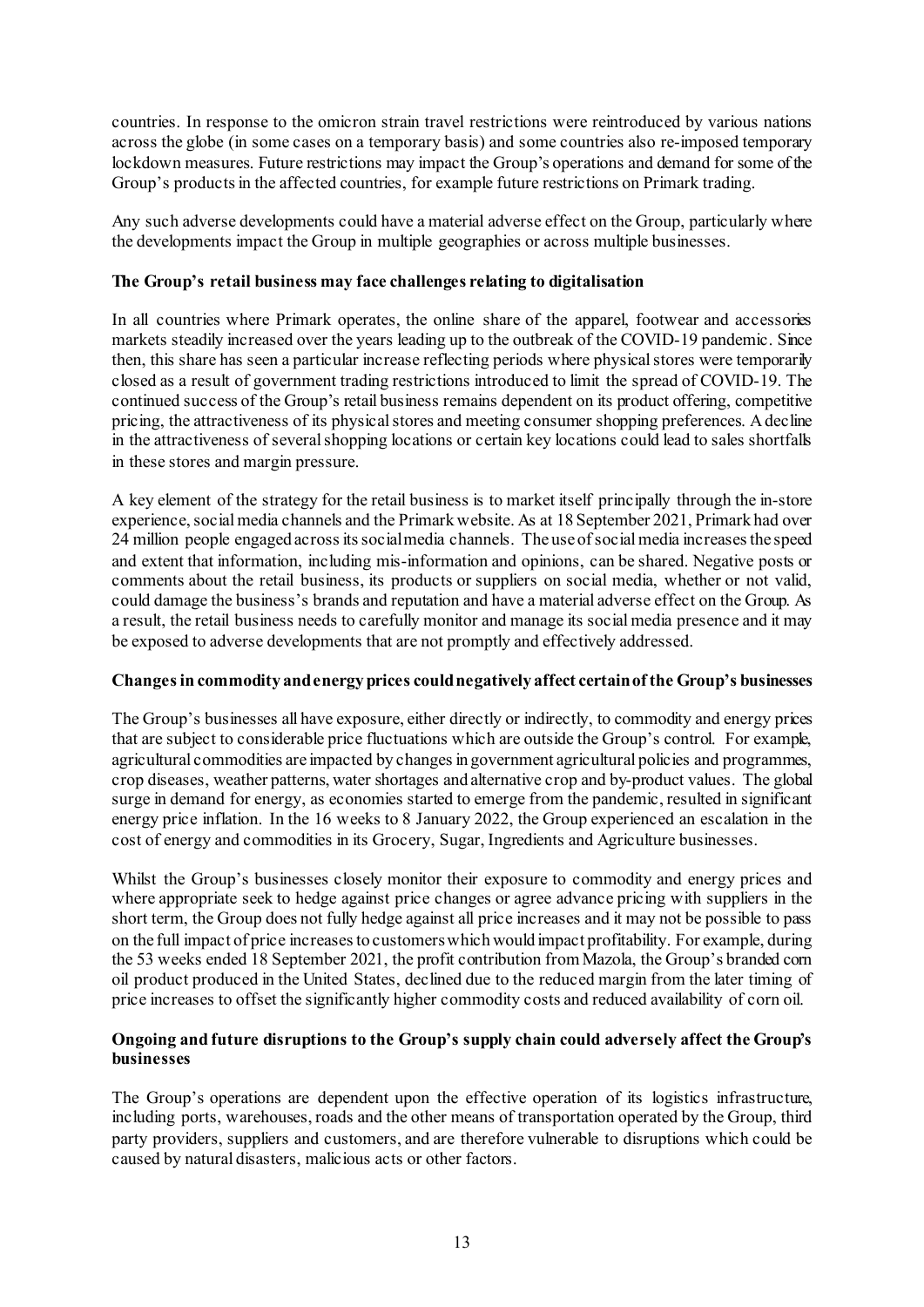For example, as a number of economies started to emerge from the COVID-19 pandemic, there was significant disruption to international freight and supply chains as a result of heightened demand and general labour shortages. In addition, there were temporary closures at despatch ports and limited container availability and congestion at destination ports, which was exacerbated by a shortage of heavy goods vehicle drivers. These issues contributed to some delays in the handover of inventory from the Group's suppliers, extended shipping times and longer lead times in getting goods from ports to the Group's retail distribution centres. In the trading update of 20 January 2022, in the 16 weeks to 8 January 2022, the pressure of disruption to the Primark supply chain experienced in the autumn of 2021 had alleviated, although it is still experiencing some delays in dispatch at ports of origin with the expectation that longer shipping times would continue for some time.

Difficulty in sourcing required materials, delays in moving goods around the world and increases in prices which the Group may not always be able to pass on to customers could all reduce the availability of the Group's products and/or result in price increases that reduce its sales volumes, which could have a material adverse effect on the Group.

# **The Group's businesses, supply chains and customers may be adversely impacted by climate change**

In the short to medium term, the effects of climate change and, in particular, an increased frequency and severity of extreme weather events, such as storms, floods, droughts and forest fires, could cause disruption to the Group's supply chains, the sourcing of raw materials and the production and distribution of finished goods.

The success of the Group's business over the long term will depend on the social and environmental sustainability of its operations, the resilience of its supply chains and broader operations and the Group's ability to manage the impact of any potential climate change effects on its business model and performance. Longer-term shifts in climate patterns and loss of biodiversity caused by rising mean temperatures, changes in precipitation patterns and rising sea levels could cause social, economic and operational challenges. For example, prolonged adverse weather developments could cause a loss of growing area for key products such as cotton, sugar and tea. Climate change, including both the direct physical impact as well as the indirect consequences of regulation and changing customer preferences, has the potential to disrupt the Group's business in each market in which it operates. Despite the Group's commitment to the sustainability agenda, which forms a core part of its overall strategy, there can be no assurance that the Group will be successful in pre-empting and adapting to the consequences of climate change in a timely manner. Furthermore, delivery of climate change action and outcomes often requires collective action and is therefore not entirely within the control of the Group. Any failure to pre-empt and adapt to the consequences of climate change in a timely manner could have a material adverse effect on the Group.

Any failure by the Group to meet future public expectations regarding sustainability could damage the Group's relationships with its customers, employees and interest groups, which could adversely affect the Group's revenue.

# **The Group is exposed to currency exchange rate risk which gives rise to both transactional and translation exposures**

The Group is exposed to currency exchange rate risk which gives rise to transactional exposures within the businesses and to translation exposures when the assets, liabilities and results of entities whose functional currency is not sterling are translated into sterling upon consolidation.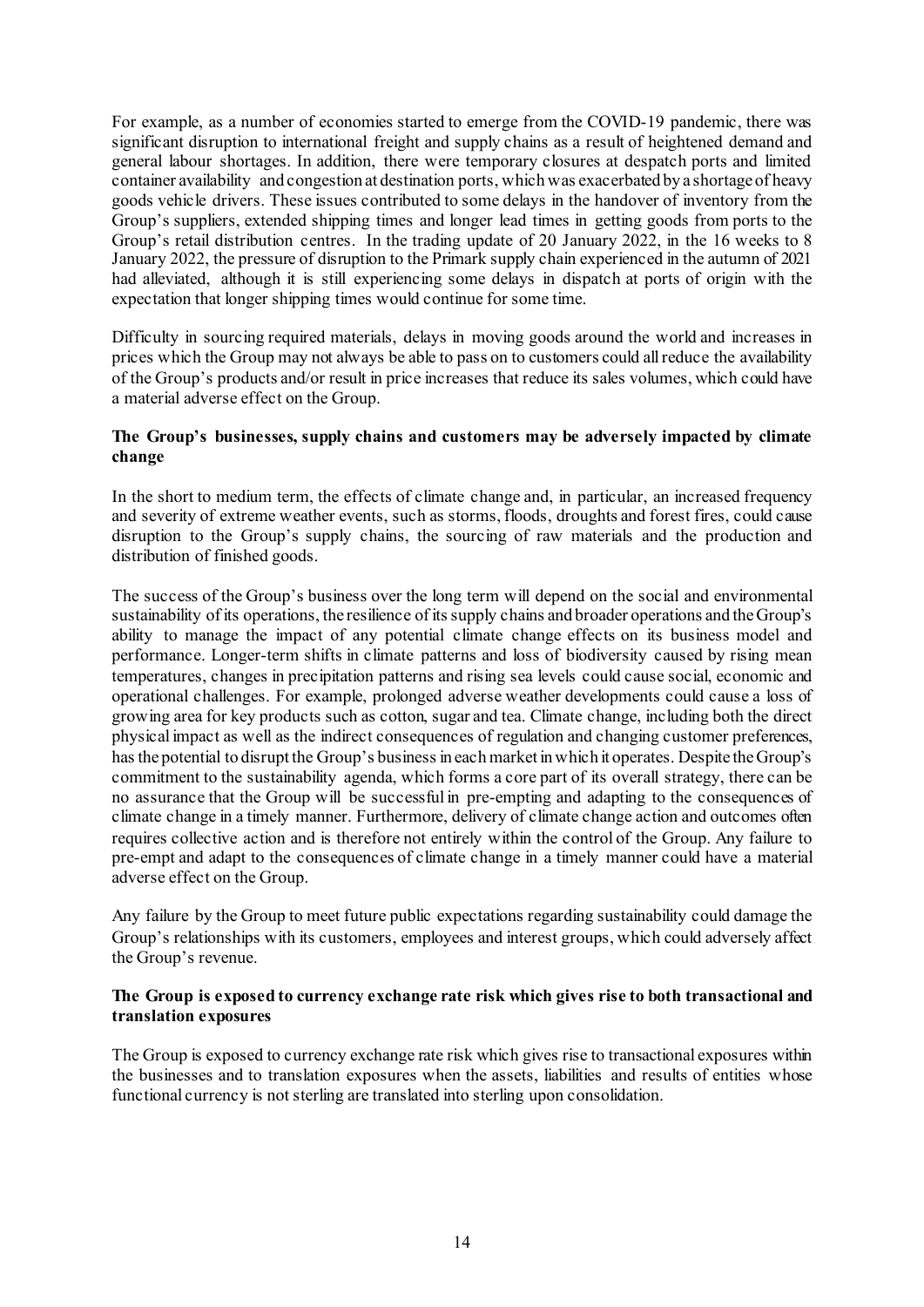The Group's most significant currency transaction exposures are:

- sourcing for the retail business, where the costs are denominated predominantly in sterling, euro and US dollars; and
- sugar sales in its sugar business, which are principally exposed to movements in the sterling/euro exchange rate.

In addition, a number of the Group's other businesses make sales and purchases in currencies other than sterling, principally US dollars and euro, giving rise to transaction exposures.

Although the Group's policy is to match transaction exposures wherever possible, and to hedge actual exposures and firm commitments as soon as they occur by using forward foreign currency contracts, there can be no assurance that these measures will fully offset all the negative impacts of currency rate movements and any ineffectiveness in the Group's currency hedging strategy. This could potentially result in material transactional currency losses.

The Group presents its financial statements in sterling. As a result of its worldwide operations, the Group is exposed to foreign currency translation risk where overseas operations have a functional currency other than sterling, and the Group's policy is not to hedge translation risks. Changes in foreign currency exchange rates impact the translation into sterling of both the income statement and net assets of these operations. In each of the 53 weeks ended 18 September 2021 and the 52 weeks ended 12 September 2020, sterling strengthened against most of the Group's trading currencies, resulting in currency translation losses of £36 million and £16 million, respectively.

Volatility in currency exchange rates could, through currency transaction or translation losses, have a material adverse effect on the Group in future periods.

# **OPERATIONAL RISKS RELATING TO THE GROUP**

# **The Group's long-term sustainable growth strategy relies on the skill and expertise of its senior management and requires continued management focus**

The Group's strategy is to achieve sustainable growth over the long-term. This strategy depends on the knowledge, skills and expertise of senior management, both at a Group level and within the businesses, together with the Issuer's Board of Directors (the **Board**) when making strategic investment decisions.

The implementation of the Group's strategy therefore requires retention and succession planning for key individuals and their continued focus while in the relevant role. The significant ongoing challenges associated with the COVID-19 pandemic, management of the impacts of increasing inflation and supply chain disruptions and increasing regulatory requirements all increase the risk of diverting senior management focus. Any failure to effectively implement its strategy, in the short-term or otherwise, could result in forgone revenue, additional costs and loss of reputation.

The Group's strategic investment decisions may not always realise the intended benefits and the Group may not always be able to successfully produce, market or sell the products and brands it acquires or in which it makes significant investments.

# **The Group is exposed to current and future regulatory and legal requirements in each of the countries in which it operates. Failures to comply could result in significant adverse consequences**

The Group's geographical footprint means that it is subject to a number of complex, demanding and evolving legal, administrative, regulatory and disclosure requirements, including those relating to the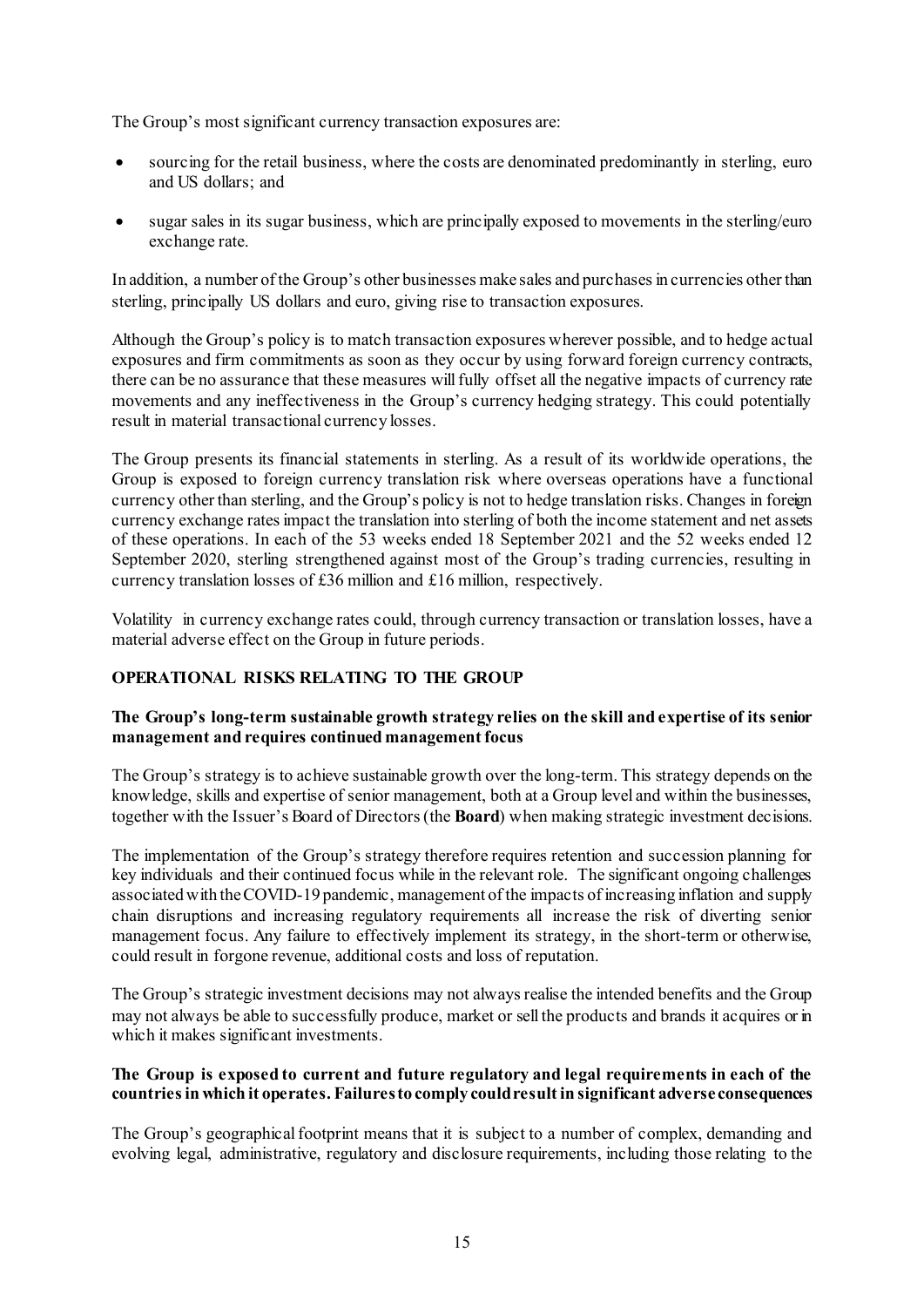protection of the environment, competition, product safety, advertising and labelling, recycling and product stewardship, employment, labour practices, tax, corruption and international sanctions.

The Group's businesses are facing a large number of regulatory changes over the coming years. Governments around the world are expected to continue to take action to reduce climate change, such as the introduction of a carbon tax or zero net deforestation requirements, which could impact the Group's business through higher costs and/or reduced flexibility of operations. Other examples include:

- outcomes from the United Kingdom government's BEIS White Paper: Restoring Trust in Audit and Corporate Governance; and
- new regulations on extended producer responsibility regarding packaging and plastics and the introduction of a plastics tax in the United Kingdom from 2022.

Failures to comply with regulatory and legal requirements could subject the Group to fines and reputational damage. For example, non-compliance with the General Data Protection Regulation (**GDPR**) can result in severe consequences for the Group, including fines of up to 4% of the Group's annual turnover or 20 million euro, whichever is higher, as well as potential reputational damage.

Failures to comply with applicable regulatory and legal requirements both by the Group's businesses and across its extended supply chains could result in supply disruptions and therefore harm the Group's business.

# **The Group's retail business may face challenges associated with its physical store network, efficiently managing that network, optimising its product range and marketing the business**

The Group's retail business accounted for 40.3% of the Group's total revenue and 31.8% of its total adjusted operating profit in the 53 weeks ended 18 September 2021, making it the largest contributor to the Group's total revenue and the second largest contributor to the Group's total adjusted operating profit in the period.

As at 18 September 2021, the Group's retail business had 16.8 million square feet of selling space across 398 Primark stores in 14 countries. The Group owns the freehold on a portion of these stores but the majority are operated under lease arrangements. The Group's retail business must manage its store portfolio, particularly in terms of its cost base, property lease arrangements and rental costs, and closely monitor individual store performance to ensure stores remain profitable. A decline in the attractiveness of several shopping locations could lead to sales shortfalls in these stores and margin pressure.

The Group's plan is to grow its Primark businesses through new stores opening in existing as well as new markets. During the 53 weeks ended 18 September 2021, the Group opened 14 new stores and it plans to add a further 0.5 million square feet of selling space during 2022. Over the next five years, the Group plans to grow its store estate to around 530 stores from 398 as at the 53 weeks ended 18 September 2021. The Group's ability to continue to expand its retail business depends on its ability to secure real estate that meets its criteria relating to price, area, demographics and other factors.

The success of the Group's retail business also depends on selecting garments that customers want to buy, at appropriate price points which are stocked in the right quantities and at the right times and managing its stock levels effectively. A failure to achieve this could result in excess stock which may be sold later than anticipated or may not be sold at all, which could result in higher operating costs and lower margins.

A failure to meet the expectations of customers and anticipate changes in consumer preferences could lead to reductions in sales and profitability. Over the longer term, the reputation of the retail business's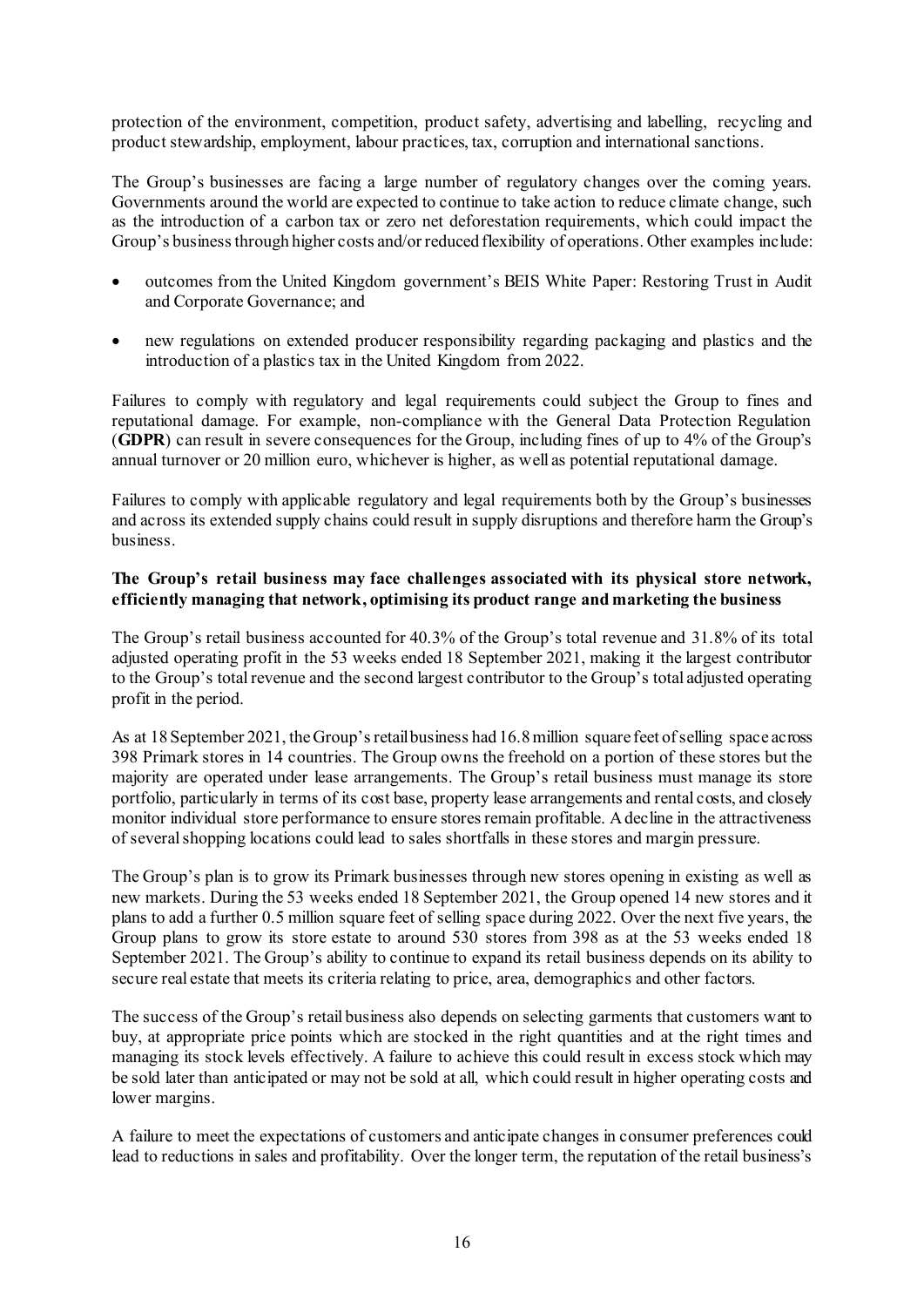brands may suffer if the ranges they offer do not meet customer sustainability, quality, design or price expectations, resulting in lower customer demand for the products.

# **Product recalls and product liability claims could adversely impact the Group's businesses**

As a leading food manufacturer and retailer, it is important that the Group manages the safety and quality of its products throughout the supply chain. Whilst the Group has a comprehensive food safety assurance programme and implements an array of preventive measures to ensure the safety of its food and animal feed products, selling products for human and animal use and consumption exposes the Group to inherent risks including failures to meet regulatory compliance, contamination or spoilage, mis-branding, product tampering and other adulteration.

In the event of product recalls or market withdrawals, in addition to potential health and reputational risk, the destruction of product inventory and lost sales could negatively impact the business concerned.

The Group could also be adversely impacted if consumers lose confidence in the safety and quality of certain food products or the food safety assurance programme generally. A loss of consumer confidence, whether or not valid, may damage certain of the Group's brands and discourage consumers from buying other Group products.

The Group may also suffer losses and could experience significant reputational damage if its products cause, or are alleged to have caused, injury, illness, or death.

# **The Group may be adversely affected if any of its businesses fail to manage their environmental impact, comply with the Group's corporate social responsibility policies or act in accordance with its ethical values**

The Group's businesses face scrutiny related to a wide range of environmental, social and governance issues, including sustainable development, product safety, product packaging, renewable resources, supply chain management, climate change, diversity and inclusion, workplace conduct, human rights, philanthropy and support for local communities. If the Group fails to meet applicable standards or expectations with respect to these issues, the reputation and brands of both the affected businesses and of the wider Group could potentially be damaged.

The Group's material environmental impacts are wide ranging and arise from fuel and energy usage, agricultural operations giving rise to greenhouse gas emissions, the abstraction and management of water in water-stressed areas and waste which is not yet eliminated at source, reused or recycled. Some of the Group's operations generate a range of emissions such as dust, wastewater and waste which, if not controlled, could pose a risk to the environment and local communities. Control failures in these areas could result in sanctions being applied to the polluting business, such as loss of licence to operate, fines or other regulatory restrictions, and costs may be incurred to remediate the damage and prevent future emissions. Additionally, there would be a risk of wider reputational damage to the Group.

The Group must continue to operate in accordance with its corporate and social responsibility policies and guidelines in order to avoid negative publicity due to actual or perceived infringements of the expected ethical behaviour.

The Group works with its suppliers to ensure they comply with the Group's standards of acceptable working conditions, financial stability, ethics and technical competence. For example, the retail business has a team of 130 specialists based in key sourcing countries who inspect every supplier factory at least once a year to ensure the Group's standards are met. Nevertheless, any failure by a material Group business to meet the Group's ethical sourcing standards may adversely affect the business's brand reputation and customer demand for its products, which could have a material adverse effect on the Group.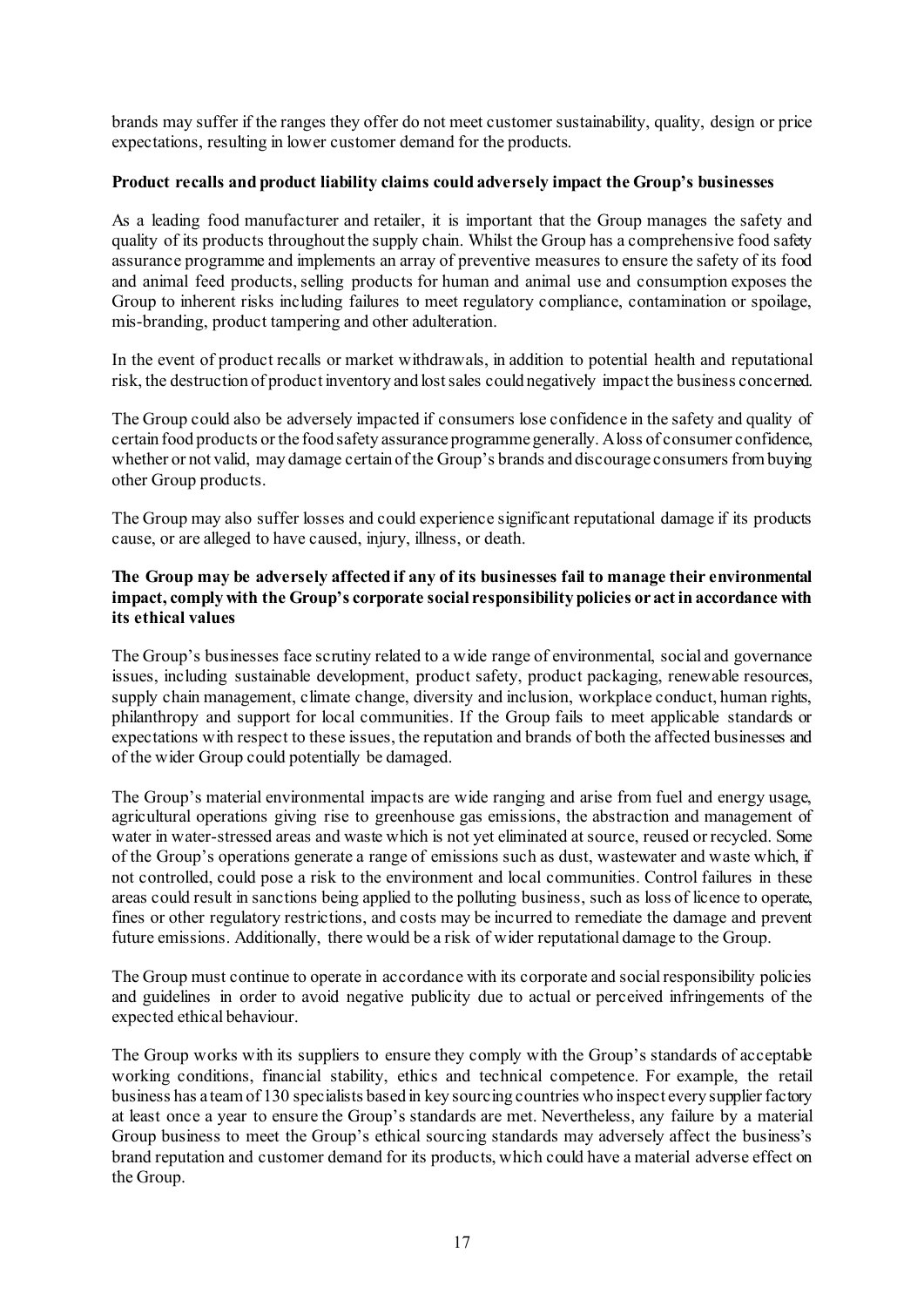If the Group fails to maintain policies and guidelines which ensure that environmental, social and governance standards are applied across all operations and suppliers globally, there is a risk that the Group's reputation and brands could be damaged. To the extent that the Group enters new markets in which it has previously not operated, the Group needs to ensure that it considers the local business climates and is able to apply its strong values and high level of business ethics. Any failure to apply or comply in full or at all with the Group's policies and guidelines on business ethics could lead to significant reputational and/or financial damage and have a materially adverse effect on the Group.

# **The Group's operations have the potential for loss of life and it must comply with occupational health and safety laws and regulations in the countries in which it operates. Failure to mitigate and comply could result in significant adverse consequences**

The Group is subject to health and safety laws and regulations in countries throughout the world in which it operates and it has to comply with legislation concerning the protection of the health and welfare of employees and contractors. Despite the Group's health and safety focus, including internal policies, training provided to employees and the promotion of accident prevention and awareness, the risk of accidents and/or long-term health impacts cannot be excluded.

Many of the Group's operations, by their nature, have the potential for loss of life or workplace injuries to employees, contractors and visitors. For example, in the 53 weeks ended 18 September 2021, there were two work-related fatalities in the Group's southern Africa sugar operations.

The Group closely monitors the reportable injury rate across its businesses. Accidents at work may be harmful to the affected employees, could impact staffing and can lead to reputational damage, particularly if the Group's policies and procedures are not perceived to be sufficiently robust to minimise the risks. Further, in the case of severe incidents, remediation costs may be incurred, fines, damages and criminal or civil sanctions may be imposed, and business interruptions may result. Any failure to comply with applicable health and safety laws may also adversely impact the Group's reputation.

# **Health concerns in relation to any of the Group's food products could negatively impact the Group**

Failure to adapt to changing consumer health choices or to address nutrition concerns, whether related to consumer preferences or government public health policies, could result in a reduction in consumer demand and impact business performance.

The Group's food products are designed to meet the demands of its customers. There is a risk of governments taking action against the food industry, for example, by levying additional taxes on products with high calories or salt levels, by restricting the advertising of products of this type or through requiring specific product labelling or warning requirements on packaging. The imposition of any of these measures could reduce overall consumption of the Group's food products, lead to negative publicity, or leave consumers with the perception that its products do not meet their health and wellness needs. Such factors could have a material adverse effect on the Group.

Consumers may change their purchasing or consumption habits in response to perceived health concerns. Such actions or shifting preferences could have an adverse impact on the Group's brands, reputation and profitability.

# **The Group is dependent on its IT systems and any disruption to these systems could materially disrupt the Group's business**

The Group relies on its information technology (**IT**) systems across its operations, including the management of the Group's supply chain, point-of-sale processing in the Group's retail stores and a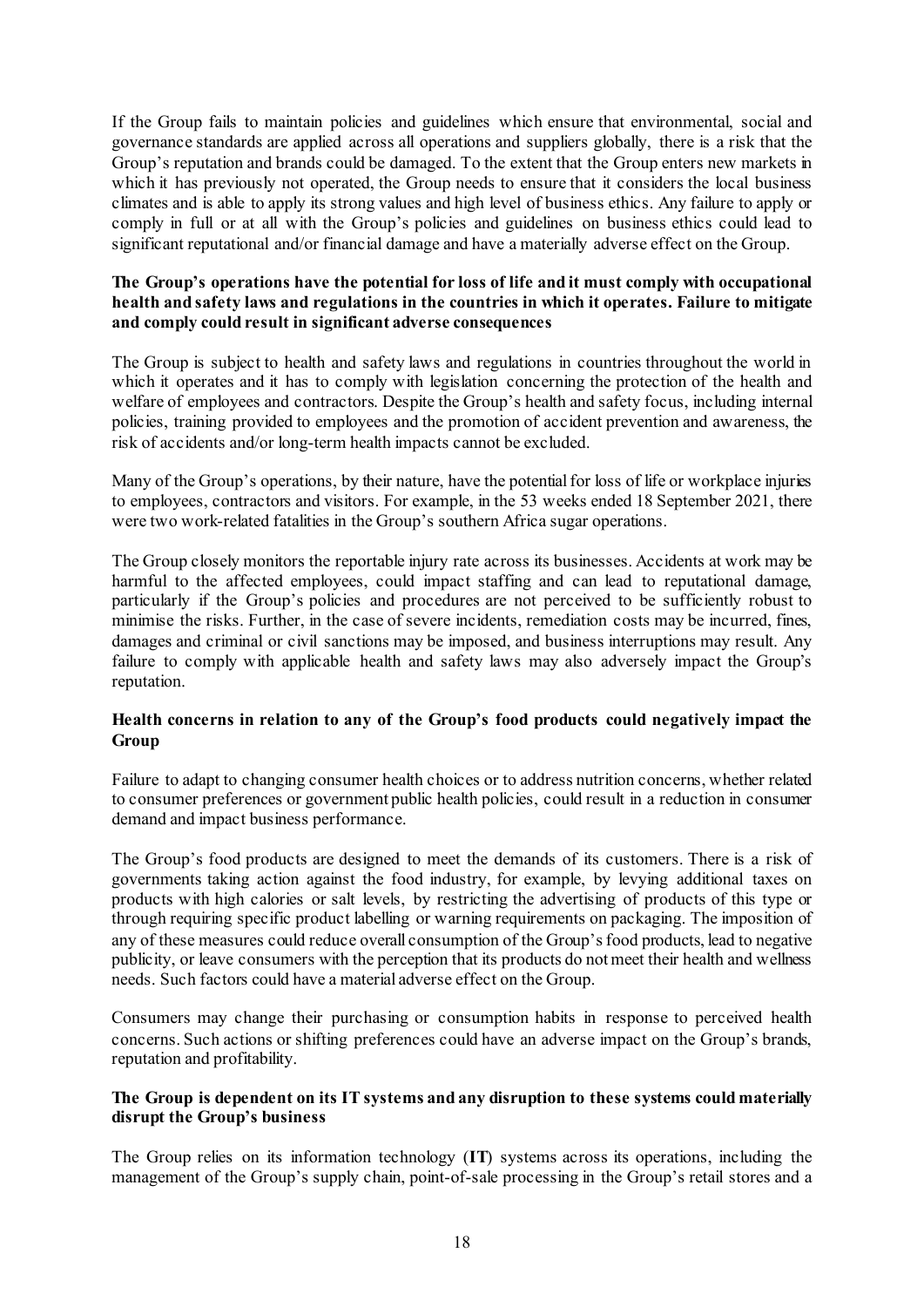wide range of other processes and transactions. The Group's ability to effectively manage its business and coordinate the production, distribution and sale of its products depends on, among other things, the flexibility, reliability, security and capacity of these systems.

Aspects of the Group's business activities could be materially disrupted if there is a partial or complete failure or loss of key IT systems or communications networks. Failures can be caused by a variety of factors some of which are outside the Group's control, including natural disasters, extended power outages, computer viruses and cyber incidents. The proper functioning of the Group's IT systems also depends on accurate and reliable data and other system input, which are subject to human error.

Security breaches and cyber-attacks present real and growing risks to the Group's businesses. Activists, rogue states and cyber criminals are amongst those targeting IT systems around the world. Risks to technology and cyber-security evolve and change rapidly and require continued focus, monitoring and investment in preventative measures. It is possible that future attacks may lead to significant breaches of security resulting in a number of adverse effects on the Group, including disruption to its business, unauthorised disclosure of confidential information, significant financial and/or legal exposure and damage to its reputation.

There can be no assurance that the Group's IT safeguards will be fully effective at all times or that they will protect the Group from all losses that could occur. Any failure of the Group's IT systems to operate effectively could cause delays in product supply and sales, reduced efficiency of the Group's operations, unintentional disclosure of customer or other confidential information of the Group, or damage to the Group's reputation.

# **The Group is dependent on its senior management and skilled technical personnel**

The success of each of the Group's businesses relies on the ability to attract, motivate and retain experienced senior management and appropriately skilled technical resource. For example, the retail business is dependent on key personnel in its merchandising, sourcing and marketing functions. In addition, several of the Group's strategic initiatives, including technology initiatives and supply chain initiatives, require that it hires and/or develops employees with appropriate experience.

If any of the Group's businesses are unable to attract, motivate and retain talented management and employees with the appropriate skill sets, they may not achieve their objectives which may impact sales and profitability. In addition, the loss of one or more of the Issuer's key management personnel or the inability to effectively identify a suitable successor to a key role could have a material adverse effect on the Group's business.

# **Changes in tax laws and interpretations could adversely impact the Group's business**

The Group is subject to income and other taxes in the jurisdictions in which it operates. The Group's tax liabilities are dependent on the jurisdictions in which its operations are determined to be taxable. A number of factors influence the Group's effective tax rate, including changes in tax laws and treaties as well as the interpretation of existing laws and rules in the jurisdictions in which the Group operates. Significant judgment, knowledge and experience are required as to the interpretation and application of these rules. The Group's effective tax rate is impacted by a number of factors including, in the jurisdictions in which profits arise, changes in the valuation of deferred tax assets and liabilities, increases in expenses not deductible for tax and changes in available tax credits. In the ordinary course of the Group's business, there are many transactions and calculations where the ultimate tax determination is uncertain. In addition, national and local governments and administrative bodies within various jurisdictions have implemented, or are considering, a variety of broad tax, trade and other regulatory reforms that may impact the Group, a risk which may be heightened in the period following the COVID-19 pandemic as governments around the world seek to increase revenue following significant levels of government support provided during the pandemic. For example, in the United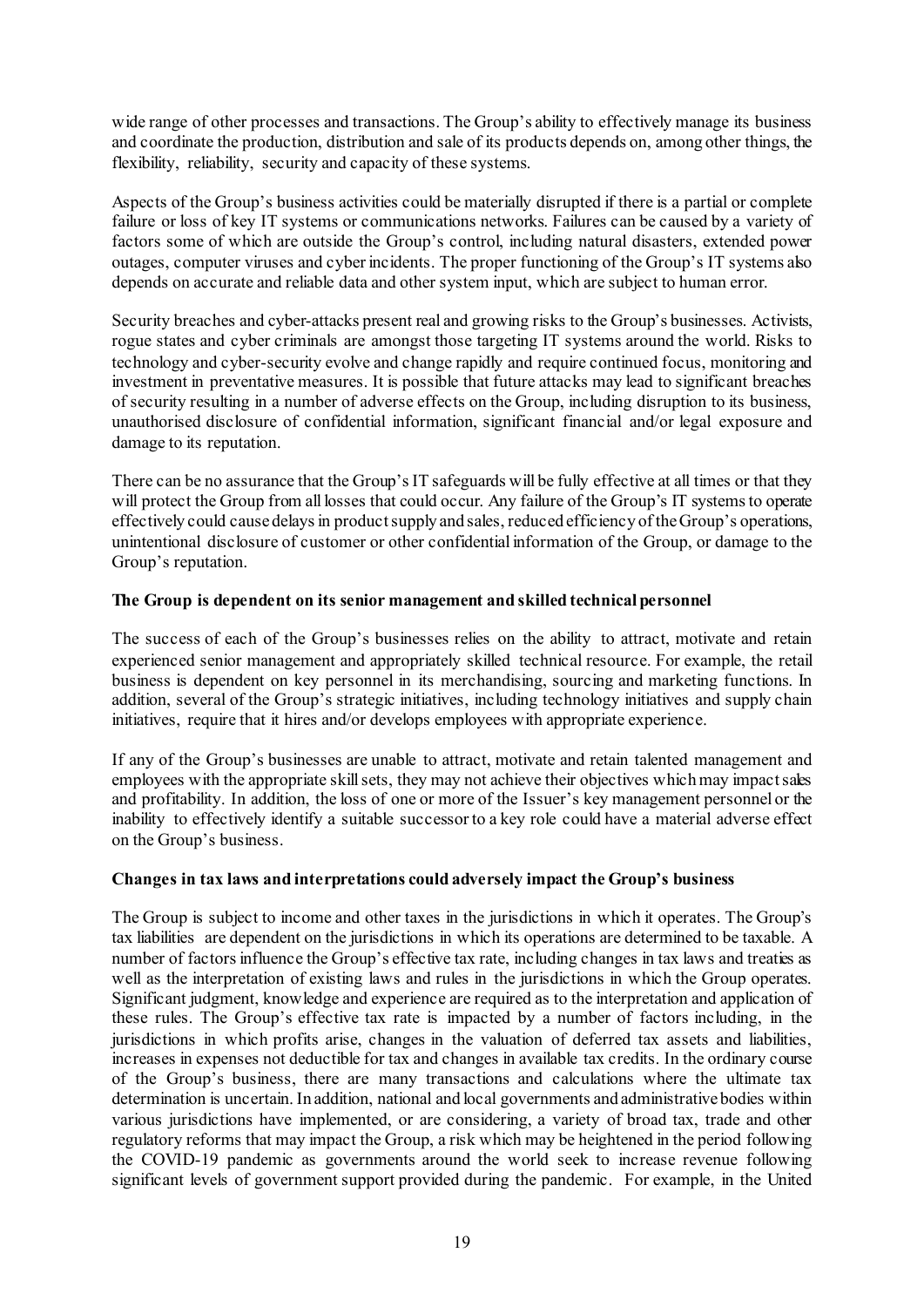Kingdom, the government announced an increase in the corporation tax rate from 19% to 25% from 1 April 2023. Increases in or the imposition of new taxes on the Group's business operations or products could also increase the cost of products or, to the extent levied directly on consumers, make the Group's products less affordable, which may negatively impact on the Group's net operating revenue and profitability.

As the Group operates in multiple jurisdictions, it must take complex tax risks into consideration, such as the risk of double taxation and tax disputes. The Group is subject to national and international tax legislation and follows the OECD Transfer Pricing Guidelines (the **OECD Guidelines**), which means that profits are allocated and taxed where the value is created. The Group works continually to ensure that its tax strategy is designed to limit any distortion arising from differences in tax legislation in different parts of the world. As the OECD Guidelines on transfer pricing can be interpreted in various ways, tax authorities in different countries may consequently question the outcome of the Group's transfer pricing model. Accordingly, there is a risk that the Group may become involved in tax disputes should the Group and the local tax authorities interpret the guidelines differently.

Currently, tax proceedings are in progress in some countries, including in relation to the European Commission's decision in April 2019 that the Group Financing Exemption in the United Kingdom's controlled foreign company legislation did not comply with EU State Aid rules in certain circumstances. The Group has arrangements that may be impacted by this decision and has appealed against the decision, as have the United Kingdom government and a number of other companies. In relation to the preparation of its financial statements for the 53 weeks ended 18 September 2021, the Group calculated its maximum potential liability to be £26 million and did not consider that any provision was required in respect of this amount based on its assessment of the issue.

The Group is also regularly subject to audits by tax authorities. Although the Group believes its tax estimates are reasonable, the final determination of tax audits and any related litigation could be materially different from the Group's historical income tax provisions and accruals. Economic and political pressures to increase tax revenue in various jurisdictions may make resolving tax disputes more difficult. The occurrence of any of these tax risks could have a material adverse effect on the Group.

# **The Group is exposed to the risk of legal claims and proceedings in the ordinary course of its business and the results of these claims and proceedings cannot be predicted and in some cases may adversely impact the Group**

Several of the Group's companies are party to legal claims and proceedings arising in the ordinary course of business. The Group believes there are valid defences for the claims and proceedings and intends to defend the claims and legal proceedings. However, the results of legal claims and proceedings cannot be predicted with certainty. In the event that the Group's assessment of any of the legal claims and proceedings proves inaccurate or material claims and proceedings arise in the future, they may result in a material adverse effect on the Group. Responding to legal claims and proceedings, even those that are ultimately not meritorious, may require the Group to incur significant expense and devote significant resources.

# **The trustees of the Garfield Weston Foundation and members of the Weston family control approximately 58.3% of the Issuer's voting rights**

Wittington Investments Limited (**Wittington**) and, through their control of Wittington, the trustees of the Garfield Weston Foundation are controlling shareholders of the Issuer. Certain members of the Weston family who hold shares in the Issuer, including two members of the Board, George Weston and Emma Adamo are, under the Listing Rules, treated as acting in concert with Wittington and the trustees of the Garfield Weston Foundation and are therefore also treated as controlling shareholders of the Issuer. Wittington, the trustees of the Garfield Weston Foundation and these Weston family members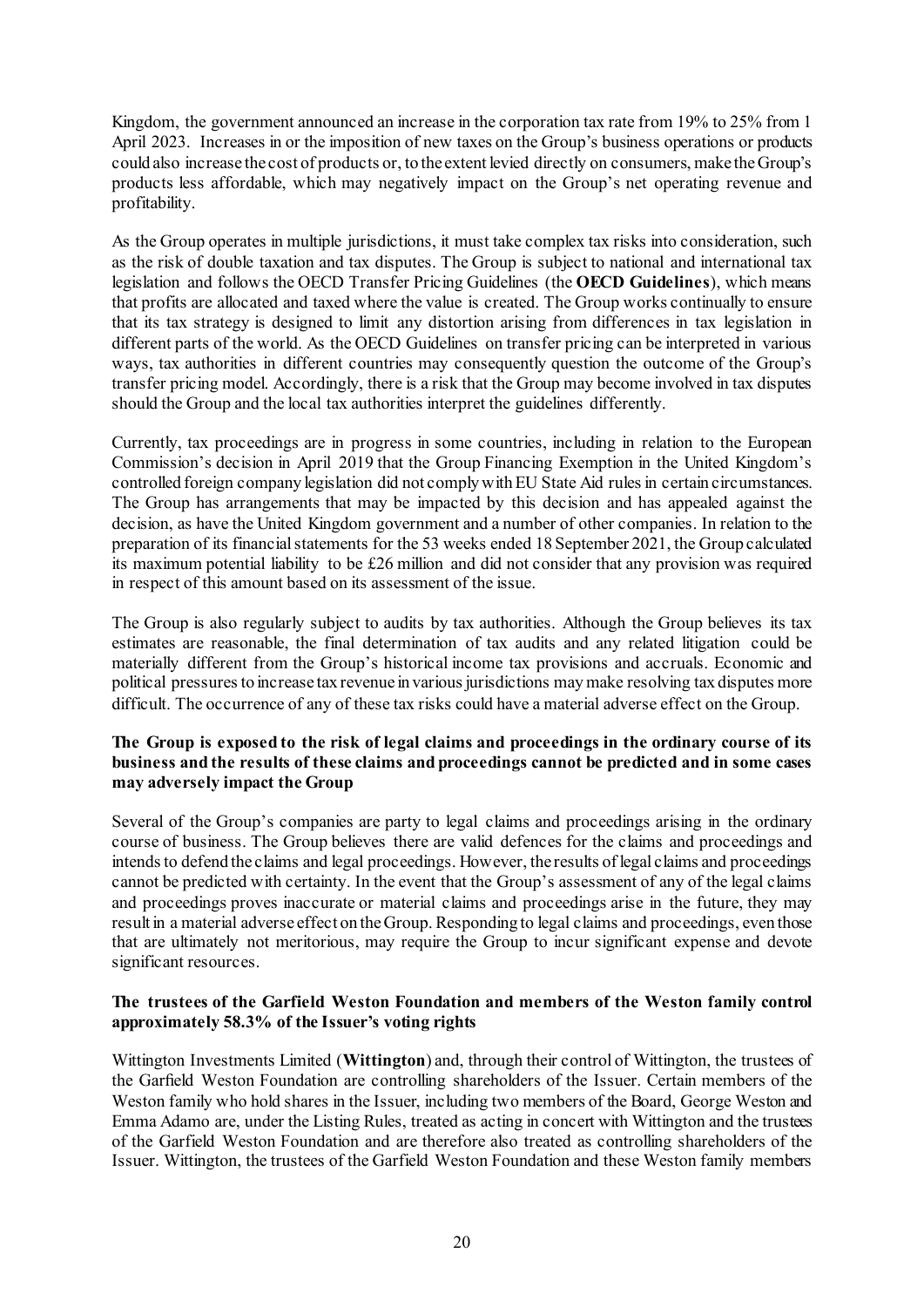together comprise the controlling shareholders of the Issuer and, as at 18 September 2021, had a combined interest in approximately 58.3% of the Issuer's voting rights.

There is a risk that the controlling shareholders could exert significant influence over the Group and control the outcome of matters submitted to a vote of the Issuer's shareholders, including the election of its directors and approval of significant corporate transactions. The Group has in place a Relationship Agreement with the controlling shareholders (as required by the Listing Rules). It also has robust policies to ensure effective corporate governance and to prevent conflicts of interest which include an independent Chairman and clearly defined roles and responsibilities of both the Chairman and Chief Executive. In addition, experienced independent non-executive directors make up the majority of the Board and these directors challenge decision-making and hold both management and individual executives to account. However, there can be no guarantee that these policies will always be effective.

### **The Group's results could be adversely impacted as a result of increased obligations under its post-retirement benefit schemes**

The Group has various retirement defined benefit pension schemes and similar arrangements for its employees around the world which are funded through investments in equities, bonds and other external assets, the liabilities for which reflect the latest demographic and financial assumptions. The Group's defined benefit pension schemes and similar arrangements are assessed annually in accordance with IAS 19: *Employee Benefits*. As at 18 September 2021, the accounting valuation, which has been assessed using assumptions determined in accordance with independent actuarial advice, resulted in a net surplus of £493 million being recognised.

The Group's principal UK defined benefit scheme is the Associated British Foods Pension Scheme (the **Scheme**), which is a funded final salary scheme that is closed to new members. Defined contribution arrangements are in place for other employees. The Scheme represents 91% of the Group's defined benefit scheme assets and 88% of its defined benefit scheme liabilities. The most recent triennial funding valuation of the Scheme was carried out as at 5 April 2020 on a trustee technical provision basis, using the current unit method, and revealed a deficit of £302 million.

The size of any surplus or deficit in relation to the Group's defined benefit pension schemes and similar arrangements is sensitive to the market value of the assets held by the schemes (which can vary significantly from period to period), to the discount rate used in assessing liabilities, to the actuarial assumptions (which include price inflation, rates of pension and salary increases, mortality and other demographic assumptions) and to the level of contributions. Changes in any of these factors could have a material impact, including causing schemes which are currently in surplus to move into deficit and increasing the amount of any deficit on schemes which are currently in deficit. Any future shortfall in the Group's funding obligations may require significant additional funding from the employing entities, which may adversely impact the Group's results of operations.

# **FINANCIAL RISKS RELATING TO THE GROUP**

# **The Group is exposed to a range of financial risks and there is no assurance that its risk management and internal control policies and procedures will adequately control, or protect it against, all these risks**

The Group is exposed to a range of financial risks including market risk, credit risk and liquidity risk. The Group's principal market risks are foreign currency translation risk and commodity price risk, each of which is discussed above under "—*External risks relating to the Group— The Group is exposed to currency exchange rate risk which gives rise to both transactional and translation exposures*" and "— *External risks relating to the Group—Changes in commodity and energy prices could negatively affect certain of the Group's businesses*, respectively.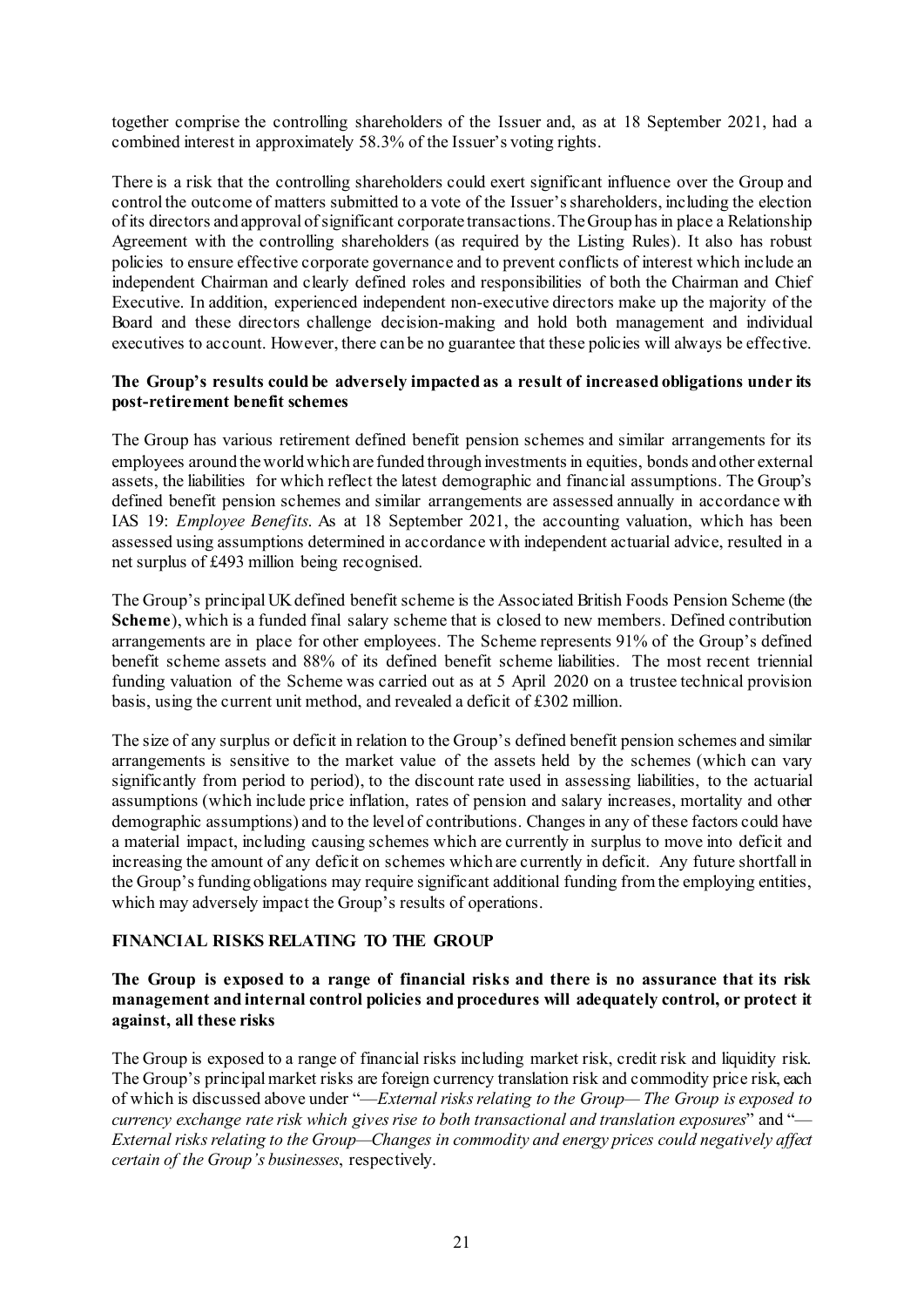The Group's credit risks principally arise from its cash and cash equivalents held with banks and other financial institutions and trade and other receivables. As at 18 September 2021, 12 September 2020 and 14 September 2019, the Group's cash at banks amounted to £759 million, £718 million and £643 million, respectively, and its cash equivalents (which generally comprise deposits placed on money markets for periods of up to three months) amounted to £1,516 million, £1,280 million and £852 million, respectively As at 18 September 2021, £24 million, or 2.4%, of the Group's £1,045 million trade receivables were more than three months past due and the Group's expected loss provision in respect of its trade receivables amounted to £24 million.

Group Treasury is responsible for monitoring and managing liquidity and ensuring that the Group has sufficient headroom in its committed facilities to meet unforeseen or abnormal requirements. The Group also has access to uncommitted facilities to assist with short-term funding requirements.

The Group enters into derivative transactions in order to hedge certain of its market risks. There is no assurance that the Group's derivative contracts will be successful in mitigating its market risk exposures or that the Group will not experience significant losses on its derivatives contracts from time to time.

There can be no assurance that the Group's risk management and internal control policies and procedures will adequately control, or protect it against, all financial risks to which it is exposed.

# **A negative change in the Issuer's credit rating could adversely affect the Group's ability to access the debt capital markets and may increase its borrowing costs**

The Issuer's long-term issuer credit rating of "A" from S&P, which is intended to measure its ability to meet its debt obligations as they mature, is an important factor in determining the Group's cost of borrowing.

The S&P rating report, dated 19 October 2021, noted that the rating reflected the strength of the Group's individual businesses, their diversity and the Group's strong credit metrics underpinned by a conservative financial policy. The report noted that a negative rating action could result from higher than expected volatility in the Group's operating metrics impacted by ongoing COVID-19 disruptions or weak macroeconomic trends, operational setbacks linked to the opening of new stores in new countries or due to unfavourable cost dynamics.

A securities rating is not a recommendation to buy, sell or hold securities. Ratings may be subject to revision or withdrawal at any time by the assigning rating organisation and each rating should be evaluated independently of any other rating.

There can be no assurance that the Issuer's credit rating will remain the same in the future. Any actual or anticipated changes in the Issuer's credit rating may affect the market value of the Notes. A downgrade of the Issuer's credit rating (or a negative change of outlook) may increase the Group's cost of borrowing and may also limit the Issuer's or any other Group company's ability to raise funding.

#### **RISKS RELATED TO THE NOTES GENERALLY**

#### **The claims of Noteholders are structurally subordinated**

The Issuer is a holding company which conducts substantially all of its operations through its subsidiaries and, accordingly, the claims of Noteholders under the Notes will be structurally subordinated to the claims of all holders of debt securities and other creditors, including trade creditors, of the Issuer's subsidiaries. In addition, even if the Issuer is a creditor of any of its subsidiaries, its rights as a creditor would be subordinated to any existing security interest in the assets of such subsidiary. The Notes are not guaranteed by any of the Issuer's subsidiaries or any other company or person. In the event of an insolvency, bankruptcy, liquidation, reorganisation, dissolution or winding up of the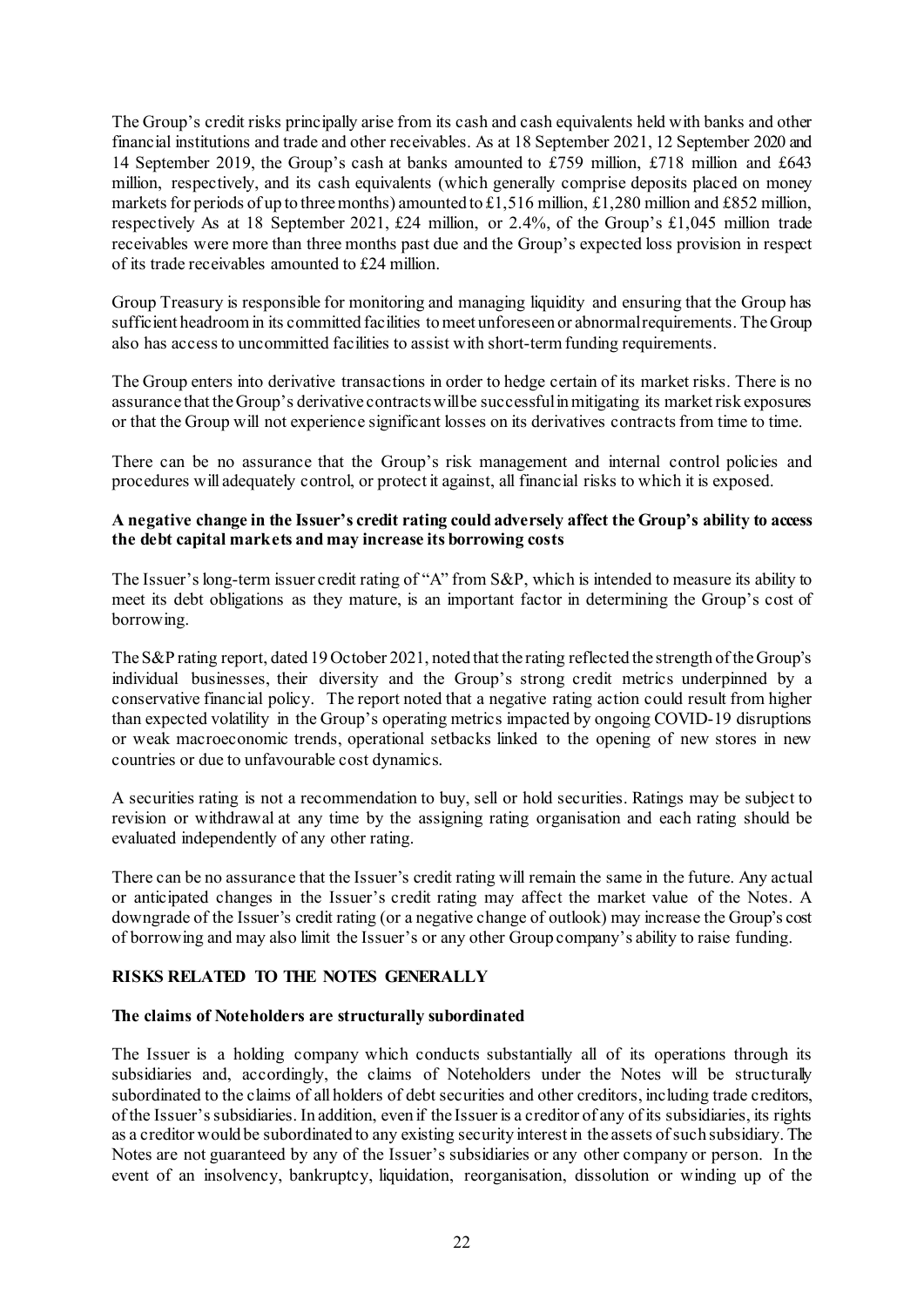business of any of the Issuer's subsidiaries, unsecured creditors of such subsidiaries, secured creditors and obligations that may be preferred by provisions of law that are mandatory and of general application generally will have the right to be paid in full before any distribution is made to the Issuer.

# **The value of the Notes could be adversely affected by a change in English law or administrative practice**

The Conditions of the Notes (the **Conditions**) are governed by English law in effect as at the date of this Prospectus. No assurance can be given as to the impact of any possible judicial decision or change to English law or administrative practice after the date of this Prospectus and any such change could materially adversely impact the value of any Notes affected by it.

# **Investors who hold less than the minimum denomination may be unable to sell their Notes and may be adversely affected if definitive Notes are subsequently required to be issued**

The Notes have denominations consisting of a minimum of  $£100,000$  plus integral multiples of £1,000 in excess thereof up to (and including) £199,000. It is possible that the Notes may be traded in amounts that are not integral multiples of £100,000. In such a case a holder who, as a result of trading such amounts, holds an amount which is less than  $\pounds 100,000$  in its account with the relevant clearing system would not be able to sell the remainder of such holding without first purchasing a principal amount of Notes at or in excess of £100,000 such that its holding amounts to £100,000 or a higher integral multiple of £1,000. Further, a holder who, as a result of trading such amounts, holds an amount which is less than £100,000 or a higher integral multiple of £1,000 in its account with the relevant clearing system at the relevant time may not receive a definitive Note in respect of such holding (should definitive Notes be printed) and would need to purchase a principal amount of Notes such that its holding amounts to £100,000.

If such Notes in definitive form are issued, holders should be aware that definitive Notes which have a denomination that is not an integral multiple of £100,000 may be illiquid and difficult to trade.

# **Notes subject to optional redemption by the Issuer**

Optional redemption features are likely to limit the market value of the Notes. During any period when the Issuer may elect to redeem the Notes, the market value of the Notes generally will not rise substantially above the price at which they can be redeemed. This also may be true prior to any redemption period.

The Issuer may be expected to redeem Notes when its cost of borrowing is lower than the interest rate on the Notes. At those times, an investor generally would not be able to reinvest the redemption proceeds at an effective interest rate as high as the interest rate on the Notes being redeemed and may only be able to do so at a significantly lower rate. Potential investors should consider reinvestment risk in light of other investments available at that time.

# **The Conditions will contain provisions which may permit their modification without the consent of all investors and confer significant discretions on the Trustee which may be exercised without the consent of the Noteholders and without regard to the individual interests of particular Noteholders**

The Trust Deed contains provisions for calling meetings of Noteholders to consider any matter affecting their interests generally. These provisions permit defined majorities to bind all Noteholders including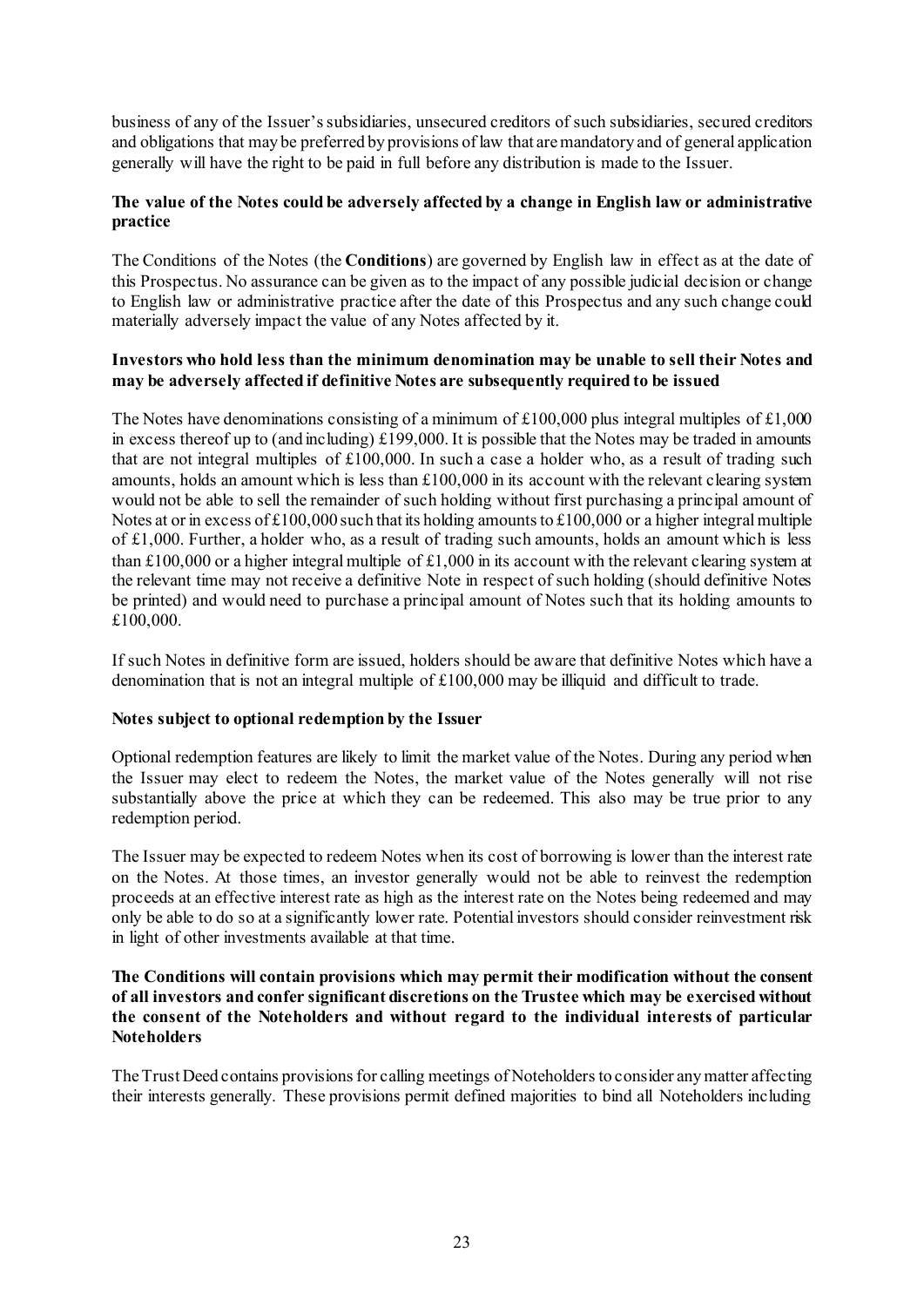Noteholders who did not attend and vote at the relevant meeting and Noteholders who voted in a manner contrary to the majority.

The Conditions also provide that the Trustee may, without the consent of Noteholders, agree to (i) any modification of, or to the waiver or authorisation of any breach or proposed breach of, the Conditions or any of the provisions of the Trust Deed or (ii) determine without the consent of the Noteholders that any Event of Default or Potential Event of Default shall not be treated as such or (iii) the substitution of another entity as principal debtor under any Notes in place of the Issuer, in the circumstances described in Condition [13](#page-42-0) (*Substitution*) of the Notes and as more particularly described in the Trust Deed.

# **RISKS RELATED TO THE MARKET GENERALLY**

Set out below is a brief description of the principal market risks, including liquidity risk, exchange rate risk, interest rate risk and credit risk:

# **Secondary market**

The Notes may have no established trading market when issued, and one may never develop. If a market does develop, it may not be very liquid. Therefore, investors may not be able to sell their Notes easily or at prices that will provide them with a yield comparable to similar investments that have a developed secondary market.

# **Exchange rate risks and exchange controls**

The Issuer will pay principal and interest on the Notes in sterling. This presents certain risks relating to currency conversions if an investor's financial activities are denominated principally in a currency or currency unit (the **Investor's Currency**) other than sterling. These include the risk that exchange rates may significantly change (including changes due to devaluation of sterling or revaluation of the Investor's Currency) and the risk that authorities with jurisdiction over the Investor's Currency may impose or modify exchange controls. An appreciation in the value of the Investor's Currency relative to sterling would decrease (1) the Investor's Currency-equivalent yield on the Notes, (2) the Investor's Currency equivalent value of the principal payable on the Notes and (3) the Investor's Currency equivalent market value of the Notes.

Government and monetary authorities may impose (as some have done in the past) exchange controls that could adversely affect an applicable exchange rate. As a result, investors may receive less interest or principal than expected, or no interest or principal.

# **Interest rate risks**

The Notes bear interest at a fixed rate. Investors should note that if market interest rates start to rise then the income to be paid on the Notes might become less attractive and the price the investors get if they sell such Notes could fall (however, the market price of the Notes has no effect on the interest amounts due on the Notes or what investors will be due to be repaid on 16 June 2034 if the Notes are held by the investors until they expire).

#### **A credit rating may not reflect all risks**

One or more independent credit rating agencies may assign credit ratings to the Issuer or the Notes. The rating may not reflect the potential impact of all risks related to structure, market, additional factors discussed above, and other factors that may affect the value of the Notes. A credit rating is not a recommendation to buy, sell or hold securities and may be revised or withdrawn by the relevant rating agency at any time.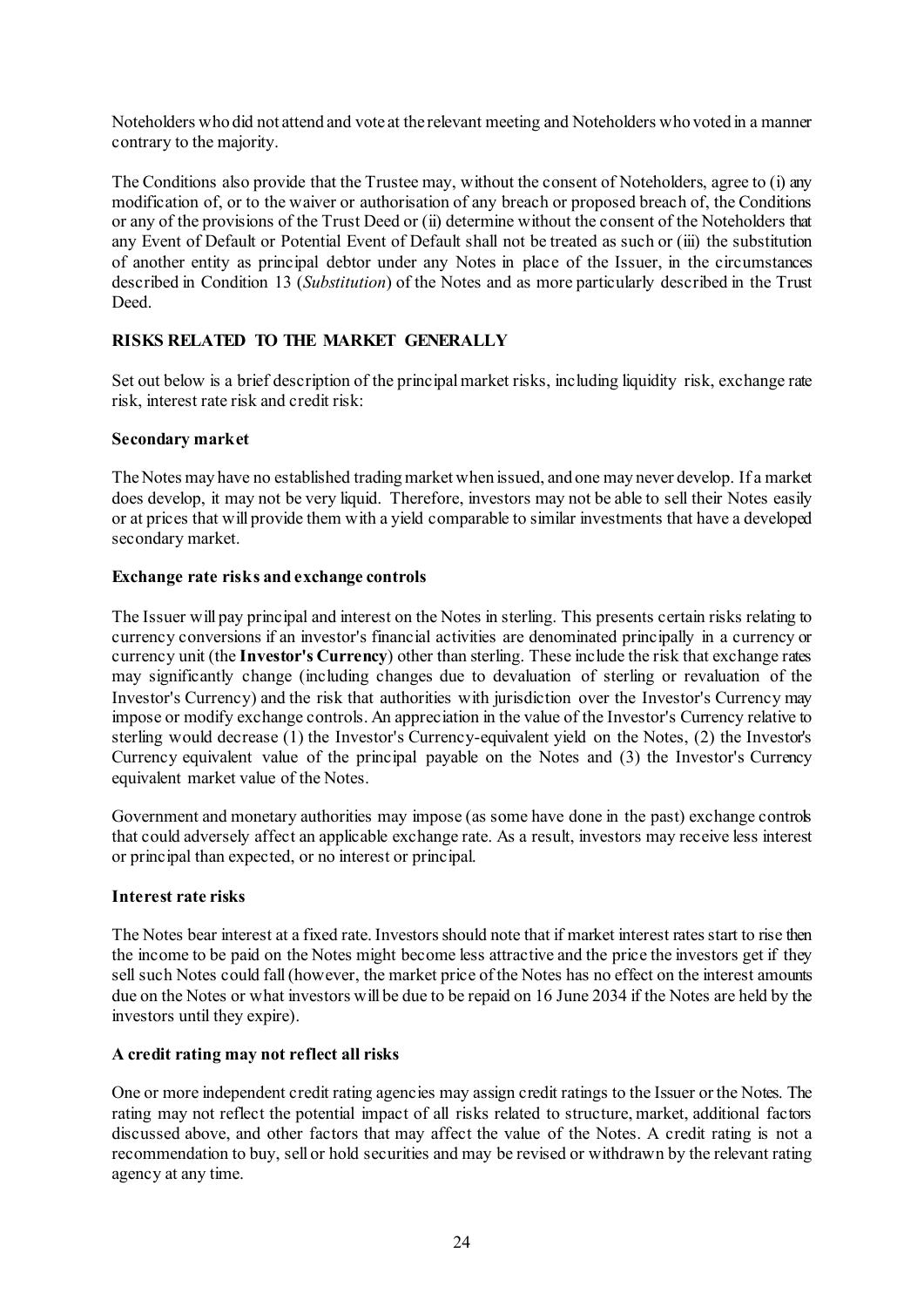In general, European regulated investors are restricted under the CRA Regulation from using credit ratings for regulatory purposes in the EEA, unless such ratings are issued by a credit rating agency established in the EEA and registered under the CRA Regulation (and such registration has not been withdrawn or suspended subject to transitional provisions that apply in certain circumstances). Such general restriction will also apply in the case of credit ratings issued by third country non-EEA credit rating agencies, unless the relevant credit ratings are endorsed by an EEA-registered credit rating agency or the relevant third country rating agency is certified in accordance with the CRA Regulation (and such endorsement action or certification, as the case may be, has not been withdrawn or suspended subject to transitional provisions that apply in certain circumstances). The list of registered and certified rating agencies published by the ESMA on its website in accordance with the CRA Regulation is not conclusive evidence of the status of the relevant rating agency included in such list, as there may be delays between certain supervisory measures being taken against a relevant rating agency and the publication of the updated ESMA list.

Investors regulated in the UK are subject to similar restrictions under the UK CRA Regulation. As such, UK regulated investors are required to use for UK regulatory purposes ratings issued by a credit rating agency established in the UK and registered under the UK CRA Regulation. In the case of ratings issued by third country non-UK credit rating agencies, third country credit ratings can either be: (a) endorsed by a UK registered credit rating agency; or (b) issued by a third country credit rating agency that is certified in accordance with the UK CRA Regulation. Note this is subject, in each case, to (a) the relevant UK registration, certification or endorsement, as the case may be, not having been withdrawn or suspended, and (b) transitional provisions that apply in certain circumstances.

If the status of the rating agency rating the Notes changes for the purposes of the CRA Regulation or the UK CRA Regulation, relevant regulated investors may no longer be able to use the rating for regulatory purposes in the EEA or the UK, as applicable, and the Notes may have a different regulatory treatment, which may impact the value of the Notes and their liquidity in the secondary market. Certain information with respect to the credit rating agency and rating of the Notes is set out on the cover of this Prospectus.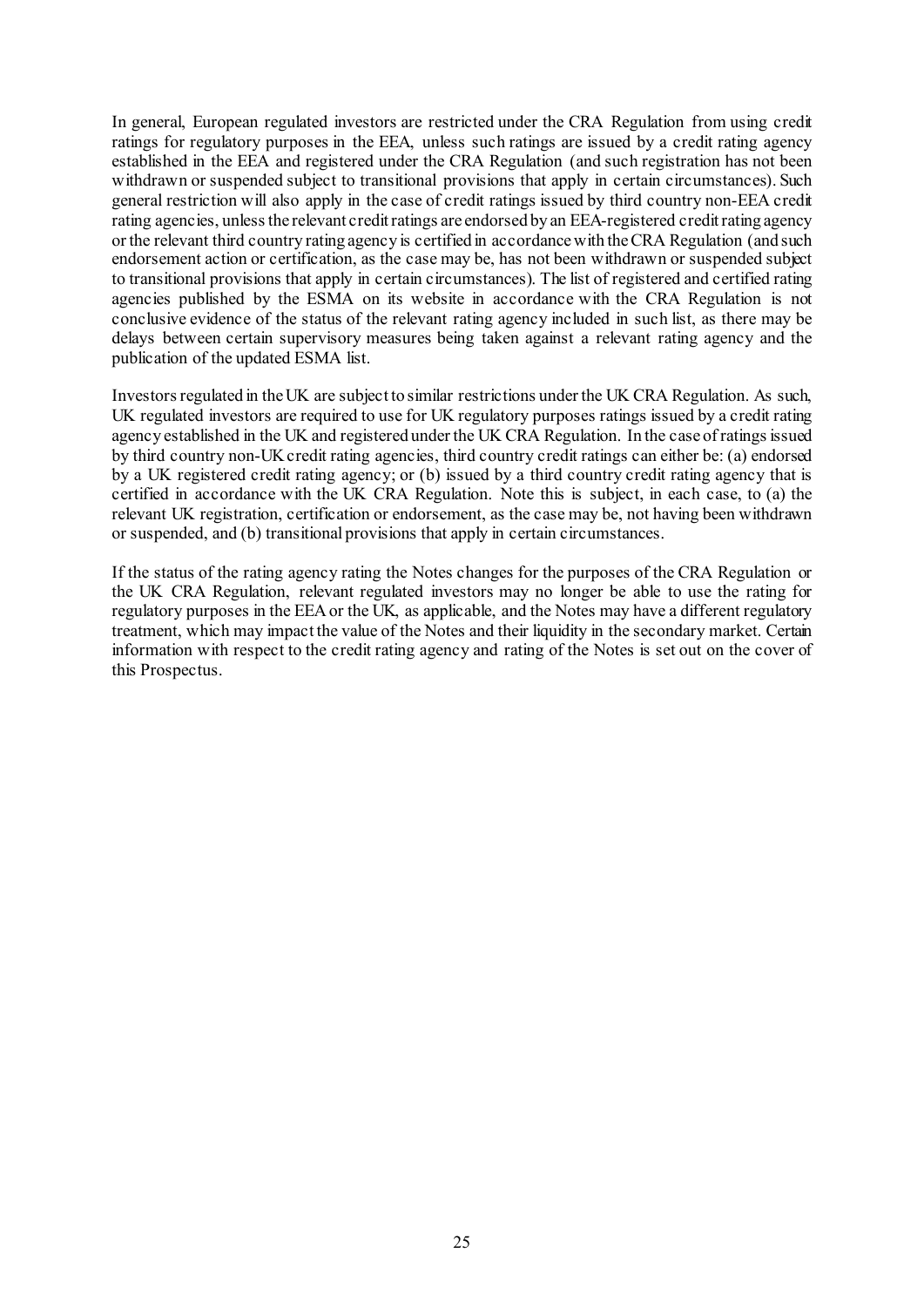#### **OVERVIEW**

*This overview must be read as an introduction to this Prospectus and any decision to invest in the Notes should be based on a consideration of the Prospectus as a whole.*

Words and expressions defined in the "*Terms and Conditions of the Notes*" or elsewhere in this Prospectus have the same meanings in this overview.

| The Issuer:                                           | Associated British Foods plc                                                                                                                                                                                                                                                                                                                                                                                                                                                                                                                                                                                                                                        |
|-------------------------------------------------------|---------------------------------------------------------------------------------------------------------------------------------------------------------------------------------------------------------------------------------------------------------------------------------------------------------------------------------------------------------------------------------------------------------------------------------------------------------------------------------------------------------------------------------------------------------------------------------------------------------------------------------------------------------------------|
| The Joint Lead Managers:                              | Banco Santander, S.A., Barclays Bank PLC, Citigroup<br>Global Markets Limited and Merrill Lynch International                                                                                                                                                                                                                                                                                                                                                                                                                                                                                                                                                       |
| Trustee:                                              | Citicorp Trustee Company Limited                                                                                                                                                                                                                                                                                                                                                                                                                                                                                                                                                                                                                                    |
| <b>Principal Paying Agent:</b>                        | Citibank, N.A., London Branch                                                                                                                                                                                                                                                                                                                                                                                                                                                                                                                                                                                                                                       |
| <b>Paying Agent:</b>                                  | Citibank Europe Plc                                                                                                                                                                                                                                                                                                                                                                                                                                                                                                                                                                                                                                                 |
| <b>The Notes:</b>                                     | £400,000,000 2.500% Notes due 16 June 2034                                                                                                                                                                                                                                                                                                                                                                                                                                                                                                                                                                                                                          |
| <b>Issue Price:</b>                                   | 99.072% of the principal amount of the Notes                                                                                                                                                                                                                                                                                                                                                                                                                                                                                                                                                                                                                        |
| <b>Issue Date:</b>                                    | 16 February 2022                                                                                                                                                                                                                                                                                                                                                                                                                                                                                                                                                                                                                                                    |
| Use of Proceeds and Estimated Net<br><b>Proceeds:</b> | See "Use of Proceeds"                                                                                                                                                                                                                                                                                                                                                                                                                                                                                                                                                                                                                                               |
| Interest:                                             | 2.500% per annum payable annually in arrear on 16 June of<br>each year, commencing on 16 June 2022 (short first coupon)                                                                                                                                                                                                                                                                                                                                                                                                                                                                                                                                             |
| Status:                                               | The Notes constitute direct, unconditional, unsubordinated<br>and (subject to the provisions of Condition 3 (Negative<br>Pledge)) unsecured obligations of the Issuer and rank pari<br>passu among themselves and (save for certain obligations<br>required to be preferred by law) equally with all other<br>unsecured obligations (other than subordinated obligations,<br>if any) of the Issuer, from time to time outstanding                                                                                                                                                                                                                                   |
| <b>Form and Denomination:</b>                         | The Notes will be issued in bearer form in denominations of<br>£100,000 and integral multiples of £1,000 in excess thereof<br>up to (and including) £199,000                                                                                                                                                                                                                                                                                                                                                                                                                                                                                                        |
|                                                       | The Notes will be represented initially by the Temporary<br>Global Note which will be deposited on or about 16 February<br>2022 with a common safekeeper for Clearstream,<br>Luxembourg and Euroclear. Interests in the Temporary<br>Global Note will be exchangeable for interests in the<br>Permanent Global Note, in accordance with the provisions<br>of the Permanent Global Note, upon certification of non-U.S.<br>beneficial ownership. The Permanent Global Note will be<br>exchangeable for Notes in definitive form only in certain<br>limited circumstances. See "Summary of Provisions relating<br>to the Notes while Represented by the Global Notes" |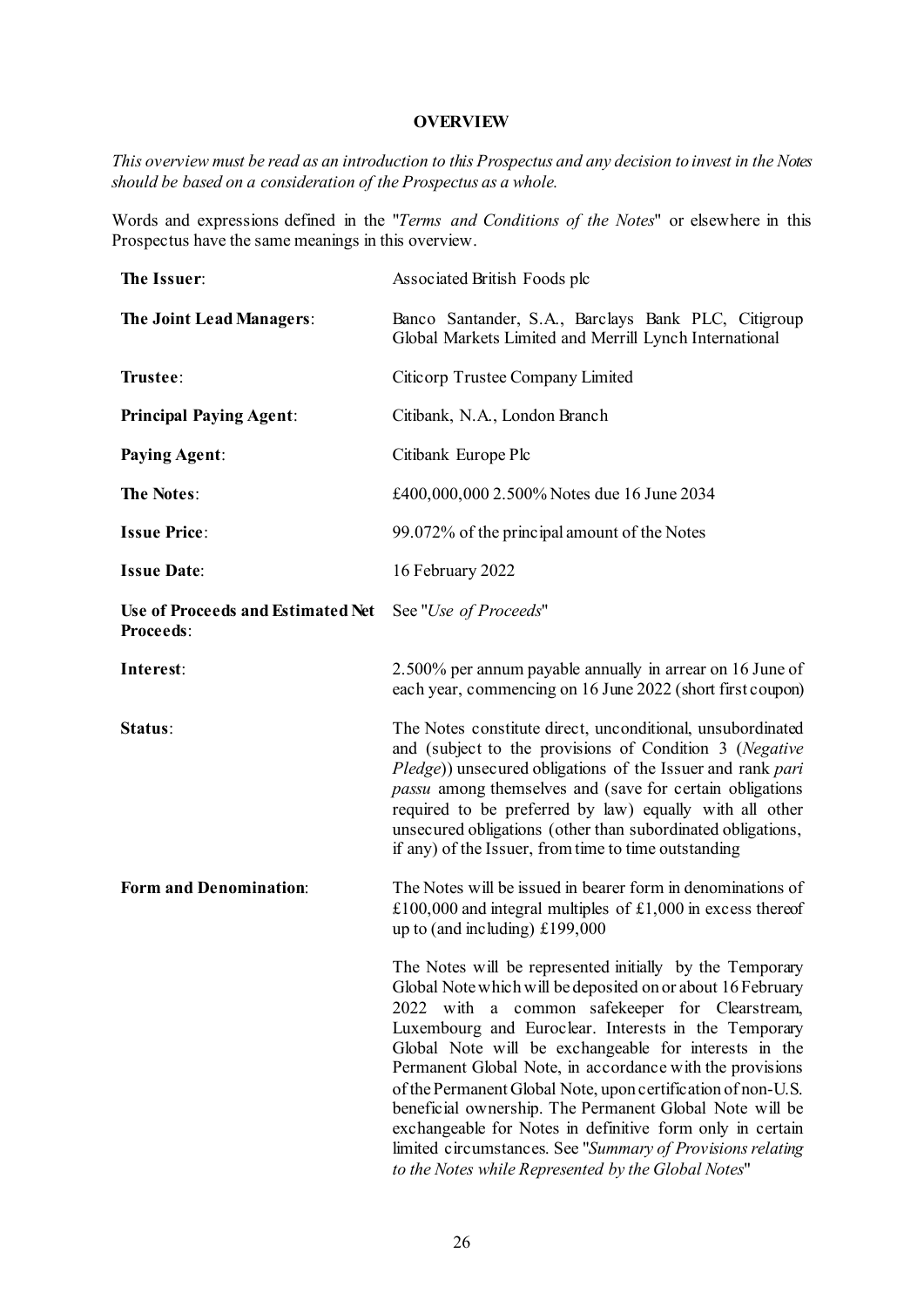|                                            | The Notes will be issued in new global note form and are<br>not, at the date of this Prospectus, intended to be held in a<br>manner which would allow Eurosystem eligibility.<br>However, should the Eurosystem eligibility criteria be<br>amended in the future such that the Notes are capable of<br>meeting them, the Global Note by which the Notes are at<br>such time represented, may then be deposited with one of<br>Clearstream, Luxembourg or Euroclear. This does not<br>necessarily mean that the Notes will be recognised as eligible<br>collateral for Eurosystem monetary policy and intra-day<br>credit operations by the Eurosystem at any time during their<br>life. Such recognition will depend upon the ECB being<br>satisfied that Eurosystem eligibility criteria have been met |
|--------------------------------------------|---------------------------------------------------------------------------------------------------------------------------------------------------------------------------------------------------------------------------------------------------------------------------------------------------------------------------------------------------------------------------------------------------------------------------------------------------------------------------------------------------------------------------------------------------------------------------------------------------------------------------------------------------------------------------------------------------------------------------------------------------------------------------------------------------------|
| <b>Maturity Date:</b>                      | 16 June 2034                                                                                                                                                                                                                                                                                                                                                                                                                                                                                                                                                                                                                                                                                                                                                                                            |
| Redemption at the Option of the<br>Issuer: | Subject as provided in Condition 6.3 (Redemption at the<br>Option of the Issuer), the Notes may be redeemed at the<br>option of the Issuer, in whole or in part, (i) at any time up to<br>(and including) 16 March 2034 at the relevant make-whole<br>redemption amount plus a margin of $0.200\%$ ; or (ii) at any<br>time thereafter at par, in each case together with any accrued<br>but unpaid interest to (but excluding) the date of redemption                                                                                                                                                                                                                                                                                                                                                  |
| <b>Change of Control Put Option:</b>       | Upon the occurrence of certain events constituting a "Put<br>Event" (as defined in Condition 6.5 (Redemption at the<br>Option of the Noteholders on a Change of Control),<br>Noteholders will have the right to require the Issuer to<br>repurchase all or part of the Notes at par, together with any<br>accrued and unpaid interest to (but excluding) the date of<br>redemption. See Condition 6.5 (Redemption at the Option of<br>the Noteholders on a Change of Control)                                                                                                                                                                                                                                                                                                                           |
| <b>Tax Redemption:</b>                     | Subject as provided in Condition 6.2 (Redemption for<br>Taxation Reasons), if the Issuer has or will become obliged<br>to pay additional amounts as provided or referred to in<br>Condition 7 ( <i>Taxation</i> ) as a result of any change in, or<br>amendment to, the laws or regulations of the UK or any<br>change in the application or official interpretation of such<br>laws or regulations, and such obligation cannot be avoided<br>by the Issuer taking reasonable measures available to it, the<br>Notes may be redeemed at the option of the Issuer, in whole<br>but not in part, at par together with any accrued but unpaid<br>interest to (but excluding) the date of redemption                                                                                                        |
| <b>Negative Pledge:</b>                    | The Notes contain a negative pledge provision as further<br>described in Condition 3 (Negative Pledge)                                                                                                                                                                                                                                                                                                                                                                                                                                                                                                                                                                                                                                                                                                  |
| <b>Cross Acceleration:</b>                 | The Notes contain a cross acceleration provision as further<br>described in Condition 9 (Events of Default)                                                                                                                                                                                                                                                                                                                                                                                                                                                                                                                                                                                                                                                                                             |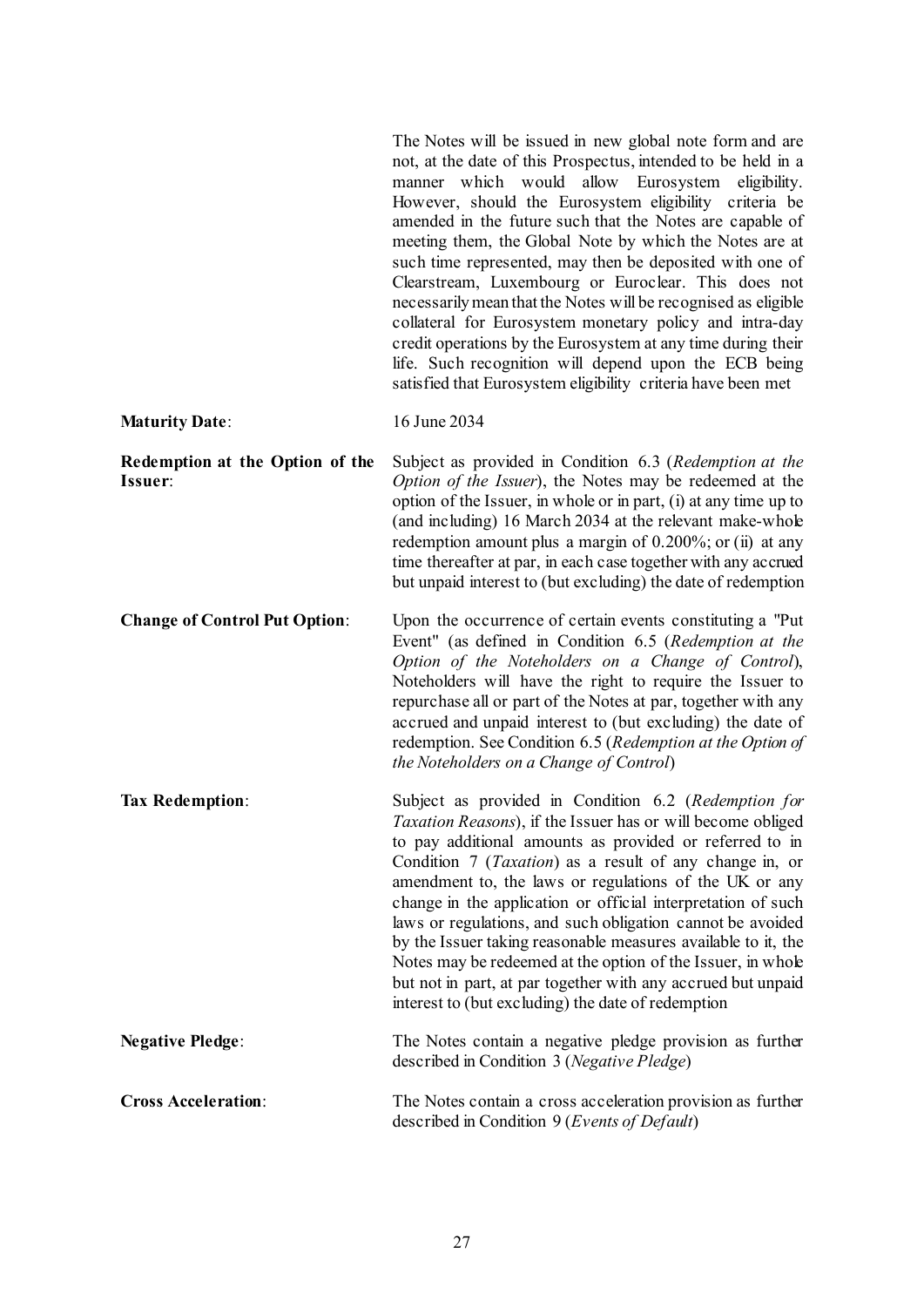| Rating:                      | The Notes are expected to be rated A by S&P                                                                                                                                                                                                                                                                                                                                                                                                                                                                                                                                                                                                                          |
|------------------------------|----------------------------------------------------------------------------------------------------------------------------------------------------------------------------------------------------------------------------------------------------------------------------------------------------------------------------------------------------------------------------------------------------------------------------------------------------------------------------------------------------------------------------------------------------------------------------------------------------------------------------------------------------------------------|
|                              | S&P: An obligation rated 'A' is somewhat more susceptible<br>to the adverse effects of changes in circumstances and<br>economic conditions than obligations in higher-rated<br>categories. However, the obligor's capacity to meet its<br>financial commitments on the obligation is still strong.                                                                                                                                                                                                                                                                                                                                                                   |
|                              | (Source:<br>https://www.standardandpoors.com/en_US/web/guest/articl<br>$e$ /-/view/sourceId/504352)                                                                                                                                                                                                                                                                                                                                                                                                                                                                                                                                                                  |
| <b>Withholding Tax:</b>      | All payments in respect of the Notes and Coupons by or on<br>behalf of the Issuer shall be made without withholding or<br>deduction for or on account of any present or future taxes,<br>duties, assessments or governmental charges of whatever<br>nature imposed or levied by or on behalf of the UK or any<br>political subdivision thereof or any authority thereof having<br>power to tax, unless such withholding or deduction is<br>required by law. In that event, the Issuer will, save in certain<br>limited circumstances, pay additional amounts to cover the<br>amounts so withheld or deducted, all as described in<br>Condition 7 ( <i>Taxation</i> ) |
| <b>Governing Law:</b>        | The Notes, the Trust Deed and the Agency Agreement and<br>any non-contractual obligations arising out of or in<br>connection with the Notes, the Trust Deed and the Agency<br>Agreement will be governed by English law                                                                                                                                                                                                                                                                                                                                                                                                                                              |
| <b>Listing and Trading:</b>  | Applications have been made for the Notes to be admitted to<br>listing on the Official List and to trading on the Market                                                                                                                                                                                                                                                                                                                                                                                                                                                                                                                                             |
| <b>Clearing Systems:</b>     | Euroclear and Clearstream, Luxembourg                                                                                                                                                                                                                                                                                                                                                                                                                                                                                                                                                                                                                                |
| <b>Selling Restrictions:</b> | For a description of certain restrictions on offers, sales and<br>deliveries of the Notes and on the distribution of offering<br>material, including in the United States of America, the EEA,<br>the UK, Singapore and Canada see "Subscription and Sale"                                                                                                                                                                                                                                                                                                                                                                                                           |
|                              | Category 2 selling restrictions will apply to the Notes for the<br>purposes of Regulation S under the Securities Act                                                                                                                                                                                                                                                                                                                                                                                                                                                                                                                                                 |
| <b>Risk Factors:</b>         | Investing in the Notes involves risks. See "Risk Factors"                                                                                                                                                                                                                                                                                                                                                                                                                                                                                                                                                                                                            |
| ISIN:                        | XS2441652901                                                                                                                                                                                                                                                                                                                                                                                                                                                                                                                                                                                                                                                         |
| <b>Common Code:</b>          | 244165290                                                                                                                                                                                                                                                                                                                                                                                                                                                                                                                                                                                                                                                            |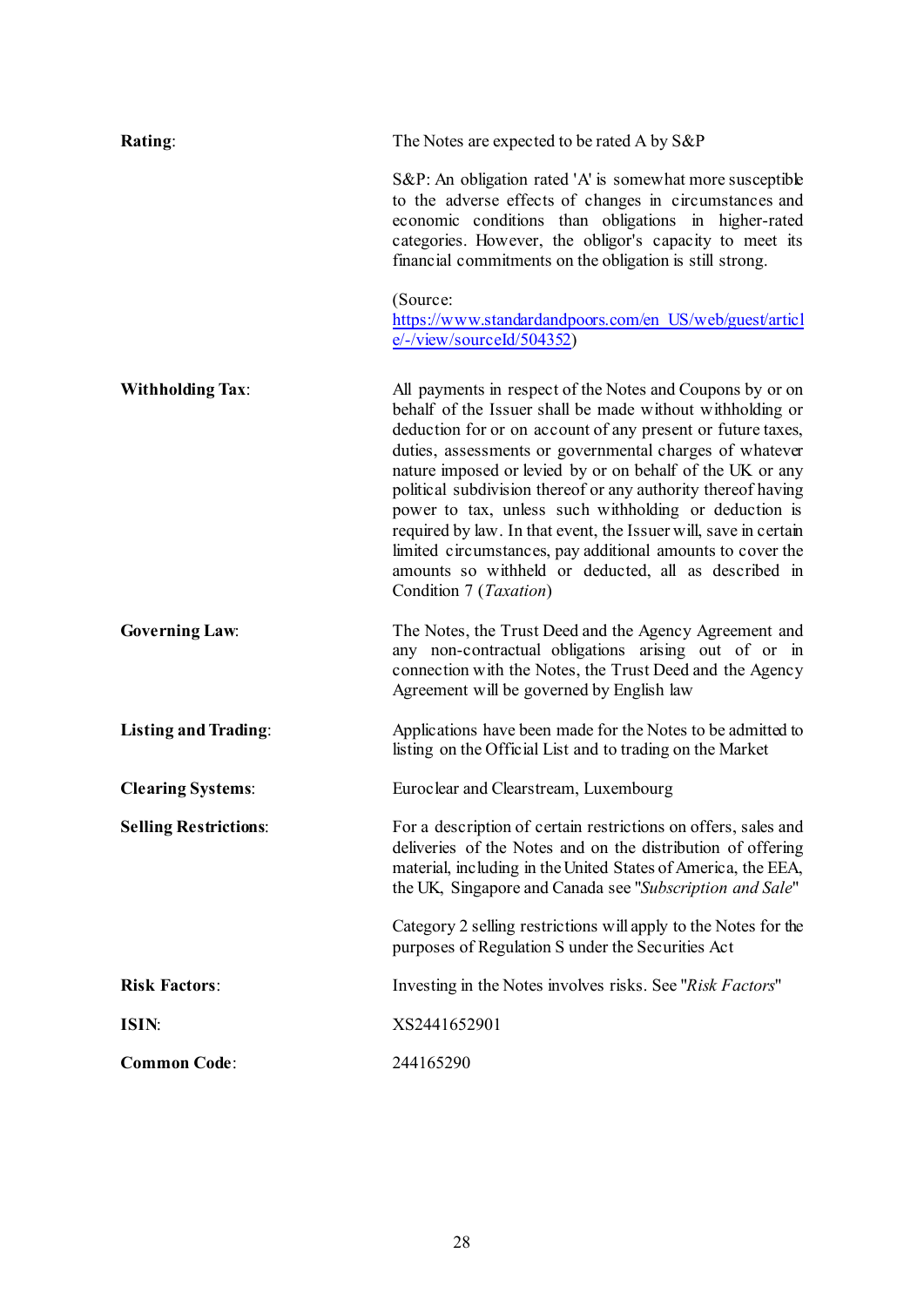### **TERMS AND CONDITIONS OF THE NOTES**

# *The following is the text of the Conditions of the Notes which (subject to modification) will be endorsed on each Note in definitive form (if issued):*

The £400,000,000 2.500% Notes due 16 June 2034 (the **Notes**, which expression shall in these Conditions, unless the context otherwise requires, include any further notes issued pursuant to Condition [16](#page-44-0) (*[Further Issues](#page-44-0)*) and forming a single series with the Notes (the **Further Notes**)) of Associated British Foods plc (the **Issuer**) are constituted by a Trust Deed dated 16 February 2022 (the **Trust Deed**) made between the Issuer and Citicorp Trustee Company Limited (the **Trustee**, which expression shall include its successor(s)) as trustee for the holders of the Notes (the **Noteholders**) and the holders of the interest coupons appertaining to the Notes (the **Couponholders** and the **Coupons** respectively).

The statements in these Conditions include summaries of, and are subject to, the detailed provisions of and definitions in the Trust Deed. Copies of the Trust Deed and the Agency Agreement dated 16 February 2022 (the **Agency Agreement**) made between the Issuer, the initial Paying Agents and the Trustee are available for inspection during normal business hours by the Noteholders and the Couponholders at, and copies may be sent by electronic mail upon written request to, the principal office for the time being of the Trustee, being at the date of issue of the Notes at Citigroup Centre, Canada Square, Canary Wharf, London E14 5LB, United Kingdom and at the specified office of each of the Paying Agents. The Noteholders and the Couponholders are entitled to the benefit of, are bound by, and are deemed to have notice of, all the provisions of the Trust Deed and the provisions of the Agency Agreement applicable to them.

All capitalised terms that are not defined in these terms and conditions (the **Conditions**) will have the meanings given to them in the Trust Deed.

# **1. FORM, DENOMINATION AND TITLE**

#### **1.1 Form and Denomination**

The Notes are in bearer form, serially numbered, in the denominations of  $£100,000$  and integral multiples of £1,000 in excess thereof up to (and including) £199,000, each with Coupons attached on issue.

### **1.2 Title**

Title to the Notes and to the Coupons will pass by delivery.

# **1.3 Holder Absolute Owner**

The Issuer, any Paying Agent and the Trustee will (except as otherwise required by law) deem and treat the bearer of any Note or Coupon as the absolute owner for all purposes (whether or not the Note or Coupon shall be overdue and notwithstanding any notice of ownership or writing on the Note or Coupon or any notice of previous loss or theft of the Note or Coupon) and shall not be required to obtain any proof thereof or as to the identity of such bearer.

# **2. STATUS OF THE NOTES**

The Notes and the Coupons are direct, unconditional and (subject to the provisions of Condition [3](#page-30-0) (*[Negative Pledge](#page-30-0)*)) unsecured obligations of the Issuer and (subject as provided above) rank and will rank *pari passu*, without any preference among themselves, with all other outstanding unsecured and unsubordinated obligations of the Issuer, present and future, but, in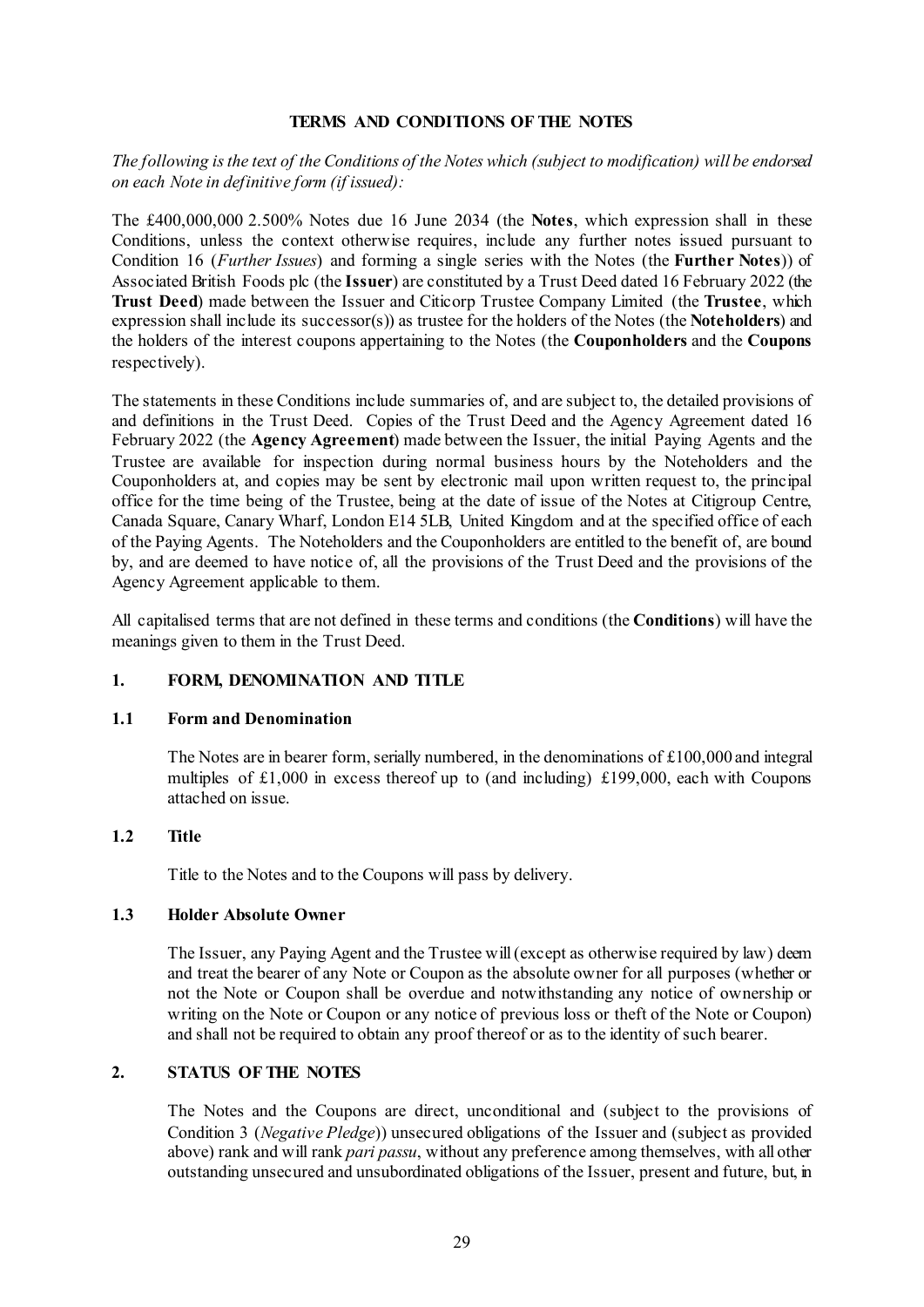the event of insolvency, only to the extent permitted by applicable laws relating to creditors' rights.

# <span id="page-30-0"></span>**3. NEGATIVE PLEDGE**

#### **3.1 Restriction**

So long as any Note or Coupon remains outstanding (as defined in the Trust Deed), the Issuer will not create or permit to subsist, and it will ensure that no Material Subsidiary (as defined below) will create or permit to subsist, any mortgage, charge, pledge, lien or other form of encumbrance or security interest (other than any arising by operation of law) (**Security**) upon the whole or any part of its undertaking, assets or revenues (including uncalled capital), present or future, to secure any Relevant Debt, or to secure any guarantee of or indemnity in respect of any Relevant Debt unless, at the same time or prior thereto, the Issuer's obligations under the Notes, the Coupons and the Trust Deed (i) are secured equally and rateably therewith, or (ii) have the benefit of such other security, guarantee, indemnity or other arrangement (whether or not it includes the giving of Security) as shall be approved by an Extraordinary Resolution (as defined in the Trust Deed) of the Noteholders save that the Issuer may permit to subsist (without the obligation to provide to the Notes, Coupons and the Trust Deed any security, guarantee, indemnity or other arrangement as aforesaid) any Permitted Security.

#### **3.2 Relevant Debt**

For the purposes of this Condition, **Relevant Debt** means any present or future indebtedness (whether being principal, premium, interest or other amounts) in the form of, or represented by, bonds, notes, debentures, loan stock or other securities which are, or are intended to be, quoted, listed or ordinarily dealt in on any stock exchange or other recognised securities market, but excluding any such indebtedness which has a stated maturity of less than one year.

#### **3.3 Permitted Security**

For the purposes of this Condition, **Permitted Security** means:

- (a) any Security in respect of any Relevant Debt (**Existing Relevant Debt**), or in respect of any guarantee of or indemnity in respect of any Existing Relevant Debt, given by any Material Subsidiary where such entity becomes a Subsidiary after the Issue Date and where such Security exists at the time such entity becomes a Subsidiary (provided that (i) such Security was not created in connection with or in contemplation of that entity becoming a Subsidiary; and (ii) the principal amount secured at the time of that company becoming a Subsidiary is not subsequently increased; and (iii) such Security does not extend to or cover any undertaking, assets or revenues (including any uncalled capital) of the Issuer or any of its other Subsidiaries); or
- (b) any Security given by any Material Subsidiary in respect of any Relevant Debt, or in respect of any guarantee of or indemnity in respect of any Relevant Debt where such Relevant Debt (**New Relevant Debt**) is incurred to refinance Existing Relevant Debt in circumstances where there is outstanding Security (**Existing Security**) given by that Material Subsidiary in respect of such Existing Relevant Debt or, as the case may be, in respect of any guarantee or indemnity in respect of such Existing Relevant Debt, provided that (i) the principal amount of the New Relevant Debt is not greater than the outstanding principal amount of the Existing Relevant Debt; (ii) the Security does not extend to any undertaking, assets or revenues (including any uncalled capital), present or future, of (A) that Material Subsidiary which were not subject to the Existing Security or (B) the Issuer or any of its other Subsidiaries; and (iii) the final maturity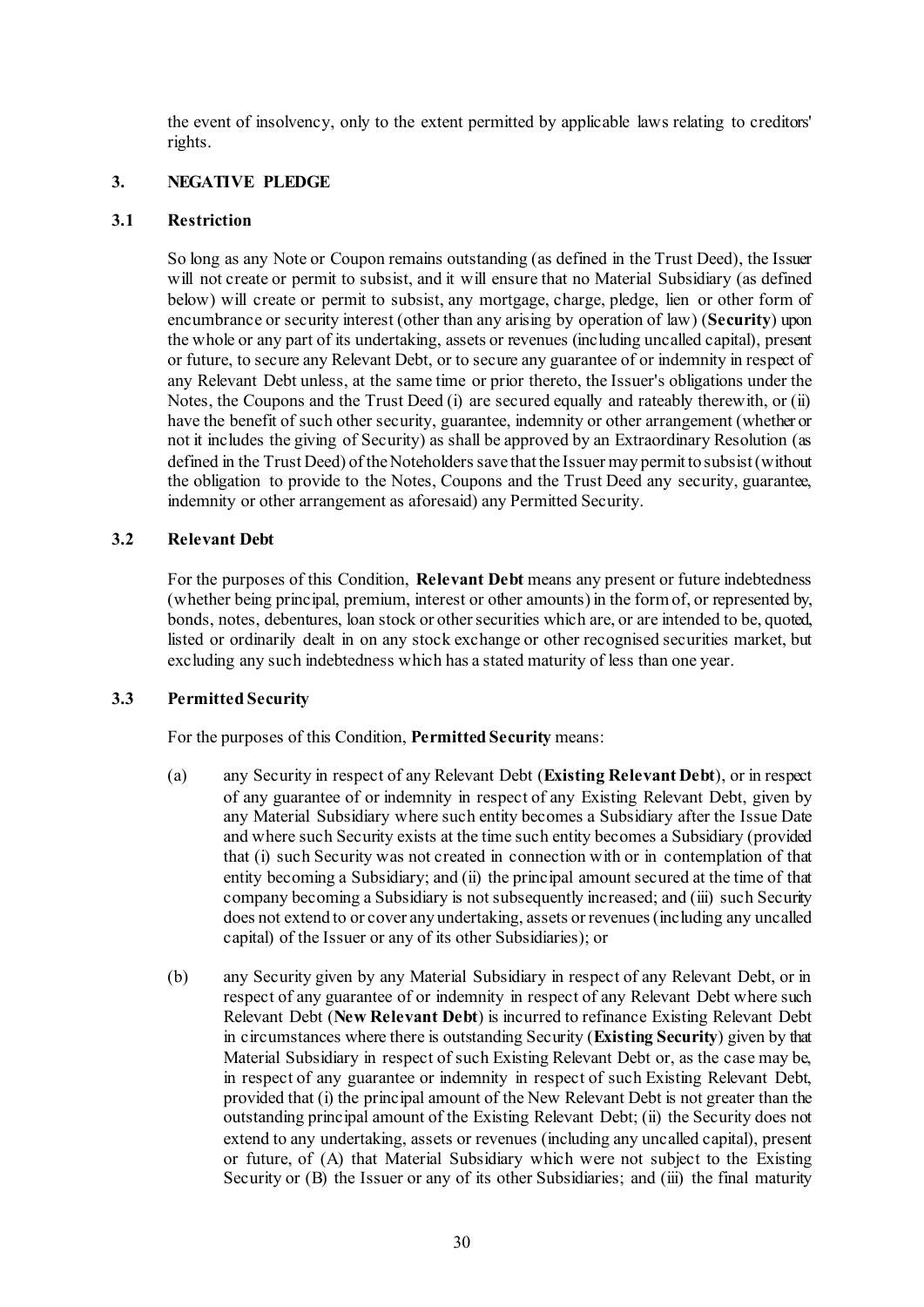date of the New Relevant Debt does not exceed the final maturity date of the Existing Relevant Debt.

### **3.4 Definitions**

For the purposes of these Conditions:

Group means the Issuer and the Issuer's Subsidiaries from time to time;

**Material Subsidiary** means, at any time, a Subsidiary of the Issuer if the gross assets (excluding (A) goodwill and (B) intra-group items and investments) of that Subsidiary then equal or exceed 15% of the gross assets of the Group. For this purpose:

- (a) subject to paragraph (b) below:
	- (i) the contribution of a Subsidiary of the Issuer will be determined from its financial statements which were consolidated into the latest audited consolidated financial statements of the Issuer; and
	- (ii) the gross assets of the Group will be determined from the latest audited consolidated financial statements of the Issuer;
- (b) if a Subsidiary of the Issuer becomes a member of the Group after the date on which the latest audited consolidated financial statements of the Issuer were prepared:
	- (i) the contribution of the Subsidiary will be determined from its latest financial statements; and
	- (ii) the gross assets of the Group will be determined from the latest audited consolidated financial statements of the Issuer but adjusted to take into account any subsequent acquisition or disposal of a business or a company (including that Subsidiary);
- (c) if a Material Subsidiary disposes of all or substantially all of its assets to another member of the Group, it will immediately cease to be a Material Subsidiary and the other member of the Group (if it is not the Issuer or already a Material Subsidiary) will immediately become a Material Subsidiary;
- (d) a Subsidiary of the Issuer (if it is not already a Material Subsidiary) will become a Material Subsidiary on completion of any other intra-Group transfer or reorganisation if it would have been a Material Subsidiary had the intra-Group transfer or reorganisation occurred on the date of the latest audited consolidated financial statements of the Issuer; and
- (e) except as specifically mentioned in paragraph (c) above, a member of the Group will remain a Material Subsidiary until the next audited consolidated financial statements of the Issuer show otherwise under paragraph (a) above.

A report by an Authorised Signatory (as defined in the Trust Deed) of the Issuer (whether or not addressed to the Trustee) that, in their opinion, a Subsidiary is or is not or was not at any particular time or throughout any specified period a Material Subsidiary may be relied upon by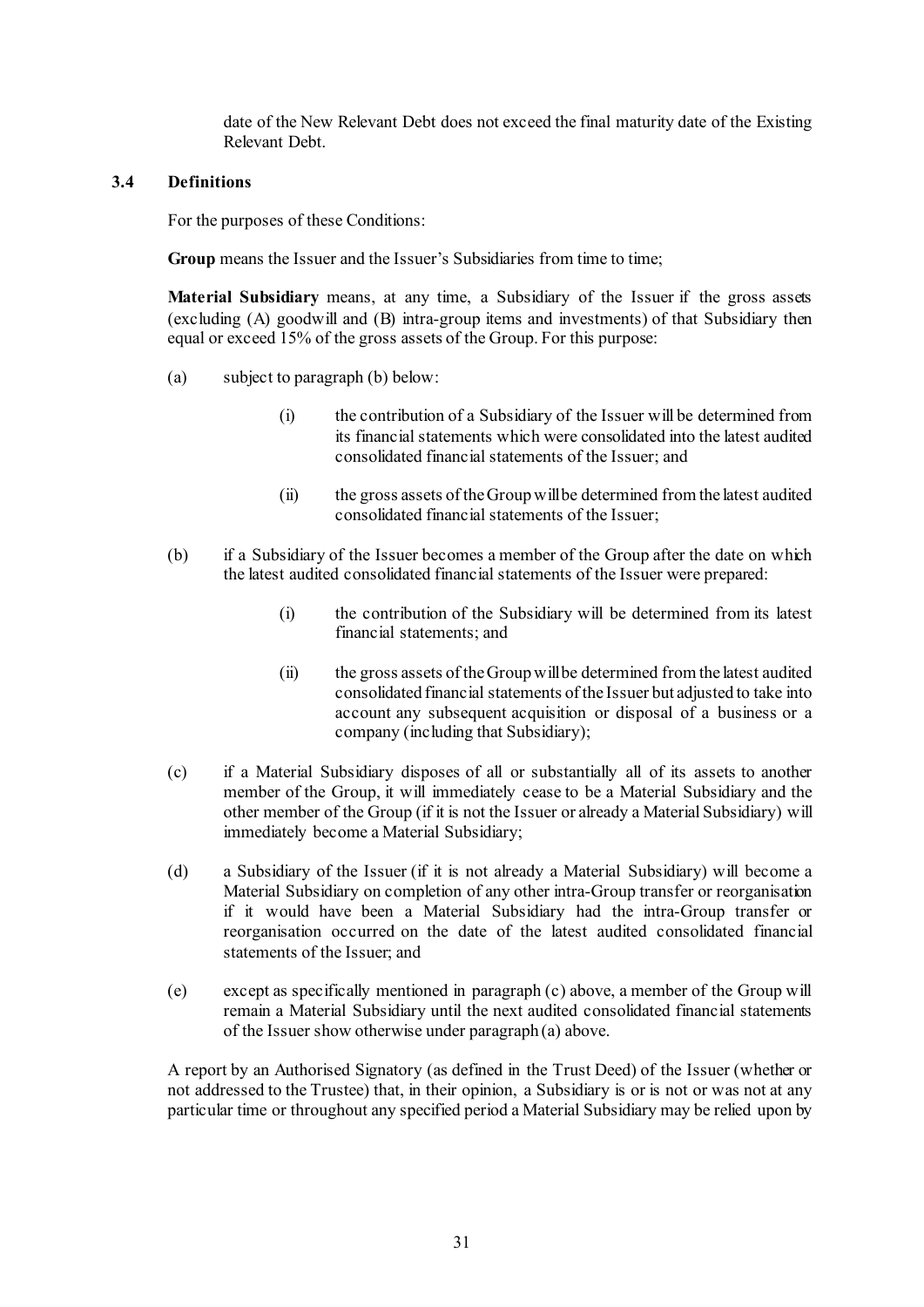the Trustee without liability to any person and without further enquiry or evidence and, if relied upon by the Trustee, shall be conclusive and binding on all parties; and

**Subsidiary**means a subsidiary within the meaning of Section 1159 of the Companies Act 2006.

# <span id="page-32-1"></span><span id="page-32-0"></span>**4. INTEREST**

### **4.1 Interest Rate and Interest Payment Dates**

The Notes bear interest on their outstanding principal amount from (and including) 16 February 2022 (the **Issue Date**) at the rate of 2.500% per annum (the **Rate of Interest**), payable in arrear on 16 June in each year (each an **Interest Payment Date**), commencing on 16 June 2022 (the **First Interest Payment Date**).

The amount of interest payable on the Notes on the First Interest Payment Date will be £8.22 per £1,000 in principal amount of the Notes (the **Calculation Amount**). The amount of interest payable on the Notes on each subsequent Interest Payment Date will be £25.00 per Calculation Amount.

In relation to a Note, the amount of interest payable in respect of such Note on each Interest Payment Date shall be the product of the relevant amount of interest per Calculation Amount referred to above and the amount by which the Calculation Amount is multiplied to reach the denomination of such Note.

# **4.2 Interest Accrual**

Each Note will cease to bear interest from (and including) its due date for redemption unless, upon due presentation, payment of the principal in respect of the Note is improperly withheld or refused or unless default is otherwise made in respect of payment. In such event interest will continue to accrue as provided in the Trust Deed.

#### **4.3 Calculation of Broken Interest**

When interest is required to be calculated for the purposes of a payment date other than an Interest Payment Date, it shall be calculated by (i) applying the Rate of Interest to the Calculation Amount, (ii) multiplying such product by (a) the actual number of days in the period from (and including) the date from which interest begins to accrue (the **Accrual Date**) to (but excluding) the date on which it falls due (such period, the **Accrual Period**) divided by (b) (unless the Accrual Period falls within the short first interest period) the actual number of days from (and including) the Accrual Date to (but excluding) the next following Interest Payment Date or (if the Accrual Period falls within the short first interest period) 365 and (iii) rounding the resultant figure to the nearest penny, half of any penny being rounded upwards.

In the case of any such payment date referred to in this Condition 4.3 and in relation to a Note, the amount of interest payable in respect of such Note shall be the amount (determined in the manner provided above) per Calculation Amount and the amount by which the Calculation Amount is multiplied to reach the denomination of such Note, without any further rounding.

# **5. PAYMENTS**

# **5.1 Payments in respect of Notes**

Payments of principal and interest in respect of each Note will be made against presentation and surrender (or, in the case of part payment only, endorsement) of the Note, except that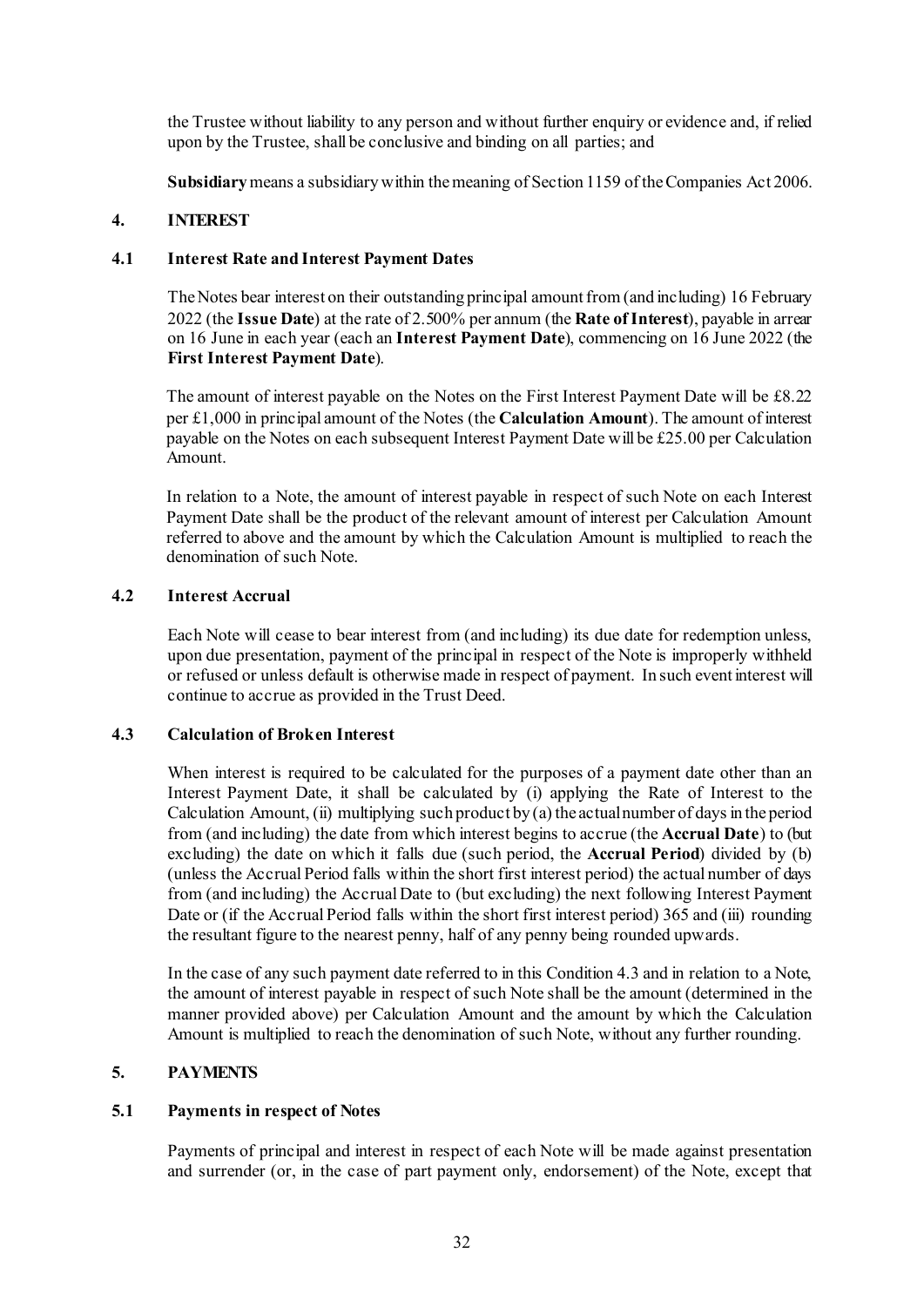payments of interest due on an Interest Payment Date will be made against presentation and surrender (or, in the case of part payment only, endorsement) of the relevant Coupon, in each case at the specified office outside the United States of any of the Paying Agents.

# **5.2 Method of Payment**

Payments will be made by credit or transfer to an account in Pounds Sterling maintained by the payee within London.

# **5.3 Missing Unmatured Coupons**

Each Note should be presented for payment together with all relative unmatured Coupons, failing which the full amount of any relative missing unmatured Coupon (or, in the case of payment not being made in full, that proportion of the full amount of the missing unmatured Coupon which the amount so paid bears to the total amount due) will be deducted from the amount due for payment. Each amount so deducted will be paid in the manner mentioned above against presentation and surrender (or, in the case of part payment only, endorsement) of the relative missing Coupon at any time before the expiry of 10 years after the Relevant Date (as defined in Condition [7](#page-38-1) (*[Taxation](#page-38-1)*)) in respect of the relevant Note (whether or not the Coupon would otherwise have become void pursuant to Conditio[n 8](#page-39-1) (*[Prescription](#page-39-1)*)) but not thereafter.

# **5.4 Payments subject to applicable laws**

Payments in respect of principal and interest on the Notes are subject in all cases to (i) any fiscal or other laws and regulations applicable in the place of payment, but without prejudice to the provisions of Condition [7](#page-38-1) (*[Taxation](#page-38-1)*) and (ii) any withholding or deduction required pursuant to an agreement described in Section 1471(b) of the U.S. Internal Revenue Code of 1986 (the **Code**) or otherwise imposed pursuant to Sections 1471 through 1474 of the Code, any regulations or agreements thereunder, any official interpretations thereof, or (without prejudice to the provisions of Condition [7](#page-38-1) (*[Taxation](#page-38-1)*)) any law implementing an intergovernmental approach thereto.

#### **5.5 Payment only on a Presentation Date**

A holder shall be entitled to present a Note or Coupon for payment only on a Presentation Date and shall not, except as provided in Condition [4](#page-32-1) (*[Interest](#page-32-1)*), be entitled to any further interest or other payment if a Presentation Date is after the due date.

**Presentation Date** means a day which (subject to Conditio[n 8](#page-39-1) (*[Prescription](#page-39-1)*)):

- (a) is or falls after the relevant due date;
- (b) is a Business Day in the place of the specified office of the Paying Agent at which the Note or Coupon is presented for payment; and
- (c) in the case of payment by credit or transfer to a Pounds Sterling account in London as referred to above), is a Business Day in London.

In these Conditions, **Business Day** means, in relation to any place, a day on which commercial banks and foreign exchange markets settle payments and are open for general business (including dealing in foreign exchange and foreign currency deposits) in that place.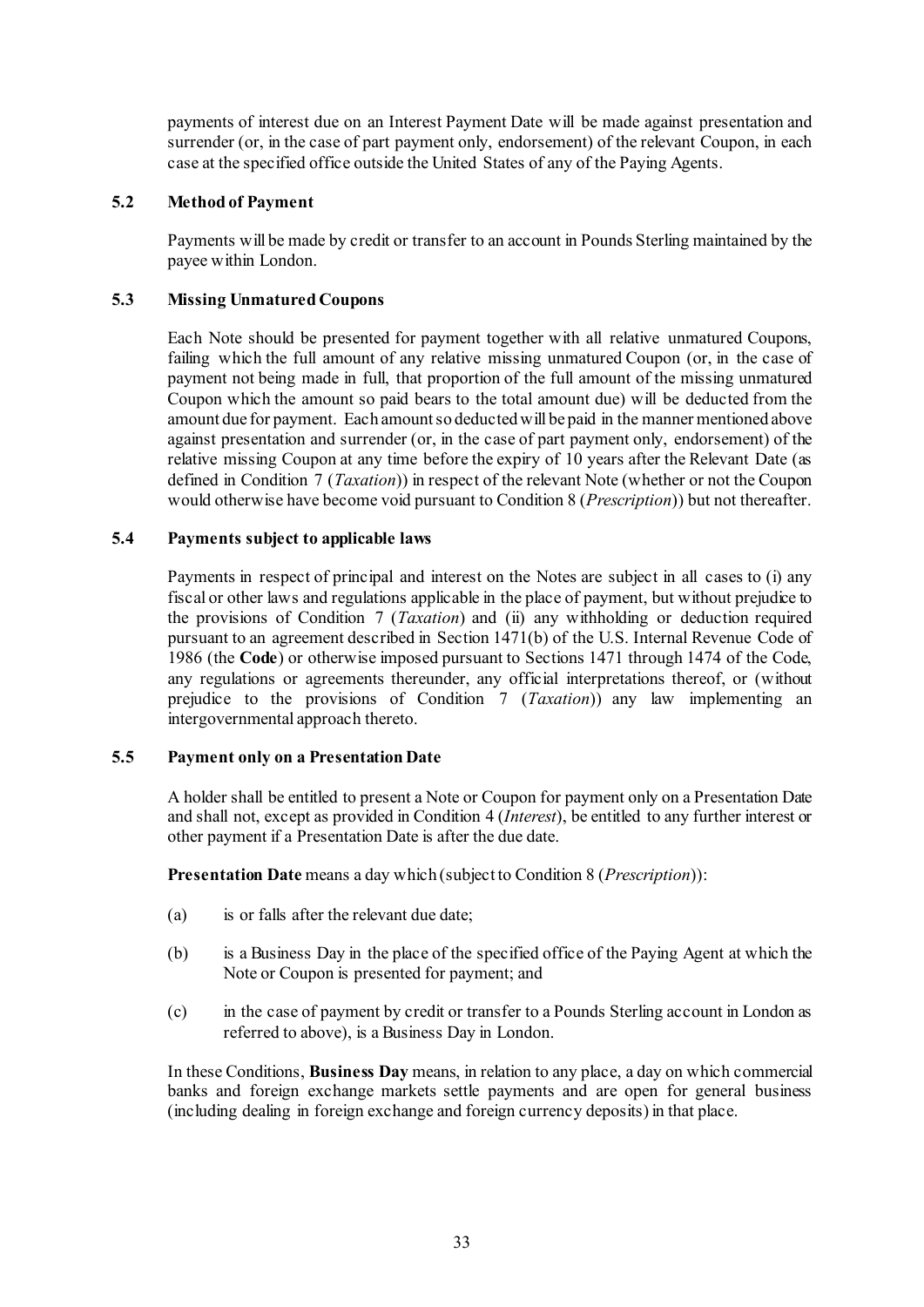# **5.6 Initial Paying Agents**

The names of the initial Paying Agents and their initial specified offices are set out at the end of these Conditions. The Issuer reserves the right, subject to the prior written approval of the Trustee, at any time to vary or terminate the appointment of any Paying Agent and to appoint additional or other Paying Agents provided that:

- (a) there will at all times be a Principal Paying Agent;
- (b) so long as the Notes are listed on any stock exchange or admitted to listing by any other relevant authority, there will at all times be at least one Paying Agent (which may be the Principal Paying Agent) having a specified office in the place (if any) required by the rules and regulations of the relevant stock exchange or any other relevant authority; and
- (c) there will at all times be a Paying Agent in a jurisdiction within Europe, other than the jurisdiction in which the Issuer is incorporated.

Notice of any variation, termination, appointment and/or of any changes in specified offices will be given to the Noteholders promptly by the Issuer in accordance with Condition [12](#page-42-1) (*[Notices](#page-42-1)*).

# <span id="page-34-0"></span>**6. REDEMPTION AND PURCHASE**

# **6.1 Redemption at Maturity**

Unless previously redeemed or purchased and cancelled as provided below, the Issuer will redeem the Notes at their principal amount on 16 June 2034 (the **Maturity Date**).

#### <span id="page-34-1"></span>**6.2 Redemption for Taxation Reasons**

If immediately before the giving of the notice referred to below:

- (a) as a result of any change in, or amendment to, the laws or regulations of the United Kingdom, or any change in the application or official interpretation of the laws or regulations of the United Kingdom, which change or amendment becomes effective after 14 February 2022, on the next Interest Payment Date the Issuer would be required to pay additional amounts as provided or referred to in Condition [7](#page-38-1) (*[Taxation](#page-38-1)*); and
- (b) the requirement cannot be avoided by the Issuer taking reasonable measures available to it,

the Issuer may at its option, having given not less than 10 nor more than 30 days' notice to the Noteholders in accordance with Condition [12](#page-42-1) (*[Notices](#page-42-1)*) (which notice shall be irrevocable), redeem all the Notes, but not some only, at any time at their principal amount, together with interest accrued to (but excluding) the date fixed for redemption, provided that no such notice of redemption shall be given earlier than 90 days prior to the earliest date on which the Issuer would be obliged to pay such additional amounts, were a payment in respect of the Notes then due. Prior to the publication of any notice of redemption pursuant to this paragraph, the Issuer shall deliver to the Trustee (i) a certificate signed by an Authorised Signatory of the Issuer stating that the Issuer is entitled to effect such redemption and setting forth a statement of facts showing that the conditions precedent to the right of the Issuer so to redeem have occurred and (ii) an opinion of independent legal advisers of recognised standing to the effect that the Issuer has or will become obliged to pay such additional amounts as a result of the change or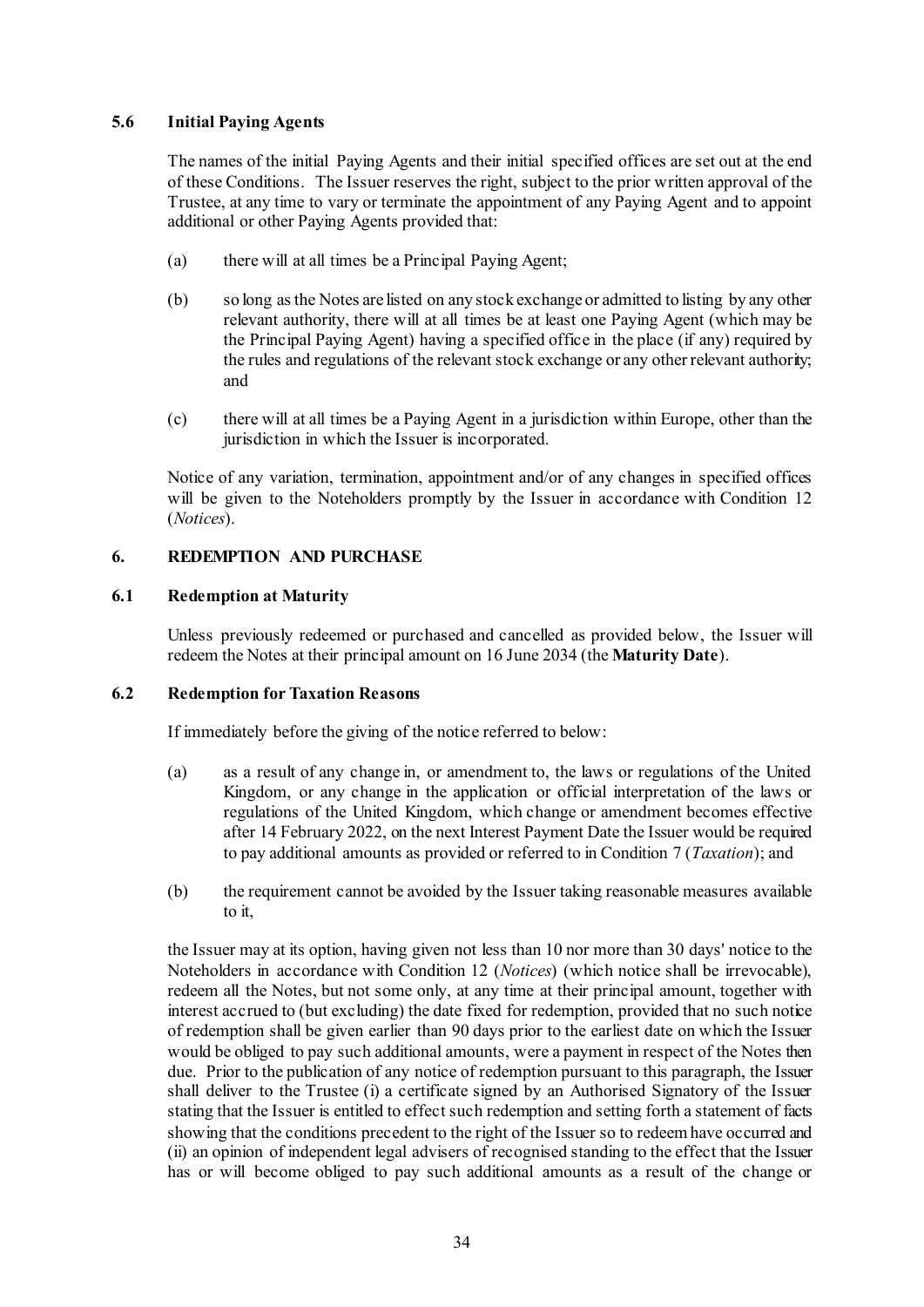amendment, and the Trustee shall be entitled to accept and rely on the certificate as sufficient evidence of the satisfaction of the conditions precedent set out above, in which event it shall be conclusive and binding on the Noteholders and the Couponholders.

# <span id="page-35-0"></span>**6.3 Redemption at the Option of the Issuer**

The Issuer may, having given not less than 10 nor more than 30 days' notice to the Noteholders in accordance with Conditio[n 12](#page-42-1) (*[Notices](#page-42-1)*) (which notice shall be irrevocable and shall specify the date fixed for redemption (the **Optional Redemption Date**)), redeem all of the Notes or, subject as provided in Condition [6.4 below,](#page-36-2) some only of the Notes at any time at the Relevant Optional Redemption Amount.

For the purposes of this Conditio[n 6.3:](#page-35-0)

# **Relevant Optional Redemption Amount** means:

- (a) if the Optional Redemption Date falls in the period up to (and including) 16 March 2034 (the **Par Call Date**), such amount as is equal to the greater of the following, together with interest accrued to (but excluding) the Optional Redemption Date:
	- (i) the principal amount of the Notes to be redeemed; and
	- (ii) the principal amount of the Notes to be redeemed multiplied by the price (as reported in writing to the Issuer and the Trustee by the Determination Agent), expressed as a percentage (rounded to three decimal places, 0.0005 being rounded upwards), at which the Gross Redemption Yield on the Notes to be redeemed on the Reference Date assuming for such purposes that such Notes will mature on the Par Call Date, is equal to the Gross Redemption Yield (determined by reference to the middle market price) at 3.00 p.m. (London time) on the Reference Date of the Reference Bond plus a margin of 0.200%, all as determined by the Determination Agent; and
- (b) if the Optional Redemption Date falls in the period from (but excluding) the Par Call Date to (but excluding) the Maturity Date, such amount as is equal to the principal amount of the Notes, together with interest accrued to (but excluding) the Optional Redemption Date.

For the purposes of the definition of Relevant Optional Redemption Amount:

**Determination Agent** means an investment bank or financial institution of international standing selected and appointed by the Issuer at its own expense;

**Gross Redemption Yield**means, with respect to a security, the gross redemption yield on such security, as calculated by the Determination Agent on the basis set out by the United Kingdom Debt Management Office in the paper "Formulae for Calculating Gilt Prices from Yields", page 4, Section One: Price/Yield Formulae "Conventional Gilts; Double dated and Undated Gilts with Assumed (or Actual) Redemption on a Quasi Coupon Date" (published 8 June 1998, as amended or updated from time to time) on a semi-annual compounding basis (converted to an annualised yield and rounded up (if necessary) to three decimal places);

**Reference Bond** means the 4.500% Treasury Stock due 7 September 2034 (or, where the Determination Agent provides written advice to the Issuer and the Trustee (on which advice the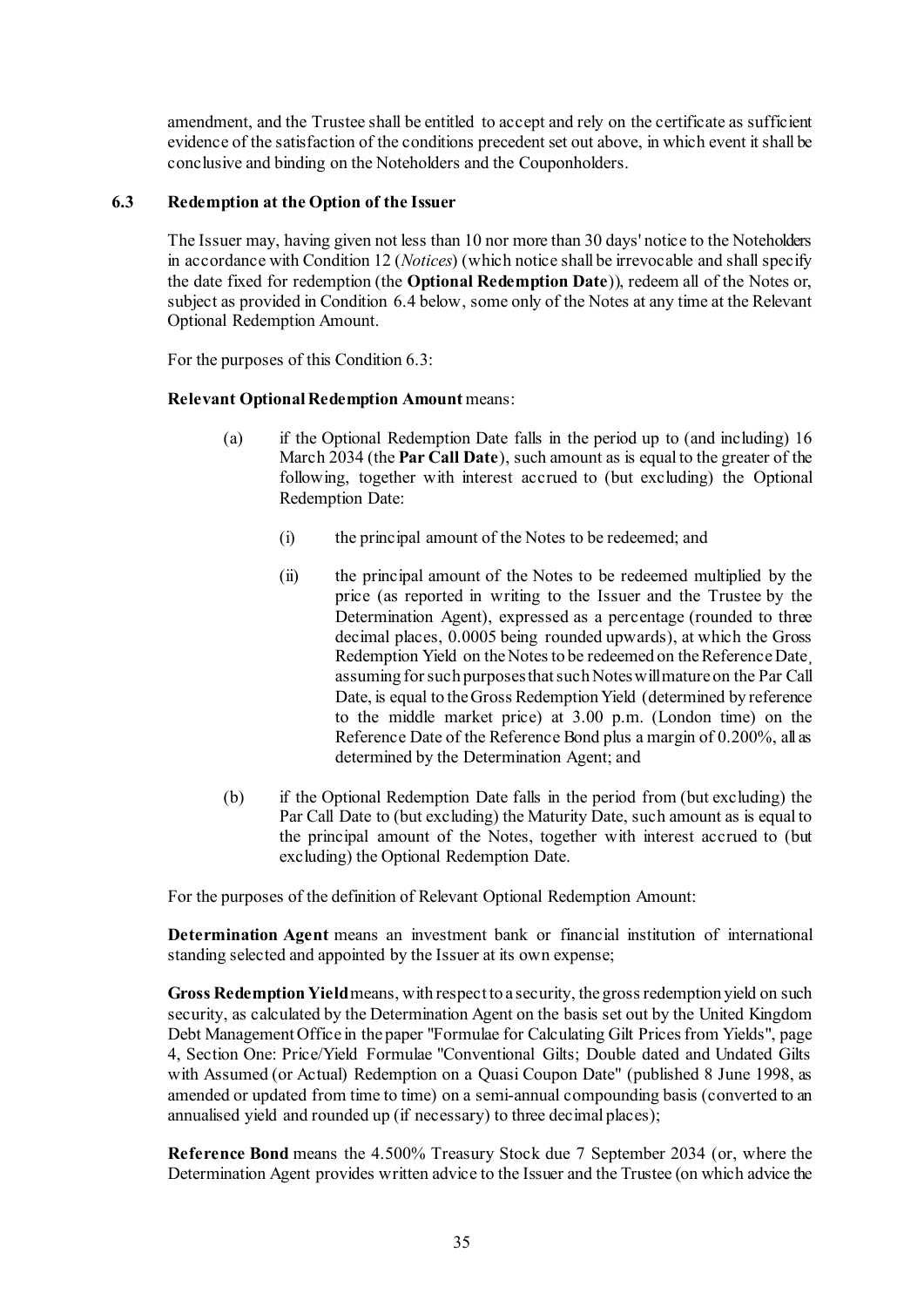Issuer and the Trustee shall be entitled to rely without further investigation or enquiry and without liability to the Noteholder or any other person) that, for reasons of illiquidity or otherwise, such stock is not appropriate for such purpose, such other United Kingdom government stock as the Determination Agent may recommend); and

**Reference Date** means the date which is the third Business Day (as defined in Condition [5.5\)](#page-33-0) in London prior to the Optional Redemption Date.

The Trustee shall rely absolutely on the advice of any Determination Agent appointed as provided in this Condition [6.3](#page-35-0) and shall not be liable for so doing.

### <span id="page-36-2"></span>**6.4 Provisions relating to Partial Redemption**

In the case of a partial redemption of Notes, Notes to be redeemed will be selected, in such place as the Trustee may approve and in such manner as the Trustee may deem appropriate and fair, not more than 30 days before the date fixed for redemption. Notice of any such selection will be given not less than 10 days before the date fixed for redemption. Each such notice will specify the date fixed for redemption and the aggregate principal amount of the Notes to be redeemed, the serial numbers of the Notes called for redemption, the serial numbers of the Notes previously called for redemption and not presented for payment and the aggregate principal amount of the Notes which will be outstanding after the partial redemption.

### <span id="page-36-1"></span><span id="page-36-0"></span>**6.5 Redemption at the Option of the Noteholders on a Change of Control**

- (a) A **Put Event** will be deemed to occur if:
	- (i) Wittington Investments Limited (registered number 00366054), or any successor entity to Wittington Investments Limited controlled by the same persons who at the Issue Date control Wittington Investments Limited, ceases to own at least 50.1% of the issued share capital of the Issuer; and (B) more than 30% of the issued share capital of the Issuer is acquired by any person (or persons acting in concert) not having such control of the Issuer as at the Issue Date (a **Change of Control**); and
	- (ii) at the time of the occurrence of a Change of Control, the Notes carry:
		- (A) on a solicited basis, an investment grade credit rating (Baa3/BBB-, or equivalent, or better) (an **Investment Grade Rating**), from any Rating Agency and such rating is, within the Change of Control Period, either downgraded to a non-Investment Grade Rating (Ba1/BB+, or equivalent, or worse) or withdrawn and such rating is not within the Change of Control Period (in the case of a downgrade) upgraded or (in the case of a withdrawal) reinstated to an Investment Grade Rating by such Rating Agency or replaced by an Investment Grade Rating of another Rating Agency on a solicited basis; or
		- (B) on a solicited basis, a non-Investment Grade Rating (Ba1/BB+, or equivalent, or worse) from any Rating Agency, and such rating is, within the Change of Control Period, either downgraded by one or more notches (for illustration, Ba1/BB+ to Ba2/BB being one notch) or withdrawn and such rating is not within the Change of Control Period subsequently (in the case of a downgrade) upgraded or (in the case of a withdrawal) reinstated to its earlier credit rating or better by such Rating Agency; or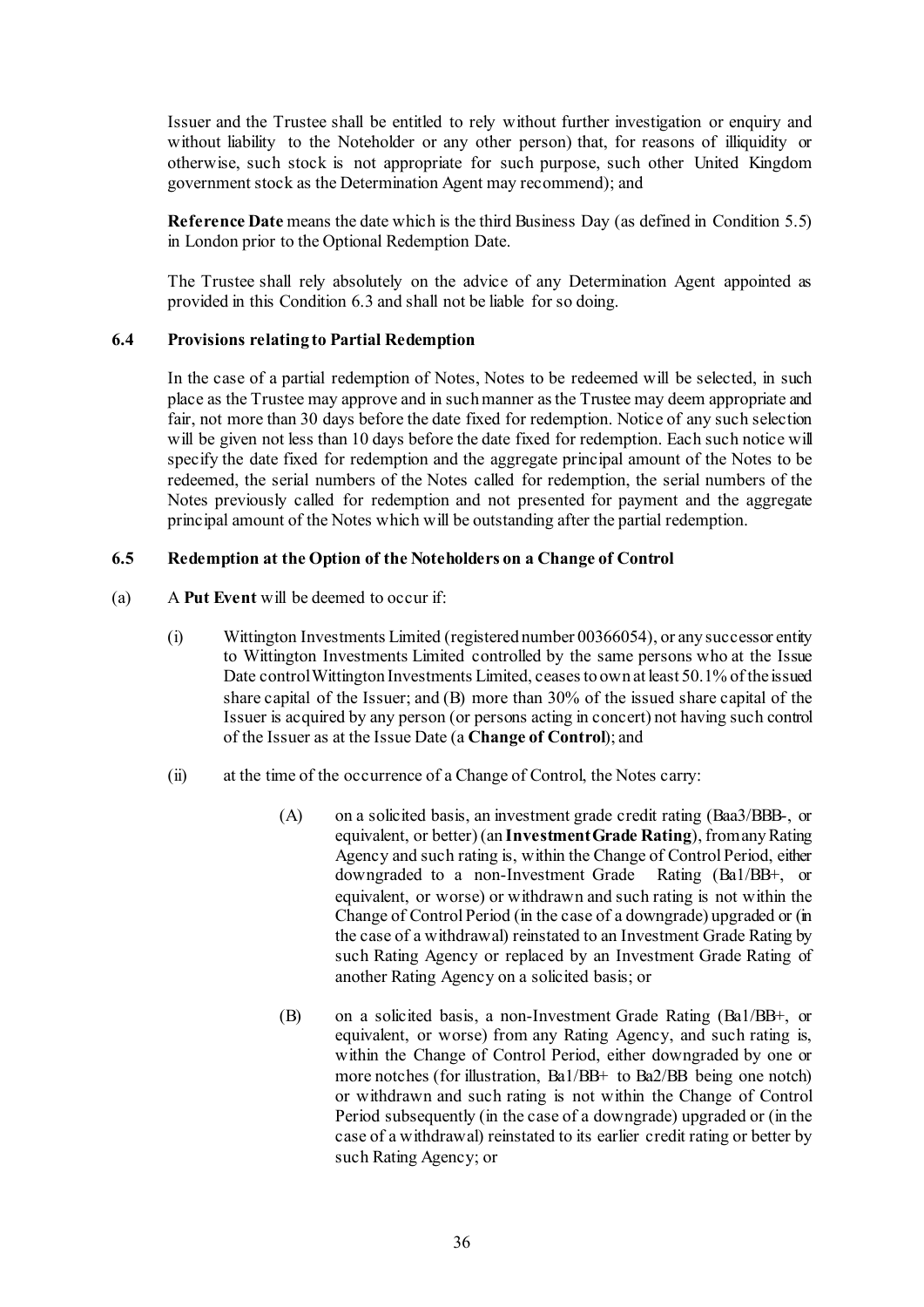(C) no credit rating from any Rating Agency on a solicited basis and no Rating Agency assigns, within the Change of Control Period, at least an Investment Grade Rating to the Notes,

provided that at the time of the occurrence of a Change of Control, the Notes carry a solicited credit rating from more than one Rating Agency, at least one of which is an Investment Grade Rating, then sub-paragraph (A) will apply; and

- (iii) in making the relevant decision(s) referred to above, the relevant Rating Agency announces publicly or confirms in writing to the Issuer that such decision(s) resulted, in whole or in part, from the occurrence of the Change of Control.
- (b) If a Put Event occurs, each Noteholder shall have the option to require the Issuer to redeem or repay that Note on the Put Date (as defined below) at its principal amount together with interest accrued to (but excluding) the date of redemption or purchase. Such option shall operate as set out below.
- (c) Promptly upon the Issuer becoming aware that a Put Event has occurred the Issuer shall notify the Trustee in writing and the Issuer shall, and at any time upon the Trustee receiving such express notice the Trustee may, and if so requested by the holders of at least one-quarter in principal amount of the Notes then outstanding or if so directed by an Extraordinary Resolution of the Noteholders, shall (subject in each case to being indemnified and/or secured and/or prefunded to its satisfaction), give notice (a **Put Event Notice**) to the Noteholders in accordance with Condition [12](#page-42-0) (*[Notices](#page-42-0)*) specifying the nature of the Put Event and the procedure for exercising the option contained in this Condition [6.5.](#page-36-0)
- (d) To exercise the option to require the redemption or repayment of a Note under this Condition [6.5](#page-36-0) the holder of the Note must deliver a Change of Control Put Notice (as defined below), on any day on which commercial banks and foreign exchange markets are open in the city of the relevant Paying Agent falling within the period (the **Put Period**) of 30 days after a Put Event Notice is given, at the specified office of any Paying Agent, accompanied by a duly signed and completed notice of exercise in the form (for the time being current) obtainable from the specified office of any Paying Agent (a **Change of Control Put Notice**). The Note should be delivered together with all Coupons appertaining thereto maturing after the date which is seven days after the expiration of the Put Period (the **Put Date**), failing which the Paying Agent will require payment of an amount equal to the face value of any missing such Coupon. Any amount so paid will be reimbursed in the manner provided in Condition [5.4](#page-33-1) against presentation and surrender of the relevant missing Coupon (or any replacement therefor issued pursuant to Condition [11](#page-42-1) (*[Replacement of Notes and Coupons](#page-42-1)*)) at any time after such payment, but before the expiry of the period of 10 years from the Relevant Date (as defined in Condition [7](#page-38-0) (*[Taxation](#page-38-0)*)) in respect of that Coupon. The Paying Agent to which such Note and Change of Control Put Notice are delivered will issue to the Noteholder concerned a non-transferable receipt in respect of the Note so delivered. Payment in respect of any Note so delivered will be made, if the holder duly specified a bank account in the Change of Control Put Notice to which payment is to be made, on the Put Date by transfer to that bank account and, in every other case, on or after the Put Date against presentation and surrender or (as the case may be) endorsement of such receipt at the specified office of any Paying Agent. A Change of Control Put Notice, once given, shall be irrevocable. The Issuer shall redeem or repay the relevant Notes on the Put Date unless previously redeemed and cancelled.
- (e) If the rating designations employed by any of Moody's, S&P or Fitch are changed from those which are described in paragraph  $(a)(ii)$  above, or if a rating is procured from a Substitute Rating Agency, the Issuer shall determine the rating designations of Moody's or S&P or Fitch or such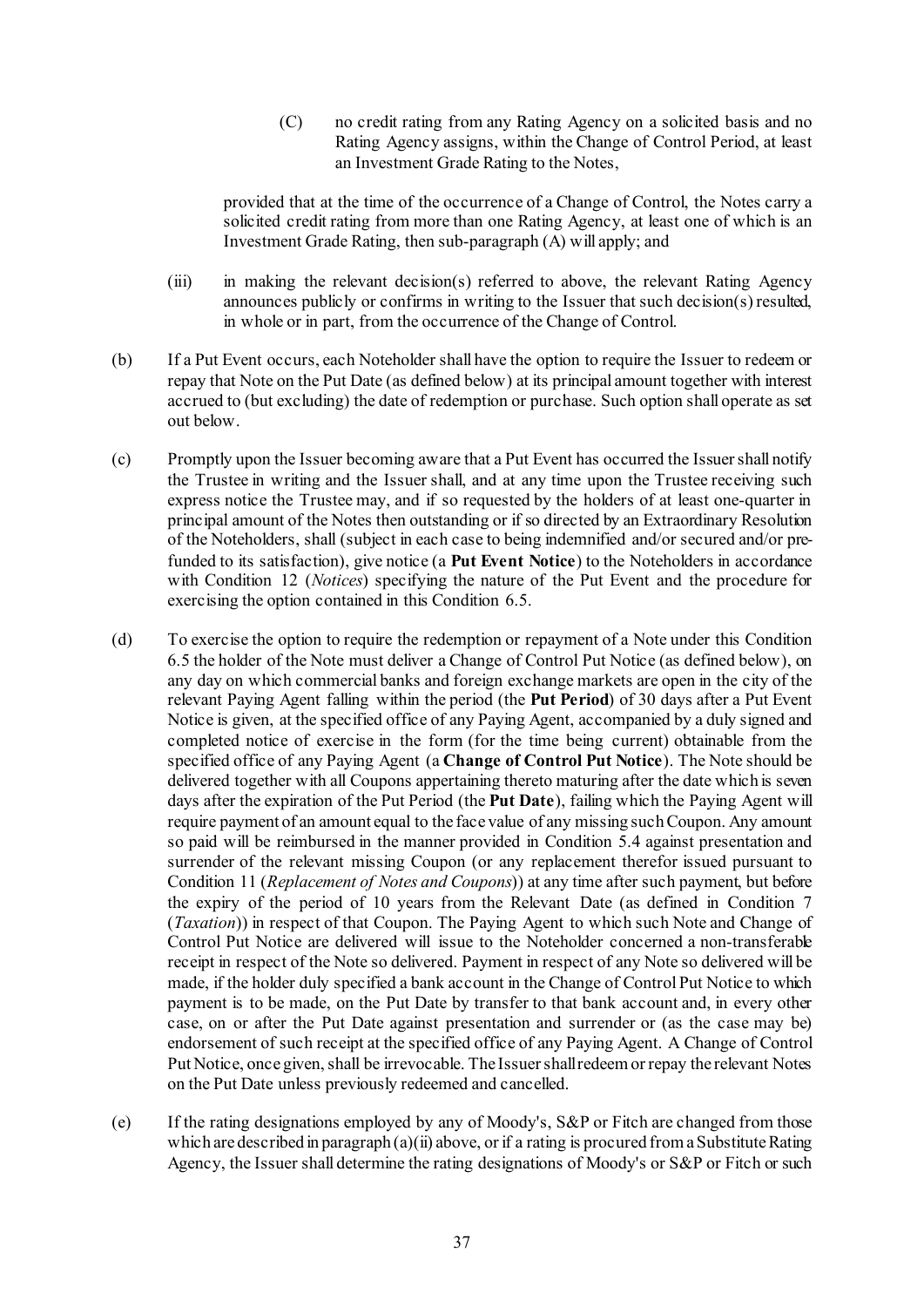Substitute Rating Agency (as appropriate) as are most equivalent to the prior rating designations of Moody's or S&P or Fitch and paragrap[h \(a\)\(ii\)](#page-36-1) shall be read accordingly.

- (f) The Trustee is under no obligation to monitor or ascertain whether a Put Event or Change of Control or any event which could lead to the occurrence of or could constitute a Put Event or Change of Control has occurred and, until it shall have express notice in writing pursuant to the Trust Deed to the contrary, the Trustee may assume that no Put Event or Change of Control or other such event has occurred.
- (g) In these Conditions:

**acting in concert** means acting together pursuant to an agreement or understanding (whether formal or informal);

**Change of Control Period** means the period commencing on the date of the announcement of the Change of Control having occurred and ending 90 days after such date (or such longer period as the Notes are under consideration, announced publicly within such 90 day period, for rating review);

**control** means the power to direct the management and policies of an entity whether through the ownership of voting capital, by contract or otherwise; and

**Rating Agency** means Moody's Investors Service Ltd. (**Moody's**) or Standard & Poor's Credit Market Services Europe Limited (**S&P**) or Fitch Ratings Ltd (**Fitch**), or their respective successors or any rating agency (a **Substitute Rating Agency**) substituted for any of them by the Issuer from time to time with the prior written approval of the Trustee.

### <span id="page-38-1"></span>**6.6 Purchases**

The Issuer or any of its Subsidiaries may at any time purchase Notes (provided that all unmatured Coupons appertaining to the Notes are purchased with the Notes) in any manner and at any price and at the option of the Issuer or any of its Subsidiaries, such Notes may be surrendered for cancellation, held or resold.

#### **6.7 Cancellations**

All Notes which are purchased and surrendered for cancellation pursuant to Condition [6.6](#page-38-1) or which are to be redeemed will be cancelled, together with all relative unmatured Coupons attached to the Notes or surrendered with the Notes, and accordingly may not be reissued or resold.

#### **6.8 Notices Final**

Upon the expiry of any notice as is referred to in Condition [6.2](#page-34-0) or [6.3](#page-35-0) above, the Issuer shall be bound to redeem the Notes to which the notice refers in accordance with the terms of such paragraph.

### <span id="page-38-0"></span>**7. TAXATION**

#### **7.1 Payment without Withholding**

All payments in respect of the Notes and Coupons by or on behalf of the Issuer shall be made without withholding or deduction for, or on account of, any present or future taxes, duties, assessments or governmental charges of whatever nature (**Taxes**) imposed or levied by or on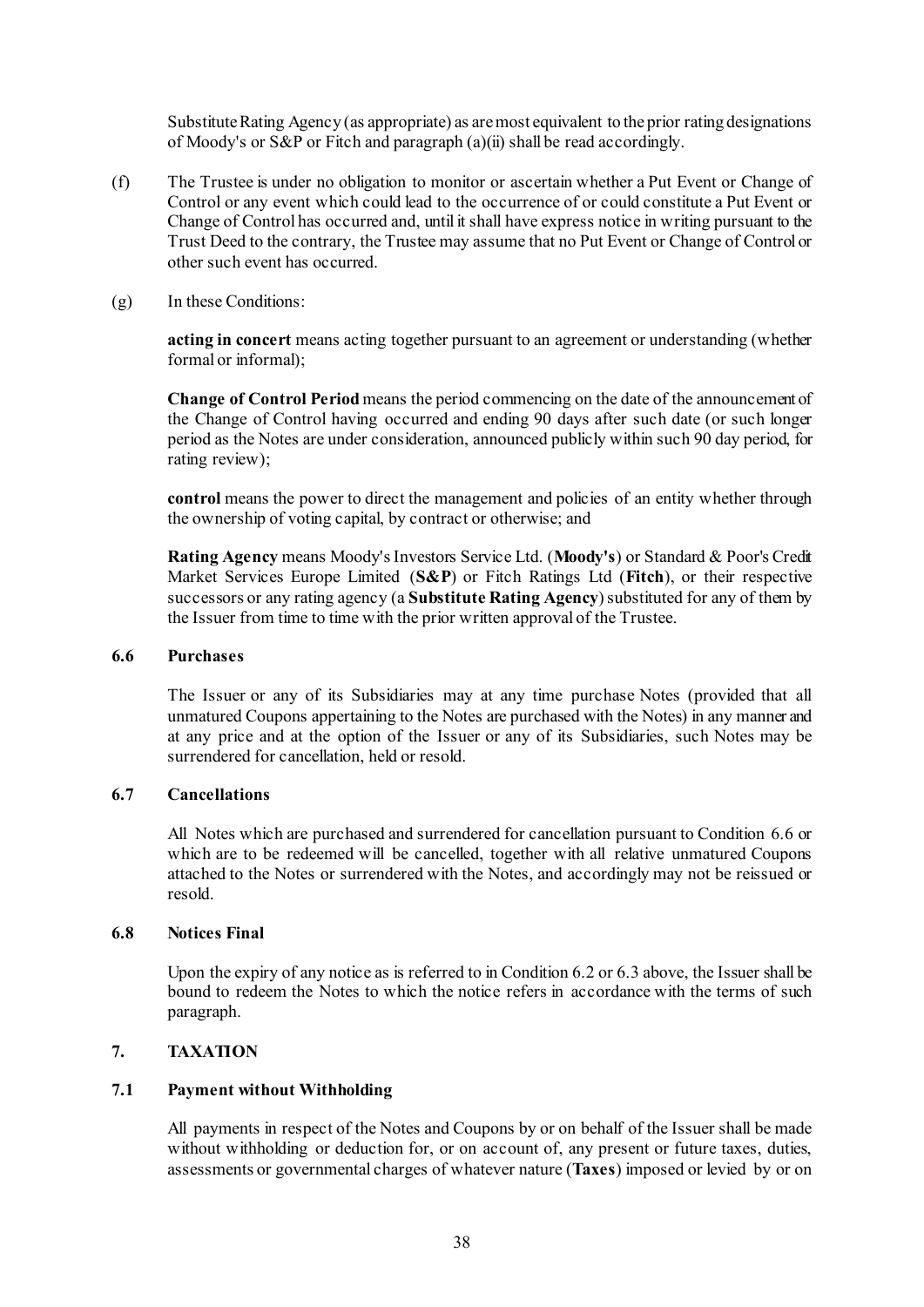behalf of the United Kingdom or any political subdivision or any authority thereof or therein having power to tax, unless the withholding or deduction of the Taxes is required by law. In that event, the Issuer will pay such additional amounts as may be necessary in order that the net amounts received by the Noteholders and Couponholders after the withholding or deduction shall equal the respective amounts which would have been receivable in respect of the Notes or, as the case may be, Coupons in the absence of the withholding or deduction; except that no additional amounts shall be payable in relation to any payment in respect of any Note or Coupon:

- (a) the holder of which is liable for Taxes in respect of such Note or Coupon by reason of having some connection with the United Kingdom other than a mere holding of the Notes or Coupons; or
- (b) presented for payment in the United Kingdom; or
- (c) presented for payment more than 30 days after the Relevant Date (as defined below) except to the extent that a holder would have been entitled to additional amounts on presenting the same for payment on the last day of the period of 30 days assuming that day to have been a Presentation Date (as defined in Condition [5](#page-32-0) (*[Payments](#page-32-0)*)).

### **7.2 Interpretation**

In these Conditions, **Relevant Date** means the date on which the payment first becomes due but, if the full amount of the money payable has not been received by the Principal Paying Agent or the Trustee on or before the due date, it means the date on which, the full amount of the money having been so received, notice to that effect has been duly given to the Noteholders by the Issuer in accordance with Conditio[n 12](#page-42-0) (*[Notices](#page-42-0)*).

#### **7.3 Additional Amounts**

Any reference in these Conditions to any amounts in respect of the Notes shall be deemed also to refer to any additional amounts which may be payable under this Condition or under any undertakings given in addition to, or in substitution for, this Condition pursuant to the Trust Deed.

## **8. PRESCRIPTION**

Notes and Coupons will become void unless presented for payment within periods of 10 years (in the case of principal) and five years (in the case of interest) from the Relevant Date in respect of the Notes or, as the case may be, the Coupons, subject to the provisions of Condition [5](#page-32-0) (*[Payments](#page-32-0)*).

## **9. EVENTS OF DEFAULT**

## **9.1 Events of Default**

The Trustee at its discretion may, and if so requested in writing by the holders of at least onequarter in principal amount of the Notes then outstanding or if so directed by an Extraordinary Resolution of the Noteholders shall (subject in each case to being indemnified and/or secured and/or pre-funded to its satisfaction), (but, in the case of the happening of any of the events described in subparagraphs [\(b\)](#page-40-0) t[o \(d\)](#page-40-1) (other than the winding up or dissolution of the Issuer), and [\(e\)](#page-40-2) to [\(h\)](#page-41-0) inclusive below, only if the Trustee shall have certified in writing to the Issuer that such event is, in its opinion, materially prejudicial to the interests of the Noteholders) give notice to the Issuer that the Notes are, and they shall accordingly forthwith become,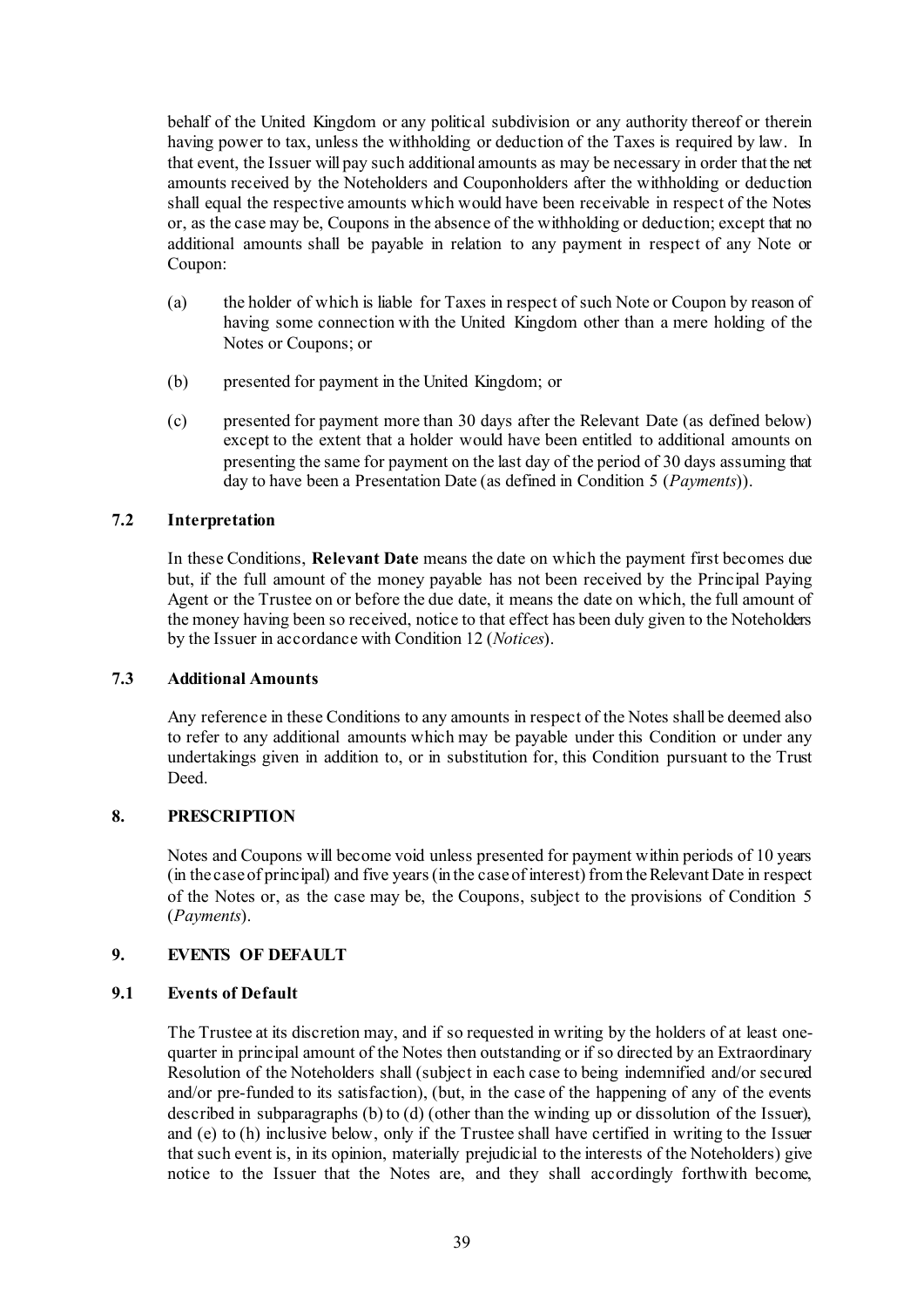immediately due and repayable at their principal amount, together with accrued interest as provided in the Trust Deed, in any of the following events (each, together with, where applicable, the certification by the Trustee as referred to above, an **Event of Default**):

- (a) if default is made in the payment of any principal or interest due in respect of the Notes or any of them and the default continues for a period of 7 days in the case of principal or 14 days in the case of interest; or
- <span id="page-40-0"></span>(b) if the Issuer fails to perform or observe any of its other obligations under these Conditions or the Trust Deed and (except in any case where, in the opinion of the Trustee, the failure is incapable of remedy or remediation, when no such continuation or notice as is hereinafter mentioned will be required) the failure continues for the period of 30 days next following the service by the Trustee on the Issuer of notice requiring the same to be remedied; or
- <span id="page-40-3"></span>(c) if (i) any Indebtedness for Borrowed Money (as defined below) of the Issuer or any Material Subsidiary becomes due and payable prematurely by reason of an event of default (however described); (ii) the Issuer or any Material Subsidiary fails to make any payment in respect of any Indebtedness for Borrowed Money on the due date for payment as extended by any originally applicable grace period; (iii) any security given by the Issuer or any Material Subsidiary for any Indebtedness for Borrowed Money becomes enforceable and steps are taken to enforce the same; or (iv) default is made by the Issuer or any Material Subsidiary in making any payment due under any guarantee and/or indemnity given by it in relation to any Indebtedness for Borrowed Money of any other person; provided that no event described in this subparagraph [\(c\)](#page-40-3) shall constitute an Event of Default unless the relevant amount of Indebtedness for Borrowed Money or other relative liability due and unpaid, either alone or when aggregated (without duplication) with other amounts of Indebtedness for Borrowed Money and/or other liabilities due and unpaid relative to all (if any) other events specified in (i) to (iv) above which have occurred and are continuing, exceeds the greater of 1% of the value of the net assets of the Group as shown in the most recent annual or interim, as the case may be, consolidated financial statements of the Issuer and £50,000,000 (or its equivalent in any other currency); or
- <span id="page-40-1"></span>(d) if any order is made by any competent court or an effective resolution is passed for the winding up or dissolution of the Issuer or any Material Subsidiary, save for the purposes of an amalgamation, merger, consolidation, reorganisation, reconstruction or other similar arrangement on terms previously approved by the Trustee or an Extraordinary Resolution of the Noteholders; or
- <span id="page-40-2"></span>(e) if the Issuer ceases or threatens to cease to carry on all or substantially all of its business, save for the purposes of an amalgamation, merger, consolidation, reorganisation, reconstruction or other similar arrangement on terms previously approved by the Trustee or an Extraordinary Resolution of the Noteholders; or
- (f) if the Issuer or any Material Subsidiary stops payment of, or is unable to, or admits inability to, pay, its debts generally as they fall due; or
- (g) if (i) proceedings are initiated against the Issuer or any Material Subsidiary under any applicable liquidation, insolvency, composition, reorganisation or other similar laws or an application is made (or documents filed with a court) for the appointment of an administrative or other receiver, manager, administrator, liquidator or other similar official, or an administrative or other receiver, manager, administrator, liquidator or other similar official is appointed, in relation to the Issuer or any Material Subsidiary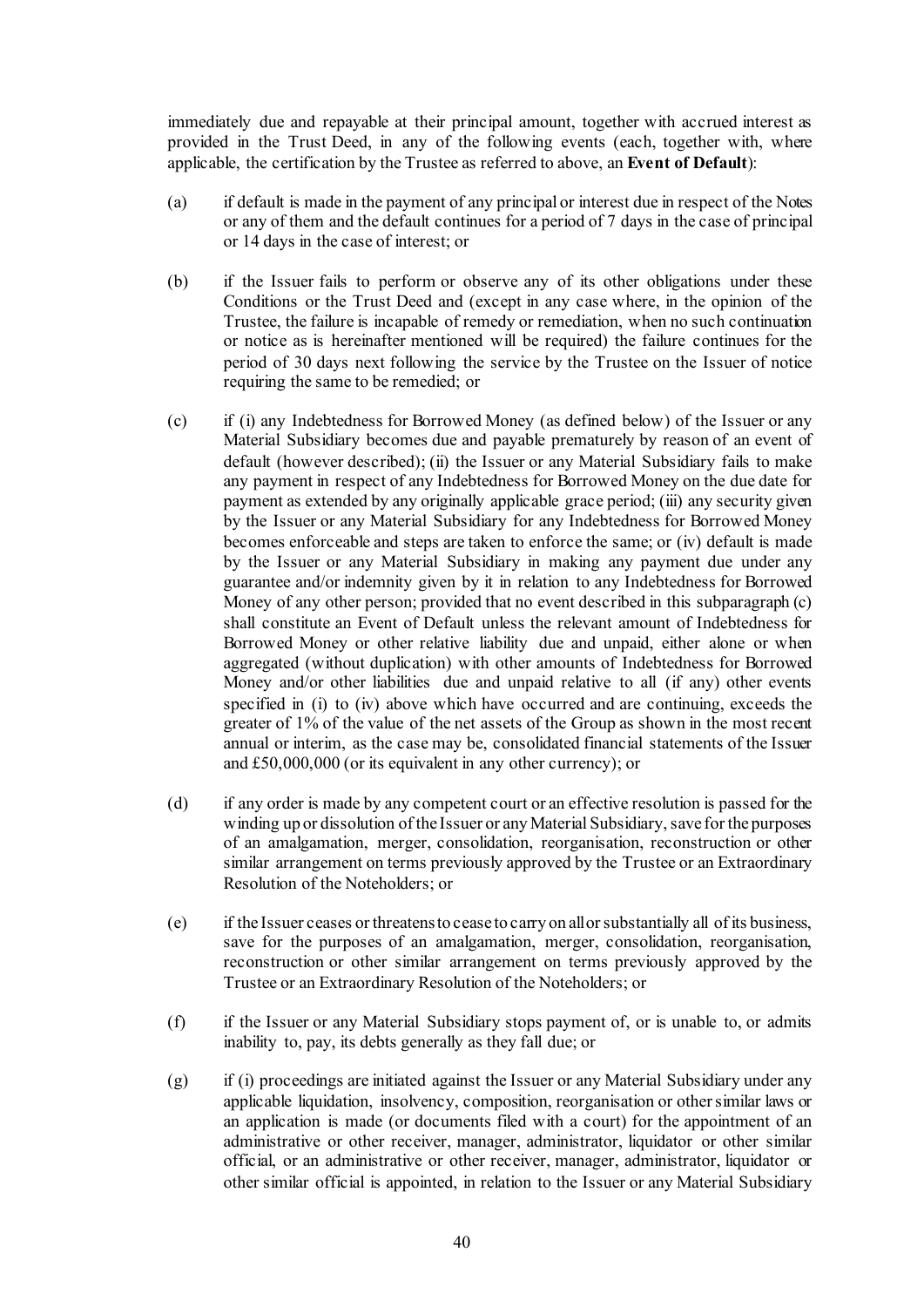or, as the case may be, in relation to all or substantially all of the undertaking or assets of any of them or an encumbrancer takes possession of all or substantially all of the undertaking or assets of any of them, or a distress, execution, attachment, sequestration or other process is levied, enforced upon, sued out or put in force against all or substantially all of the undertaking or assets of any of them, and (ii) in any such case (other than the appointment of an administrator) is not dismissed or discharged within 30 days (or such longer period as the Trustee may permit); or

<span id="page-41-0"></span>(h) if the Issuer or any Material Subsidiary is subject to a judicial judgment relating to itself under any applicable liquidation, insolvency, composition, reorganisation or other similar laws (including the obtaining of a moratorium) or makes a conveyance or assignment for the benefit of, or enters into any composition or other arrangement with, its creditors generally (or any class of its creditors).

#### **9.2 Interpretation**

For the purposes of this Condition, **Indebtedness for Borrowed Money** means any indebtedness (whether being principal, premium, interest or other amounts but excluding any intra-Group indebtedness) for or in respect of any borrowed money or any liability under or in respect of any acceptance or acceptance credit or any notes, bonds, debentures, debenture stock, loan stock or other securities.

### **10. ENFORCEMENT**

### **10.1 Enforcement by the Trustee**

The Trustee may at any time, at its discretion and without notice, take such proceedings and/or other steps and/or action (including lodging an appeal in any proceedings) as it may think fit against or in relation to the Issuer to enforce the provisions of the Trust Deed, the Notes and the Coupons or otherwise, but it shall not be bound to take any such proceedings or other steps or action unless (a) it has been so directed by an Extraordinary Resolution of the Noteholders or so requested in writing by the holders of at least one-quarter in principal amount of the Notes then outstanding and (b) it has been indemnified and/or secured and/or pre-funded to its satisfaction.

## **10.2 Limitation on Trustee actions**

The Trustee may refrain from taking any action in any jurisdiction if the taking of such action in that jurisdiction would be illegal or contrary to any applicable law or regulation of any jurisdiction or any applicable directive or regulation of any agency of any state or which would or might otherwise render it liable to any person and may do anything which is, in its opinion, necessary to comply with any such law, directive or regulation.

#### **10.3 Enforcement by the Noteholders**

No Noteholder or Couponholder shall be entitled to (i) take any steps or action against the Issuer to enforce the performance of any of the provisions of the Trust Deed, the Notes or the Coupons or (ii) take any other proceedings (including lodging an appeal in any proceedings) in respect of or concerning the Issuer unless the Trustee, having become bound so to take any such action, steps or proceedings, fails so to do within 60 days and the failure is continuing.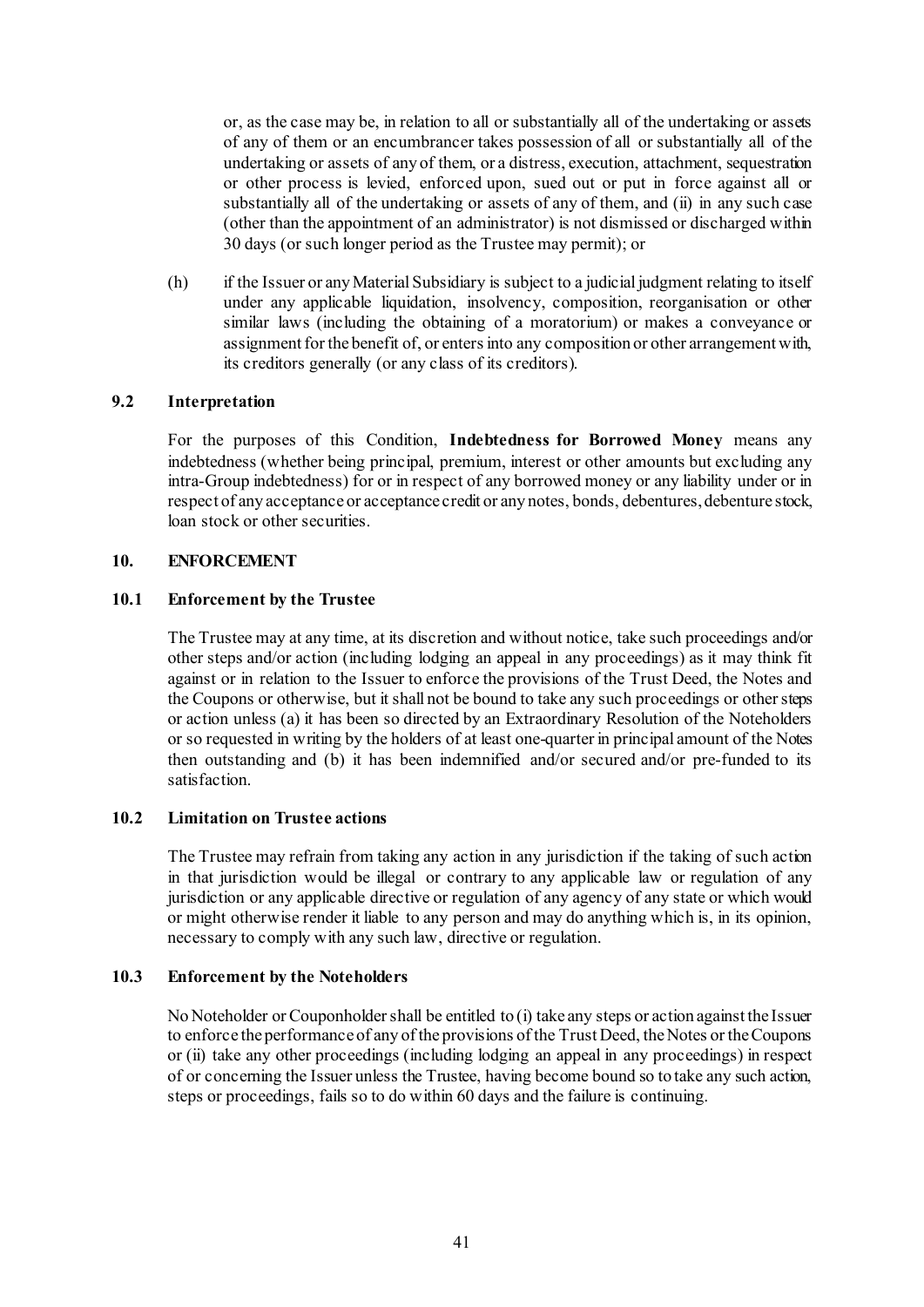#### <span id="page-42-1"></span>**11. REPLACEMENT OF NOTES AND COUPONS**

Should any Note or Coupon be lost, stolen, mutilated, defaced or destroyed it may be replaced at the specified office of the Principal Paying Agent upon payment by the claimant of the expenses incurred in connection with the replacement and on such terms as to evidence and indemnity as the Issuer may reasonably require. Mutilated or defaced Notes or Coupons must be surrendered before replacements will be issued.

# <span id="page-42-0"></span>**12. NOTICES**

#### **12.1 Notices to the Noteholders**

All notices required to be given to the Noteholders pursuant to these Conditions and the Trust Deed will be valid if published in a leading English language daily newspaper published in London. It is expected that publication in a newspaper will normally be made in the *Financial Times*. The Issuer shall also ensure that notices are duly published in a manner which complies with the rules and regulations of any stock exchange or other relevant authority on which the Notes are for the time being listed. Any such notice will be deemed to have been given on the date of the first publication or, where required to be published in more than one newspaper, on the date of the first publication in all required newspapers. If publication as provided above is not practicable, notice will be given in such other manner, and shall be deemed to have been given on such date, as the Trustee may approve. Couponholders will be deemed for all purposes to have notice of the contents of any notice given to the Noteholders in accordance with this paragraph.

#### **12.2 Notices from the Noteholders**

Notices to be given by any Noteholder shall be in writing and given by lodging the same, together with the relative Note or Notes, with the Principal Paying Agent or, if the Notes are held in a clearing system, may be given through the clearing system in accordance with its standard rules and procedures.

## **13. SUBSTITUTION**

The Trustee may, without the consent of the Noteholders or Couponholders, agree with the Issuer to the substitution in place of the Issuer (or of any previous substitute under this Condition) as the principal debtor under the Notes, the Coupons and the Trust Deed of (i) any company being a Holding Company (as defined in the Trust Deed) or Subsidiary of the Issuer; or (ii) any Successor in Business (as defined in the Trust Deed) of the Issuer, in each case subject to:

- (a) the Trustee being satisfied that the substitution is not materially prejudicial to the interests of the Noteholders; and
- (b) certain other conditions set out in the Trust Deed being complied with.

### **14. MEETINGS OF NOTEHOLDERS, MODIFICATION, WAIVER, AUTHORISATION AND DETERMINATION**

#### **14.1 Meetings of Noteholders**

The Trust Deed contains provisions for convening meetings (including by way of conference call or a video call) of the Noteholders to consider any matter affecting their interests, including the modification or abrogation by Extraordinary Resolution of any of these Conditions or any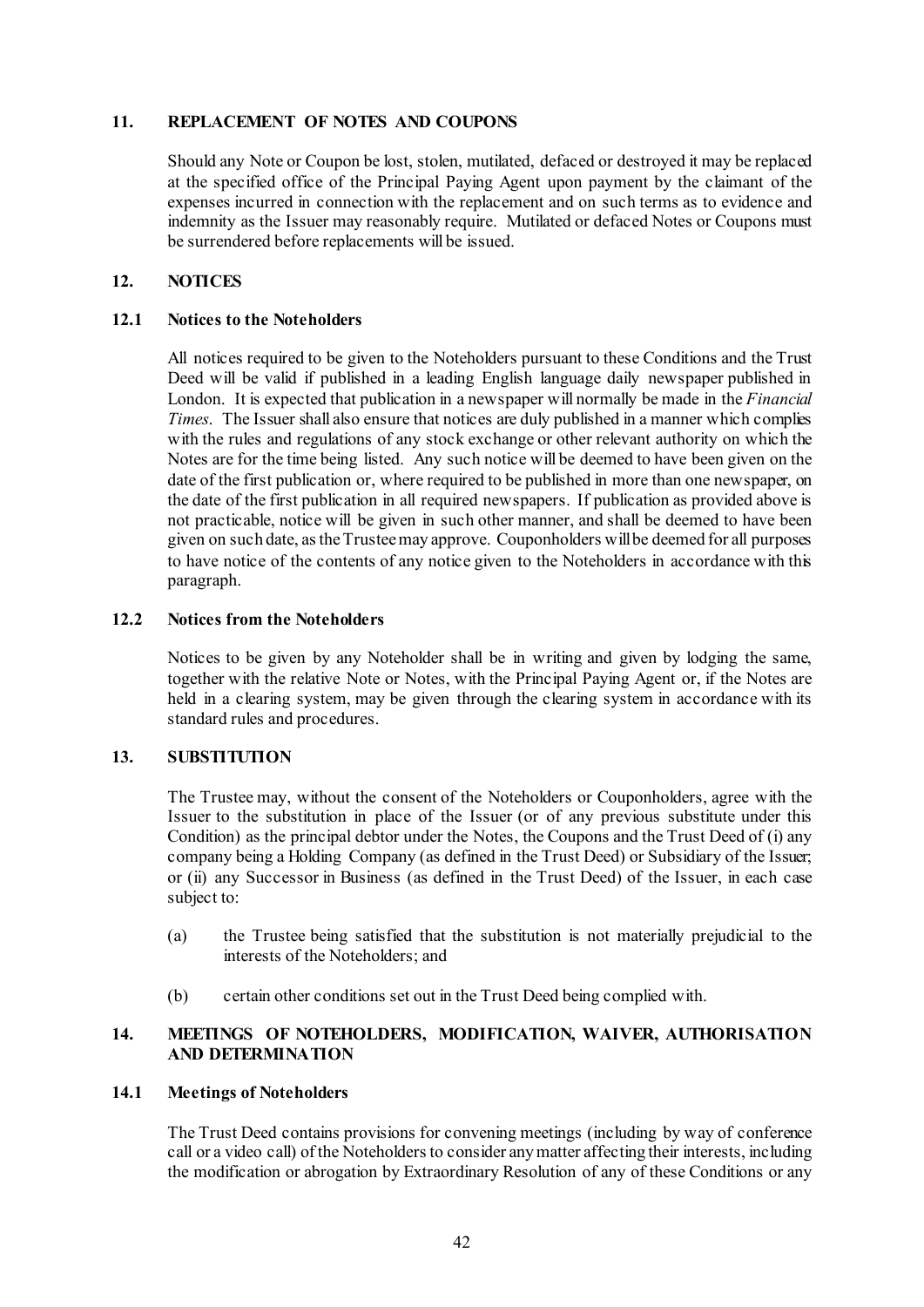of the provisions of the Trust Deed. The quorum at any meeting for passing an Extraordinary Resolution will be one or more persons present holding or representing more than 50% in principal amount of the Notes for the time being outstanding, or at any adjourned such meeting one or more persons present whatever the principal amount of the Notes held or represented by him, her or them, except that, at any meeting the business of which includes any matter defined in the Trust Deed as a Basic Terms Modification, including the modification of certain of the provisions of these Conditions and certain of the provisions of the Trust Deed (including the date of maturity of the Notes or any date for payment of interest thereon, reducing or cancelling the amount of principal or the rate of interest payable in respect of the Notes or altering the currency of payment of the Notes), the necessary quorum for passing an Extraordinary Resolution will be one or more persons present holding or representing not less than two-thirds, or at any adjourned such meeting not less than one-quarter, of the principal amount of the Notes for the time being outstanding. The Trust Deed provides that (i) a resolution passed at a meeting duly convened and held in accordance with the Trust Deed by a majority consisting of not less than three-fourths of the votes cast on such resolution, (ii) a resolution in writing signed by or on behalf of the holders of not less than three-fourths in principal amount of the Notes for the time being outstanding or (iii) consent given by way of electronic consents through the relevant clearing system(s) (in a form satisfactory to the Trustee) by or on behalf of the holders of not less than three-fourths in principal amount of the Notes for the time being outstanding, shall, in each case, be effective as an Extraordinary Resolution of the Noteholders. An Extraordinary Resolution passed by the Noteholders will be binding on all Noteholders, whether or not they are present at any meeting and whether or not they voted on the resolution, and on all Couponholders.

#### **14.2 Modification, Waiver, Authorisation and Determination**

The Trustee may agree, without the consent or sanction of the Noteholders or Couponholders (i) to any modification of, or to the waiver or authorisation of any breach or proposed breach of, any of these Conditions or any of the provisions of the Trust Deed or the Agency Agreement, or determine, without any such consent as aforesaid, that any Event of Default or Potential Event of Default (as defined in the Trust Deed) shall not be treated as such (provided that, in any such case, it is not, in the opinion of the Trustee, materially prejudicial to the interests of the Noteholders), or (ii) to any modification which, in its opinion, is of a formal, minor or technical nature or to correct a manifest error or an error which is, in the opinion of the Trustee, proven. Any such modification, waiver, authorisation or determination may be made on such terms and subject to such conditions (if any) as the Trustee may determine, shall be binding upon the Noteholders and the Couponholders and, unless the Trustee agrees otherwise, shall be notified by the Issuer to the Noteholders in accordance with Conditio[n 12](#page-42-0) (*[Notices](#page-42-0)*) as soon as practicable thereafter.

#### **14.3 Trustee to have Regard to Interests of Noteholders as a Class**

In connection with the exercise by it of any of its trusts, powers, authorities and discretions (including, without limitation, any modification, waiver, authorisation, determination or substitution), the Trustee shall have regard to the general interests of the Noteholders as a class but shall not have regard to any interests arising from circumstances particular to individual Noteholders or Couponholders (whatever their number) and, in particular but without limitation, shall not have regard to the consequences of any such exercise for individual Noteholders or Couponholders (whatever their number) resulting from their being for any purpose domiciled or resident in, or otherwise connected with, or subject to the jurisdiction of, any particular territory or any political sub-division thereof and the Trustee shall not be entitled to require, nor shall any Noteholder or Couponholder be entitled to claim, from the Issuer, the Trustee or any other person any indemnification or payment in respect of any tax consequence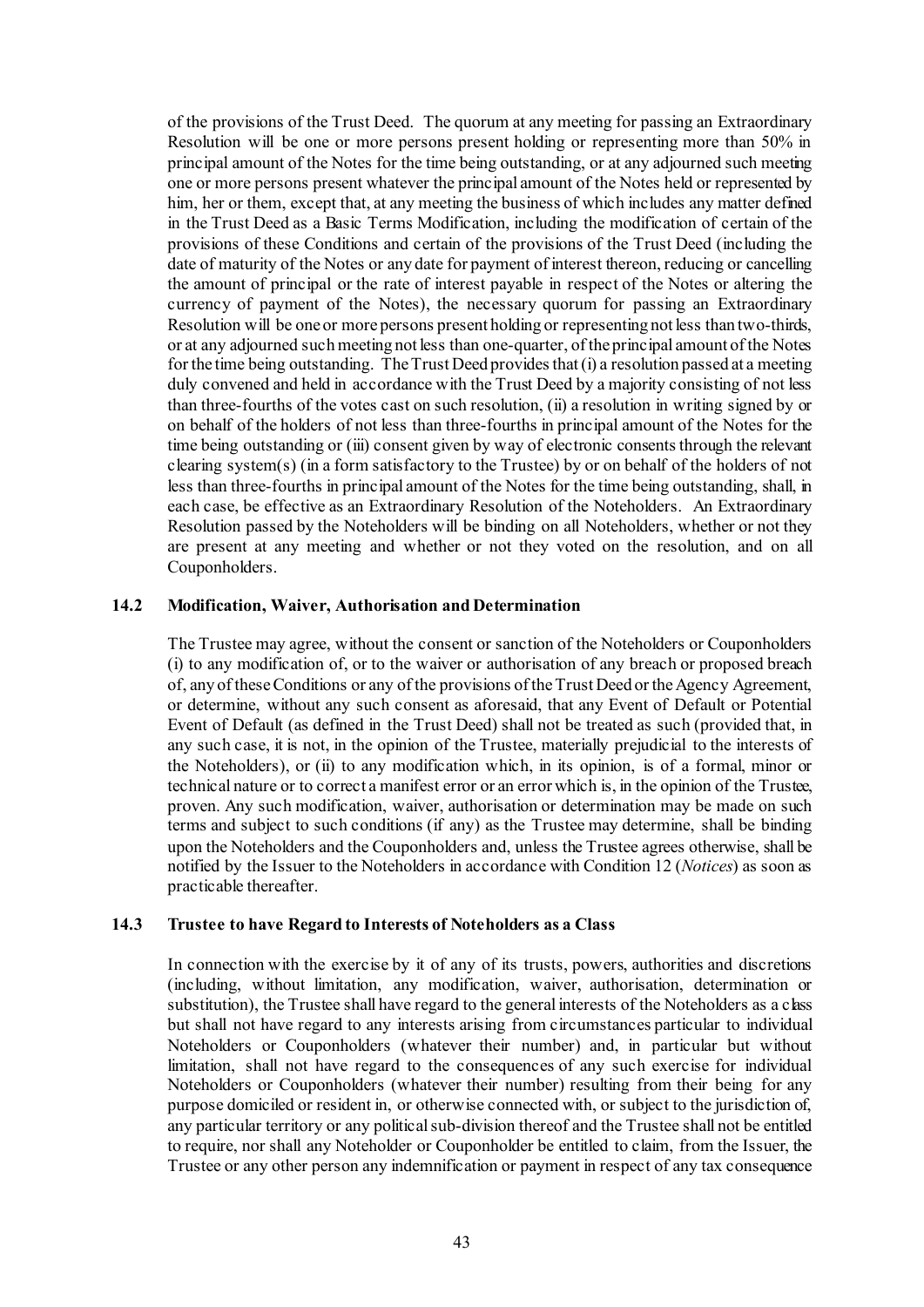of any such exercise upon individual Noteholders or Couponholders except to the extent already provided for in Condition [7](#page-38-0) (*[Taxation](#page-38-0)*) and/or any undertaking given in addition to, or in substitution for, Condition [7](#page-38-0) (*[Taxation](#page-38-0)*) pursuant to the Trust Deed.

#### **14.4 Notification to the Noteholders**

Any modification, abrogation, waiver, authorisation, determination or substitution shall be binding on the Noteholders and the Couponholders and, unless the Trustee agrees otherwise, any modification or substitution shall be notified by the Issuer to the Noteholders as soon as practicable thereafter in accordance with Conditio[n 7](#page-38-0) (*[Notices](#page-42-0)*).

### **15. INDEMNIFICATION AND PROTECTION OF THE TRUSTEE AND ITS CONTRACTING WITH THE ISSUER**

#### **15.1 Indemnification and protection of the Trustee**

The Trust Deed contains provisions for the indemnification of the Trustee and for its relief from responsibility and liability towards the Issuer, the Noteholders and the Couponholders, including (i) provisions relieving it from taking action unless indemnified and/or secured and/or pre-funded to its satisfaction and (ii) provisions limiting or excluding its liability in certain circumstances. The Trust Deed provides that, when determining whether an indemnity or any security or pre-funding is satisfactory to it, the Trustee shall be entitled (i) to evaluate its risk in any given circumstance by considering the worst-case scenario and (ii) to require that any indemnity or security given to it by the Noteholders or any of them be given on a joint and several basis and be supported by evidence satisfactory to it as to the financial standing and creditworthiness of each counterparty and/or as to the value of the security and an opinion as to the capacity, power and authority of each counterparty and/or the validity and effectiveness of the security.

#### **15.2 Trustee Contracting with the Issuer**

The Trust Deed also contains provisions pursuant to which the Trustee is entitled, *inter alia*, (a) to enter into business transactions with the Issuer and/or any of the Issuer's Subsidiaries and to act as trustee for the holders of any other securities issued or guaranteed by, or relating to, the Issuer and/or any of the Issuer's Subsidiaries, (b) to exercise and enforce its rights, comply with its obligations and perform its duties under or in relation to any such transactions or, as the case may be, any such trusteeship without regard to the interests of, or consequences for, the Noteholders or Couponholders, and (c) to retain and not be liable to account for any profit made or any other amount or benefit received thereby or in connection therewith.

#### **16. FURTHER ISSUES**

The Issuer may from time to time without the consent of the Noteholders or Couponholders create and issue further notes, having terms and conditions the same as those of the Notes, or the same except for the amount and date of the first payment of interest, which may be consolidated and form a single series with the outstanding Notes. Any further notes or bonds which are to form a single series with the outstanding notes or bonds of any series (including the Notes) constituted by the Trust Deed or any supplemental deed shall, and any other further notes or bonds may (with the consent of the Trustee), be constituted by a deed supplemental to the Trust Deed. The Trust Deed contains provisions for convening a single meeting of the Noteholders and the holders of notes or bonds of other series in certain circumstances where the Trustee so decides.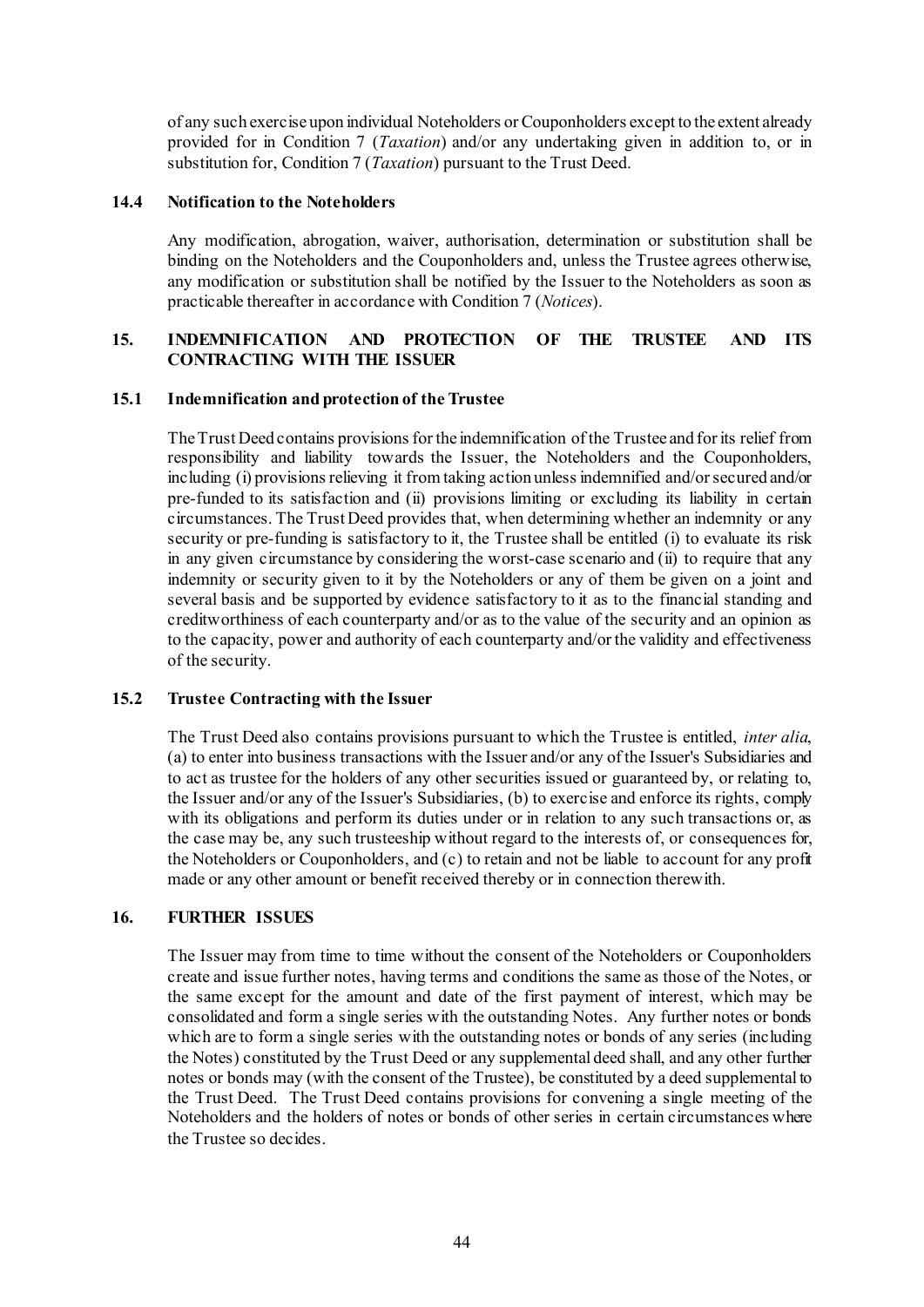## **17. GOVERNING LAW AND SUBMISSION TO JURISDICTION**

#### **17.1 Governing Law**

The Trust Deed, the Notes and the Coupons and any non-contractual obligations arising out of or in connection with the Trust Deed, the Notes and the Coupons are governed by, and construed in accordance with, English law.

#### **17.2 Submission to Jurisdiction**

- (a) Subject to Condition [17.2\(c\) below,](#page-45-0) the English courts have exclusive jurisdiction to settle any dispute arising out of or in connection with the Trust Deed, the Notes or the Coupons), including any dispute as to their existence, validity, interpretation, performance, breach or termination or the consequences of their nullity and any dispute relating to any non-contractual obligations arising out of or in connection with the Trust Deed, the Notes or the Coupons (a **Dispute**) and each of the Issuer, the Trustee and any Noteholders or Couponholders in relation to any Dispute submits to the exclusive jurisdiction of the English courts.
- (b) For the purposes of this Condition, the Issuer waives any objection to the English courts on the grounds that they are an inconvenient or inappropriate forum to settle any Dispute.
- <span id="page-45-0"></span>(c) To the extent allowed by law, the Trustee, the Noteholders and the Couponholders may, in respect of any Dispute or Disputes, take (i) proceedings in any other court with jurisdiction and (ii) concurrent proceedings in any number of jurisdictions.

### **17.3 Other Documents**

The Issuer has in the Agency Agreement and the Trust Deed submitted to the jurisdiction of the English courts.

## **18. RIGHTS OF THIRD PARTIES**

No rights are conferred on any person under the Contracts (Rights of Third Parties) Act 1999 to enforce any term of this Note, but this does not affect any right or remedy of any person which exists or is available apart from that Act.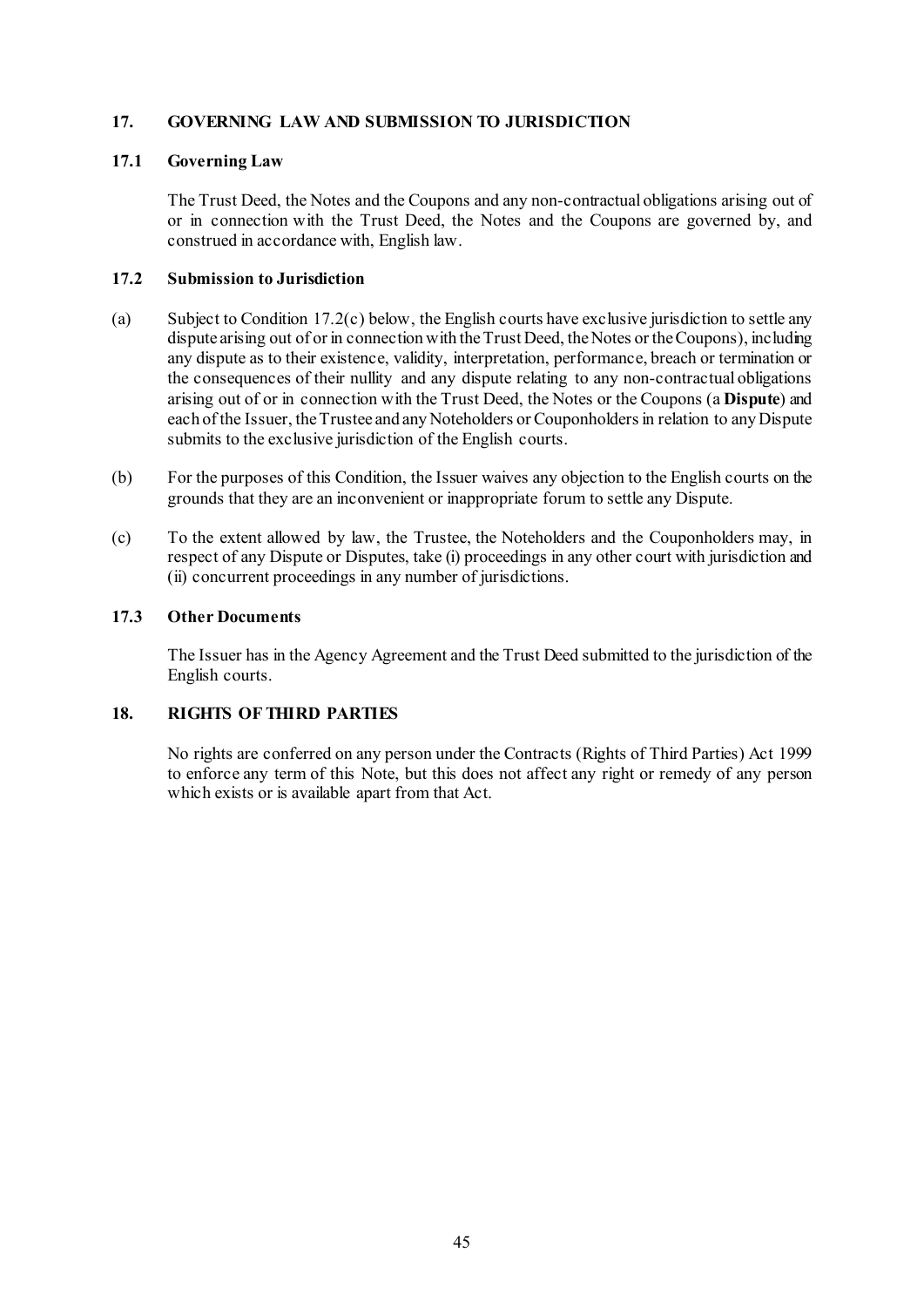### **SUMMARY OF PROVISIONS RELATING TO THE NOTES WHILE REPRESENTED BY THE GLOBAL NOTES**

*The following is a summary of the provisions to be contained in the Trust Deed to constitute the Notes and in the Global Notes which will apply to, and in some cases modify, the Conditions of the Notes while the Notes are represented by the Global Notes.*

#### **1. Accountholders**

For so long as all of the Notes are represented by one or both of the Global Notes and such Global Note(s) is/are held on behalf of Euroclear and/or Clearstream, Luxembourg, each person (other than Euroclear or Clearstream, Luxembourg) who is for the time being shown in the records of Euroclear or Clearstream, Luxembourg as the holder of a particular principal amount of such Notes (each an **Accountholder**) (in which regard any certificate or other document issued by Euroclear or Clearstream, Luxembourg as to the principal amount of such Notes standing to the account of any person shall, in the absence of manifest error, be conclusive and binding for all purposes) shall be treated as the holder of such principal amount of such Notes for all purposes (including but not limited to, for the purposes of any quorum requirements of, or the right to demand a poll at, meetings of the Noteholders and giving notice to the Issuer pursuant to Condition [6.5](#page-36-0) (*Redemption at the Option of the Noteholders on a Change of Control*) other than with respect to the payment of principal and interest on such principal amount of such Notes, the right to which shall be vested, as against the Issuer and the Trustee, solely in the bearer of the relevant Global Note in accordance with and subject to its terms and the terms of the Trust Deed. Each Accountholder must look solely to Euroclear or Clearstream, Luxembourg, as the case may be, for its share of each payment made to the bearer of the relevant Global Note.

#### **2. Payments**

On and after 28 March 2022, no payment will be made on the Temporary Global Note unless exchange for an interest in the Permanent Global Note is improperly withheld or refused. Payments of principal and interest in respect of Notes represented by a Global Note will, subject as set out below, be made to the bearer of such Global Note and, if no further payment falls to be made in respect of the Notes, against surrender of such Global Note to the order of the Principal Paying Agent or such other Paying Agent as shall have been notified to the Noteholders for such purposes. The Issuer shall procure that the amount so paid shall be entered *pro rata* in the records of Euroclear and Clearstream, Luxembourg and the nominal amount of the Notes recorded in the records of Euroclear and Clearstream, Luxembourg and represented by such Global Note will be reduced accordingly. Each payment so made will discharge the Issuer's obligations in respect thereof. Any failure to make the entries in the records of Euroclear and Clearstream, Luxembourg shall not affect such discharge. Payments of interest on the Temporary Global Note (if permitted by the first sentence of this paragraph) will be made only upon certification as to non-U.S. beneficial ownership unless such certification has already been made.

#### **3. Notices**

For so long as all of the Notes are represented by one or both of the Global Notes and such Global Note(s) is/are held on behalf of Euroclear and/or Clearstream, Luxembourg, notices to Noteholders may be given by delivery of the relevant notice to Euroclear and/or Clearstream, Luxembourg (as the case may be) for communication to the relevant Accountholders rather than by publication as required by Condition [12](#page-42-0) (*Notices*), provided that, so long as the Notes are admitted to the Official List and admitted to trading on the Market, notices shall also be published in accordance with all requirements of the FCA and the London Stock Exchange.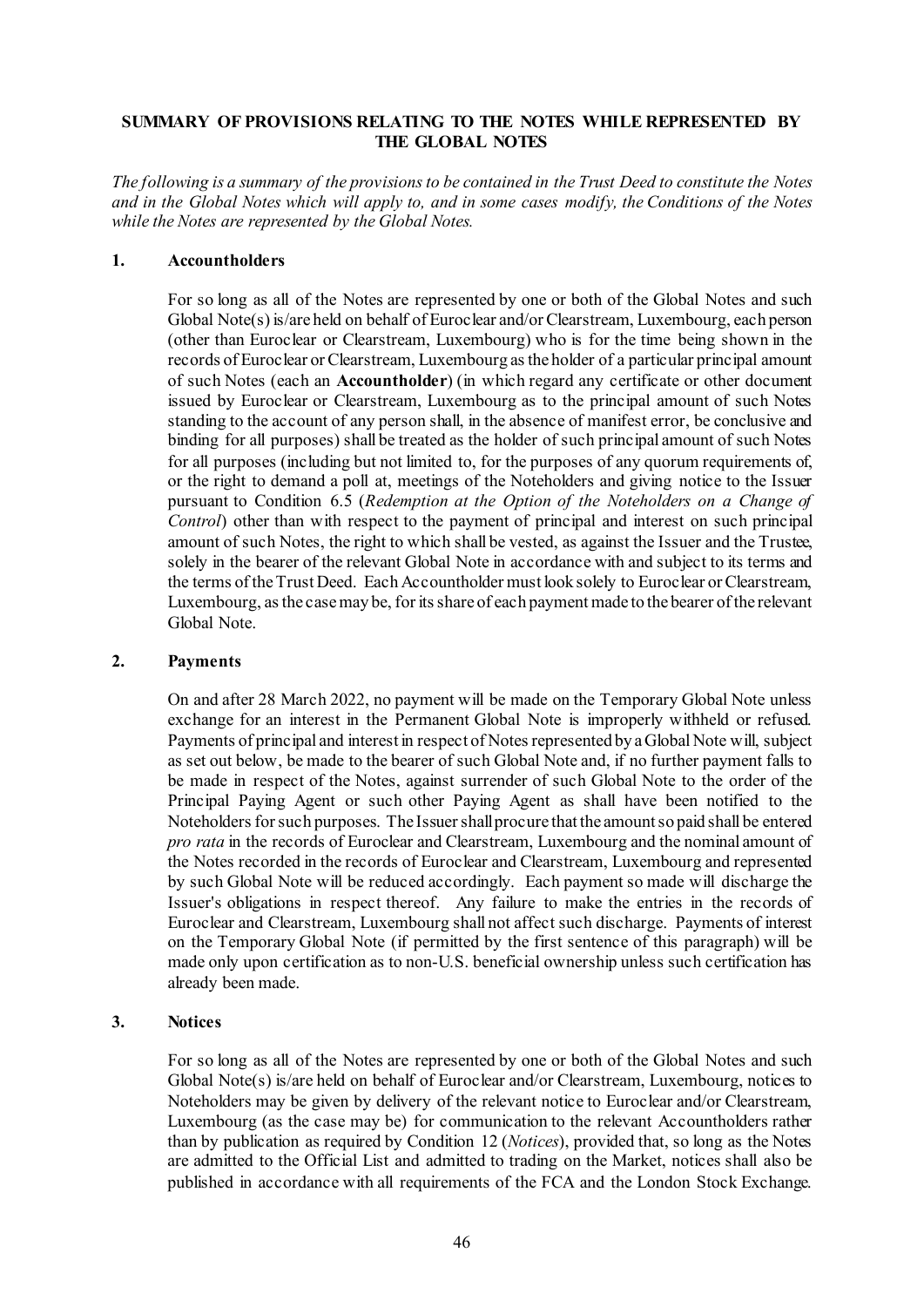Any such notice shall be deemed to have been given to the Noteholders on the day such notice is delivered to Euroclear and/or Clearstream, Luxembourg (as the case may be) as aforesaid.

Whilst any of the Notes held by a Noteholder are represented by a Global Note, notices to be given by such Noteholder may be given by such Noteholder (where applicable) through the applicable clearing system's operational procedures approved for this purpose and otherwise in such manner as the Principal Paying Agent and the applicable clearing system may approve for this purpose.

#### **4. Interest Calculation**

Notwithstanding the provisions of Condition [4](#page-32-1) (*Interest*), for so long as Notes are represented by one or both of the Global Notes, interest payable to the bearer of a Global Note will be calculated on the aggregate principal amount of the Notes and not per Calculation Amount (and shall otherwise be calculated in accordance with Conditio[n 4](#page-32-1) (*Interest*)).

#### **5. Exchange**

The Permanent Global Note will be exchangeable in whole but not in part (free of charge to the holder) for definitive Notes only:

- (a) upon the happening of any of the events defined in the Trust Deed as "Events of Default";
- (b) if the Issuer has been notified that both Euroclear and Clearstream, Luxembourg have been closed for business for a continuous period of 14 days (other than by reason of holiday, statutory or otherwise) or have announced an intention permanently to cease business or have in fact done so and no successor clearing system satisfactory to the Trustee is available; or
- (c) if the Issuer has or will become subject to adverse tax consequences which would not be suffered were the Notes in definitive form and a certificate to such effect signed by an Authorised Signatory of the Issuer is given to the Trustee.

Thereupon (in the case of (a) to (c) above) the holder of the Permanent Global Note (acting on the instructions of one or more of the Accountholders (as defined below)) or the Trustee may give notice to the Issuer and the Principal Paying Agent and (in the case of (c)) the Issuer may give notice to the Trustee, the Principal Paying Agent and the Noteholders, of its intention to exchange the Permanent Global Note for definitive Notes. Any exchange shall occur no later than 45 days after the date of receipt of the first relevant notice by the Principal Paying Agent.

Exchanges will be made upon presentation of the Permanent Global Note to or to the order of the Principal Paying Agent on any day on which banks are open for general business in London. In exchange for the Permanent Global Note the Issuer will deliver, or procure the delivery of, an equal aggregate principal amount of definitive Notes (having attached to them all Coupons in respect of interest which has not already been paid on the Permanent Global Note), security printed in accordance with any applicable legal and stock exchange requirements and in or substantially in the form set out in the Trust Deed. On exchange of the Permanent Global Note, the Issuer will procure that it is cancelled and, if the holder so requests, returned to the holder together with any relevant definitive Notes.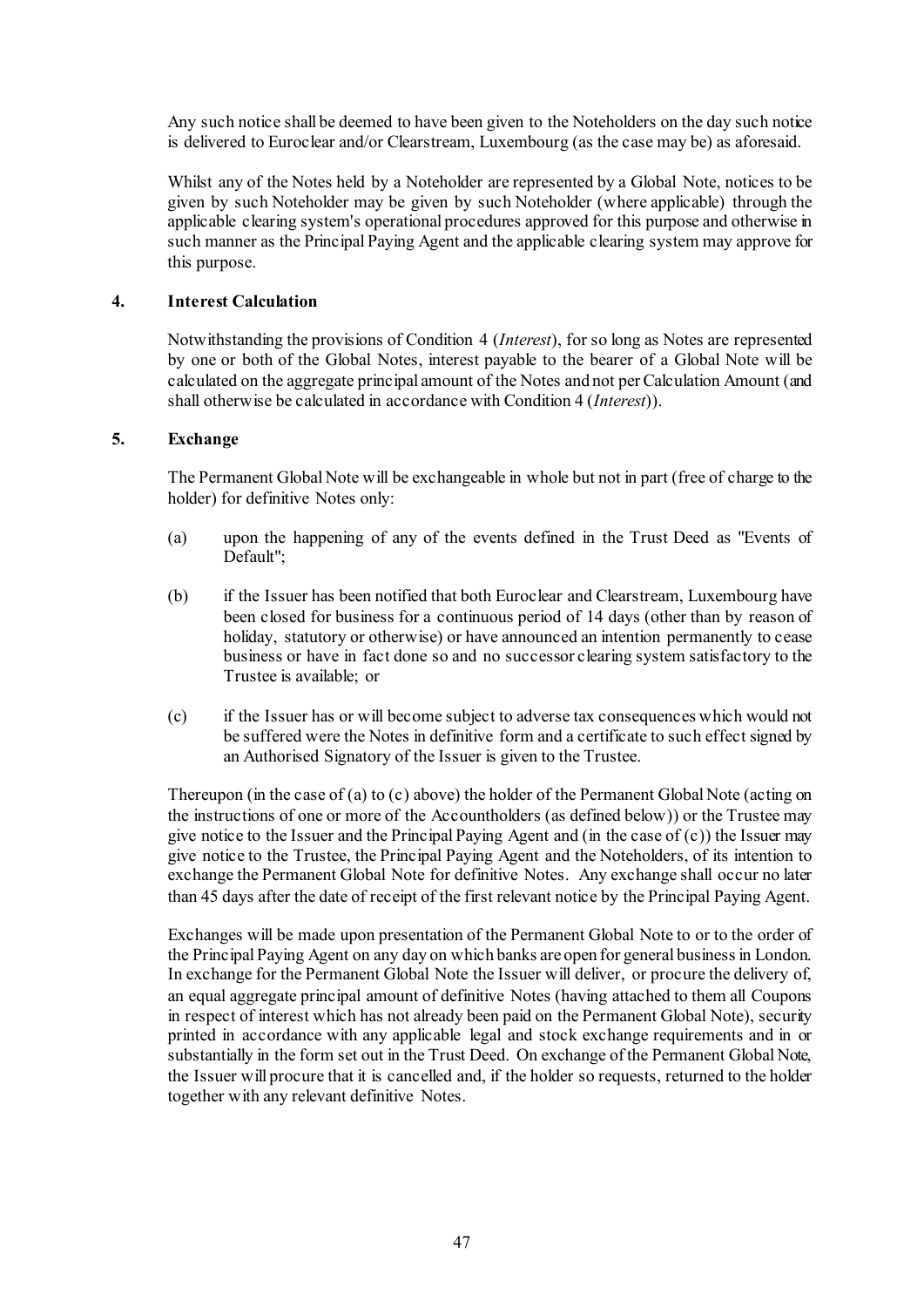#### **6. Prescription**

Claims against the Issuer in respect of principal and interest on the Notes represented by a Global Note will be prescribed after 10 years (in the case of principal) and five years (in the case of interest) from the Relevant Date (as defined in Condition [7](#page-38-0) (*Taxation*)).

### **7. Cancellation**

Cancellation of any Note represented by a Global Note and required by the Conditions of the Notes to be cancelled following its redemption or purchase will be effected by instruction to Euroclear and Clearstream, Luxembourg to make appropriate entries in their records in respect of all Notes which are cancelled.

### **8. Put Option**

For so long as all of the Notes are represented by one or both of the Global Notes and such Global Note(s) is/are held on behalf of Euroclear and/or Clearstream, Luxembourg, the option of the Noteholders provided for in Condition [6.5](#page-36-0) (*Redemption at the Option of the Noteholders on a Change of Control*) may be exercised by an Accountholder giving notice to the Principal Paying Agent in accordance with the standard procedures of Euroclear and Clearstream, Luxembourg (which may include notice being given on its instructions by Euroclear or Clearstream, Luxembourg or any common safekeeper for them to the Principal Paying Agent by electronic means) of the principal amount of the Notes in respect of which such option is exercised and the Issuer shall procure that the portion of the principal amount of the relevant Global Note so redeemed shall be entered in the records of Euroclear and/or Clearstream, Luxembourg.

## **9. Redemption at the Option of the Issuer**

For so long as all of the Notes are represented by one or both of the Global Notes and such Global Note(s) is/are held on behalf of Euroclear and/or Clearstream, Luxembourg, no selection of Notes to be redeemed will be required under Condition [6.4](#page-36-2) (*Provisions relating to Partial Redemption*) in the event that the Issuer exercises its call option pursuant to Condition [6.3](#page-35-0) (*Redemption at the Option of the Issuer*) in respect of less than the aggregate principal amount of the Notes outstanding at such time. In such event, the partial redemption will be effected in accordance with the rules and procedures of Euroclear and/or Clearstream, Luxembourg (to be reflected in the records of Euroclear and Clearstream, Luxembourg as either a pool factor or a reduction in nominal amount, at their discretion).

#### **10. Euroclear and Clearstream, Luxembourg**

Notes represented by a Global Note are transferable in accordance with the rules and procedures for the time being of Euroclear and Clearstream, Luxembourg, as appropriate.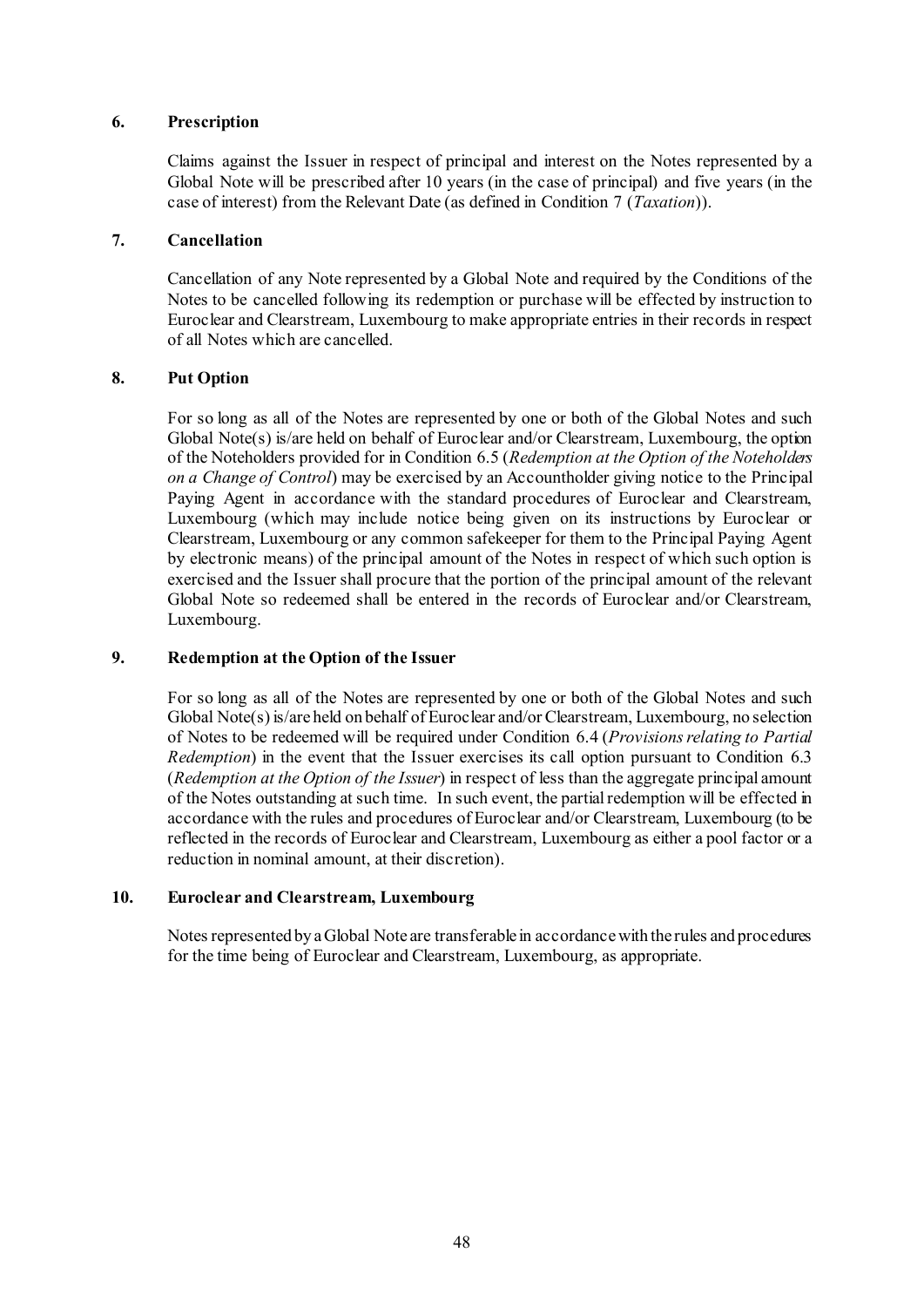# **USE OF PROCEEDS**

The net proceeds from the issue of the Notes are expected to be approximately £395 million.

The net proceeds from the issue of Notes will be applied by the Issuer for its general corporate purposes.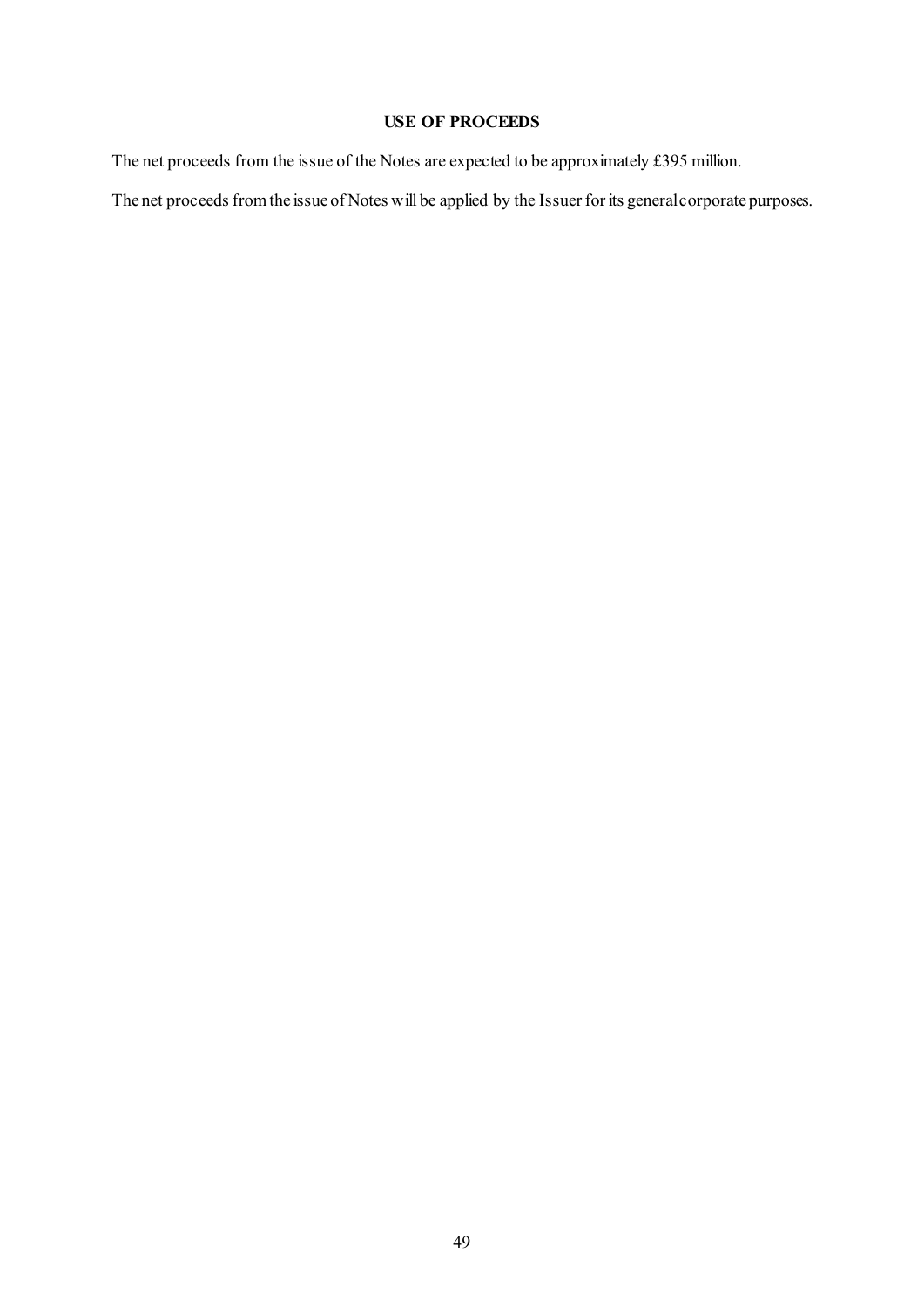### **DESCRIPTION OF THE GROUP**

## **INTRODUCTION**

Associated British Foods plc is the parent company of a diverse group of businesses, with a wide range of food and ingredient businesses, as well as the Group's flagship retail business, Primark. The Group's purpose is to provide safe, nutritious and affordable food, and clothing that is great value for money.

The Group is a global organisation with 128,000 employees, operations in 53 countries, suppliers in many more, and customers in more than 100 countries. In the 53 weeks ended 18 September 2021, by location of customers, the UK accounted for 36% of the Group's total revenue, Europe and Africa accounted for 36%, the Asia Pacific region accounted for 16% and the Americas accounted for 12%. More than half of the Group's senior leaders are non-UK citizens, representing 23 different nationalities between them.

The Group is divided into five operating segments:

- **Retail**: Primark is a leading value fashion retailer in Europe. It is the largest clothing, footwear and accessories retailer by volume in the UK, Iberia and Ireland and also has a growing presence in the United States. In total, as at 18 September 2021, the Group had 16.8 million square feet of selling space across 398 stores in 14 countries. Primark is known for offering great value to customers, an attractive shopping experience and prides itself on its wide selection of products, from everyday essentials to the latest trends, at prices everyone can afford.
- **Grocery**: The Group's grocery brands occupy leading positions in many markets worldwide. The fast moving consumer food brands include the international brands Twinings and Ovaltine and regional brands such as Jordans, Patak's and Blue Dragon, Kingsmill, Tip Top, Don and Mazola. In Great Britain, nine out of 10 households use the Group's brands based on NielsenIQ Homescan data.
- **Sugar:** The Group is one of the largest sugar producers in the world, operating 27 plants in 10 countries and produced three million tonnes of sugar in the 53 weeks ended 18 September 2021 with the capacity to produce 4.5 million tonnes of sugar annually. The principal businesses are British Sugar, Azucarera in Spain and Illovo in southern Africa. British Sugar is the sole processor of sugar beet in the UK and Illovo is the largest sugar producer in Africa. Products are sold into retail markets and industry sectors including food and drink, pharmaceutical, industrial, agricultural, power and energy.
- **Agriculture**: AB Agri is a leading international agri-food business, and the UK's largest animal feed producer, with an industry report in 2021 giving its market share as 13.5%. AB Agri operates across the supply chain, producing and marketing animal feed, nutrition and technology-based products.
- **Ingredients**: The Group's ingredients businesses are among the leaders in their respective markets. ABF Ingredients supplies specialty ingredients to the food, nutrition, feed and pharmaceutical industries and AB Mauri supplies yeast and bakery ingredients worldwide.

The Group's strategy is to achieve strong, sustainable leadership in positions that offer potential for profitable growth; to grow organically and through complementary acquisitions; to achieve high levels of operating efficiency; and to operate through a focused structure in which each business contributes to, or has potential to contribute to, progress for the Group in sales, profit and cash and has an influential position in its market or niche, sufficient scale to attract high quality management and differentiated features for leveraging added value and sustainability.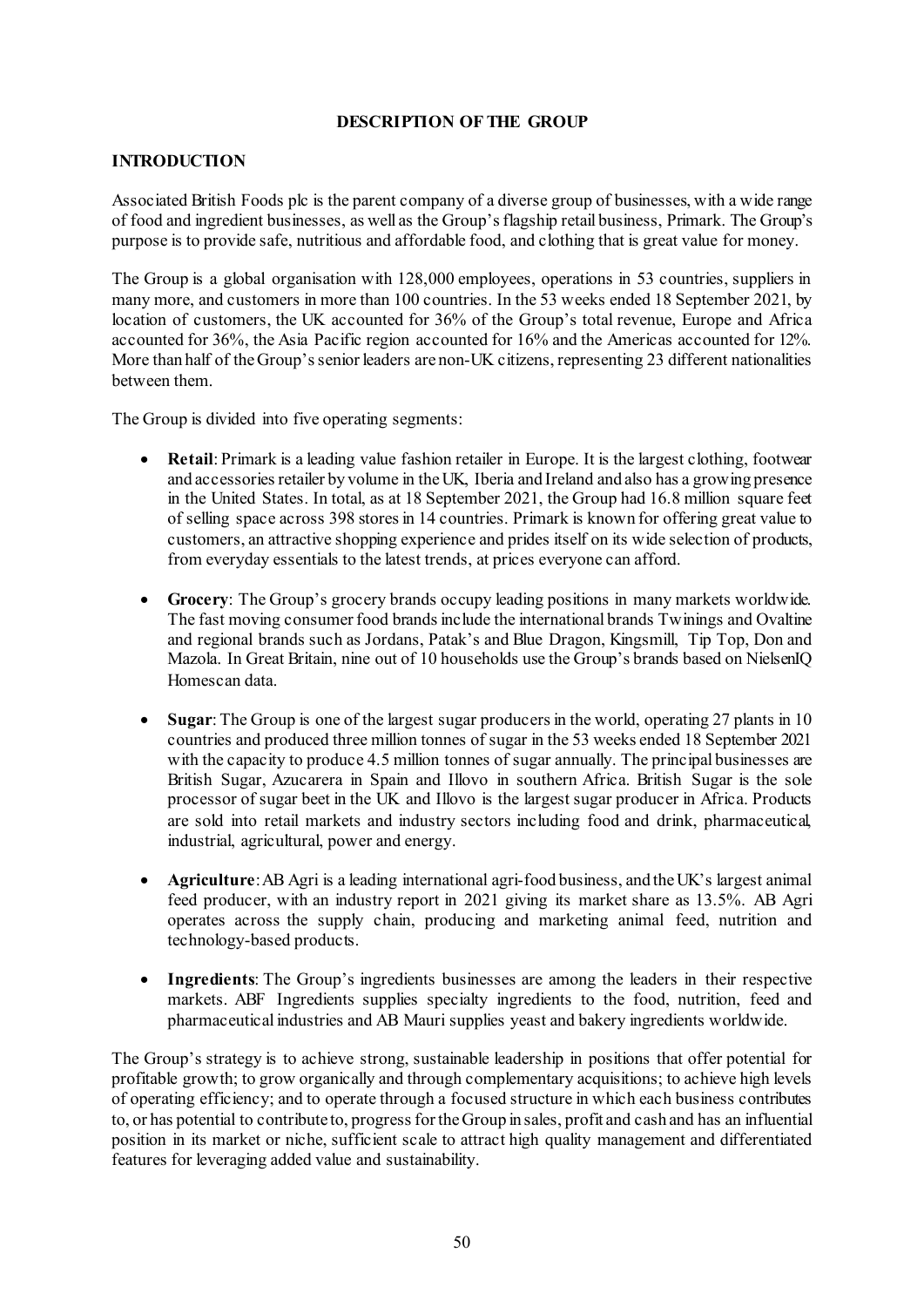The Group's majority shareholder is Wittington Investments Limited, a privately owned company which in turn is majority owned by the Garfield Weston Foundation. The Garfield Weston Foundation is one of the UK's leading grant-making charitable institutions, making donations in excess of £80 million annually, and is mainly funded by dividends from the Issuer. This ownership structure provides the stability for the Group to invest in its businesses over the long term.

As at 18 September 2021, the Group's total assets were £16,895 million. In the 53 weeks ended 18 September 2021, the Group reported total revenue of £13,884 million, adjusted operating profit of £1,011 million and statutory operating profit of £808 million.

### **HISTORY**

The Issuer was incorporated in England and Wales in October 1934 under the name "George Weston Foods Limited" as a private limited company with registered number 293262. The Issuer changed its name to "George Weston Holdings Limited" by resolution in December 1938 and re-registered as a public company in May 1994 as "George Weston Holdings plc". In July 1994, the Issuer changed its name by resolution to Associated British Foods plc and its shares were admitted to the London Stock Exchange in August 1994.

The Group began operations in 1935 as a bakery business.

The 1930s and 1940s saw major consolidation of the UK baking industry (across bread, biscuits and milling) and the Group was able to grow its UK-based operations with the acquisition of a number of regional bakery businesses.

During the 1950s and 1960s, the Group added UK retail and wholesale grocery divisions through strategic acquisitions, including Twinings in the mid-1960s, while also scaling up and diversifying in Australia and entering the South African market. In 1960, the Associated British Foods name was adopted by the Group. The first Primark store, trading as Penneys, was opened in Dublin in 1969.

From the 1970s onwards, further Primark stores were added in Ireland, and the first store in Great Britain was opened in Derby in 1973. In 1980, the Group's sales exceeded £2,000 million for the first time. The Group disposed of its milling business in South Africa in 1983. The Group's grocery retail business in the UK was disposed of in 1986 and in Ireland in 1997.

The Group acquired British Sugar in 1991 and added operations with acquisitions in Poland and China in the 1990s. Among other developments, an animal feed business in the UK and AB Enzymes were acquired.

The 2000s saw increased focus and consolidation of key business segments with acquisitions including Ovaltine, Mazola, Billingtons, Patak's, Jordans, Illovo, the yeast and bakery ingredients businesses of Burns Philp and the store portfolios of Littlewoods and Allders. Business divestments included Allied Glass and Burtons Biscuits.

Since 2010, there has been a continued shift towards greater differentiation through acquisitions, including Dorset Cereals, Acetum, Yumi's and Anthony's Goods. Primark's retail selling space has been developed through capital expenditure in the original markets of the UK and Ireland, and entering other markets, starting with Spain in 2006. Primark now has a presence in the following markets: Austria, Belgium, the Czech Republic, France, Germany, Italy, the Netherlands, Poland, Portugal, Ireland, Slovenia, Spain, the UK and the United States.

The Issuer is a public limited company with an unlimited duration registered in England and Wales. The Issuer's registered office is Weston Centre, 10 Grosvenor Street, London W1K 4QY and its telephone number is +44 (0)207 399 6500.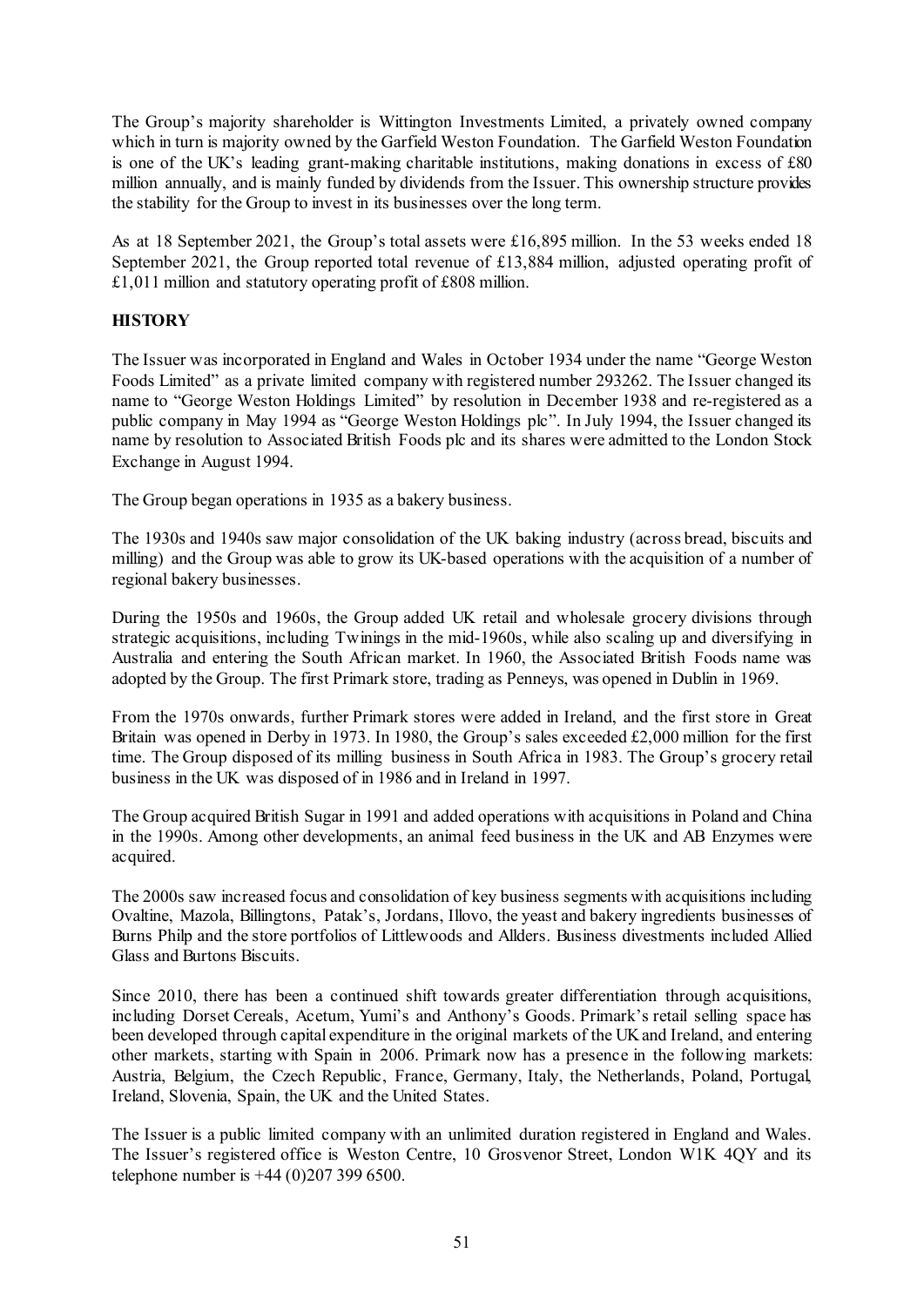### **RECENT DEVELOPMENTS**

On 20 January 2022, the Group published its trading update for the 16 weeks to 8 January 2022. Group revenue from continuing operations for the 16 weeks ended 8 January 2022, compared to the 16 weeks ending 2 January 2021, was 16% higher at actual exchange rates. At constant currency, revenue from continuing operations was 19% higher.

### **GROUP STRATEGY AND BUSINESS MODEL**

### **Group strategy**

The Group's strategy is to achieve strong, sustainable leadership in positions that offer potential for profitable growth; to grow organically and through complementary acquisitions; to achieve high levels of operating efficiency; and to operate through a focused structure in which each business contributes to, or has potential to contribute to, progress for the Group in sales, profit and cash and has an influential position in its market or niche, sufficient scale to attract high quality management and differentiated features for leveraging added value and sustainability.

Each of the Group's businesses has its own strategy and these business strategies are described in "*The Group's Businesses*" section below.

The Group is committed to increasing shareholder value through sound commercial and responsible business decisions that deliver steady growth in earnings and dividends. Management takes a long-term view to create long-term value for the Group's shareholders, business partners, employees and the communities in which the Group operates.

The Group's growth has been mostly organic, achieved through investment in marketing, development of existing and new products and technologies, and through targeted capital expenditure to improve efficiency and expand capacity. Acquisitions are carefully targeted to complement existing business activities and exploit opportunities in adjacent markets or geographies.

#### **Devolved operating model**

The Group operates a devolved operating model across its five business segments and believes the best way to create enduring value involves setting objectives from the bottom up rather than the top down. Operational decisions are made locally by individuals and management who have the best understanding of their customers and markets. The Issuer believes that this accountability is highly motivating for the local management teams, encouraging an entrepreneurial approach that drives innovative business thinking.

The corporate centre provides a framework for sharing ideas and best practice across the Group. The centre is in constant dialogue with the teams who run its businesses, giving corporate leaders a detailed understanding of their material opportunities and risks and enabling collaboration when making material decisions. Because the corporate centre is small and uses short lines of communication, the Group can also ensure prompt and unambiguous decision-making.

The Group's operational ethos places focus on entrepreneurial spirit but with financial prudence, high ethical standards and a long-term focus. This way of operating is central to, and informs, the Group strategy which is applied across all five operating segments. In applying the Group's strategy, each operating segment benefits from continuous oversight and support by Group executives and the Board, including engagement on strategic issues, material risk assessment, disciplined capital allocation and a framework for collaboration. In addition to consistent oversight from the Board, the Group operates with a structured and formal framework including policies and procedures to address risks in areas including bribery and corruption, competition, data security and money laundering. On an annual basis,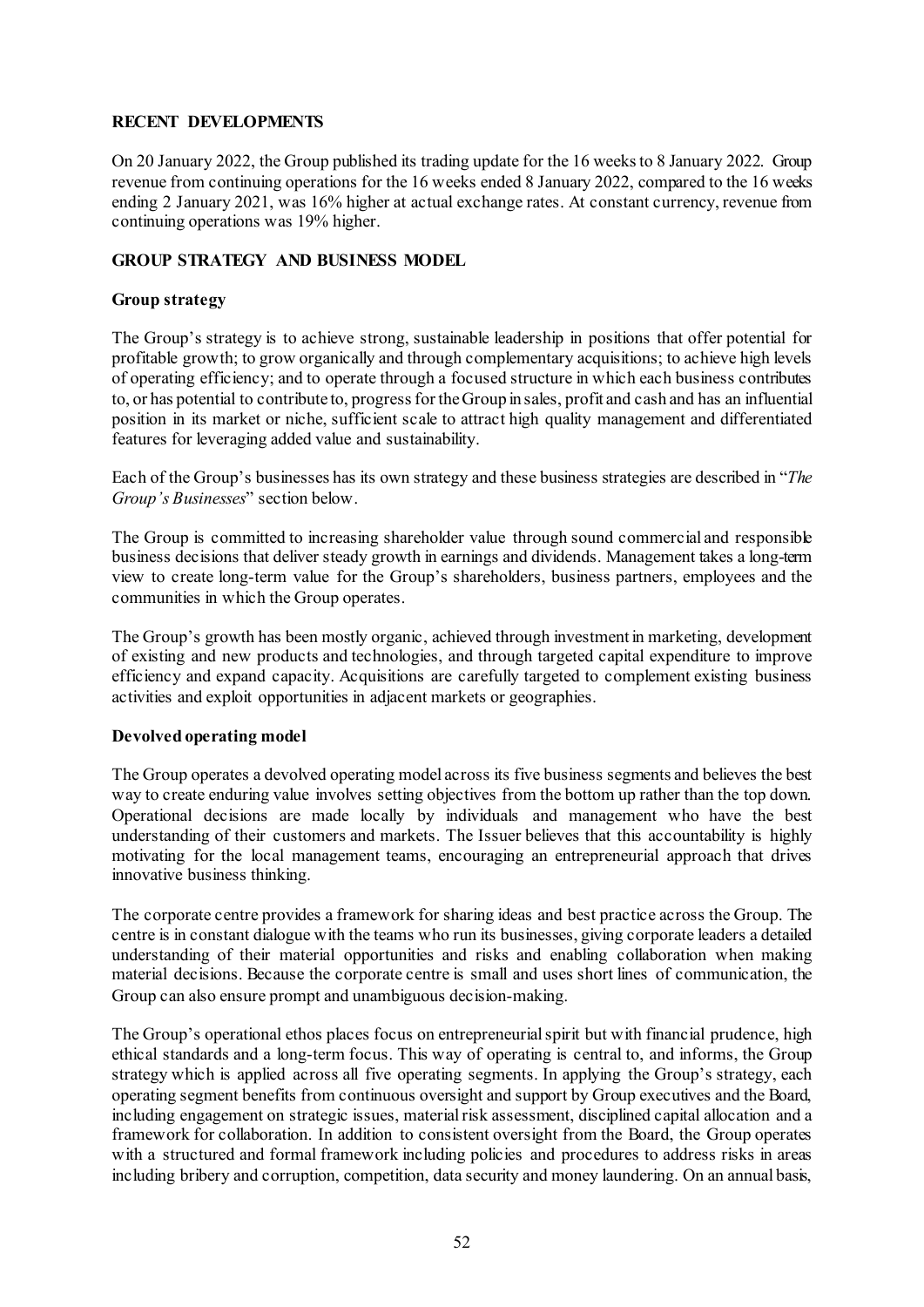the Board conducts a review of all material risks for the Group, as well as annual reviews of each business segment.

## **STRENGTHS**

The Issuer believes that the Group's strengths are:

### **Long-term sustainability**

The Group manages its balance sheet conservatively to ensure financial stability and provide the headroom necessary to fund long-term investment regardless of the state of the capital markets. The Board's treasury policies aim to maintain a strong capital base and manage the Group's balance sheet and liquidity to ensure long-term financial stability, which the Issuer believes is the basis for investor, creditor and market confidence and enables the successful development of the Group's business.

The Group's financial leverage policy is that, in the ordinary course, the Board prefers the Group's ratio of net debt including lease liabilities to its adjusted EBITDA to be well under 1.5 times at each halfyear and year-end reporting date. In exceptional circumstances, the leverage may exceed that level for a short period. The Group's financial leverage ratio was 1.1 times as at 12 September 2020 and 0.7 times as at 18 September 2021. The Group also holds substantial net cash balances which ensure that it has sufficient liquidity to meet unforeseen requirements - for example, the Group maintained a positive net cash position and healthy liquidity during and after the periods of enforced Primark store closures during both 2020 and 2021.

This resilience also positions the Group well to exploit opportunities when they arise, including acquisitions. Operational decision-making is devolved to the individuals closest to the relevant markets enabling an agile and rapid response to market conditions.

The Group takes a disciplined approach to budget setting and capital allocation. The Group makes funding available to all its businesses, providing the returns on their investment proposals meet or exceed a set of clearly defined criteria. The priority is always to invest in the businesses, both organically and by acquisition, at an appropriate pace and wherever attractive returns on capital can be generated. The Group sees considerable opportunities to do this, both over the short and the medium term, and across all of its businesses.

## **Leadership and culture**

The Group benefits from stable leadership and senior management teams with a history of long leadership tenures. The leaders of the Group's businesses have detailed knowledge of the organisations they lead, which often comes from many years in their respective roles. George Weston is only the fourth chief executive since the foundation of the Group in 1935 and, in the 15 years since George Weston was appointed, there have been only two changes in his direct head office reports. The Issuer believes that this longevity of tenure creates significant institutional memory and reinforces the longterm focus which is central to the Group's strategy.

The Group's values are: respecting everyone's dignity, acting with integrity, progressing through collaboration and delivering with rigour. These values are central to the Group's operations and drive its culture of fairness, trust, accountability and respect. The Group's devolved operating model ensures high levels of accountability, transparency and trust which the Group regards as an essential strength. It also ensures simplicity in line reporting and communication and therefore more transparent and efficient decision-making.

The management teams across the Group's businesses comprise a diverse group with close knowledge of the people who make up the respective businesses and who understand the Group's priorities well.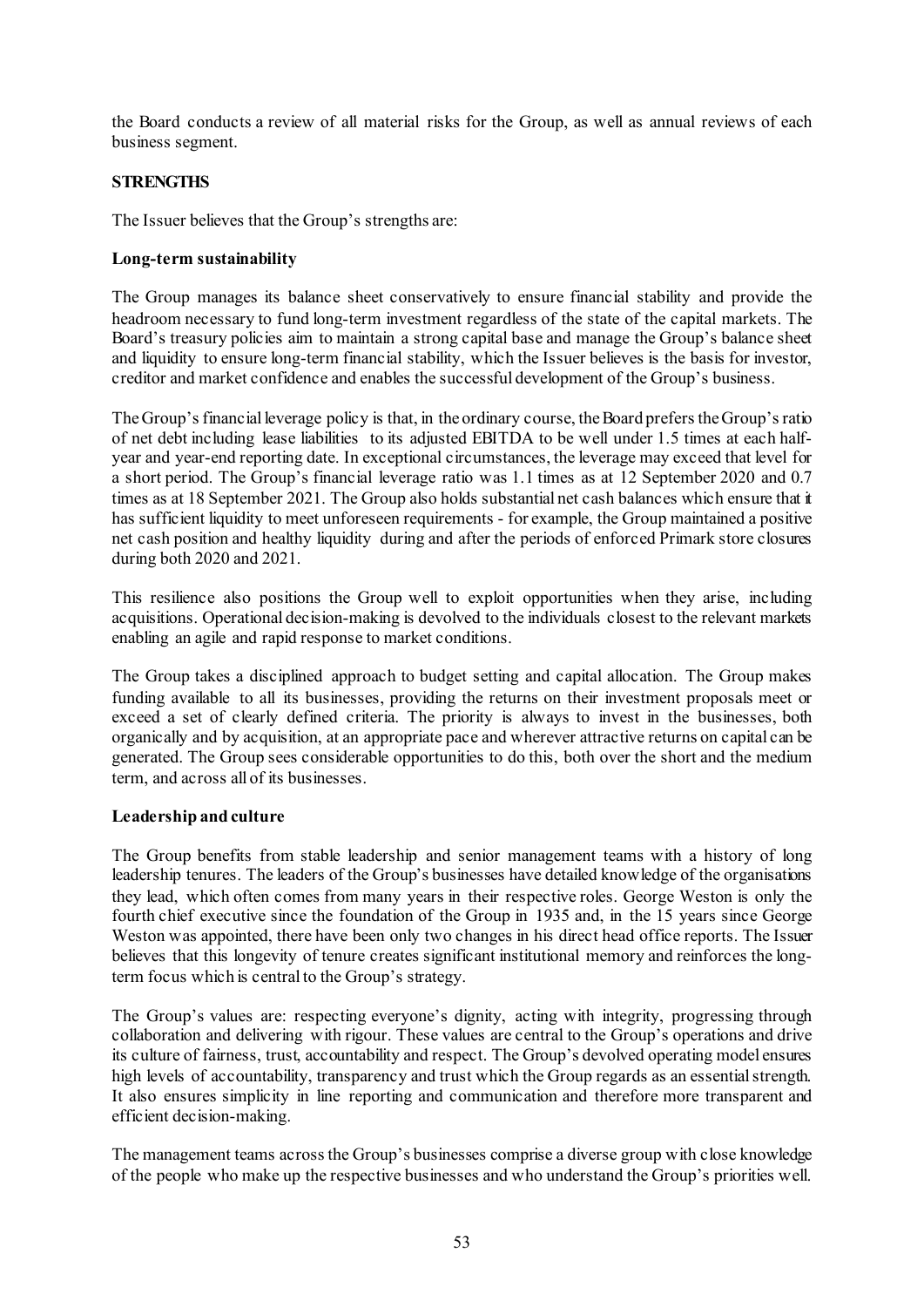There is consistency and alignment in culture across the businesses. Recruitment, selection and induction are all focussed on maintaining the culture and executive development programmes also reinforce the Group's culture and priorities.

# **Diversified portfolio**

The Group is a highly diversified international food, ingredients and retail group with some 60 different businesses operating in 53 countries, with suppliers in over 100 countries and customers in many more. The diversified nature of the Group's operations and its geographical reach, assets and currencies are important factors in mitigating the risk of a material threat to the Group's sustainable growth and longterm shareholder value. Diversification across multiple dimensions brings financial and operational resilience by limiting reliance on single cash generating streams. Diversification is not limited to sector and geography but extends across:

- products and industries;
- markets and segments;
- countries and regions;
- channels, customers and competitors;
- commodities and differentiated ingredients;
- management skills and backgrounds;
- stages and nature of business; and
- manufacturing technologies and locations.

The benefit of this diversity has been particularly evident during the COVID-19 pandemic. Primark's profit was adversely impacted during the 52 weeks ended 12 September 2020 and the 53 weeks ended 18 September 2021 but the combined operating profit from the Group's other four operating segments was strong with combined increases in adjusted operating profit at constant currency of 26% and 10%, respectively. The cash flow from the food business was strong during a challenging time for the retail sector.

The Group's focus is on developing and maintaining leading or differentiated products in each of the markets in which it operates.

## **Competitive advantage**

Competitive advantage positions the Group's businesses and brands to grow in existing as well as new markets where operations can be more easily scaled and the infrastructure and know-how exists to develop new and existing products and brands.

In Retail, Primark has a price advantage over its competitors, see "*Primark*" below.

In Grocery, many of the Group's brands, including Twinings and Ovaltine, occupy leading positions in their markets. Marketing excellence supports brand strength, leading to volume growth and for some brands the ability to achieve a premium pricing. The Group invests in brand development in weaker and new markets as well as in new product development in existing markets. In Great Britain, nine out of 10 households use the Group's brands based on NielsenIQ Homescan data.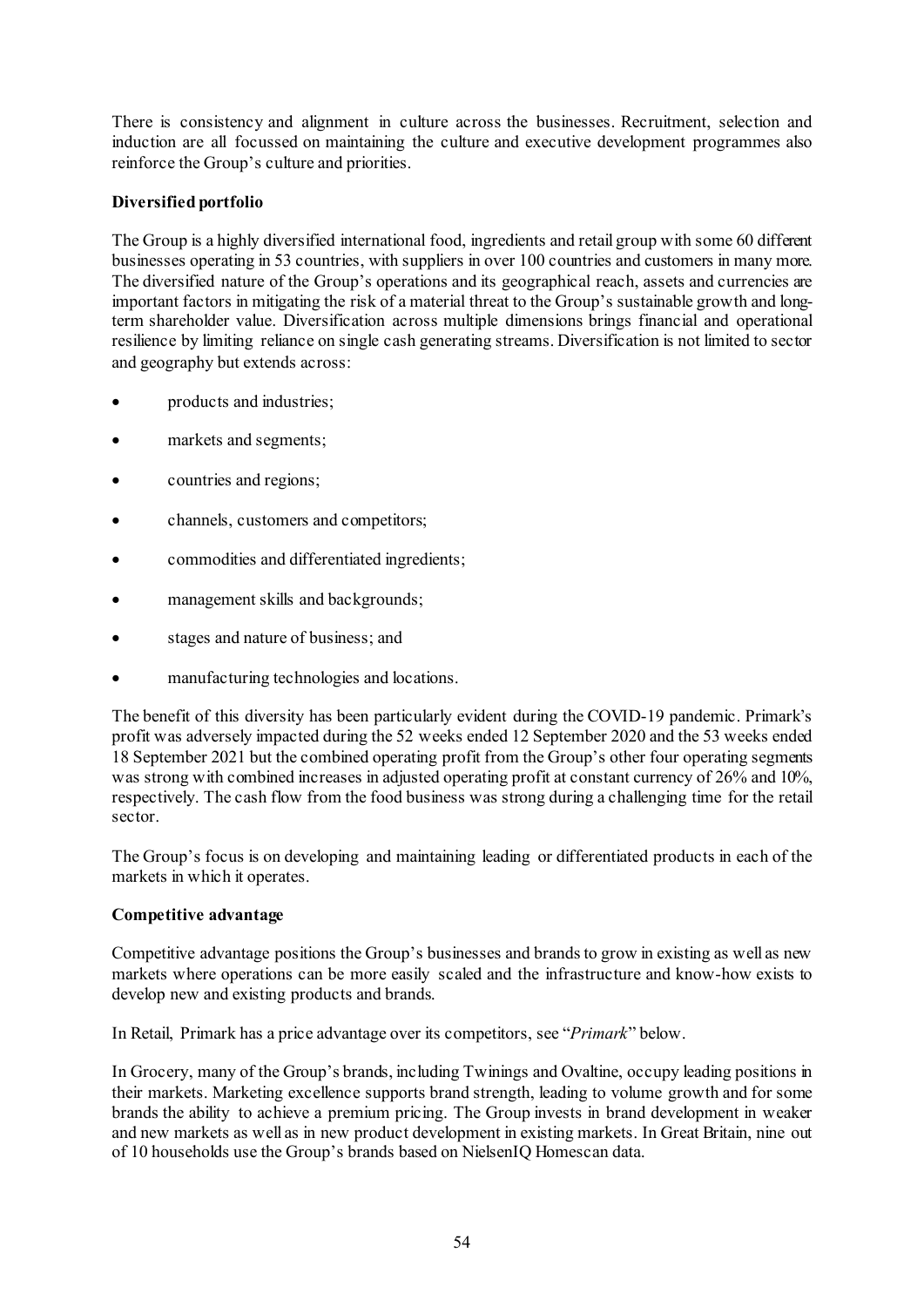In Sugar, British Sugar is the sole processor of sugar beet in the UK. Azucarera is the largest sugar producer in Iberia in terms of volume based on a mix of third party sources, data published by competitors and own data for 2021. Illovo is the leading sugar producer in Africa in terms of volume based on a mix of third party sources, data published by competitors and own data for 2021.

In Ingredients, ABF Ingredients has five businesses which offer differentiated and value-added products to the food, nutrition, animal feed, pharmaceutical and industrial sectors in more than 50 countries. Based on management analysis of available data, AB Enzymes was the largest animal feed enzymes producer in the world for phytase and the third largest for NSP (non-starch polysaccharide) based on value as at February 2020.

# **Cash generation**

The Group strives for strong and consistent cash generation across its business, with a contribution from each of the Group's operating segments. There is close central oversight of those businesses which fail to generate cash. The Group has a track record of delivering strong operating cash flows, delivering in excess of £1 billion in each of the last ten years. Notably, this included the last two years which were affected by the COVID-19 pandemic. In the 53 weeks ended 18 September 2021, the Group's net cash inflow from operating activities was £1,413 million compared to £1,753 million in the 52 weeks ended 12 September 2020.

Strong cash generation also allows acquisitions and capital expenditure to be financed from cash reserves and cash generated rather than from significant borrowing, thereby ensuring that the Group is well placed to exploit acquisition opportunities as they arise. Revenue investment is also key to supporting the execution of the Group's strategy more broadly, including differentiation and growth of individual businesses with additional capital investment to maintain the long-term cash generative capacity of the Group's assets (including the many freehold properties held by the Group).

The Group has significant additional cash availability under its committed facilities, with low borrowing levels. As at 18 September 2021, its total committed borrowing facilities amounted to £1,453 million, of which £308 million was outstanding in the form of £297 million of US private placement notes maturing between 2021 and 2024 and  $\pounds 10$  million under local facilities in Africa and  $\pounds 1$  million in other countries. The Group also has access to £485 million of uncommitted credit lines under which £98 million was drawn as at 18 September 2021. The Group's cash and cash equivalents totalled £2,275 million as at 18 September 2021, of which centrally available cash on hand was £1,901 million. The Group holds substantial net cash bank balances, which reduce its net debt including lease liabilities, and ensure that it has sufficient liquidity to meet unforeseen requirements.

## **Environment, social and governance (ESG)**

The Group has a clear sense of social purpose which is central to its strategy and operations: it exists to provide safe, nutritious and affordable food, and to provide quality, affordable clothing, to hundreds of millions of customers worldwide.

There is a Group-wide emphasis on ESG which is embedded in the Group's identity, values and strategy. The Group has high standards of integrity and there is a strong recognition that acting responsibly is the only way to build and manage a business over the long term. The Group's approach to ESG provides a framework for the relationship between company and society that strengthens the business and creates opportunity and value over time.

The Group publishes an update on the ESG activities each year, and the most recent 'Responsibility Update', which was published in November 2021, is available on the Group's website, along with a number of topic-specific 'ESG Insights'. More recently, the Group has extensively engaged with its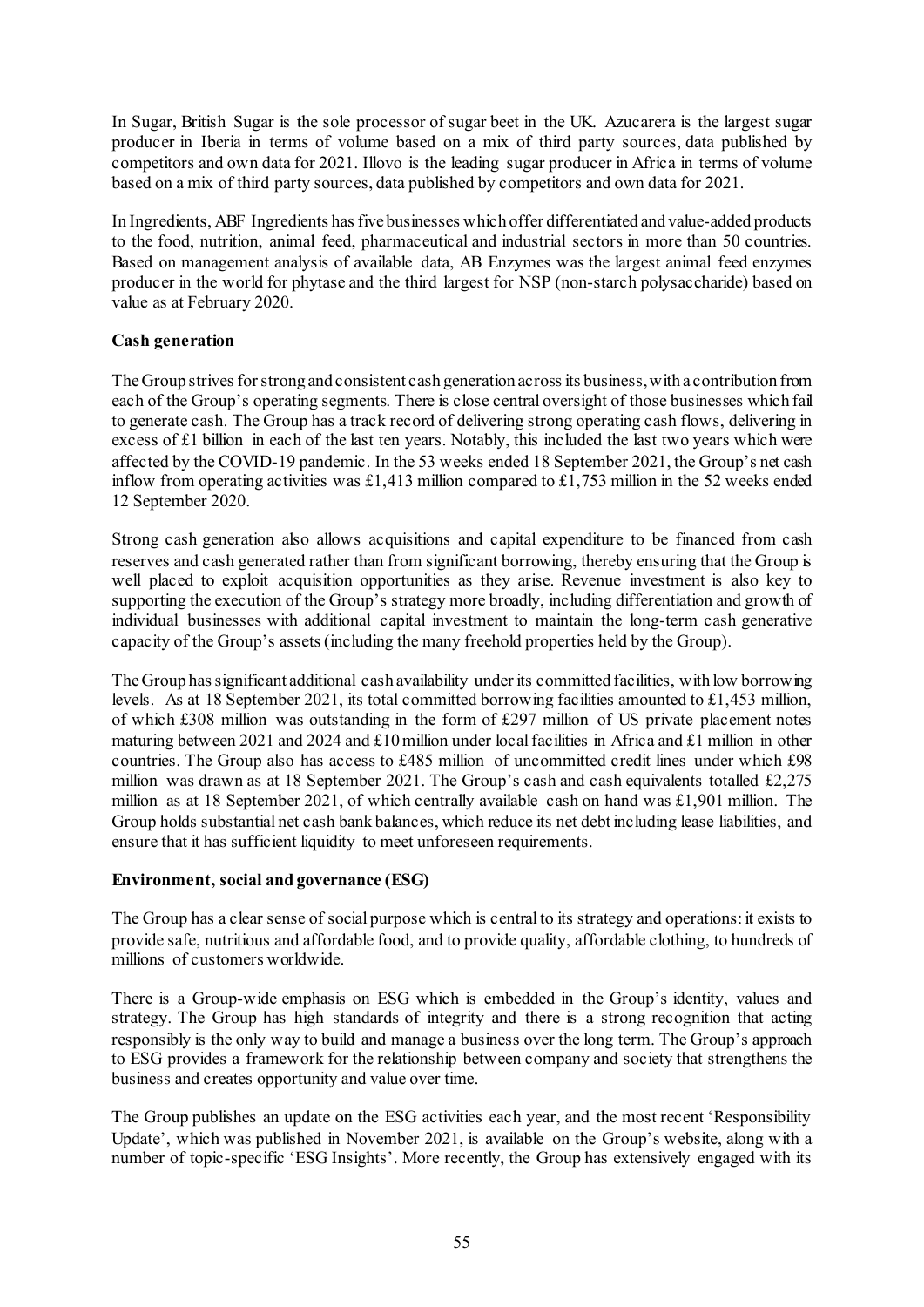investors on the key ESG factors for the Group and its strategy and governance in relation to these. This engagement included two specific ESG investor events in 2021.

In its 'Responsibility Report' and 'Responsibility Updates', the Group describes its values which help it to articulate the long-term benefits it can deliver for its people, suppliers, communities, customers and environment. The Group works to understand and focus its actions on what is material and most impactful to its businesses and stakeholders, including society and the planet. These are:

- Supply chains: working to build more equitable, ethical and sustainable supply chains;
- Operations: a focus on cutting carbon emissions in its manufacturing operations, making them more energy efficient, and using resources such as water in more circular ways to reduce the impact of serving its customers;
- People: investment in development of its people and prioritisation of their safety, health and wellbeing; and
- Products, consumers and communities: providing safe, nutritious and affordable food, and clothing that is great value for money.

Whilst upholding the Group standards and values, individual businesses in the Group have considerable freedom to engage in ways which they believe will make the greatest long term difference. The Group's devolved decision-making model empowers the people closest to risks and opportunities to make the right judgements. By giving autonomy to individuals within each business, better engagement results in activities focused on what is specifically relevant, workable and impactful for each business.

Examples of ESG focus in the Group's businesses are:

- Primark: its Primark Cares sustainability strategy was launched to its customers in 2021 (see further below);
- Twinings: has set a target to be carbon neutral from bush to shelf for tea and herbal infusions by 2030. Twinings has also developed 'Community Needs Assessments' for tea plantation workers in collaboration with Oxfam and WaterAid; and
- Sugar: the businesses provide social infrastructure in rural locations in Africa. AB Sugar has a target of a 30% reduction in carbon in its end–to-end supply chain by 2030.

## **THE GROUP'S BUSINESSES**

## **Overview**

The Group comprises five operating segments:

- *Retail:* buying and merchandising value clothing and accessories through the Primark retail chain;
- *Grocery*: the manufacture of grocery products, including hot beverages, sugar and sweeteners, vegetable oils, balsamic vinegars, bread and baked goods, cereals, ethnic foods, andmeat products, which are sold to retail, wholesale and foodservice businesses:
- **Sugar**: the growing of sugar cane and the processing of sugar beet and sugar cane for sale to industrial users;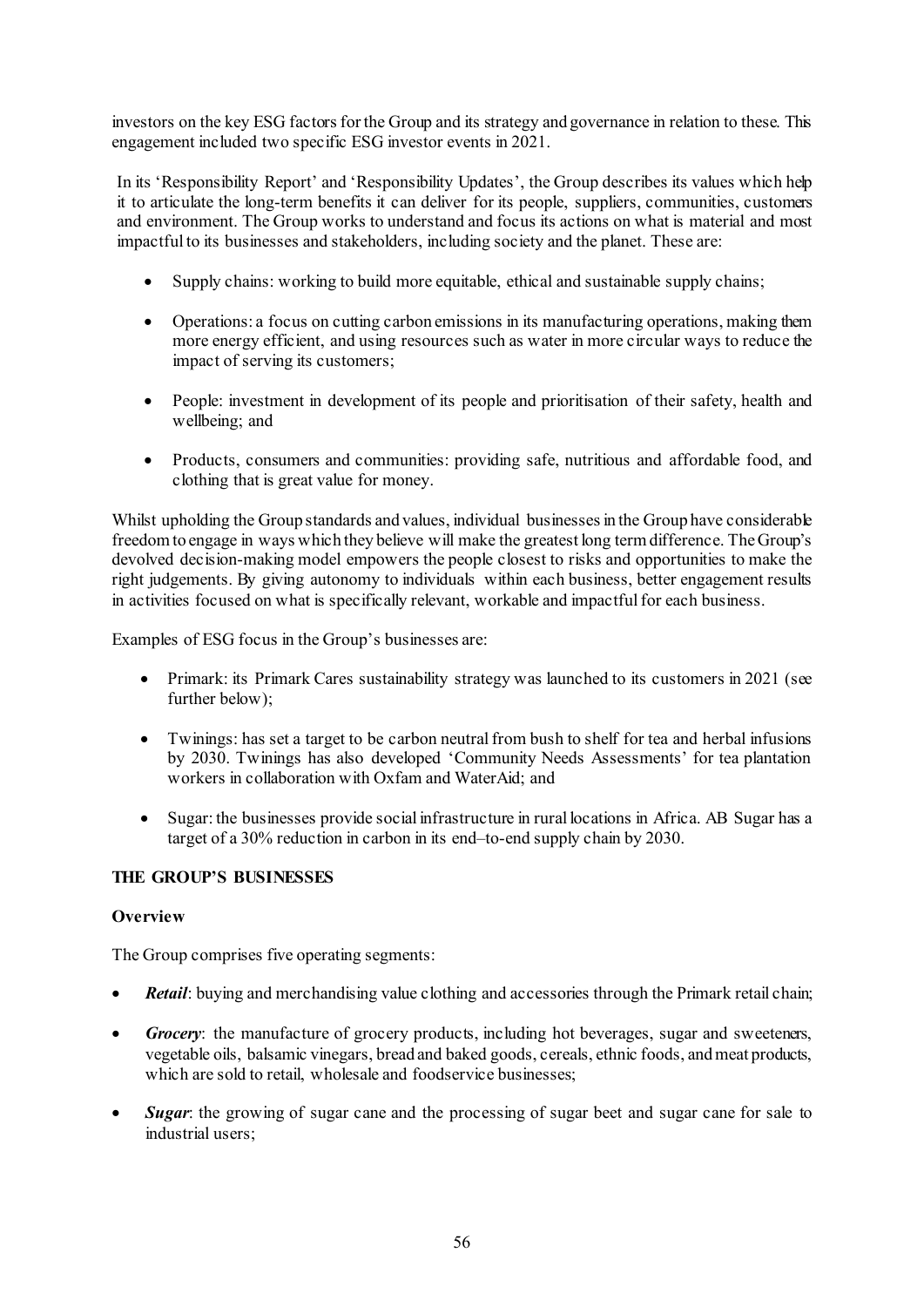- *Agriculture*: the manufacture of animal feeds and the provision of other products and services for the agriculture sector; and
- *Ingredients*: the manufacture of bakers' yeast, bakery ingredients, enzymes, lipids, yeast extracts and cereal specialities.

The tables below show the contribution of the Group's operating segments to its revenue and to its adjusted operating profit in each of the 53 weeks ended 18 September 2021, the 52 weeks ended 12 September 2020 and the 52 weeks ended 14 September 2019.

## *Contribution to revenue*

|                     | 53 weeks ended 18<br>September 2021 |       | 52 weeks ended 12<br>September 2020 |       | 52 weeks ended 14<br>September 2019 |       |
|---------------------|-------------------------------------|-------|-------------------------------------|-------|-------------------------------------|-------|
|                     | £ million                           | $\%$  | $f$ million                         | $\%$  | $f$ <i>million</i>                  | $\%$  |
| Retail              | 5,593                               | 40.3  | 5,895                               | 42.4  | 7,792                               | 49.4  |
|                     | 3,593                               | 25.9  | 3,528                               | 25.4  | 3,498                               | 22.2  |
|                     | 1,650                               | 11.9  | 1,594                               | 11.5  | 1,608                               | 10.2  |
| Agriculture         | 1,537                               | 11.1  | 1,395                               | 10.0  | 1,385                               | 8.8   |
| Ingredients         | 1,508                               | 10.9  | 1,503                               | 10.8  | 1,505                               | 9.5   |
|                     | 13,881                              | 100.0 | 13,915                              | 100.0 | 15,788                              | 100.0 |
| Businesses disposed |                                     |       |                                     |       |                                     |       |
|                     | 2                                   |       | 13                                  |       | 23                                  |       |
| Ingredients         |                                     |       | 9                                   |       | 13                                  |       |
| Total revenue       | 13,884                              |       | 13,937                              |       | 15,824                              |       |

#### *Contribution to adjusted operating profit*

|                                              | 53 weeks ended 18<br>September 2021 |        | 52 weeks ended 12<br>September 2020 |        | 52 weeks ended 14<br>September 2019 |        |
|----------------------------------------------|-------------------------------------|--------|-------------------------------------|--------|-------------------------------------|--------|
|                                              | £ million                           | $\%$   | $f$ million                         | $\%$   | $f$ <i>million</i>                  | $\%$   |
| Retail                                       | 321                                 | 31.8   | 362                                 | 35.3   | 913                                 | 64.2   |
| Grocery                                      | 413                                 | 40.9   | 437                                 | 42.6   | 381                                 | 26.8   |
|                                              | 152                                 | 15.0   | 100                                 | 9.7    | 26                                  | 1.8    |
| Agriculture                                  | 44                                  | 4.4    | 43                                  | 4.2    | 42                                  | 3.0    |
| Ingredients                                  | 151                                 | 14.9   | 147                                 | 14.3   | 136                                 | 9.6    |
| Central                                      | (70)                                | $-6.9$ | (63)                                | $-6.1$ | (76)                                | $-5.3$ |
|                                              | 1,011                               | 100.0  | 1,026                               | 100.0  | 1,422                               | 100.0  |
| Businesses disposed                          |                                     |        |                                     |        |                                     |        |
|                                              |                                     |        | (1)                                 |        | (1)                                 |        |
| Ingredients                                  |                                     |        | $\left(1\right)$                    |        |                                     |        |
| <b>Total</b><br>adjusted<br>operating profit | 1,011                               |        | 1,024                               |        | 1,421                               |        |

## *Trading Update for 16 weeks to 8 January 2022*

The table below sets out revenue on a segmental basis for the 16 week period to 8 January 2022 with changes to the comparable period in the prior year at actual currency and constant currency. This compares to the 16 weeks to 2 January 2021.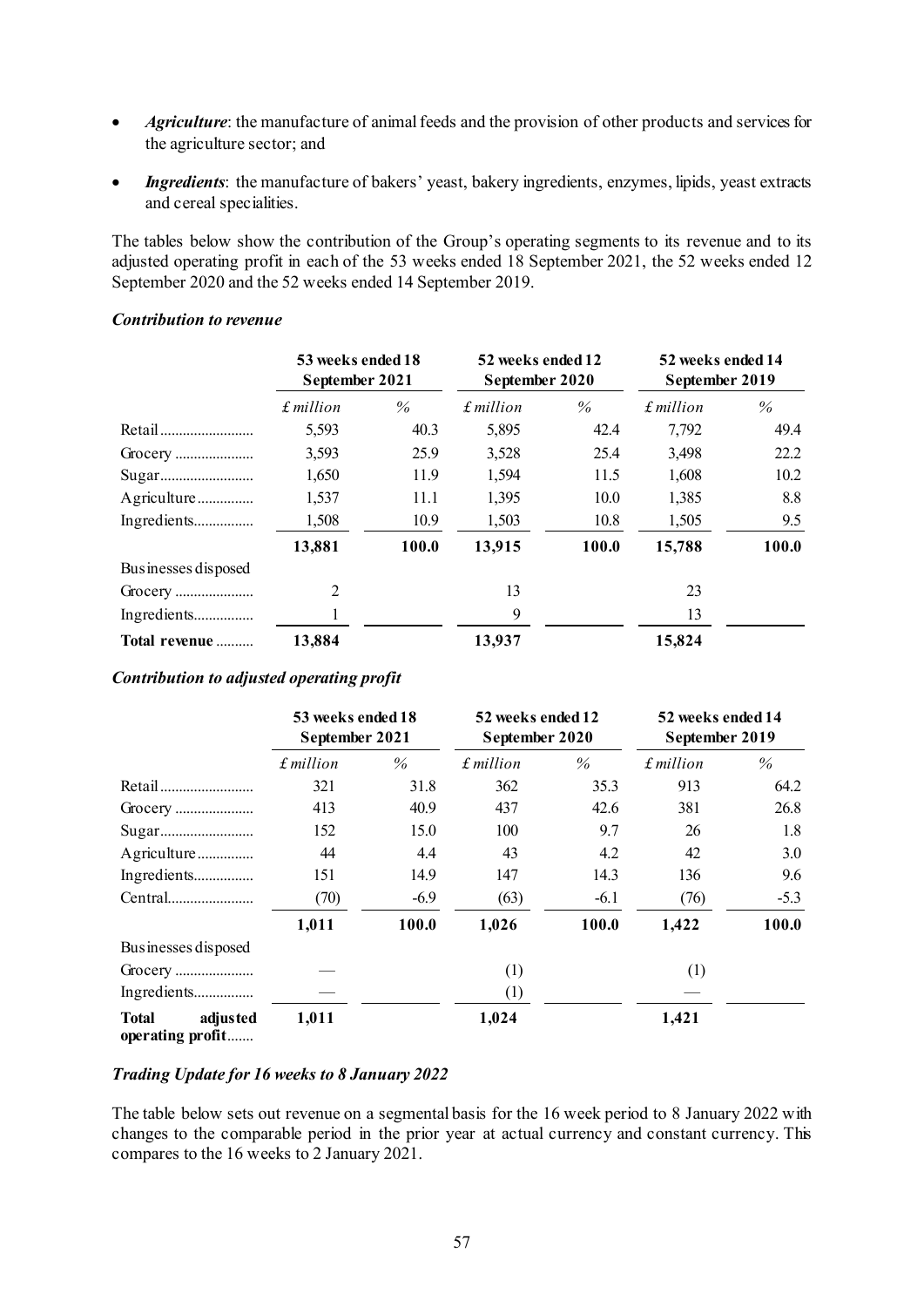|                   | 16 weeks to 16 weeks to % change % change |                              |                            |
|-------------------|-------------------------------------------|------------------------------|----------------------------|
| 8 January         | 2 January                                 |                              |                            |
| 2022              | 2021                                      |                              |                            |
| $\pounds$ million | $\pounds$ million                         | <i>at actual</i><br>currency | at<br>constant<br>currency |
| 2.672             | 2.031                                     | $+32$                        | $+36$                      |
| 1,215             | 1,222                                     | $-1$                         | $+2$                       |
| 609               | 545                                       | $+12$                        | $+12$                      |
| 545               | 507                                       | $+7$                         | $+8$                       |
| 528               | 497                                       | $+6$                         | $+10$                      |
| 5,569             | 4.802                                     | $+16$                        | $+19$                      |

#### **Retail**

#### *Overview*

The retail operating segment comprises Primark, which is one of the largest fashion retailers in Europe and the largest by volume in the UK. In the 53 weeks ended 18 September 2021, the retail operating segment accounted for 40% of the Group's total revenue and 32% of its total adjusted operating profit, making it the largest operating segment by revenue contribution and the second largest by adjusted operating profit contribution.

Primark is an international retailer that offers customers a wide choice of the latest fashion, beauty and homewares at great value prices. As at 18 September 2021, it operated with 16.8 million square feet of selling space in 398 stores in 14 countries and more than 70,000 employees. Primark stores are serviced by a network of nine depots covering 7.1 million square feet.

#### *Strategy*

Primark's mission is to make a wide range of high quality and affordable clothing, beauty products and homewares accessible to everyone. In order to achieve low prices, it has a business model which differs from that of many other retailers based on scale as a buyer, a highly efficient cost model which provides Primark with competitive advantage. Purchasing quantities on a large scale leads to efficient production. It benefits from a broad supplier base with long-term relationships, very low distribution costs, being mainly sea freight, throughout the supply chain from supplier to store and high store sales densities. It does minimal advertising, focusing instead on marketing through its popular social media channels and store windows; and it focuses on selling its products in store without the overheads of online fulfilment. Primark has low prices. This is evidenced by data provided by Jefferies International of sample tracking of opening price point baskets across a number of fashion offerings and markets from June 2020 to October 2021.

In September 2021, Primark pledged to make more sustainable choices affordable for all with the announcement of a wide-reaching new sustainability strategy. The new strategy makes nine key commitments aimed at minimising fashion waste, reducing impact on the planet and improving the lives of the people who make Primark's clothes.

#### *Operating review*

Primark was significantly affected by the COVID-19 pandemic, with its revenue declining by £1,897 million, or 24%, in the 52 weeks ended 12 September 2020 compared to the 52 weeks ended 14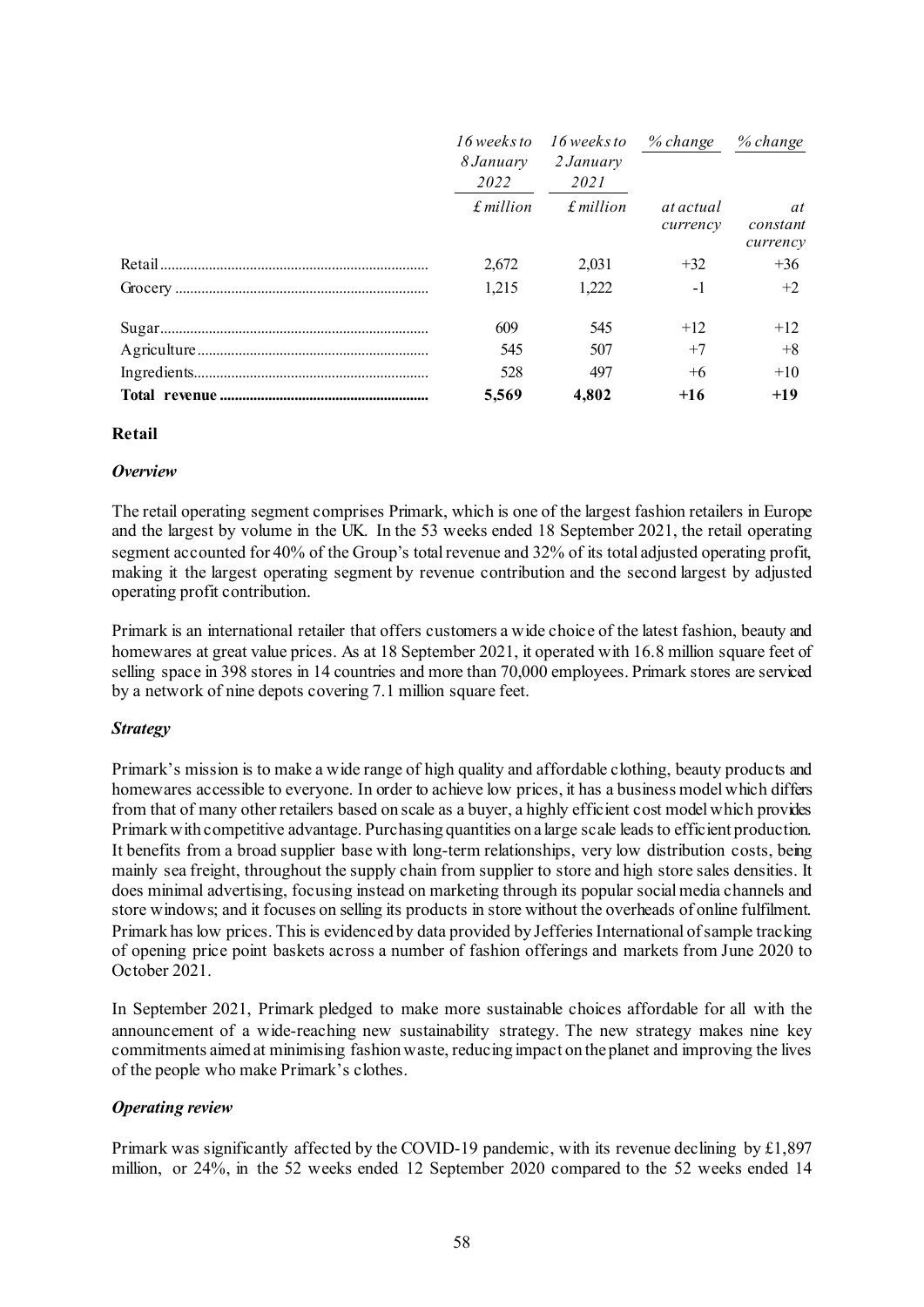September 2019 and by £302 million, or 5%, in the 53 weeks ended 18 September 2021 compared to the corresponding period in 2020.

Similarly, Primark's adjusted operating profit declined by £551 million, or 60%, the 52 weeks ended 12 September 2020 compared to the corresponding period in 2019 and by £41 million, 11%, in the 53 weeks ended 18 September 2021 compared to the corresponding period in 2020.

In the 52 weeks ended 12 September 2020 Primark's sales in the first six months of the financial year were 4% ahead of the previous financial year at constant currency driven by increased retail selling space and supported by a substantial improvement in like-for-like sales in continental Europe, with a key driver being improvement in Germany. All of Primark's stores reopened by mid-July 2021 and it traded strongly for the remainder of the 53 weeks ended 18 September 2021 after reopening with a low level of markdowns. The Issuer estimates that Primark's sales were approximately £2 billion lower in the 52 weeks ended 12 September 2020 as a result of COVID-19. The reduction in Primark's adjusted operating profit in the same period was driven by the loss of contribution arising from the sales shortfall, partially offset by the benefits of mitigating actions taken to reduce operating costs.

Total customer spend on clothing, footwear and accessories in all sales channels in Primark's markets was impacted by COVID-19 in the 52 weeks ended 12 September 2020, although from a low point in April 2020 it recovered strongly with very high customer demand and often long queues outside stores when they reopened, reflecting customer loyalty to the brand. Since reopening, Primark experienced increasing numbers of transactions driven by footfall and a significantly higher average basket size reflecting some pent-up demand, and while this outperformance had reduced at 12 September 2020 it continued to remain higher than in the previous financial year.

In the 53 weeks ended 18 September 2021, sales at Primark were 5% below those in the previous financial year at both actual and constant currency exchange rates. In the 53 weeks ended 18 September 2021, a third of Primark's available trading days were lost as a result of store closures due to the public health measures in its major markets to control the spread of COVID-19. This compared with the loss of one quarter of the available trading days in the previous financial year. In the 53 weeks ended 18 September 2021, the Issuer estimates the loss of Primark sales, while stores were closed, to be approximately £2 billion. Despite this decreased level of trading days, adjusted operating profit, before repayment of job retention scheme monies, increased by 15% to £415 million (£321 million after the repayment of £94 million received from the job retention schemes in the UK, the Republic of Ireland, Portugal, the Czech Republic and Slovenia).

When stores were open, full year like-for-like sales were 12% below those in the 52 weeks ended 14 September 2019 and were 7% lower excluding destination city centre stores. In the first half of the 53 weeks ended 18 September 2021, the like-for-like performance reflected lower category spend and lower footfall due to trading restrictions. When the stores reopened in the third quarter, customers returned in large numbers and sales were 3% ahead on a like-for-like basis compared to the same period in the 52 weeks ended 14 September 2019. However, like-for-like sales declined by 17% in the fourth quarter of the 53 weeks ended 18 September 2021 compared to the same period in the 52 weeks ended 14 September 2019, affected by the impact on footfall of changes to public health measures. Trading varied considerably across the business, with the United States business performing well with a proven profitable store model.

In the 16 weeks to 8 January 2022, Primark's revenue increased by 36% at constant currency compared to the corresponding period in the previous financial year reflecting the fact that the previous period was affected by widespread store closures in the UK and Europe. Total Primark revenue in the 16 weeks to 8 January 2022 was 5% lower than the pre-COVID levels in the corresponding period two years ago. Primark's operating profit margin in the 16 weeks to 8 January 2022 was ahead of the Group's expectations and is expected to be over 10% at the half year. This reflects a recovery in sales densities over the corresponding period in the previous financial year. The effect of inflationary pressure on raw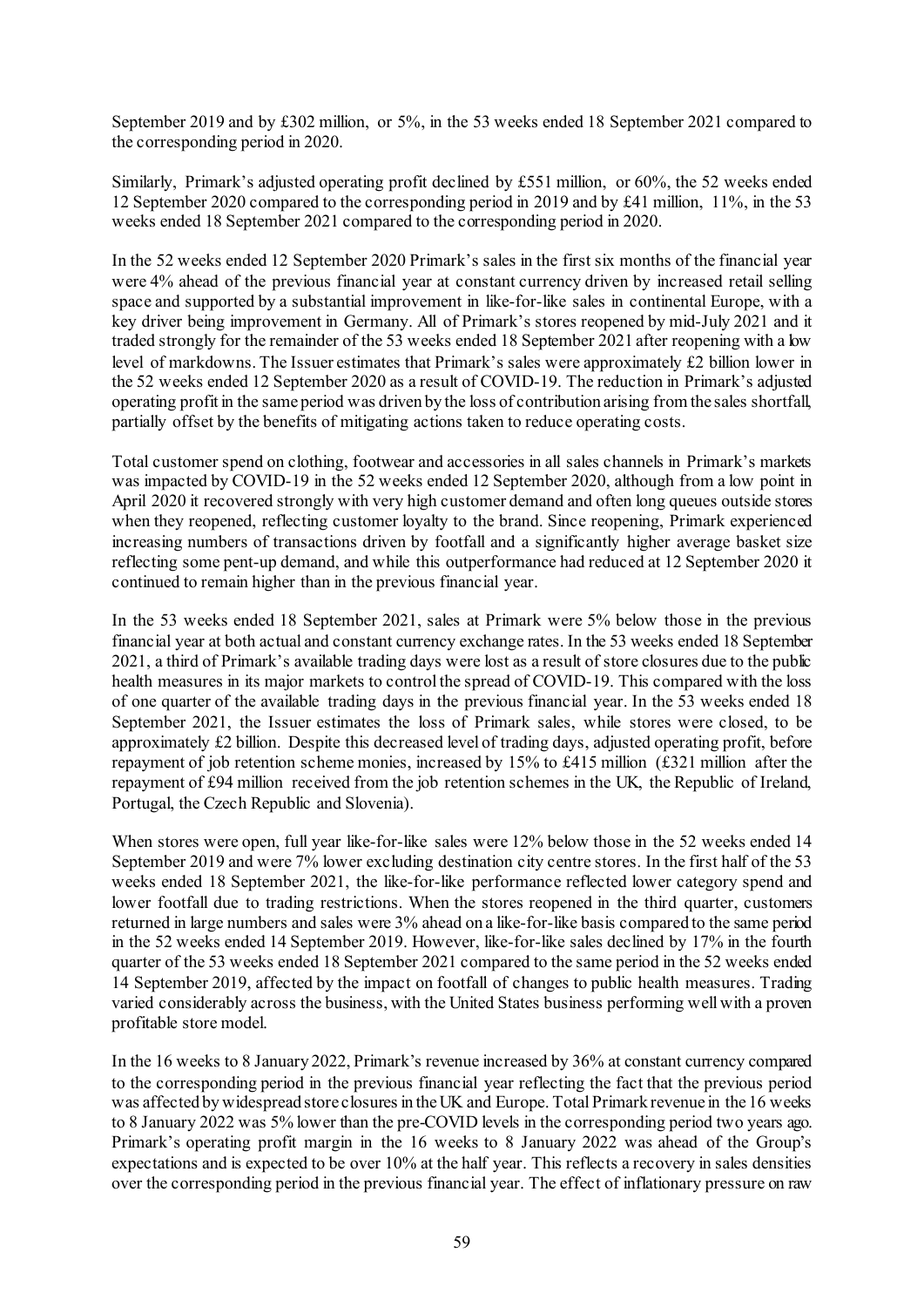materials and supply chain in the 16 weeks to 8 January 2022 has been broadly mitigated by a favourable US dollar exchange rate compared to corresponding period and a reduction in store operating costs and overheads. Primark is proposing to simplify its in-store UK retail management structure as part of an ongoing programme to improve the efficiency of its store retail operations.

### *Store Portfolio*

Primark's store estate sits at the heart of the Primark business model. Primark's stores provide an attractive, up-to-date destination for customers to meet friends and family, to browse a wide choice of products and to enjoy an increasing range of in-store services.

As at 18 September 2021, Primark was trading from 398 stores and had 16.8 million square feet of retail selling space. 110 of these stores are freehold or long leasehold and the remaining 288 stores are held as short leasehold. Primark makes freehold acquisitions in strategic locations where the opportunities arise. The Issuer believes that leasehold contracts with Primark provide an attractive proposition for landlords and is able to secure favourable lease contract terms as a result. 0.6 million square feet of retail space was added during the 53 weeks ended 18 September 2021 following the addition of 15 stores: four in the United States; four in Spain; two in Italy, and one each in France, the UK, The Netherlands, Poland and the Czech Republic. During the 2022 financial year, Primark plans to add a net 0.5 million square feet of additional selling space.

Primark sees the potential for growth in its existing markets. Over the next five years, it plans to grow the store estate to 530 stores. In particular, it aims to accelerate the expansion of its selling space in the major markets of the US, France, Italy and Iberia, building on its established brand recognition, track record of successful store openings and strengthening relationships with key landlords. Primark is increasing the use of technology and demographic data to inform decisions about new store locations. Additionally, Primark expects to benefit from more store opportunities with the revival of property sector development as the world emerges from the COVID-19 pandemic. Primark will also continue to explore opportunities in new markets.

#### *Customer proposition*

Amid an ever-changing retail landscape, Primark always looks for new ways to create the best customer experience. It is constantly evolving to offer an exciting and innovative retail environment that serves as a destination everyone in the family can enjoy. Primark's latest store design includes features such as free Wi-Fi and trend rooms, with an increasing number of stores also offering a range of food and drink outlets. These include the Primark Café with Disney in Birmingham and the Friends Central Perk Café in Manchester.

Primark launched its first own-brand Beauty Studio in April 2019, offering customers a mix of beauty services. Primark also launched its Wellness Collection in 2020 with the opening of its first pop-up store in BOXPARK Shoreditch, London. It has also recently developed two new ranges: Primark's Baby Collection and Primark Parenthood. Meanwhile, Primark's licensed offering continues to grow, with strong partnerships with brands such as Disney, Warner Brothers and Netflix.

In September 2021, an expanded Primark Home department was launched at Merry Hill in the West Midlands, with increased in-store selling space to offer an all-new range of quality, affordable home and lifestyle products. The new space enabled the offering of a much wider range including new categories such as cookware, ceramics, rugs and furniture. Following positive customer feedback, this extended range will be rolled out to a total of 40 stores over the coming months.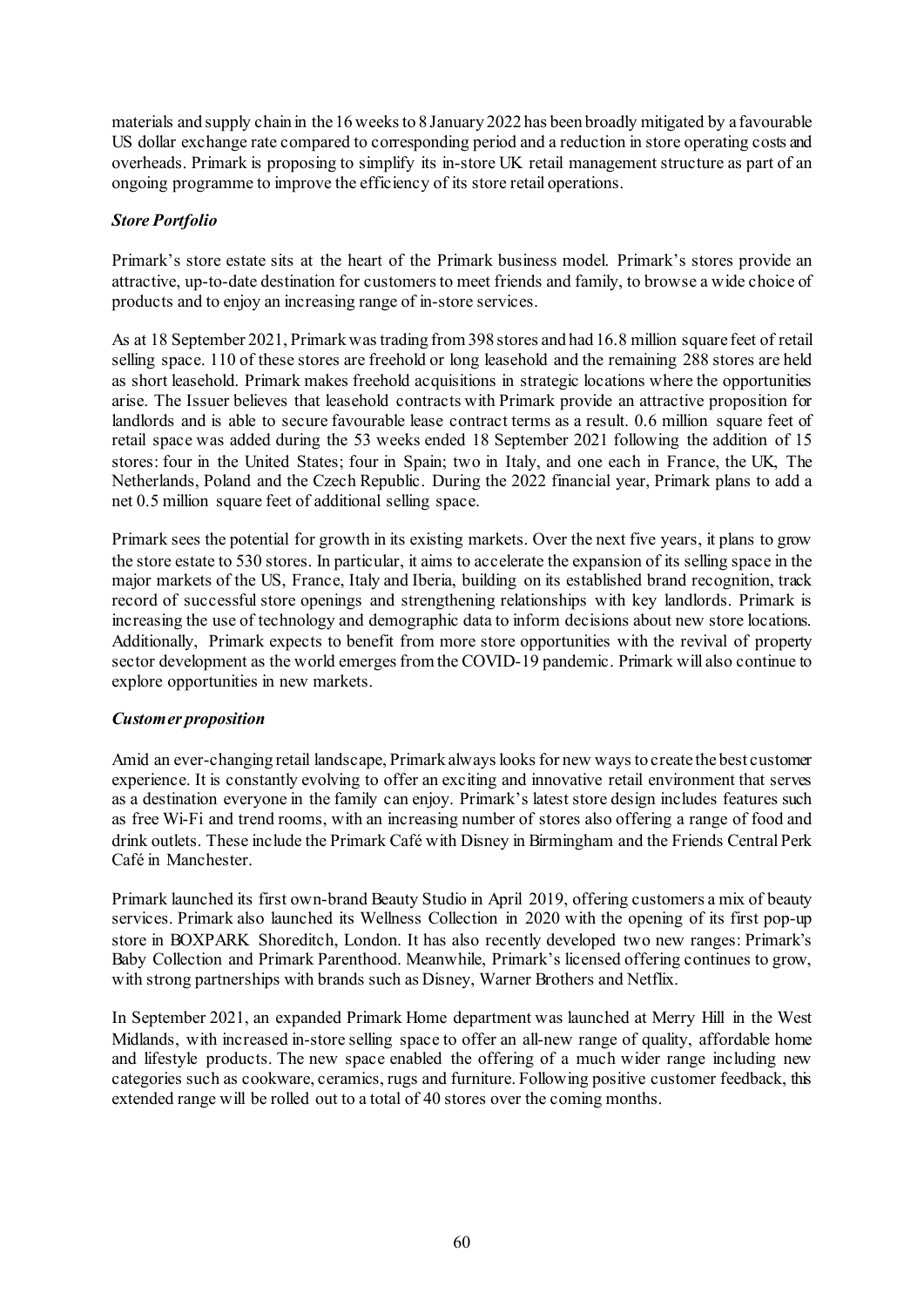## *Sales and marketing*

The core purpose of marketing and communications is to build value in the Primark brand and to drive both new and existing customers to Primark's stores by showcasing its latest products and telling inspiring stories about its products, business and values. Situated in prime locations on destination shopping streets, leading shopping centres and local high streets, Primark's store windows play a key role in the launch of new marketing campaigns. Digital also has a critical role to play as part of the marketing with over 24 million engagers across Primark's social media channels.

Primark is investing further in its digital capability with the planned launch of a new and improved customer-facing website in the UK by the end of March 2022 and across all its markets by autumn 2022. The new website will showcase around 70% of Primark's total range, substantially up from around 20% on the current website, with enhanced product information and imagery for every product shown. Additionally, the new site will enable customers to research product availability in their local store for the first time. Primark is also building a digital marketing capability to enable the capture and management of customer data and enable communication directly with customers with relevant marketing messages.

Digital is becoming increasingly important across the business. Primark has invested in an enabling stock management system, Oracle, which is planned to be rolled out across its stores during the Group's 2022 financial year. In addition, all stores will be equipped with state-of-the-art point of sale terminals by the end of calendar year 2022.

## *Suppliers*

The manufacturing of Primark's products is outsourced to independent suppliers.

Primark has an extensive global supply chain network based on longstanding trusted supplier relationships. Its top 100 suppliers accounted for approximately 76% of purchase value in the 53 weeks ended 18 September 2021, and the two largest sourcing markets, China and Bangladesh, represented over 60% of purchase value in the same period. Primark buys approximately 75% of its products from suppliers in US dollars and its revenue is roughly split 60% euros, 40% Sterling. The business procures large volumes of products many months in advance, allowing its suppliers to plan production schedules efficiently, locking in margins and hedging against the impact of currency movements between order placement and receipt of goods.

Primark cares about the welfare of the people who make the products it sells. Since it does not own the factories that make its products, it is very selective about who it works with and will not place any orders with a supplier or its factory unless they agree to the Primark Code of Conduct (the **Code**). This is based on standards set by the Ethical Trading Initiative and the International Labour Organisation and covers areas such as pay, employment policies, the right to join a union, and health & safety. Primark conducts a formal inspection of every factory against the Code before it places any orders. It has its own dedicated team of 130 experts based in key sourcing countries who are responsible for around 3,000 inspections every year. These inspections allow Primark to get a detailed picture of what conditions are like inside both new and approved factories and are vital in allowing the business to check that its standards are being met.

## *Primark Cares*

Primark believes that more sustainable fashion should not have to come with a high price tag either for people or the planet. Primark has sought to build a more sustainable business for more than a decade and has now committed to going further and faster, using its size and scale to transform its business to become more sustainable and circular over the next nine years. In September 2021, Primark unveiled a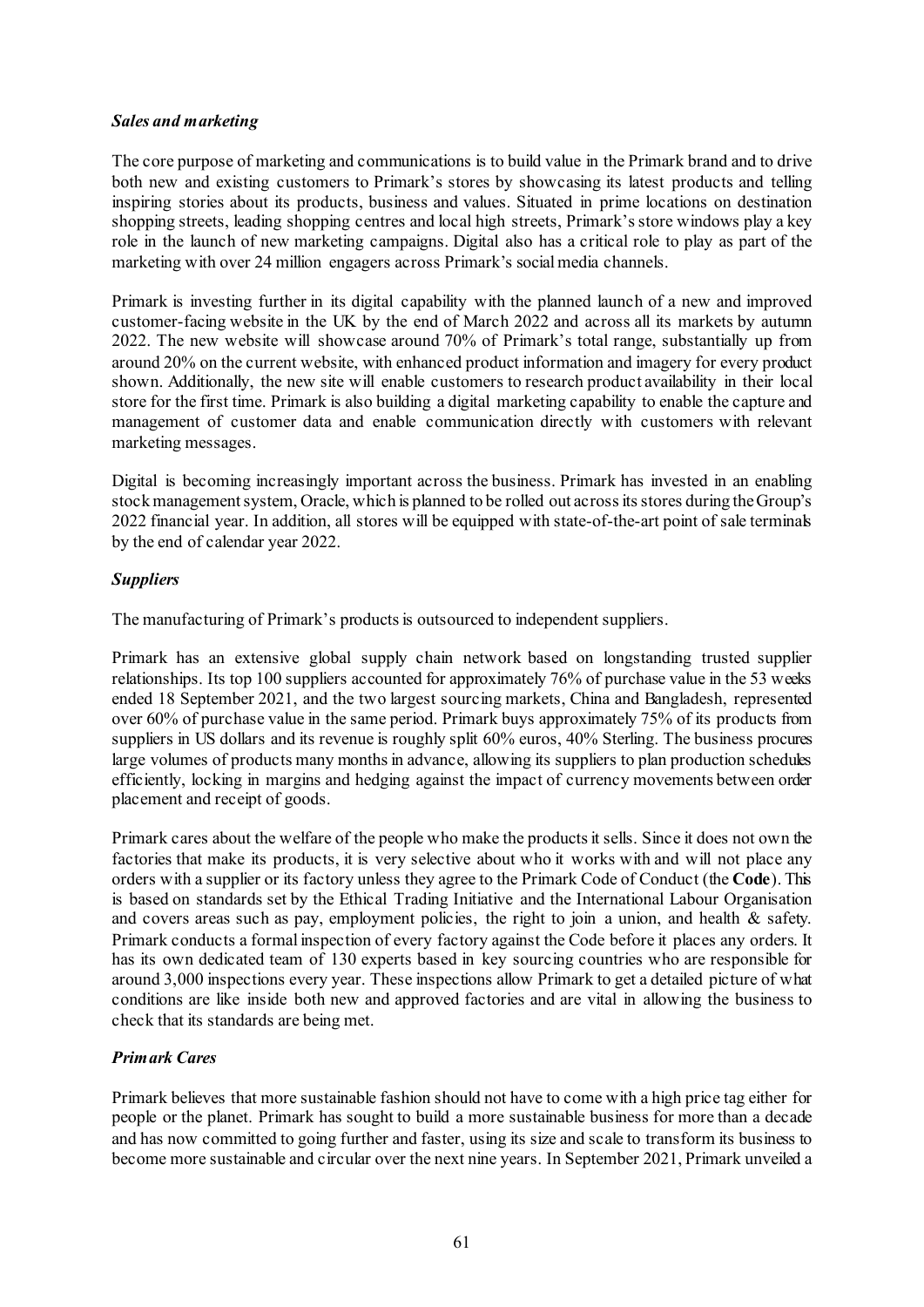wide-reaching new sustainability strategy, Primark Cares, aimed at minimising fashion waste, reducing its impact on the planet and improving the lives of the people who make Primark's clothes.

Building on the progress made over a decade to become a more ethical and sustainable business, the nine new commitments cover Primark's own operations as well as its global supply chain. The strategy also expands on commitments the business has made as a signatory to major industry initiatives which include Textiles 2030, the Waste & Resources Action Programme ('WRAP') initiative to accelerate the fashion and textile industry's move towards circularity.

The Primark Cares strategy commits the business to changing the way its clothes are made so they are recyclable by design by 2027 and ensuring that all its clothes are made from recycled or more sustainably sourced materials by 2030. The Primark Cares label, denoting products that are made with recycled fibres or more sustainably sourced materials, can already be found on more than a quarter of all the clothes sold by Primark and it is growing every season.

As well as changing the way its clothes are made, Primark has committed to working with its suppliers to cut carbon emissions by half across its entire value chain by 2030, contributing to industry-level transformation. The business has also committed to eliminate single-use plastics and all non-clothing waste in its own operations by 2027. Primark also aims to expand its 'Sustainable Cotton Programme', already one of the largest of its kind in the fashion industry based on information supplied by an independent industry source, and train farmers to use more regenerative farming practices to deliver better soil health, biodiversity and water quality in the regions where their cotton is grown.

Primark plans to improve the lives of people in its supply chain by 2030 through pursuing a living wage for all, providing access to social protection and financial education and services. It also intends to increase opportunities for women through skills development and to widen access to physical and mental health support.

Primark's new sustainability strategy pledges to make more sustainable choices affordable for all and is a clear and committed statement that tells customers, employees, partners and suppliers that it takes its responsibility as a large retailer seriously.

## **Grocery**

## *Overview*

Grocery comprises consumer-facing businesses that manufacture and market a variety of well-known household brands both nationally and internationally. In the 53 weeks ended 18 September 2021, the grocery operating segment accounted for 26% of the Group's total revenue and 41% of its total adjusted operating profit, making it the second largest operating segment by revenue contribution and the largest by adjusted operating profit contribution.

The grocery business comprises:

- *Twinings Ovaltine*, leading hot beverage brands enjoyed in more than 100 countries;
- UK Grocery, fast moving consumer food including authentic global foods, cereals, sugar and sweeteners, balsamic vinegar, bread, baked goods and sports supplements;
- *Acetum,* balsamic vinegar from Modena, Italy;
- *George Weston Foods*, one of Australia's and New Zealand's largest food manufacturers; and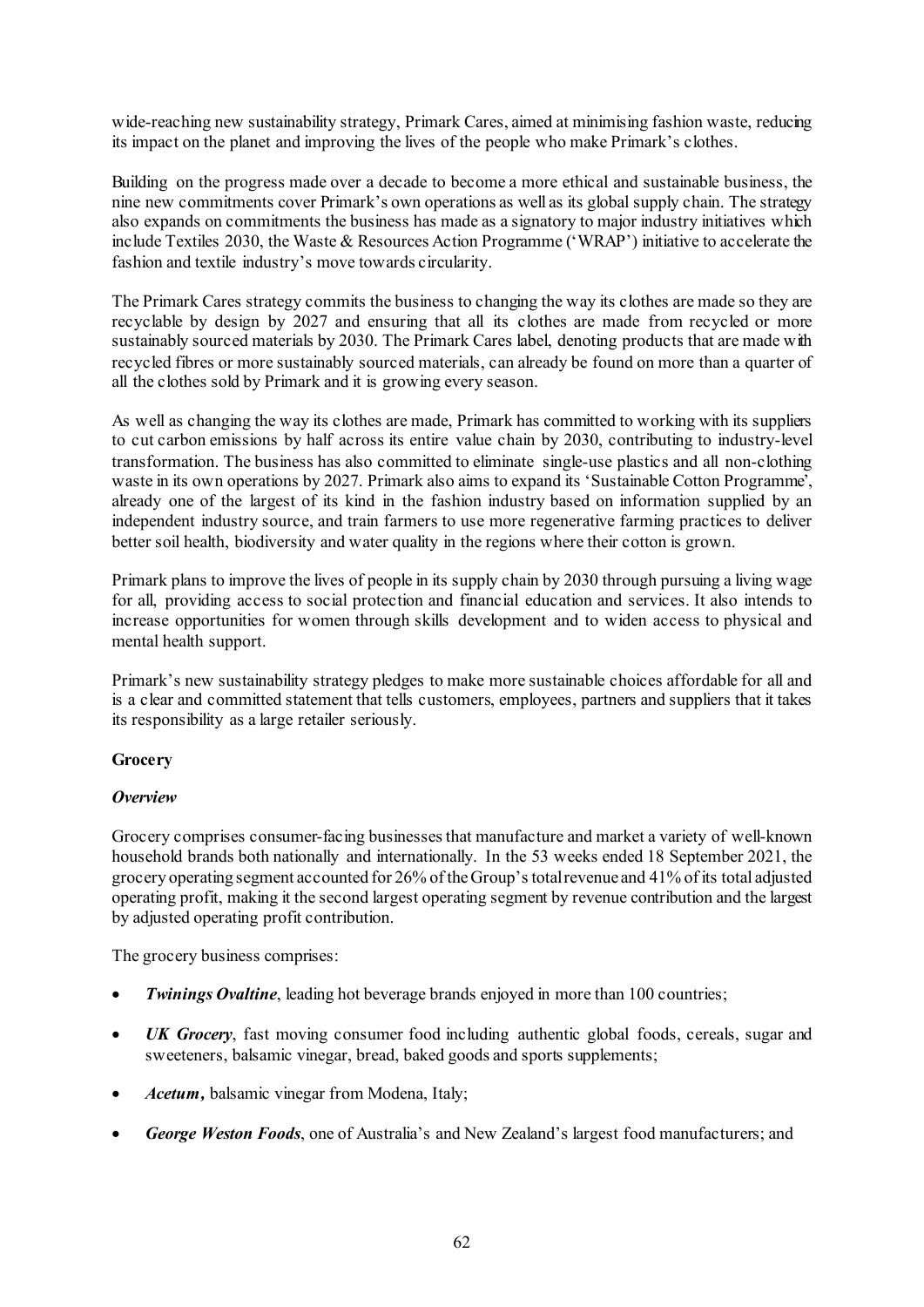• *ACH*, fast moving consumer food including corn, canola and soy oil and home baking ingredients in North America.

The brands occupy leading positions in markets worldwide. In Great Britain, nine out of 10 households use the Group's brands based on NielsenIQ Homescan data. Grocery employs over 15,000 people.

## *Strategy*

Each of the grocery businesses pursues a strategy appropriate to its particular market position and stage of development. Twinings Ovaltine, Acetum, Jordans, Dorset Cereals, Ryvita and AB World Foods have had considerable success in extending their reach into new and emerging markets, whilst other businesses are focused on developing brands in their core domestic markets.

All of the grocery businesses are committed to the consistent development of their brands and consumer research is conducted locally and internationally to establish consumer needs and ensure appropriately targeted investment. The Group takes a long-term approach to capital investment, recognising the merits of building for the future. Acquisitions, such as the 2017 acquisition of Acetum, are undertaken when opportunities are presented to either strengthen or complement existing businesses.

#### *Operating review*

In the 52 weeks ended 12 September 2020, the Group's grocery revenues were 2% ahead of those in the 52 weeks ended 14 September 2019 at constant currency, with growth in Twinings, UK Grocery, ACH and George Weston Foods. This growth was held back by lower food service sales and a decline in Allied Bakeries. Adjusted operating profit growth of 15% in the 52 weeks ended 12 September 2020 compared to the 52 weeks ended 14 September 2019 at constant currency was driven by cost efficiencies and, particularly in the second half, lower promotional spend. This more than offset a non-cash asset write-down in Allied Bakeries of £15 million following a decision to terminate the Group's largest private label bread contract which enabled a substantial reduction in bakery operations and distribution costs.

A key driver for Twinings was the growth in healthy teas with the launch of a Twinings Infusions range in France for the first time and the expansion of the Wellness range in the United States. Sales of Ovaltine were held back by the impact of COVID-19 on impulse sales, particularly in Thailand and Vietnam, partially offset by successful new product launches in Switzerland and Brazil. Silver Spoon, Jordans, Dorset Cereals, Ryvita and AB World Foods all benefited from significant increases in consumer demand in the second half of the 52 weeks ended 12 September 2020.

In the 53 weeks ended 18 September 2021, the Group's grocery revenues were 3% ahead of those in the 52 weeks ended 12 September 2020 at constant currency, with particularly strong growth in Twinings Ovaltine more than offsetting expected declines in sales at Allied Bakeries. The grocery adjusted operating profit declined by 2% in the 53 weeks ended 18 September 2021 at constant currency compared to the 52 weeks ended 12 September 2020, primarily driven by weaker corn oil margins at ACH, lower margins at George Weston Foods and a further one-off charge of £5 million for restructuring in Allied Bakeries.

Ovaltine sales growth was primarily in Thailand, China and Switzerland and was supported by the continuing success of new product launches in a number of countries. Twinings' revenue growth was driven by strong new product launches and good performances in France and North America.

The Allied Bakeries business is loss making. Sales reduced following the decision to exit the supply of bread to the Co-operative Group in April 2021. The business continued to drive significant cost reductions with savings from a further consolidation of operations, the most material being delivered in the distribution network.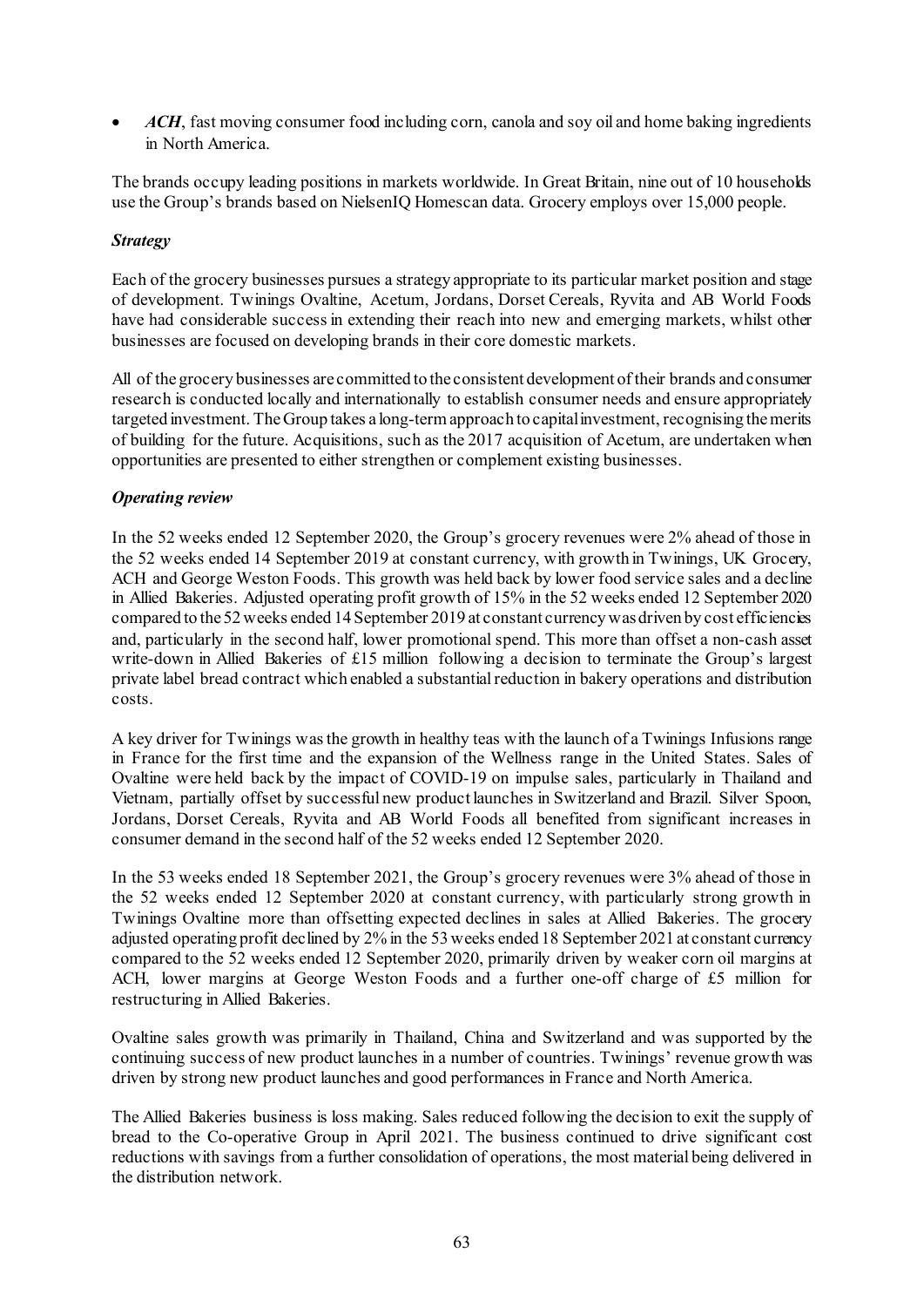Grocery revenue was 2% ahead of last year at constant currency in the 16 weeks to 8 January 2022 compared to the corresponding period in the previous financial year. The Grocery businesses experienced high levels of input cost inflation and margins were reduced in 16 weeks to 8 January 2022 due to the phasing of the implementation of mitigating pricing actions.

## *Twinings Ovaltine*

Twinings and Ovaltine are the Group's leading hot beverage brands and have broad geographical reach. The products of both businesses command premium pricing in most of their markets and are principally sold to grocery retailers, hotels, restaurants and catering establishments.

Twinings has major factories in Andover, UK and Swarzedz, Poland. Ovaltine has major factories in Switzerland, Thailand and China.

### *Twinings*

Twinings has been blending teas since it was founded in London in 1706 and it now sells premium teas and infusions in more than 100 countries. For more than 300 years, the Twinings name has been synonymous with the best teas and botanicals the world has to offer. The Group acquired Twinings in 1964 and since then has expanded its product range to more than 200 teas from around the world and continues to evolve to meet consumer needs. Based on brand surveys last carried out in 2021 and brand feedback, the brand is trusted and recognised globally for its innovative approach to product development.

In terms of revenue generated, approximately half of Twinings' teas sold are black teas, with herbal teas and infusions making up nearly a quarter of sales and the balance comprising green teas, pods and other.

As consumers across the globe have become increasingly interested in health and wellbeing, Twinings has developed an innovative range of teas to appeal to these new customers. The first Superblends range of fortified wellbeing drinks was launched in the UK in 2018, with a unique range of blends containing green teas and botanicals, natural fruit flavours and added vitamins or minerals. More recently, the Group has launched its innovative Bioblends range of teas and infusions with adaptogens and probiotic bacteria.

Wellness teas and Superblends have also been rolled out in the Unites States, with sales exceeding expectations. Superblends is now offered in almost 40% of all major grocery outlets across the United States.

In Australia, Twinings has developed a new range to meet the specific wellbeing needs of this market, where the 'benefit-led' teas category has grown by more than 25% over the last five years in terms of value according to NielsenIQ Homescan data. Launched as 'Live Well' in April 2021, with a sevenstrong product line-up through Australia's two biggest grocery chains, the Issuer believes that Live Well is well-placed to become a leading brand for wellbeing drinks.

In France, Twinings is the leading brand in the 'tea and herbs' category according to 2021 NielsenIQ Homescan data, following Twinings' recent launch of flavoured herbal infusions, as well as the strong and sustainable growth of its local herbs brand, La Tisanière. This success is mainly driven by its organic benefit-led range, launched in 2018.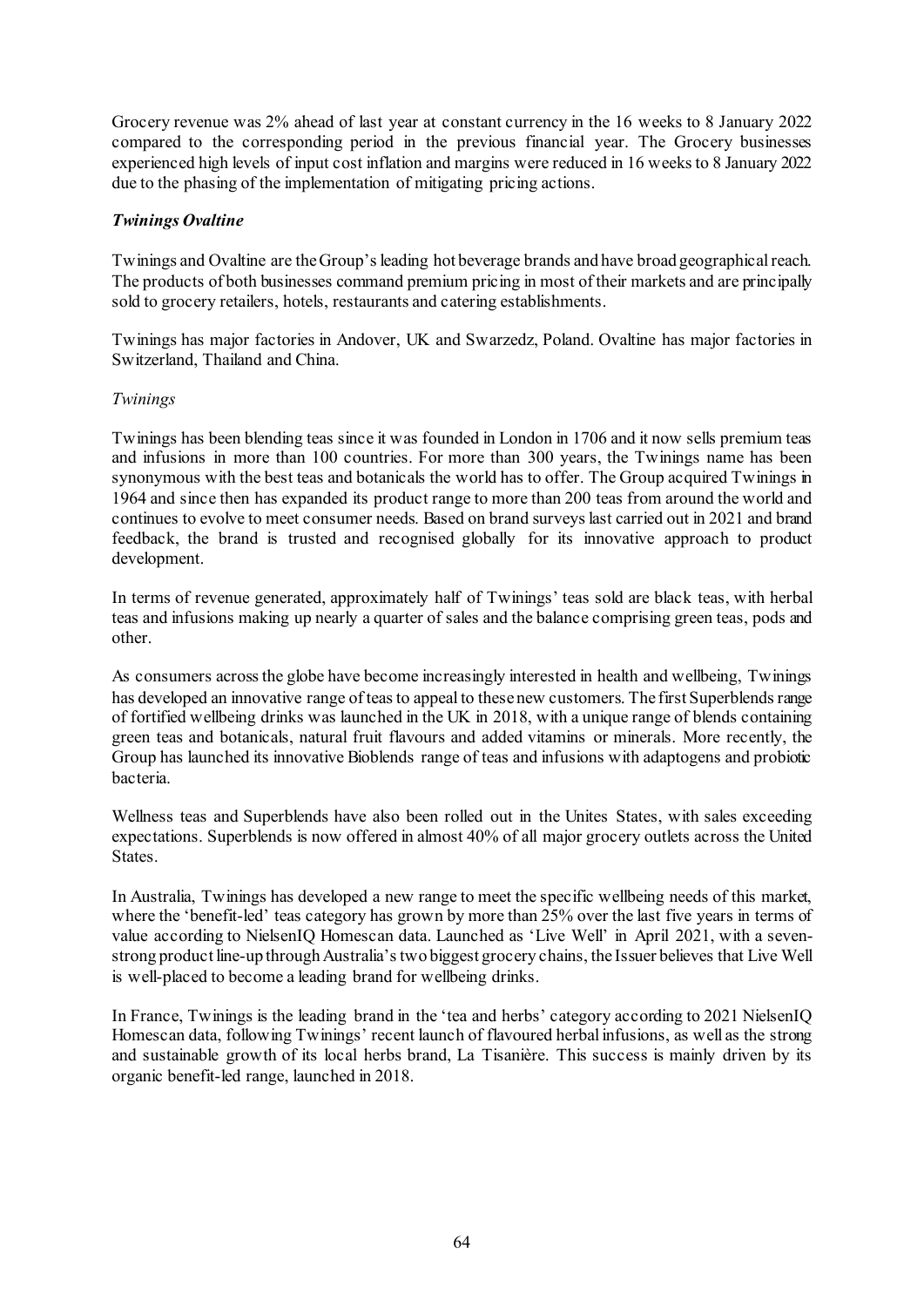## *Ovaltine*

Ovaltine malted beverages and snacks are consumed in countries across the globe. Originally conceived of by Dr. Wander in 1904 to combat malnutrition in children in Switzerland, Ovaltine's growth has been driven by powerful innovation with the product line being expanded.

The Group acquired Ovaltine in 2001 and has significantly expanded the product range since the acquisition, with more than half of Ovaltine turnover in its home market, Switzerland, being derived from products launched in the 21st century. In certain countries and regions such as Thailand, Nigeria and South East Asia, the focus is on core powder and ready-to-drink products to provide nutrition.

Partnerships and brand licensing also play a key part in the brand's growth. For example, in Brazil more than 25 major food chains, from KFC to Subway, offer an Ovaltine-branded dessert and in Brazilian supermarkets there are numerous Ovaltine-branded products produced by other leading food and drink companies, from Hershey's chocolate bars to Unilever ice cream.

In recent years, the focus has been on revised brand positioning. Strong growth has followed, supported by increased marketing investment and driven by Ovaltine growth in emerging markets (particularly China and Brazil) and a programme of new product development in existing markets (including Switzerland, where Ovaltine's story began).

### *UK Grocery*

The UK Grocery business has manufacturing facilities in the UK and comprises a wide range of businesses and brands, including:

- AB World Foods (Patak's, Blue Dragon and Al'Fez brands, and Levi Roots and Tabasco brands under licence);
- Westmill Foods (Lucky Boat noodles, Rajah spices, Habib and Tolly Boy rice and Elephant Atta flour brands);
- Jordans Dorset Ryvita (Jordans, Dorset Cereals and Ryvita brands);
- The Silver Spoon Company (Silver Spoon and Billington's sugar brands); and
- Allied Bakeries (Kingsmill, Sunblest, Allinson's and Burgen brands).

Sales in the UK Grocery business are largely concentrated in the UK, with the majority of sales being of branded goods. Most of the UK Grocery businesses are differentiated and reflect strategic investments to drive product differentiation, scale or new product development and offer the potential for further international expansion.

#### *AB World Foods*

AB World Foods focuses on the creation and development of world flavours and its Patak's, Blue Dragon and Al'Fez (acquired in December 2019) brands are sold internationally. The Levi Roots and Tabasco brands under licence are sold in the UK. Key products, such as bottled sauces, stir-fry sauces, meal kits, pastes and condiments, are sold by major grocery retailers in the UK, the Americas, Europe, Australia and New Zealand.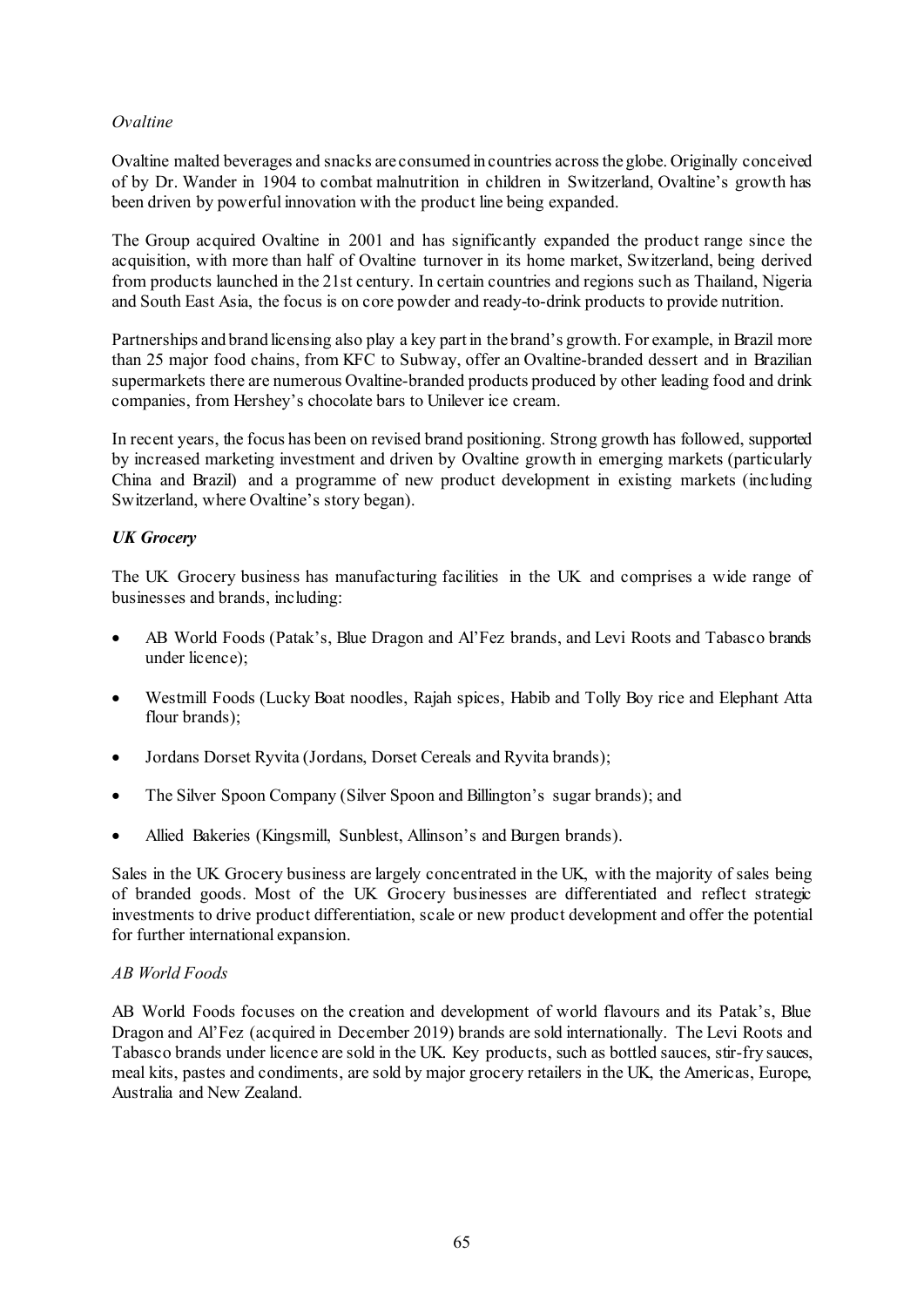### *Westmill Foods*

Westmill Foods serves communities across the UK whose cultural heritage originates from east and south Asia, Africa and the Caribbean. It is a leading supplier of food products to the Indian, Chinese and Thai foodservice sectors with well-known brands including Lucky Boat noodles, Rajah spices, Habib and Tolly Boy rice and Elephant Atta flour.

### *Jordans Dorset Ryvita*

Jordans Dorset Ryvita operates in the better-for-you cereal and savoury biscuits categories with increasing international presence. Jordans has a heritage of using wholegrain oats in the production of its cereals and cereal bars. Dorset Cereals' award-winning muesli and granolas are renowned for the high quality of their ingredients. Ryvita has a strong reputation in healthy snacking, and is the UK leader in crispbreads according to AC Nielsen data with a market share of 43% in terms of sales value in 2021. The focus in recent years has been on international expansion and growth through investment in marketing to accelerate branded sales.

### *Allied Bakeries*

Allied Bakeries produces a range of bread and bakery products under the Kingsmill, Sunblest, Allinson's and Burgen brands.

#### *Silver Spoon*

Silver Spoon and Billington's are the Group's retail sugar brands in the UK. These are complemented by a range of dessert toppings, syrups and ice-cream cones under the Askey's and Crusha brands.

#### *Acetum*

Acquired in 2017, Acetum is the world's largest producer of certified Balsamic Vinegar of Modena PGI based on an analysis of industry data. Acetum sells vinegars, condiments and glazes across the globe and Mazzetti is its leading brand. Acetum has a particularly rich heritage and a strong reputation for industry-leading quality, creating some of the finest quality of branded and own-label ranges of balsamic vinegars and associated condiments. A significant attraction of Acetum was the strength of its brand presence and the opportunity for growth in several key export markets, including Germany, The Netherlands and Australia.

The focus for Acetum since the acquisition has been on brand development and enhanced marketing to build the brand, which has shown sustained growth across key export markets, particularly in Germany and The Netherlands, and has also made inroads into new focus markets, including the UK and the United States.

#### *George Weston Foods*

George Weston Foods is one of Australia and New Zealand's largest food manufacturers. Its brands include Tip Top, one of the 100 most recognised brands in Australia and New Zealand according to BrandFinance's Australia 100 2021 ranking with an extensive range of bread and baked goods, Don and KR Castlemaine which manufacture bacon, ham and meat products in Australia and Yumi's, the leading producer of a premium range of hummus, chilled dips and falafel and bites in the Australian market based on Australian Grocery Scan Data from IRI, showing moving average total volumes to January 2022.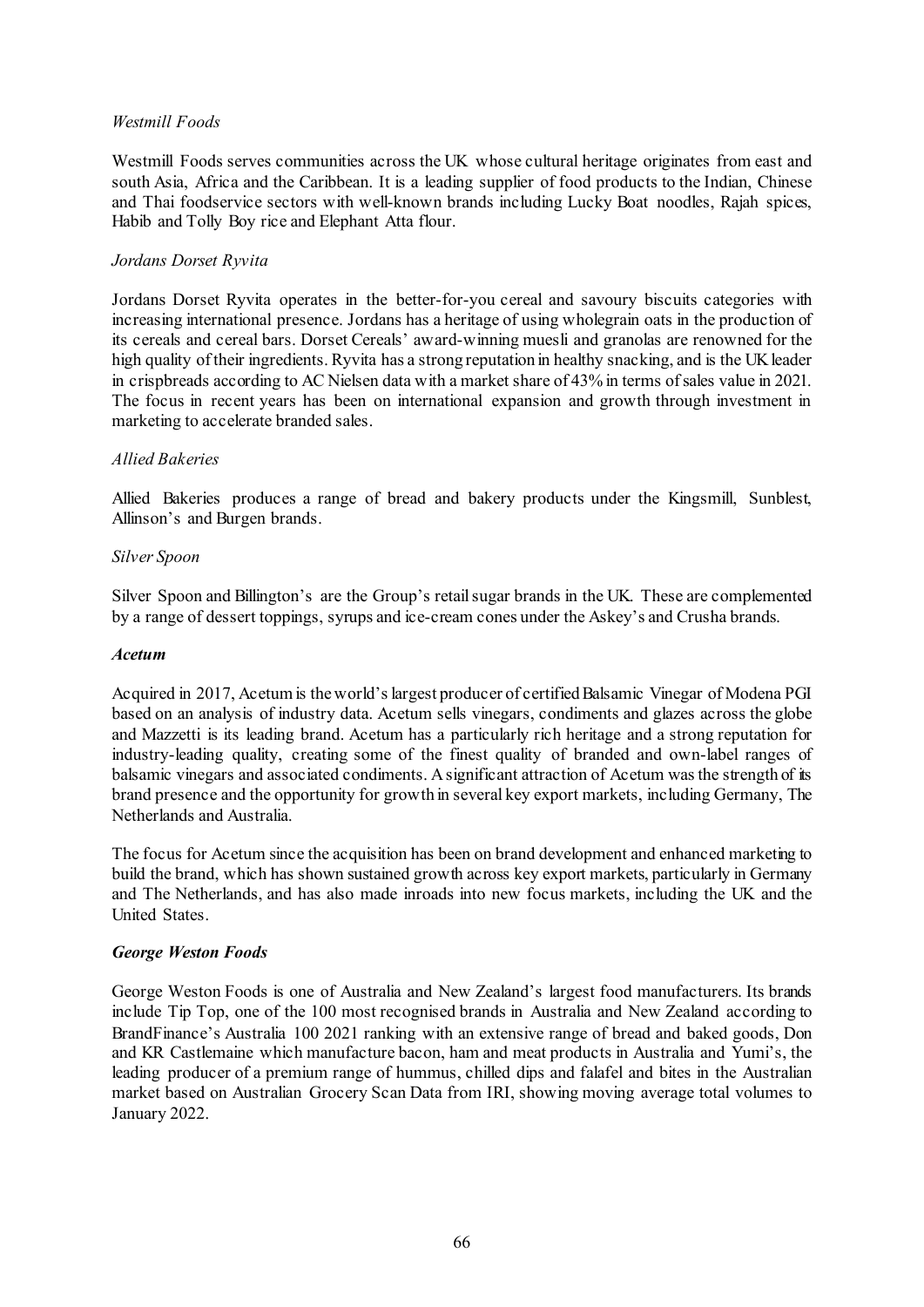The principal customers for Tip Top, Don, KR Castlemaine and Yumi's products are grocery retailers, the food service sector and quick service restaurants while the principal customers for Mauri are the industrial and craft baking markets and distributors.

# *ACH Foods*

ACH Foods markets leading United States, Mexican and Canadian cooking and baking branded products mainly to grocery retailers with a modest volume to the food service sector. These products mainly comprise Mazola cooking oils (a leading US corn oil brand), Fleischmann's yeast, Karo corn syrup and Argo corn starch, as well as Anthony's Goods, a leading online brand of organic and natural specialty baking ingredients. ACH Foods has a bottling facility at Argo, Illinois in the United States.

## *Stratas Foods*

Stratas Foods is a leading supplier of fats, oils, mayonnaise, dressings and sauces to the food service, food ingredients and retail private label markets in North America. Stratas Foods was formed in October 2008 as a 50:50 joint venture between ACH Foods and Archer Daniels Midland.

## **Sugar**

## *Overview*

AB Sugar is a leading producer of sugar and sugar-derived co-products in Africa, the UK, Spain and north east China. In the 53 weeks ended 18 September 2021, the sugar operating segment accounted for 12% of the Group's total revenue and 15% of its total adjusted operating profit, making it the third largest operating segment by both revenue contribution and adjusted operating profit contribution.

AB Sugar comprises:

- British Sugar, which is the sole processor of the UK's beet sugar crop;
- Azucarera, which is the largest sugar producer in Iberia in terms of volume based on a mix of third party sources, data published by competitors and own data for 2021;
- Illovo Sugar, which is the leading sugar processor in Africa and has operations in Eswatini, Malawi, Mozambique, South Africa, Tanzania and Zambia;
- a beet sugar business in north east China; and
- a bioethanol plant, Vivergo, which is currently being re-commissioned following the introduction of the E10 petroleum mandate in the UK.

AB Sugar employs 32,000 people and operates 27 plants in 10 countries with the capacity to produce some 4.5 million tonnes of sugar annually. AB Sugar produces a number of co-products, including animal feed, electricity and bioethanol, which make a significant contribution to AB Sugar in all of its regions. Its products are sold into industry sectors including food and drink, pharmaceutical, industrial, agricultural, power and energy. AB Sugar sells to eight of the top 10 food and drinks companies in the world.

Based on a mix of third party sources, data published by competitors and own data for 2021, AB Sugar ranks among the top six global sugars producers in terms of volume produced.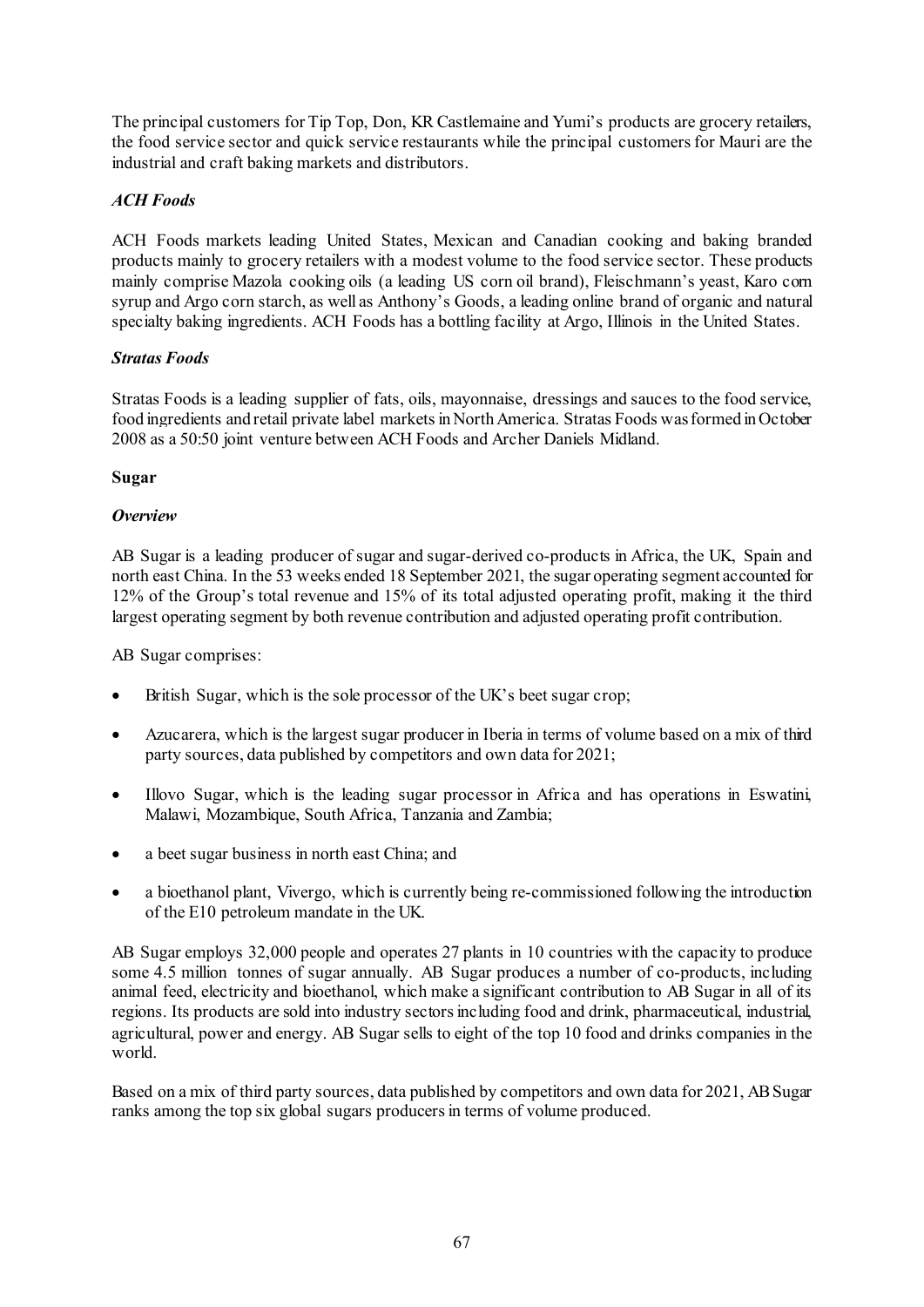AB Sugar has four beet sugar production facilities in each of the UK and Spain and two in China. It has three cane sugar production facilities in South Africa, two in Malawi and one each in Zambia, Eswatini, Tanzania and Mozambique.

### *Strategy*

AB Sugar is one of the world's largest and most diverse sugar producers and has a vision to be the world's leading sugar business.

While sugar is at the heart of AB Sugar's business, the sugar production process provides opportunities to do more than simply manufacture an ingredient. AB Sugar is an innovative and advanced manufacturer, producing a wide range of sugar and co-products. Additionally, it is an energy and power supplier and, as part of the wider agri-business value chain, an important contributor to the economy across all of its locations.

The success of the AB Sugar business has been built on continued development and innovation to meet the customers' changing needs, to improve operations and to work with growers to ensure sustainable, efficient, agricultural production. AB Sugar seeks to drive continuous improvement across all aspects of its business and is committed to developing its people to build capability and capacity across the business.

### *Europe*

In the European market, supply and demand of sugar are well-balanced, with tariffs forming a barrier to major world producers. The European sugar price is mainly determined by European supply with white sugar priced at a premium to the world market price. British Sugar is a low cost producer in Europe. British Sugar has the leading market position in terms of sales to industrial customers in the UK and Azucarera has a leading market position in Iberia, based on a mix of third party sources, data published by competitors and own data for 2021.

## *Africa*

Sugar is an important source of nutrition in African countries, with population growth and growing consumption of sugar providing major opportunities for Illovo. There is strong government support in many of the countries in which Illovo operates given the importance of the sugar industry in the relevant economies. Furthermore, difficult supply chain logistics create a physical barrier to imports. Illovo has developed a retail branded presence and has leading retail sugar brands in Malawi, Tanzania and Zambia. Based on a mix of third party sources, data published by competitors and own data for 2021, Illovo has a leading market position in Southern Africa.

## **Ingredients**

## *Overview*

The Group's ingredients businesses are leaders in yeast and bakery ingredients and supply specialty ingredients to the food, nutrition, feed and pharmaceutical industries. In the 53 weeks ended 18 September 2021, the ingredients operating segment accounted for 11% of the Group's total revenue and 15% of its total adjusted operating profit, making it the fifth largest operating segment by revenue contribution and the fourth largest by adjusted operating profit contribution.

The Ingredients operating segment comprises two businesses: AB Mauri and ABF Ingredients.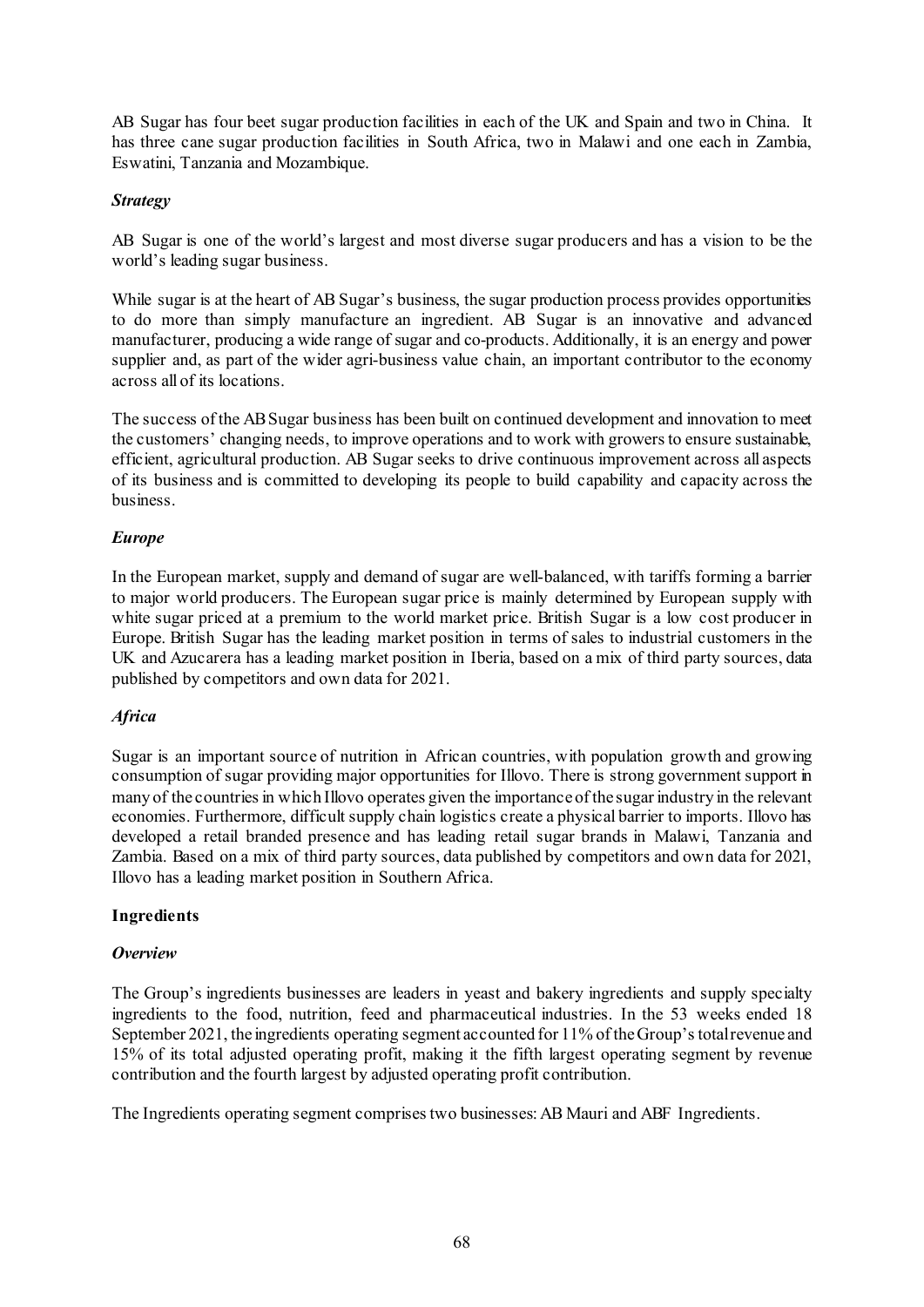### *AB Mauri*

AB Mauri has a global presence in bakers' yeast with significant market positions in the Americas, Europe and Asia. It has operations in 23 countries and makes sales in over 100 countries. The company is a technology leader in bakery ingredients, supplying bread improvers, dough conditioners and bakery mixes to industrial and craft bakers across the globe.

The business employs experts who have extensive knowledge and understanding of the functionality of yeast and bakery ingredients and of the raw materials and processes to produce them. While yeast represents a relatively small part of bakery cost, it is integral to the products and there is a high degree of customer loyalty based on demonstrated product quality. In addition to bakers' yeast, AB Mauri supplies specialty yeast products to a wide range of other markets. For example, it provides yeast, associated technologies and fermentation capability to the alcoholic beverages, bioethanol, animal nutrition and human nutrition and health markets. AB Mauri's proposition for the health market has recently been strengthened by the acquisition of a small biomedical company specialising in medical nutrition in May 2021.

## *ABF Ingredients*

ABF Ingredients is a specialty ingredients business, offering innovative, differentiated and value-added products to the food, nutrition, animal feed, pharmaceutical and industrial sectors. The ingredients it produces are an essential part of products that are as likely to be found in the kitchen and medicine cabinet as they are in production units and research laboratories.

ABF Ingredients serves customers in more than 50 countries from production facilities in Europe, the Americas and India. ABF Ingredients comprises five businesses which operate worldwide with distinct identities:

- *AB Enzymes*is an industrial biotech business specialising in enzymes. Applications include bakery and other food and beverage segments, animal feed, technical and detergent markets;
- *ABITEC* supplies specialty lipids and surfactants for the pharmaceutical, nutritional and specialty chemical industries;
- *Ohly* produces a range of yeast extracts and culinary powders specially developed to enhance the taste of customer food recipes;
- *PGP International* produces specialty flours and extruded ingredients for use in a wide range of nutritional products such as energy bars; and
- *SPI Pharma* supplies antacids, pharmaceutical excipients and drug delivery solutions for the pharmaceutical industry.

## *Strategy*

The Group's ingredients businesses are dedicated to addressing the key requirements of their customers' and end-use markets to ensure a relevant supply of quality ingredients, systems, products and technology that creates value. Partnership relationships are developed with customers to achieve a genuine understanding of their products, formulations, raw materials, equipment and processes, and the market and regulatory environment in which their products are sold. The Group's ingredients businesses strive to provide outstanding quality products and service, supported by a high level of investment in technology, innovation and expert teams.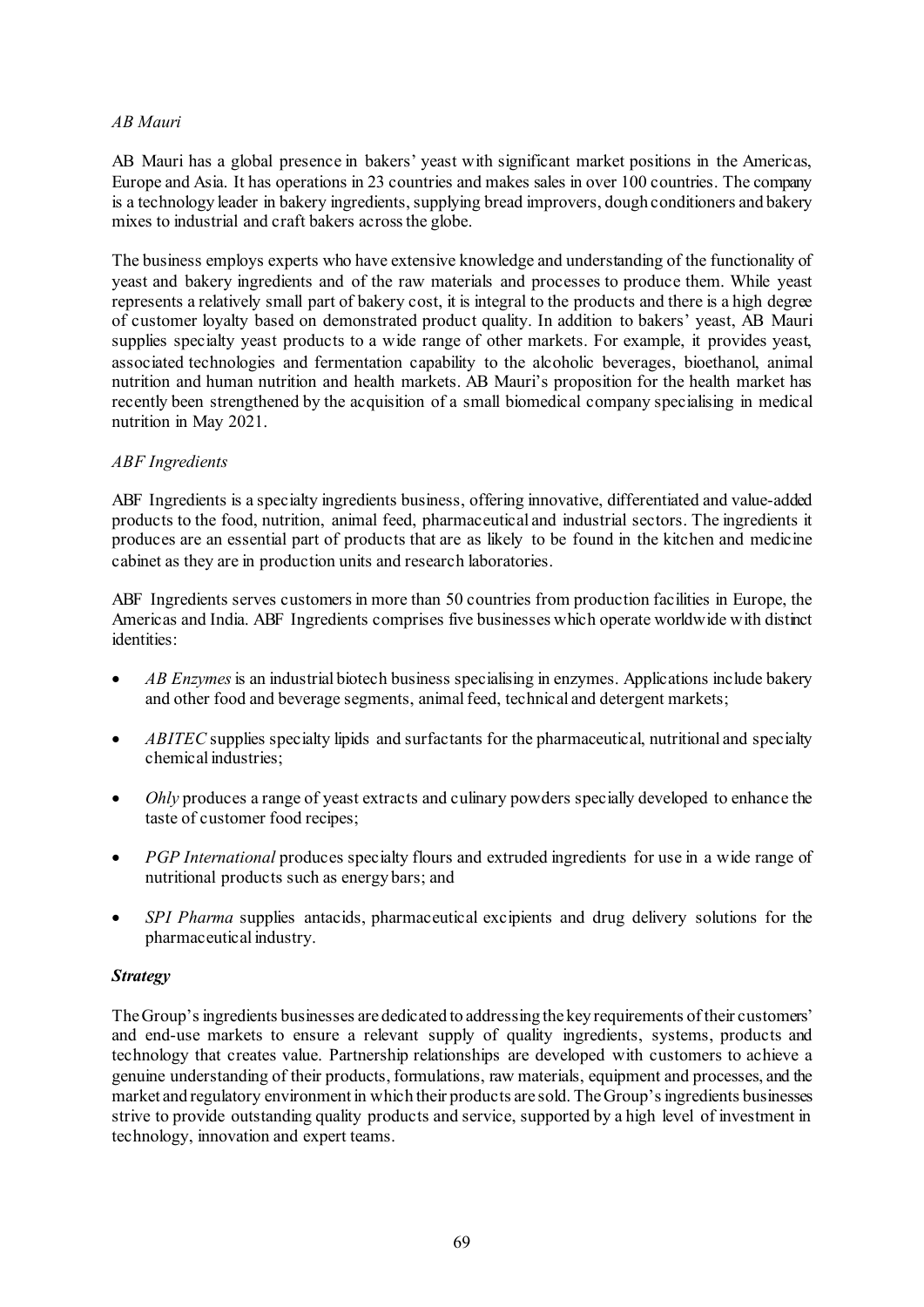Each business focuses on differentiating across the full range of potential sources of competitive advantage: innovative ingredients with unique functionalities; sustainable, efficient and proprietary production processes; and compelling value-add customer propositions.

# **Agriculture**

AB Agri is a leading international agri-food business operating across the supply chain, producing and marketing animal feed, nutrition and technology-based products. In the 53 weeks ended 18 September 2021, the agriculture operating segment accounted for 11% of the Group's total revenue and 4% of its total adjusted operating profit, making it the fourth largest operating segment by revenue contribution and the fifth largest by adjusted operating profit contribution.

Based on its expert understanding of agriculture and animal nutrition, AB Agri's philosophy is to improve feed production, so that nutritious and affordable food is produced safely and responsibly.

Across the agricultural supply chain, AB Agri's products, data insight and technological innovation enable its customers to produce and process high-yielding, safe and nutritious food in a responsible way, using fewer chemicals and antibiotics, safeguarding natural resources and creating less waste and lower emissions. Employing over 3,000 people around the world, AB Agri sells products into 85 countries and continues to grow its global operations.

AB Agri's core capabilities include:

- *Creating nutrition and technology-based products*: as a major investor in innovation of specialty feed ingredients, AB Agri provides highly specialised advice around procurement and formulation for livestock, aqua, equine and pet foods. Its pioneering feed ingredients include additive products, high-quality, bespoke vitamin and mineral pre-mixes, starter feeds and micro-ingredients. These include commercial alternatives to soya, improving animal protein efficiency and extracting valuable nutrients from co-products. AB Agri is a world leader in high margin animal feed enzyme, protected by intellectual property through its company, AB Vista. In September 2020, AB Agri launched a specialist neonate nutrition business - AB Neo - which focuses on the essential and particular needs for animals in the early stages of life.
- *Animal feed*: AB Agri is one of the UK's largest marketers of co-products from the food and drink industries and is a major international manufacturer and supplier of pig, poultry and dairy feeds with 29 production sites in the UK, continental Europe and China and distribution in 70 countries worldwide. The Group is the largest animal feed producer in the UK.
- *Offering data services for the agri-food industry*: with 20 years' expertise, AB Agri's data and technology platforms deliver targeted insights that create continuous improvement for agricultural supply chains. AB Agri works exclusively with major food processors, retailers and directly with farmers, enabling them to (i) increase productivity and yields sustainably, (ii) improve animal health and husbandry and (iii) develop quality assurance and corporate responsibility programmes.

## *Frontier Agriculture*

Frontier Agriculture is the UK's leading crop production and grain marketing business based on the breadth of its product range and its sales volumes and value across the range, recognised for its close customer relationships with farmers and grain consumers and its successful management of the arable supply chain. Frontier Agriculture was formed in 2005 as a joint venture between the Group and Cargill Inc.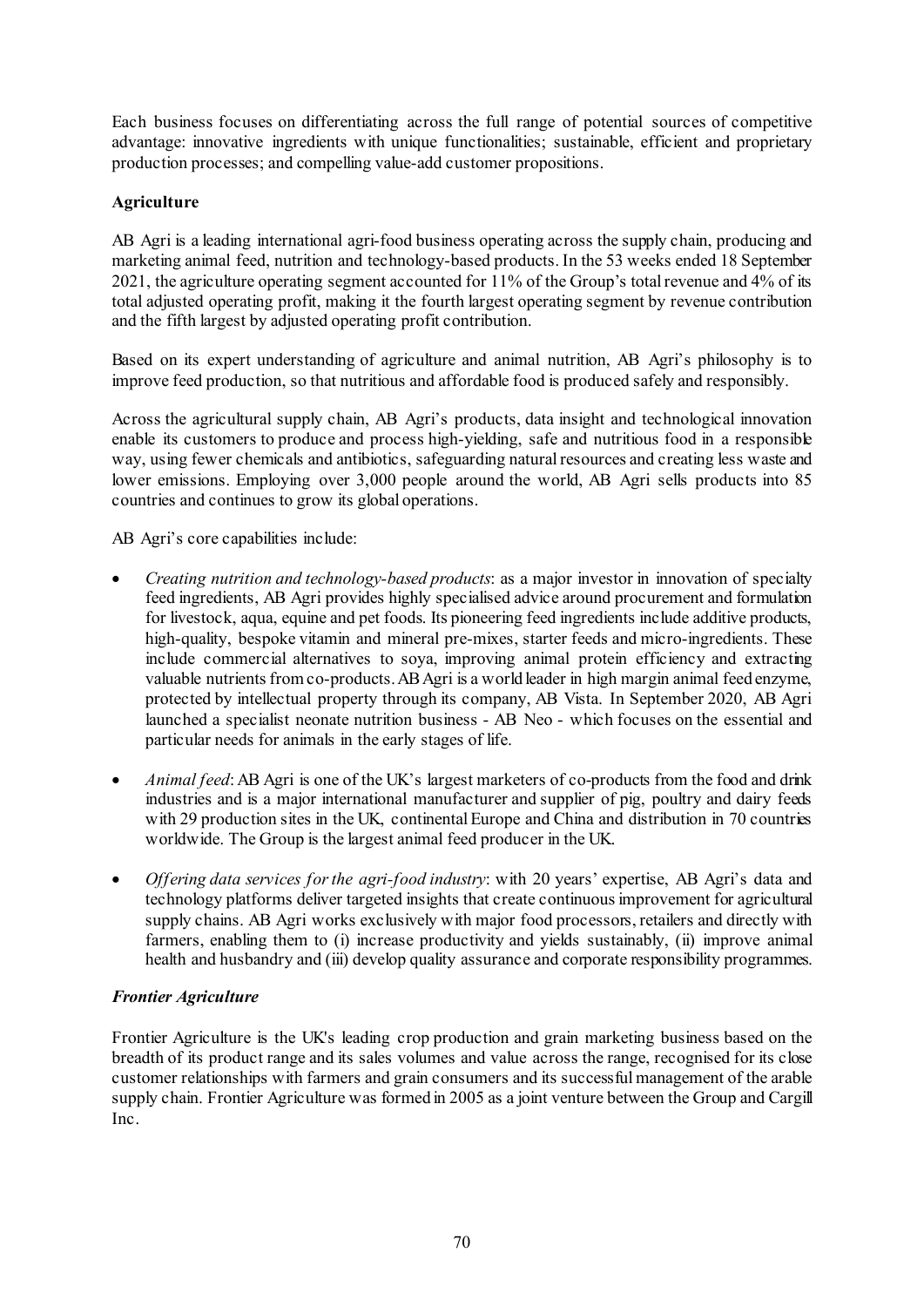## *Strategy*

AB Agri focuses on inspiring excellence in the way the agricultural industry produces food for people and animals, pioneering ways to build a more responsible food chain. Its strategy is to:

- be responsible in everything it does creating value from reducing waste, investing in ways of producing proteins more sustainably, improving the gut health of animals and being smart in the way it uses technology, innovating constantly and driving valuable farm management insight for its customers;
- grow internationally rolling out the AB Agri business platform into other countries, expanding its sphere of influence and becoming a leading player in more countries, increasing its profit from outside the UK; and
- inspire and empower its employees ensuring that its culture is one in which everyone thrives and aspiring to make AB Agri a consistently great place to work, across every business and team.

## **SHAREHOLDERS AND GROUP STRUCTURE**

The largest group in which the results of the Issuer are consolidated is that headed by Wittington, which is the ultimate holding company, is incorporated in Great Britain and is registered in England.

As at 18 September 2021, Wittington, together with its subsidiary, Howard Investments Limited, held 431,515,108 ordinary shares representing in aggregate 54.5% of the total issued ordinary share capital of the Issuer.

Wittington and, through their control of Wittington, the trustees of the Garfield Weston Foundation, are controlling shareholders of the Issuer. Certain other individuals, including certain members of the Weston family who hold shares in the Issuer (and including two of the Issuer's directors, George Weston and Emma Adamo) are treated as acting in concert with Wittington and the trustees of the Garfield Weston Foundation and are therefore also treated as controlling shareholders of the Issuer. Wittington, the trustees of the Garfield Weston Foundation and these individuals together comprise the controlling shareholders of the Issuer and, as at 18 September 2021, had a combined interest in approximately 58.3% of the Issuer's voting rights.

A list of the Group's subsidiaries as at 18 September 2021 is set out in note 29 to the 2021 Financial Statements. As at 18 September 2021, that list included 136 subsidiary undertakings in the UK, 110 in Europe (excluding the UK) and Africa, 40 in the Americas and 78 in the Asia Pacific region.

## **FINANCING, LIQUIDITY AND CAPITAL STRUCTURE**

#### **Borrowings**

The Group's borrowings principally comprise a £1,088 million syndicated facility which matures in July 2023. The Group also has £297 million of private placement notes maturing between 2021 and 2024 in issue to institutional investors in the United States and Europe which, as at 18 September 2021, had an average remaining duration of 0.9 years and an average fixed coupon of 4.1%. The other significant core committed debt facilities are local committed facilities in Illovo.

The table below shows the Group's borrowings as at 18 September 2021, 12 September 2020 and 14 September 2019.

| As at 18 September | As at 12 September | As at 14 September |
|--------------------|--------------------|--------------------|
| 2021               | 2020               | 2019               |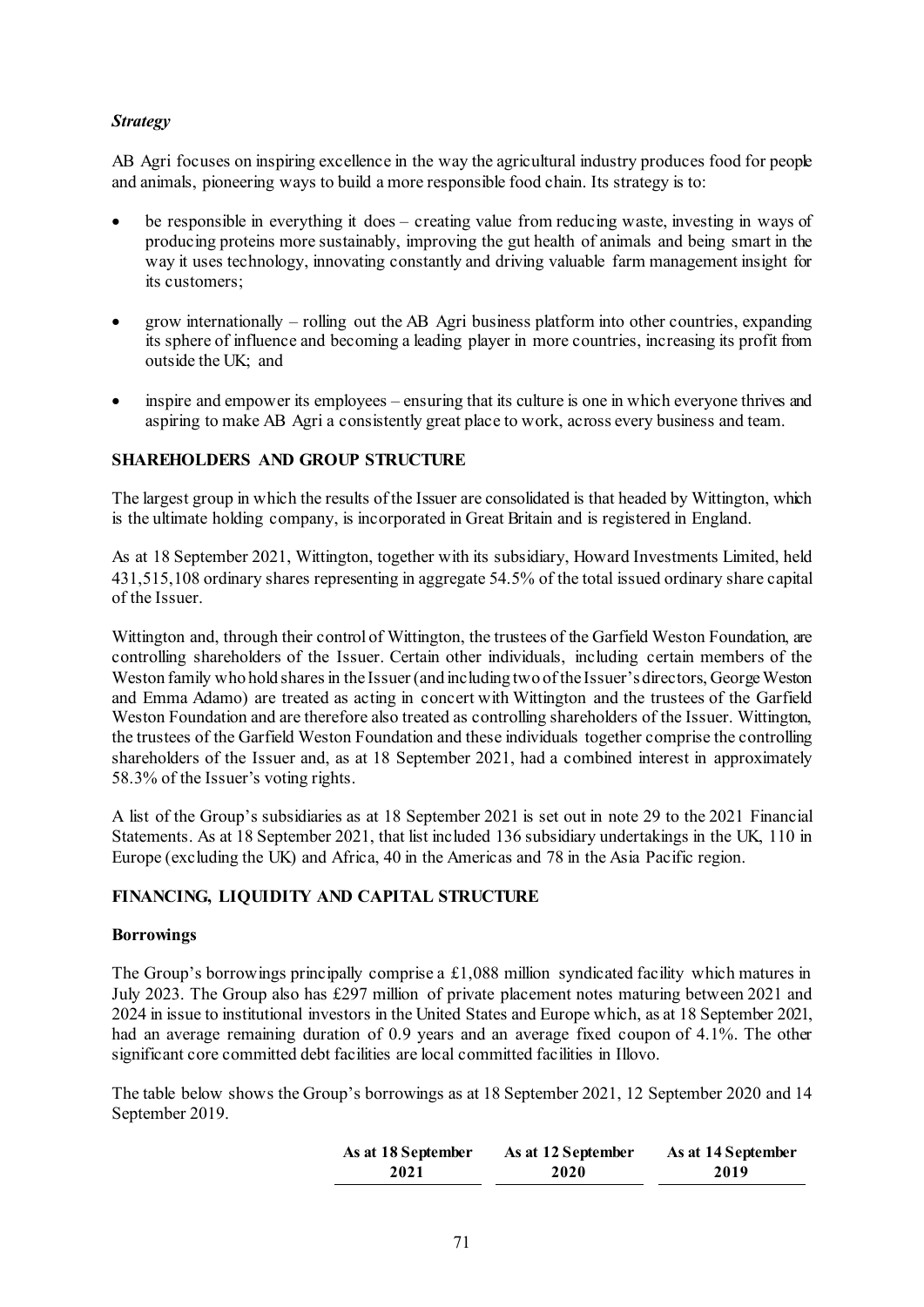|                                           |     | $f$ million |     |
|-------------------------------------------|-----|-------------|-----|
| Syndicated facility <sup>(1)</sup>        |     |             |     |
| Private placement notes                   | 297 | 336         | 345 |
|                                           | 10  | 32          | 65  |
| Other committed facilities <sup>(3)</sup> |     | 3           | 2   |
| Uncommitted facilities $(4)$              | 98  | 101         | 162 |
| Total borrowings                          | 406 |             | 574 |

\_\_\_\_\_\_\_\_ Notes:

(1) The committed facility amount is £1,088 million.

(2) The Group had £55 million undrawn under this committed facility as at 18 September 2021.

(3) The Group had £2 million undrawn under these facilities as at 18 September 2021.

(4) The Group had £387 million undrawn under these facilities as at 18 September 2021.

The Group's drawn uncommitted facilities were principally at Illovo as at 18 September 2021.

In addition to the above facilities the Group also had £114 million of undrawn and available credit lines for the purposes of issuing letters of credit and guarantees in the normal course of business as at 18 September 2021.

#### **Leverage and liquidity**

The financing of the Group is managed by a central treasury department.

The Board's treasury policies are in place to maintain a strong capital base and manage the Group's balance sheet to ensure long-term financial stability. They are the basis for investor, creditor andmarket confidence and enable the successful future development of the business.

The Group has a financial leverage policy. In the ordinary course, the Board prefers to see the Group's ratio of net debt including lease liabilities to its adjusted EBITDA to be well under 1.5 times at each half-year and year-end reporting date. In exceptional circumstances, it will be prepared to see leverage above that level for a short period of time. As at year-end 2021, the financial leverage ratio was 0.7 times.

The Group holds substantial cash balances, which reduce its net debt and ensure that it has sufficient liquidity to meet unforeseen requirements. A high percentage of Group cash is unrestricted and held centrally through various cash pooling structures. The Group's cash and cash equivalents totalled £2.3 billion as at 18 September 2021, of which centrally available cash on hand was £1.9 billion. The Group's liquidity is enhanced by its syndicated facility which is intended to be generally undrawn.

#### **Capital structure**

As at 18 September 2021, the Company's issued and fully paid share capital comprised 791,674,183 ordinary shares of  $5^{15}/_{22}$  p, each carrying one vote per share. The Board decided not to pay any dividends relating to the 2020 financial year. This was due to the uncertainty of cash flow for the Group as a result of the economic impact of COVID-19 on the Group's businesses, especially driven by the unknown duration and extent of Primark store closures. Although uncertainty remained at the 2021 half year, it was substantially lower as a result of the extensive roll-out of vaccinations, and so the Board decided to declare an interim dividend of 6.2p per share.

As at 18 September 2021 the uncertainty around future cash flows was considerably lower than as at 14 September 2020, though the possibility of further trading restrictions could not be ruled out. The Board therefore proposed (and shareholders approved) a final dividend of 20.5p per share which, together with the interim dividend of 6.2p per share, made a total of 26.7p per share for the year, which was three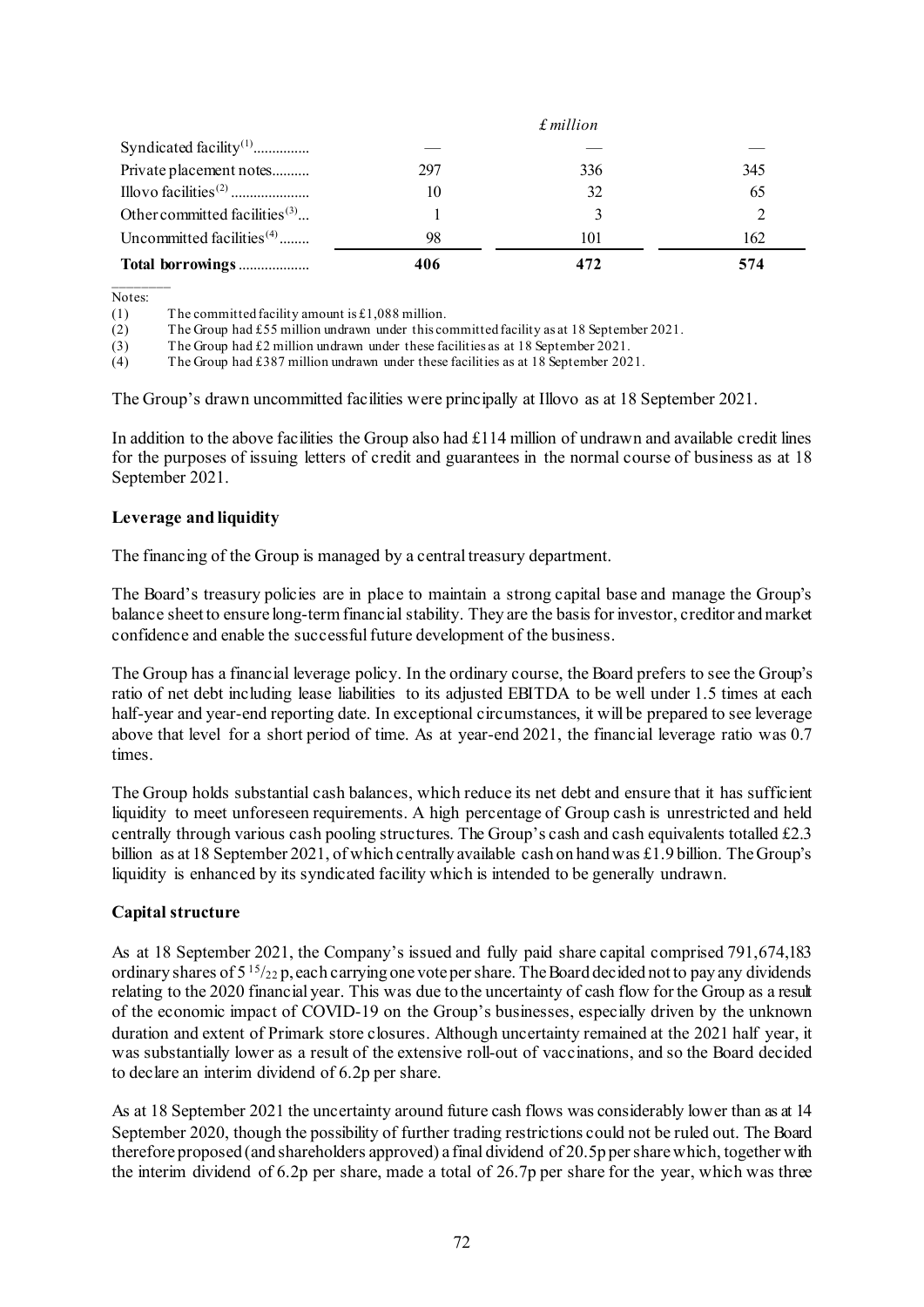times covered by the adjusted earnings per share of 80.1p for the year, in line with previous practice. The Board intends to continue to have regard to a cover of three times for regular dividends in the ordinary course.

In terms of capital allocation, the Group's priority is to invest in its businesses, both organically and by acquisition, at an appropriate pace and wherever attractive returns on capital can be generated. Nevertheless, the ability to invest capital is subject to the timing of opportunities and practical limits as to the amount that can be invested within a given timeframe. As a result, the Board may from time to time conclude that it has surplus cash and capital. In making this assessment, the Board will be mindful that financial leverage consistently below 1.0 times and substantial net cash balances at both half and full year ends may indicate such a surplus position. Surplus capital may be returned to shareholders by special dividend or share buy-backs.

As at 18 September 2021, reflecting the recovery in trading across the Group's activities and the effective management of cash and reduction in financial leverage, the Board also declared a special dividend of 13.8p per share, to be paid as a second interim dividend at the same time as the payment of the final dividend. The Board determined the amount of this special dividend such that, taken with the final dividend proposed for the 2021 financial year, the aggregate equates to the final dividend of 34.3p per share paid in respect of the 2019 financial year which was the Issuer's highest ever final dividend and was based on the Group's pre-COVID-19 profitability. Total dividends for the 2021 financial year are 40.5p per share at a total cost of £320 million.

## **Capital expenditure**

Clearly defined guidelines have been established for capital expenditure and investment decisions. These include the preparation of budgets, appraisal and review procedures and delegated authority levels.

The table below shows the Group's capital expenditure in each of the 53 weeks ended 18 September 2021, the 52 weeks 12 September 2020 and the 52 weeks ended 14 September 2019.

|                               | 53 weeks ended 18<br>September 2021 | 52 weeks ended 12<br>September 2020<br>$\pounds$ <i>million</i> | 52 weeks ended 14<br>September 2019 |
|-------------------------------|-------------------------------------|-----------------------------------------------------------------|-------------------------------------|
|                               |                                     |                                                                 |                                     |
|                               |                                     |                                                                 |                                     |
| Property, plant and equipment | 551                                 | 561                                                             | 680                                 |
|                               | 76                                  | 61                                                              | 57                                  |
| Capital expenditure           | 627                                 | 622                                                             | 737                                 |

Capital expenditure is a measure of the investment each year in non-current assets in existing businesses. It comprises cash outflows from the purchase of property, plant and equipment and intangibles.

As at 18 September 2021, the Group's capital expenditure commitments contracted but not provided for amounted to £307 million.

#### **RISK MANAGEMENT**

The delivery of the Group's strategic objectives and the sustainable growth (or long-term shareholder value) of its business, is dependent on effective risk management. The Group regularly faces business uncertainties and it is through a structured approach to risk management that it is able to mitigate and manage these risks and embrace opportunities when they arise. These disciplines remain effective as the Group continues to navigate its way through the ongoing challenges resulting from COVID-19 and the changing risk landscape as the world starts to emerge from the pandemic.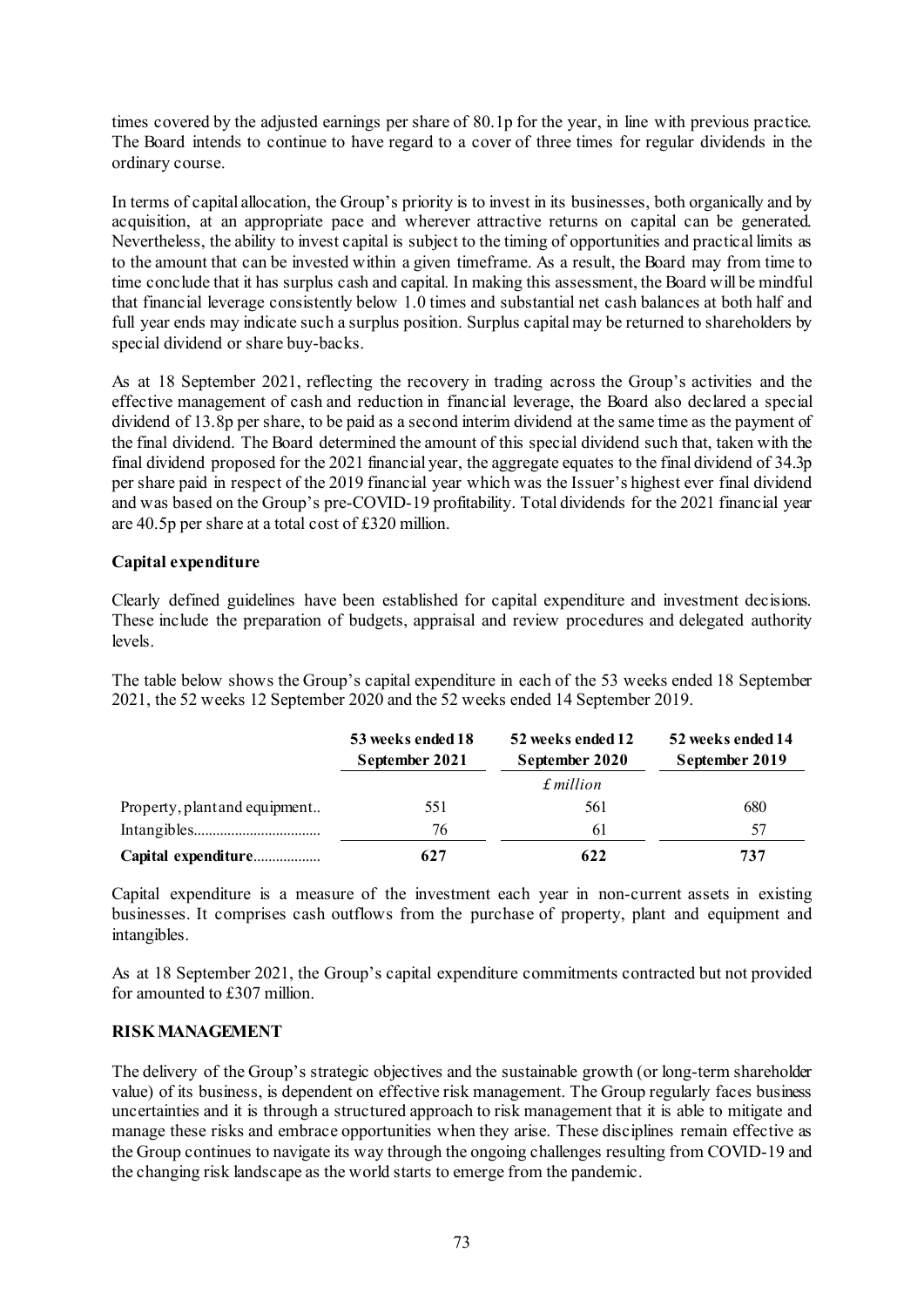The diversified nature of the Group's operations, geographical reach, assets and currencies are important factors in mitigating the risk of a material threat to the Group's sustainable growth and longterm shareholder value. However, as with any business, risks and uncertainties are inherent in the Group's business activities. These risks may have a financial, operational or reputational impact.

The Board is accountable for effective risk management, for agreeing the principal, including emerging, risks facing the Group and ensuring they are successfully managed. The Board undertakes a robust annual assessment of the principal risks, including emerging risks, that could threaten the Group's business model, future performance, solvency or liquidity. The Board also monitors the Group's exposure to risks as part of the performance reviews conducted at each Board meeting. Financial risks are specifically reviewed by the Audit Committee.

The Group's decentralised business model empowers the management of its businesses to identify, evaluate and manage the risks they face, on a timely basis, to ensure compliance with relevant legislation and the Group's business principles and policies.

The Group's businesses perform risk assessments which consider materiality, risk controls and specific local risks relevant to the markets in which they operate. The collated risks from each business are shared with the respective divisional chief executives who present their divisional risks to the Group Executive.

Emerging risks are identified and considered at both a Group and individual business level, with key management being close to their geographies. These risks are identified, as part of the overall risk management process, through a variety of horizon-scanning methods including geopolitical insights, ongoing assessment of competitor activity and market factors, workshops and management meetings focused on risk identification, analysis of existing risks using industry knowledge and experience to understand how these risks may affect the Group in the future, and representation and participation in key industry associations.

The Group's Director of Financial Control receives the risk assessments on an annual basis and, with the Finance Director, reviews and challenges them with the divisional chief executives, on an individual basis.

These discussions are wide-ranging and consider operational, environmental and other external risks. These risks and their impact on business performance are reported during each financial year and are considered as part of the monthly management review process.

Group functional heads, including Legal, Treasury, Tax, IT, Pensions, HR, Procurement and Insurance, also provide input to this process, sharing with the Director of Financial Control their view of key risks and what activities are in place or planned to mitigate them. A combination of these perspectives with the business risk assessments creates a consolidated view of the Group's risk profile. A summary of these risk assessments is then shared and discussed with the Finance Director and Chief Executive at least annually.

The Director of Financial Control holds meetings with each of the non-executive directors seeking their feedback on the reviews performed and discussing the key risks, which include emerging risks, and mitigating activities identified through the risk assessment exercise. Once all non-executive directors have been consulted, a Board report is prepared summarising the full process and providing an assessment of the status of risk management across the Group. The key risks, mitigating controls and relevant policies are summarised and the Board confirms the Group's principal risks. These are the risks which could prevent the Group from delivering its strategic objectives.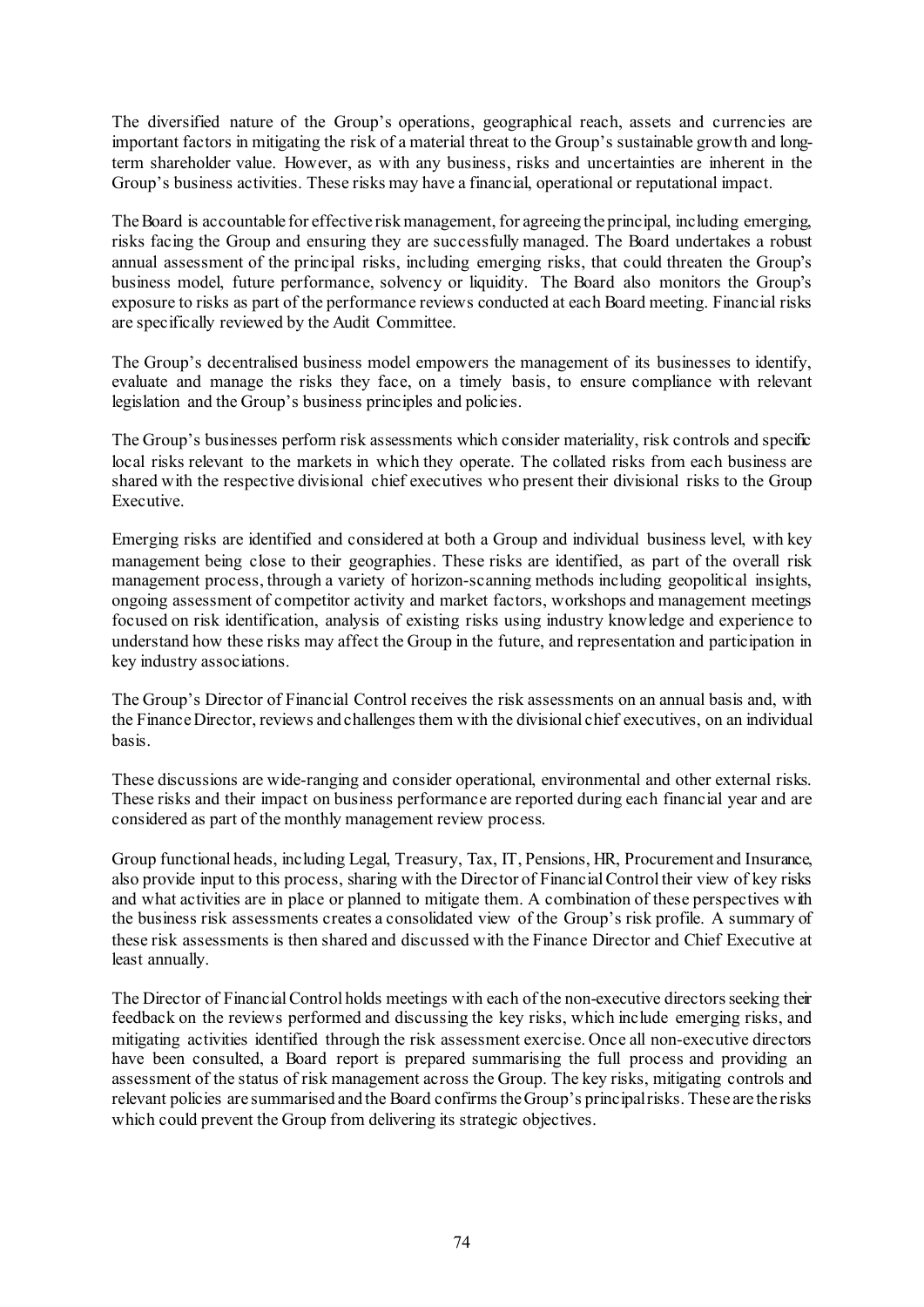## **HEALTH AND SAFETY**

Health and safety (**H&S**) is a priority across the Group and all its businesses are required to comply with its Health & Safety policy and work within the safety framework provided by the Group, against which business and site-level safety performance is monitored and audited and remedial actions are tracked. The Group has numerous safety programmes in place to encourage its employees to take responsibility for keeping themselves and their colleagues safe.

In the 53 weeks ended 18 September 2021, the Group invested over £39 million in safety risk management, compared to over £46 million in the 52 weeks ended 12 September 2020 and over £29 million in the 52 weeks ended 14 September 2019.

The table below shows certain H&S statistics for the Group for the periods stated.

| 53 weeks ended 18<br>September 2021 | 52 weeks ended 12<br>September 2020 | 52 weeks ended 14<br>September 2019 |
|-------------------------------------|-------------------------------------|-------------------------------------|
| 364                                 | 406                                 | 682                                 |
| $0.39\%$                            | $0.42\%$                            | $0.65\%$                            |
| 250                                 | 306                                 | 573                                 |
| 0.28%                               | $0.32\%$                            | $0.54\%$                            |

\_\_\_\_\_\_\_\_ Notes:

(1) Calculated as lost time injuries divided by the average number of full time equivalent employees in the period. A lost time injury is an injury that results in the employee having to take time off work.

(2) Calculated as reportable injuries divided by the average number of full time equivalent employees in the period. A reportable injury is an injury that is required to be reported to external regulatory authorities.

In the 53 weeks ended 18 September 2021, 77% of the Group's factories and retail operations achieved a year's operation without any reportable injuries and 67% did not have an employee lost time injury. During the 53 weeks ended 18 September 2021, the Group reported two work-related fatalities and received three H&S fines at a cost of £67,000. During the 52 weeks ended 12 September 2020, the Group reported three work-related fatalities and received three H&S fines at a cost of £212,000. During the 52 weeks ended 14 September 2019, the Group reported no work-related fatalities and received six H&S fines at a cost of £34,000. Each business involved in a fatality or that receives an H&S fine is required to report to the Group's Safety and Environment Manager on when and how remedial actions are implemented.

## **INFORMATION TECHNOLOGY**

The Group has established Group-wide IT policies, technologies and processes, all of which are subject to regular internal audit. Alongside and in accordance with its IT policies, the Group actively monitors and mitigates any cyber-threats and suspicious IT activity through building flexible, reliable and secure IT infrastructure and it continues to invest in security capabilities at a Group level and across its businesses allowing it to more effectively detect, respond to and recover from disruptive cyber-threats. In addition, technical security controls are in place over key IT platforms with the Group's Chief Information Security Officer tasked with identifying and responding to potential security risks. The Group has robust disaster recovery plans in place for business-critical applications which are periodically tested. Since the onset of the COVID-19 pandemic, the Group has increased its emphasis on IT infrastructure in light of the number of employees working at home.

## **INTELLECTUAL PROPERTY**

The Group's intellectual property rights, in particular its major brand names such as Primark, Twinings and Ovaltine, are important to its business and the Group takes appropriate steps to protect these rights in the jurisdictions in which they are used. Certain of the Group businesses, including Primark, also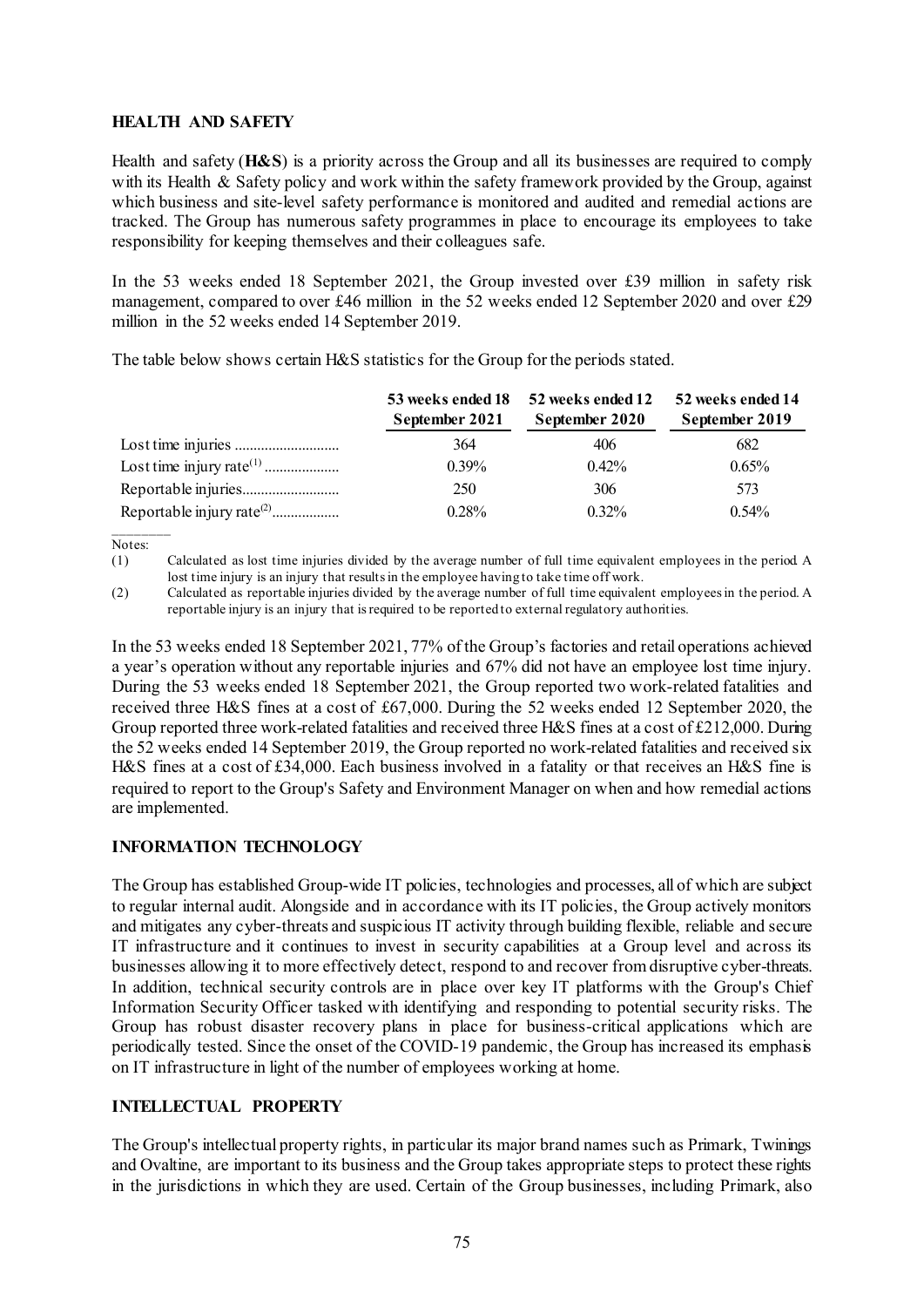maintain a number of partnerships with other popular global brands, with licensed ranges aiding the Group's growth into new markets. The Group actively enforces its trademark rights in order to prevent any infringements or damage to its brands.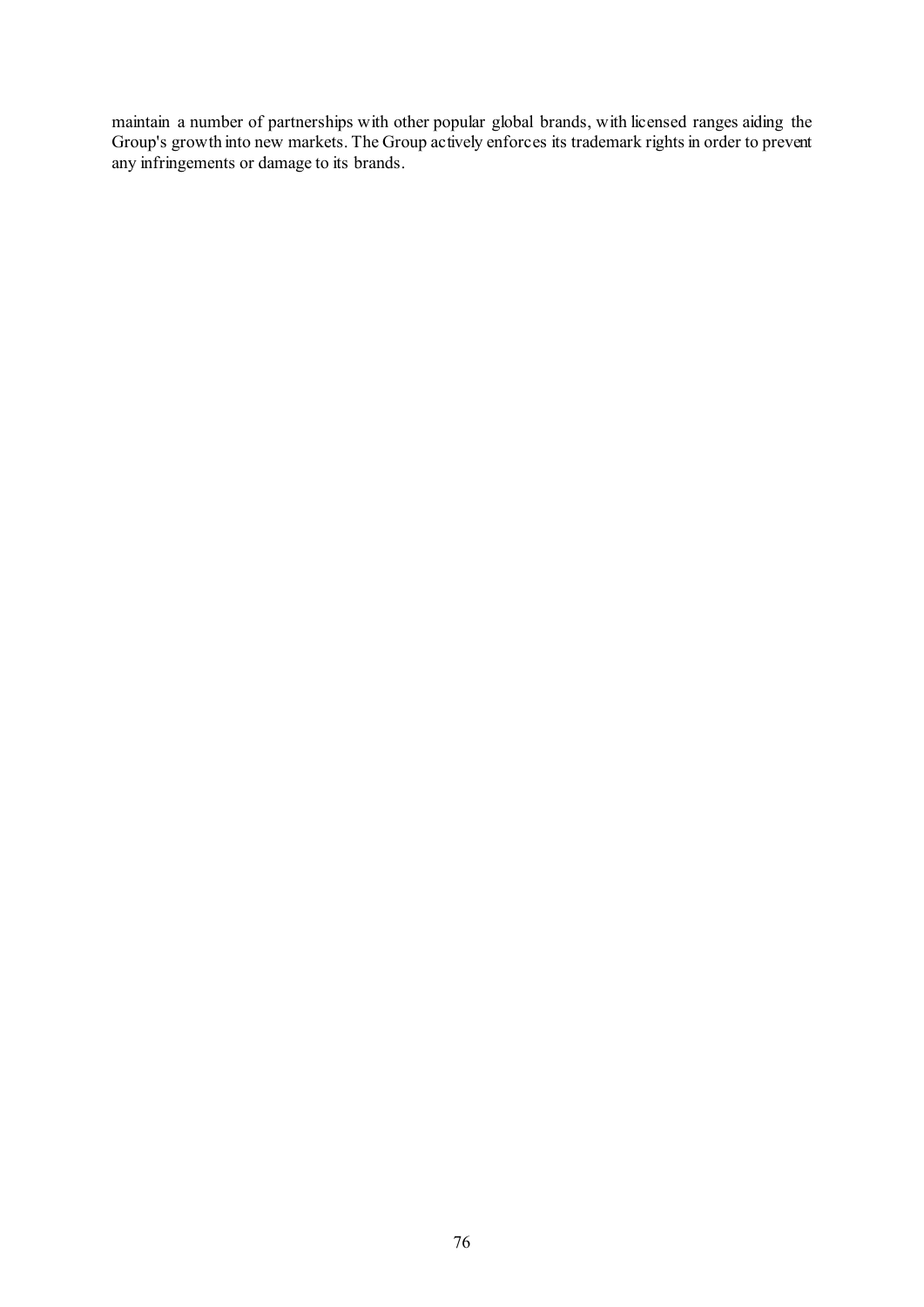#### **MANAGEMENT AND EMPLOYEES**

#### **Overview**

The Group's governance framework comprises the Board and three Board committees: the Audit Committee, the Remuneration Committee and the Nomination Committee. Each committee acts within clearly defined terms ofreference. The Board takes collective responsibility for the overall management and performance of the Group.

#### **Board**

The Board is collectively responsible to the Group's shareholders for the direction and oversight of the Group to ensure its long-term success. The key activities of the Board include:

- setting the strategy of the Group as a whole;
- considering and approving proposed acquisitions, disposals and projects;
- monitoring and reporting the Group's financial and operational performance;
- overseeing governance of, and risks to, the Group;
- supporting and monitoring corporate responsibility;
- managing and reporting on investor relations and other stakeholder engagement; and
- overseeing people, planning and talent management.

The Board meets regularly throughout the year, either in person or virtually, to approve the Group's strategic objectives, to lead the Group within a framework of effective controls which enable risk to be assessed and managed and to ensure that sufficient resources are available to meet the objectives set. Nine meetings of the Board were held in the 53 weeks ended 18 September 2021, 11 were held in the 52 weeks ended 12 September 2020 and eight were held in the 52 weeks ended 14 September 2019.

The table below provides information on the current members of the Board.

| Name and title                          | Principal activities performed outside the Group                                                                                                                                                     |  |
|-----------------------------------------|------------------------------------------------------------------------------------------------------------------------------------------------------------------------------------------------------|--|
| <b>Michael McLintock</b><br>Chairman    | Trustee of the Grosvenor Estate.<br>Non-Executive Chairman of Grosvenor Group Limited.<br>Chairman of The Investor Forum CIC.<br>Member of the advisory board of Bestport Private Equity<br>Limited. |  |
|                                         | Member of the Takeover Appeal Board.                                                                                                                                                                 |  |
| <b>George Weston</b><br>Chief Executive | Non-Executive Director of Wittington Investments Limited.<br>Trustee of the Garfield Weston Foundation.<br>Trustee of the British Museum.                                                            |  |
| <b>John Bason</b><br>Finance Director   | Non-Executive Director of Compass Group PLC.<br>Chairman of FareShare.                                                                                                                               |  |
| <b>Ruth Cairnie</b>                     | Director and Chair of Babcock International Group PLC.                                                                                                                                               |  |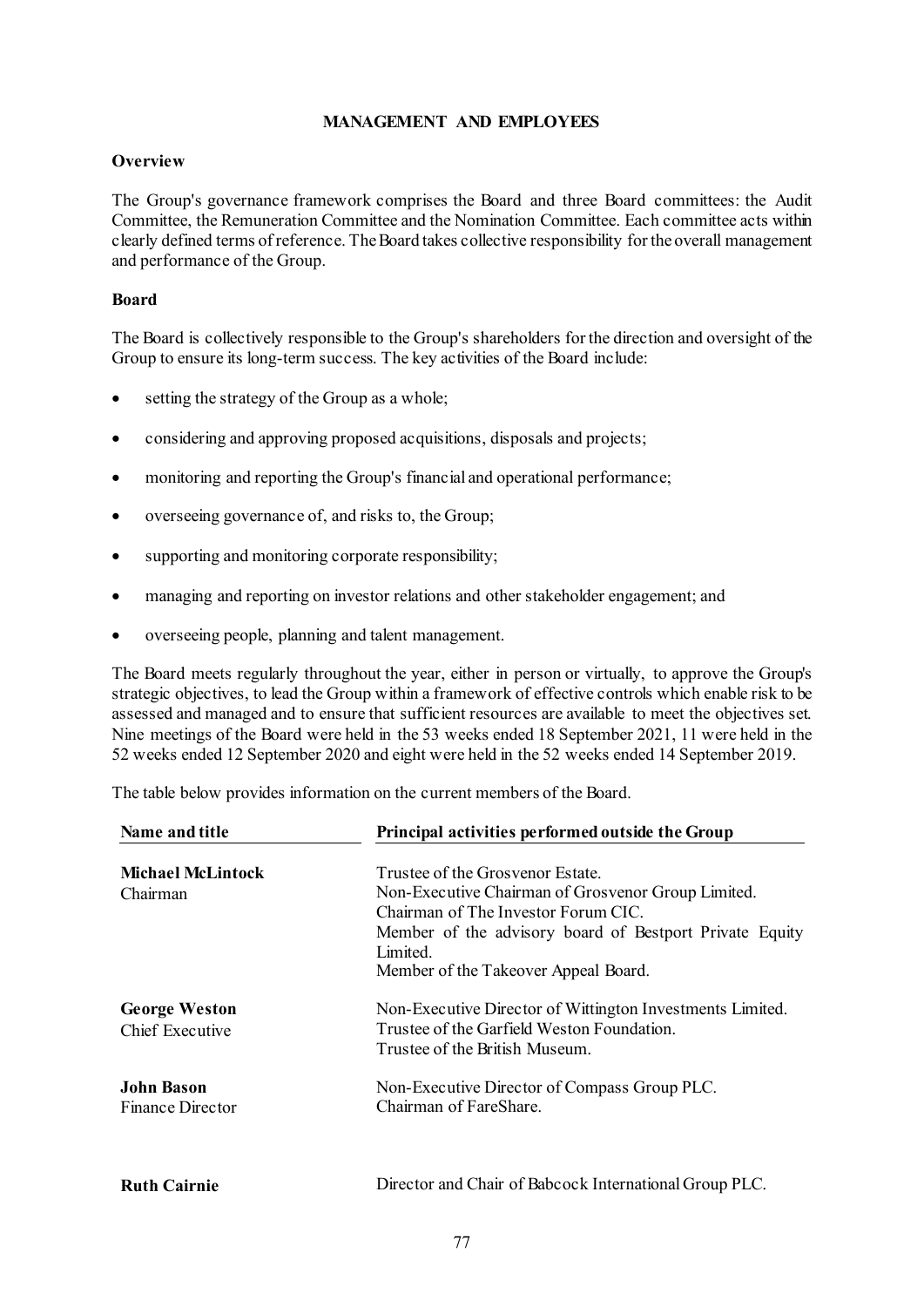| Independent Non-Executive<br>Director                                 | Industry Chair of POWERful Women.                                                                                                                                                                                                                                                                                       |
|-----------------------------------------------------------------------|-------------------------------------------------------------------------------------------------------------------------------------------------------------------------------------------------------------------------------------------------------------------------------------------------------------------------|
| Emma Adamo<br>Non-Executive Director                                  | Director of Wittington Investments Limited.<br>Director of Wittington Investments, Limited (Canada)<br>Chair of the Weston Family Foundation.                                                                                                                                                                           |
| <b>Graham Allan</b><br>Independent Non-Executive<br>Director          | Senior Independent Director of Intertek Group plc.<br>Senior Independent Director of InterContinental Hotels Group<br>PLC<br>Non-Executive Chairman of Bata International.<br>Board member of Kuwait Food Company Americana KSCC.<br>Director of IKANO Pte Ltd.<br>Strategic Advisor to Nando's Group Holdings Limited. |
| <b>Wolfhart Hauser</b><br>Independent Non-Executive<br>Director       | Senior Independent Director of RELX PLC.                                                                                                                                                                                                                                                                                |
| <b>Dame Heather Rabbatts</b><br>Independent Non-Executive<br>Director | Non-Executive Director of Kier Group plc.<br>Chair of Soho Theatre.<br>Chair of Four Communications.                                                                                                                                                                                                                    |
| <b>Richard Reid</b><br>Independent Non-Executive<br>Director          | Chairman of National Heart and Lung Foundation.<br>Deputy Chairman of Berry Bros & Rudd.<br>Senior Advisor to Bank of China UK.<br>Chairman of Themis International Services Limited.                                                                                                                                   |

#### **Michael McLintock,** *Chairman*

Michael was appointed a director in November 2017 and Chairman in April 2018. He was formerly Chief Executive of M&G, retiring in 2016, having joined the company in 1992 and been appointed Chief Executive in 1997. In 1999, he oversaw the sale of M&G to Prudential plc where he served as an Executive Director from 2000 until 2016. Previously, he held roles in investment management at Morgan Grenfell and in corporate finance at Morgan Grenfell and Barings.

## **George Weston,** *Chief Executive*

George was appointed to the Board in 1999 and as Chief Executive in April 2005. In his former roles at the Group, he was Managing Director of Westmill Foods, Allied Bakeries and George Weston Foods Limited (Australia).

## **John Bason,** *Finance Director*

John was appointed to the Board as Finance Director in May 1999. He has extensive international business experience and an in-depth knowledge of both the food and retail industries. He was previously the Finance Director of Bunzl plc and is a member of the Institute of Chartered Accountants in England and Wales.

#### **Ruth Cairnie,** *Independent Non-Executive Director*

Ruth was appointed to the Board in May 2014 and has been Senior Independent Director since 7 December 2018. She was formerly Executive Vice President Strategy & Planning at Royal Dutch Shell plc. This role followed a number of senior international roles within Shell, including Vice President of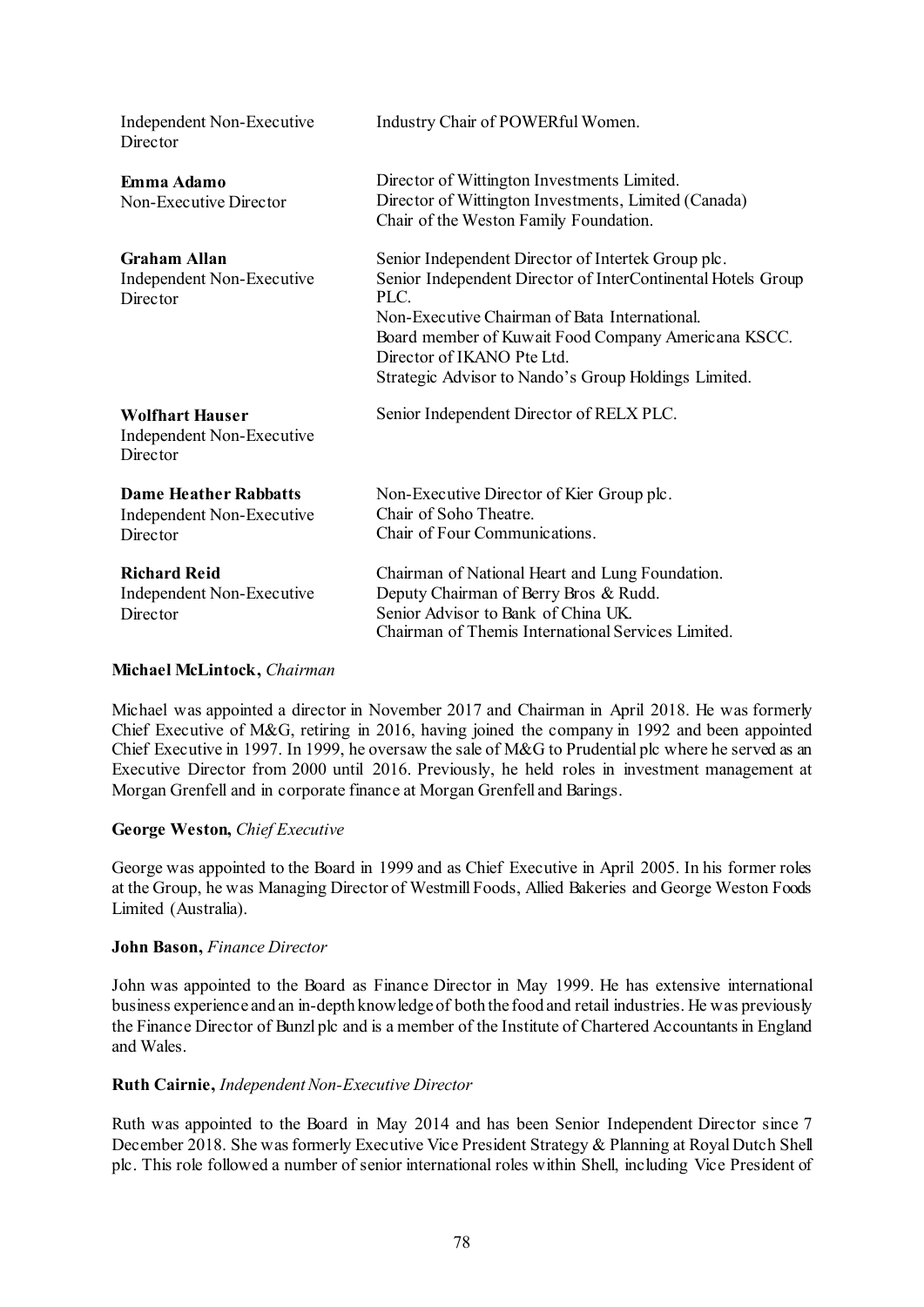its Global Commercial Fuels business. Ruth has also held a number of non-executive directorships including on the boards of Keller Group plc, ContourGlobal plc and Rolls-Royce Holdings plc.

#### **Emma Adamo,** *Non-Executive Director*

Emma was appointed to the Board in December 2011. She was educated at Stanford University and has an MBA from INSEAD. She has served as a director/trustee on a number of non-profit and Foundation boards in the UK and Canada.

#### **Graham Allan,** *Independent Non-Executive Director*

Graham was appointed to the Board in September 2018. He was formerly the group Chief Executive of Dairy Farm International Holdings Limited, a pan-Asian retailer. Prior to joining Dairy Farm, he was President and Chief Executive Officer at Yum! Restaurants International. Graham has previously held various senior positions in multinational food and beverage companies.

#### **Wolfhart Hauser,** *Independent Non-Executive Director*

Wolfhart was appointed to the Board in January 2015. He started his career with various research activities, he went on to establish and lead a broad range of successful international service industry businesses. He was Chief Executive of Intertek Group plc for 10 years until he retired from that role and the board in May 2015. He was previously Chief Executive Officer and President of TÜV Süddeutschland AG for four years and Chief Executive Officer of TÜV Product Services for 10 years. He has also held other directorship roles, including as a Non-Executive Director of Logica plc from 2007 to 2012 and Chair of FirstGroup plc for four years from 2015 to July 2019.

#### **Dame Heather Rabbatts,** *Independent Non-Executive Director*

Dame Heather was appointed to the Board on 1 March 2021. She has held a number of executive and non-executive roles including in local government, infrastructure, media and sports. She has previously been a Non-Executive Director of Grosvenor Britain & Ireland and was the first woman on the Board of the Football Association in over 150 years. She continues to work in film and sports.

#### **Richard Reid,** *Independent Non-Executive Director*

Richard was appointed to the Board on 1 April 2016. He was formerly a partner at KPMG LLP (**KPMG**), having joined the firm in 1980. From 2008, Richard served as London Chairman at KPMG until he retired from that role and KPMG in September 2015. Previously, Richard was KPMG's UK Chairman of the High Growth Markets group and Chairman of the firm's Consumer and Industrial Markets group.

The correspondence address of each member of the Board is Weston Centre, 10 Grosvenor Street, London W1K 4QY, UK.

#### **Conflicts of Interest**

There are no potential conflicts of interest between the private interests or other duties of the executive managers listed above and their duties to the Group.

#### **Audit Committee**

The Audit Committee's primary responsibilities include: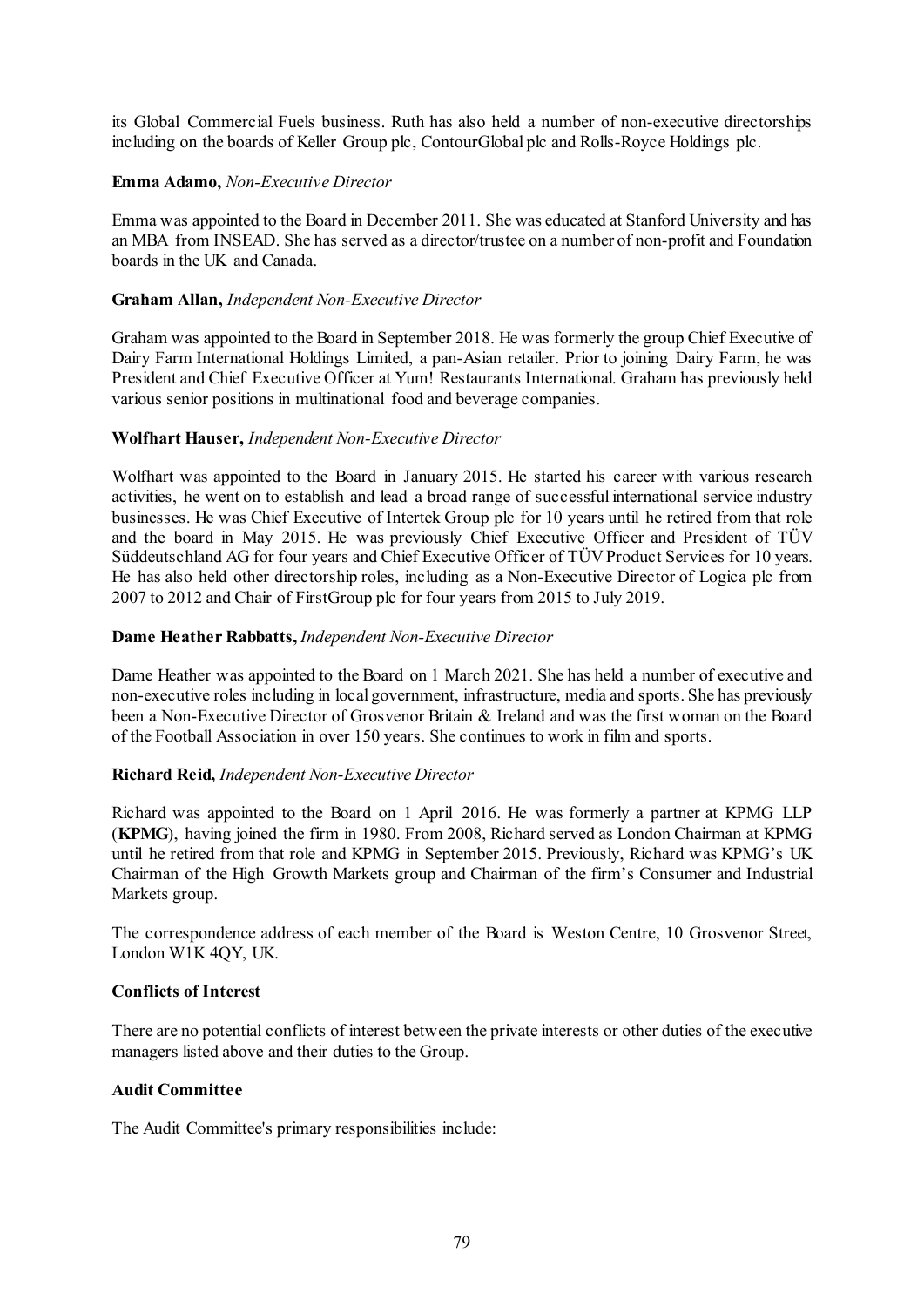- *Financial reporting*: overseeing and assessing the Group's financial reporting processes including monitoring the integrity of the Group's financial statements, reporting to the Board on the outcomes of the Group's external audit and reviewing and challenging, where necessary, the consistency of and any changes to the Group's accounting and treasury policies.
- *Narrative reporting*: reviewing the content of the Group's annual report and accounts and advising the Board as to whether, taken as a whole, it is fair, balanced and understandable and advising the Board in relation to the principal and emerging risks facing the Group in the context of the disclosures required in the annual report and accounts.
- *Internal financial controls*: reviewing the effectiveness of the Group's internal financial controls and internal control and risk management systems.
- *Whistleblowing and fraud*: reviewing and reporting to the Board on the Group's arrangements in respect of whistleblowing and wider compliance policies and procedures (including anti-money laundering and anti-bribery and corruption policies).
- *Internal audit*: monitoring and reviewing the effectiveness and independence of the Group's internal audit function.
- *External audit*: overseeing all aspects of the relationship with the Group's external auditor.

As at the 53 weeks ended 18 September 2021, the Audit Committee's members were Richard Reid (Chair), Graham Allan, Ruth Cairnie, Wolfhart Hauser and Dame Heather Rabbatts. The committee met four times in the 53 weeks ended 18 September 2021, four times in the 52 weeks ended 12 September 2020 and four times in the 52 weeks ended 14 September 2019.

## **Remuneration Committee**

The Remuneration Committee's role includes determining (i) the remuneration policy for the executive directors and the Chairman, (ii) the specific terms and conditions of employment of each executive director, (iii) the overall policy for remuneration of the Chief Executive's direct reports, (iv) the designing and monitoring the operation of the Group's share plans, (v) stretching performance targets for executive directors, (vi) an approach that fairly and responsibly rewards contribution to the Group's long-term success and (vii) that other provisions of the executive directors' service agreements and contractual terms (including payments made on termination) are fair to the individual and the Group.

As at the 53 weeks ended 18 September 2021, the Remuneration Committee's members were Ruth Cairnie (Chair), Wolfhart Hauser, Richard Reid, Michael McLintock, Graham Allan and Dame Heather Rabbatts. The committee met five times in the 53 weeks ended 18 September 2021, four times in the 52 weeks ended 12 September 2020 and eight times in the 52 weeks ended 14 September 2019.

#### **Nomination Committee**

The Nomination Committee's primary responsibilities include (i) leading the process for Board appointments and making recommendations to the Board, (ii) reviewing regularly the Board structure, size and composition (including skills, knowledge, independence, experience and diversity) and recommending any necessary changes, (iii) considering plans for orderly succession for appointments to the Board and to senior management, to maintain an appropriate balance of skills and experience within the Company and to ensure progressive refreshment of the Board, (iv) keeping under review the leadership needs of the Group, both executive and non-executive, to ensure the organisation competes efficiently in the marketplace and (v) being responsible for identifying and nominating, for the approval of the Board, candidates to fill Board vacancies as and when they arise.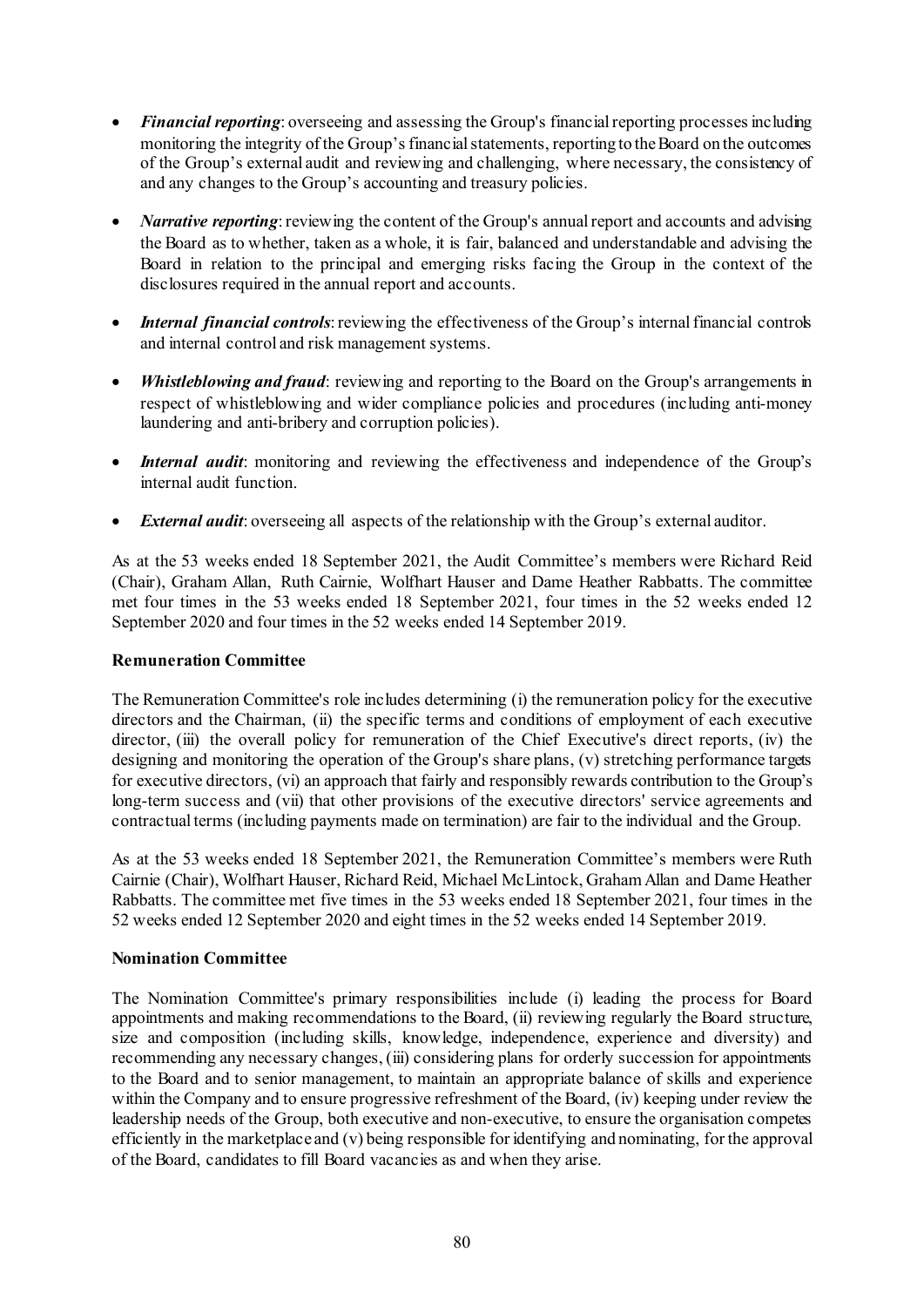As at the 53 weeks ended 18 September 2021, the Nomination Committee's members are Michael McLintock (Chair), Graham Allan, Ruth Cairnie, Richard Reid and Wolfhart Hauser. The committee met three times in the 53 weeks ended 18 September 2021, twice in the 52 weeks ended 12 September 2020 and once in the 52 weeks ended 14 September 2019.

#### **Employees**

In the 53 weeks ended 18 September 2021, the Group employed an average of 127,912 people (compared with an average of 133,425 for the 52 weeks ended 12 September 2020 and an average of 138,097 for the 52 weeks ended 14 September 2019), which includes a combination of part-time and full-time employees, seasonal employees and contractors. The Group's workforce gender balance as at 18 September 2021 was 53% women and 47% men.

The table below shows the average number of employees by operating segment for the 53 weeks ended 18 September 2021.

| Key business area | Average number of<br>employees |
|-------------------|--------------------------------|
|                   | 70,667                         |
|                   | 15,815                         |
|                   | 31,960                         |
|                   | 6,344                          |
|                   | 2,622                          |
|                   | 504                            |
|                   | 127,912                        |

The table below shows the average number of employees by geographical segment for the 53 weeks ended 18 September 2021.

| Key geographical segment | Average number of<br>employees |
|--------------------------|--------------------------------|
|                          | 42,696                         |
|                          | 67,681                         |
|                          | 6,081                          |
|                          | 11,454                         |
|                          | 127,912                        |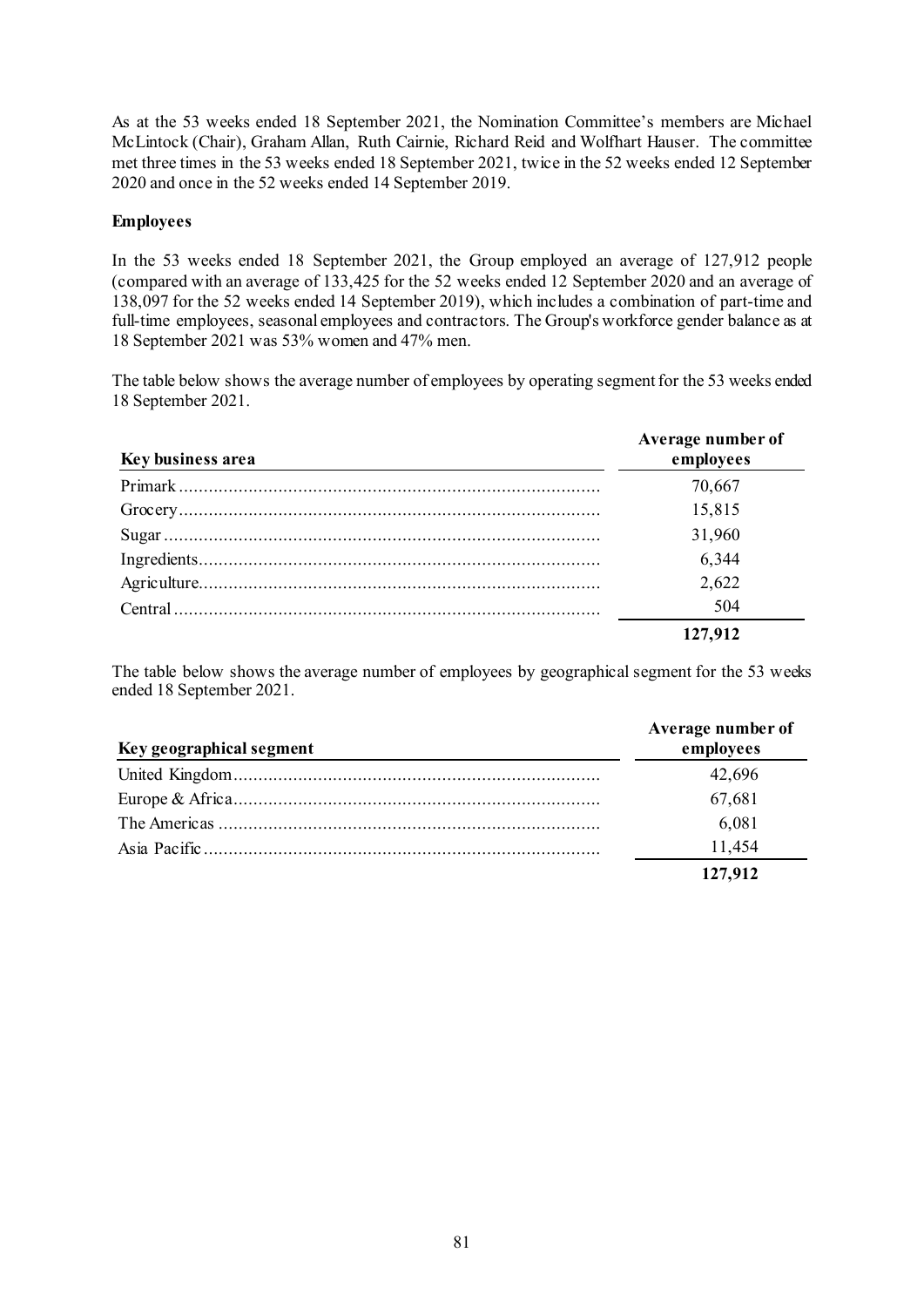#### **TAXATION**

#### **UNITED KINGDOM TAXATION**

*The following is a summary of the Issuer's understanding of current UK law and published HM Revenue and Customs' practice relating only to the UK withholding tax treatment of payments of interest (as that term is understood for UK tax purposes) in respect of Notes. It does not deal with any other UK taxation implications of acquiring, holding or disposing of Notes. It relates only to the position of persons who are the absolute beneficial owners of their Notes and all payments made thereon. UK tax treatment of prospective Noteholders depends on their individual circumstances and may be subject to change in the future (possibly with retrospective effect). In particular, Noteholders should be aware that the tax legislation of any jurisdiction where a Noteholder is resident or otherwise subject to taxation (as well as the UK) may have an impact on the tax consequences of an investment in the Notes including in respect of any income received from the Notes. Prospective Noteholders who may be subject to tax in a jurisdiction other than the UK or who may be unsure as to their tax position should seek their own professional advice.* 

Payments of interest on the Notes may be made without deduction of or withholding on account of UK income tax provided that the Notes carry a right to interest and the Notes are and continue to be listed on a "recognised stock exchange" within the meaning of Section 1005 of the Income Tax Act 2007. The Market of the London Stock Exchange is a recognised stock exchange for these purposes. Securities will be treated as listed on the Market of the London Stock Exchange if they are included in the Official List (within the meaning of and in accordance with the provisions of Part 6 of the Financial Services and Markets Act 2000) and admitted to trading on the Market of the London Stock Exchange. Provided, therefore, that the Notes carry a right to interest and are and remain so listed on a "recognised stock exchange", interest on the Notes will be payable without deduction of or withholding on account of UK income tax.

In other cases, an amount must generally be withheld from payments of interest on the Notes that has a UK source on account of UK income tax at the basic rate (currently 20%), subject to any other available exemptions and reliefs. However, where an applicable double tax treaty provides for a lower rate of withholding tax (or for no tax to be withheld) in relation to a Noteholder, HM Revenue & Customs can, provided that any necessary conditions are satisfied, issue a notice to the Issuer to pay interest to the Noteholder without deduction of tax (or for interest to be paid with tax deducted at the rate provided for in the relevant double tax treaty).

#### **FOREIGN ACCOUNT TAX COMPLIANCE ACT**

Pursuant to certain provisions of the U.S. Internal Revenue Code of 1986, commonly known as FATCA, a **foreign financial institution** (as defined by FATCA) may be required to withhold on certain payments it makes (**foreign passthru payments**) to persons that fail to meet certain certification, reporting or related requirements. The issuer may be a foreign financial institution for these purposes. A number of jurisdictions (including the UK) have entered into, or have agreed in substance to, intergovernmental agreements with the United States to implement FATCA (**IGAs**), which modify the way in which FATCA applies in their jurisdictions. Under the provisions of IGAs as currently in effect, a foreign financial institution in an IGA jurisdiction would generally not be required to withhold under FATCA or an IGA from payments that it makes. Certain aspects of the application of the FATCA provisions and IGAs to instruments such as Notes, including whether withholding would ever be required pursuant to FATCA or an IGA with respect to payments on instruments such as Notes, are uncertain and may be subject to change. Even if withholding would be required pursuant to FATCA or an IGA with respect to payments on instruments such as Notes, such withholding would not apply prior to the date that is two years after the date on which final regulations defining foreign passthru payments are published in the U.S. Federal Register and Notes characterised as debt (or which are not otherwise characterised as equity and have a fixed term) for U.S. federal tax purposes that are issued on or prior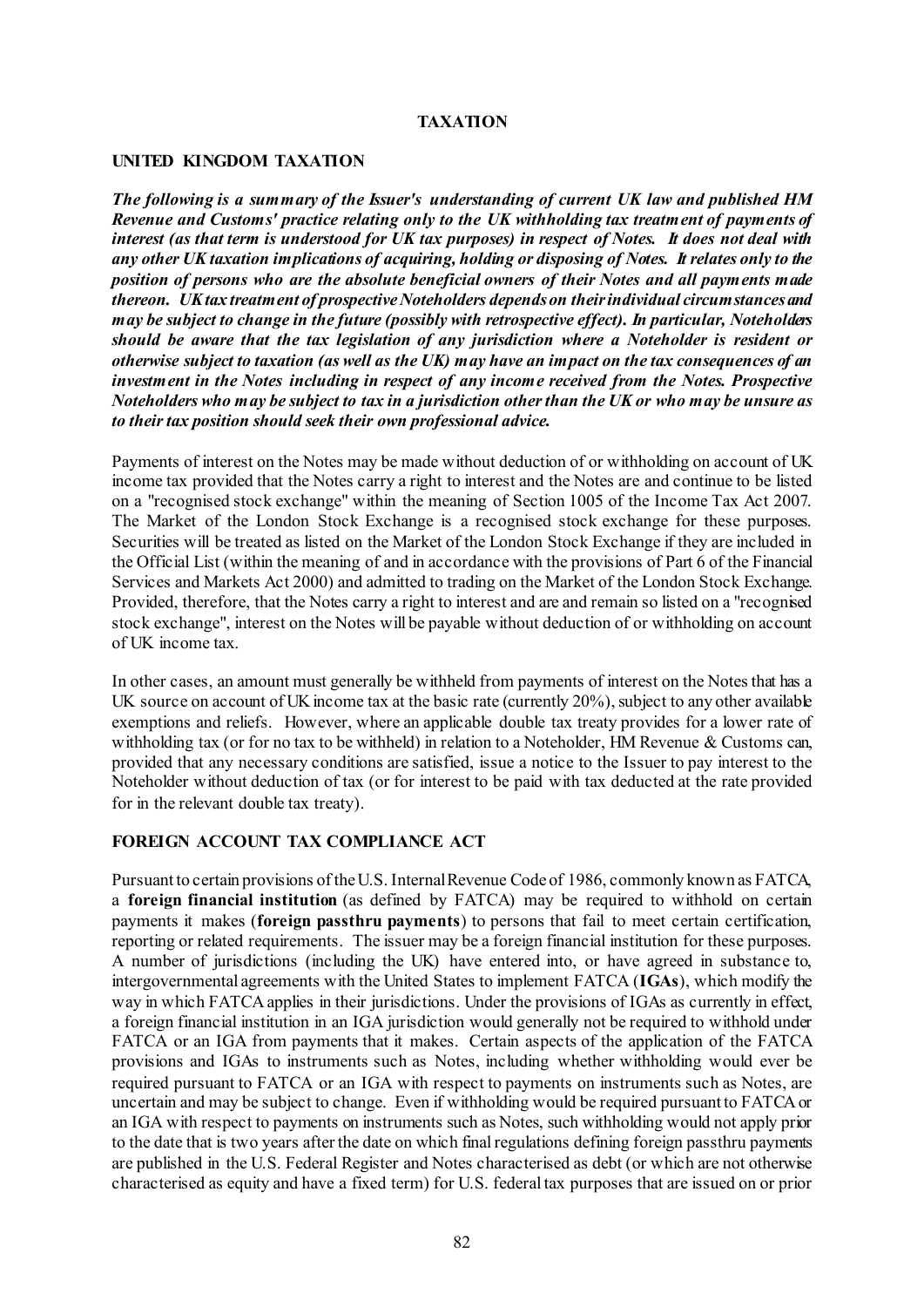to the date that is six months after the date on which final regulations defining foreign passthru payments are filed generally would be grandfathered for purposes of FATCA withholding unless materially modified after such date (including by reason of a substitution of the issuer). However, if additional Notes (as described under Condition [16](#page-44-0) (*Further Issues*) that are not distinguishable from previously issued Notes are issued after the expiration of the grandfathering period and are subject to withholding under FATCA, then withholding agents may treat all Notes, including the Notes offered prior to the expiration of the grandfathering period, as subject to withholding under FATCA. Holders should consult their own tax advisers regarding how these rules may apply to their investment in Notes.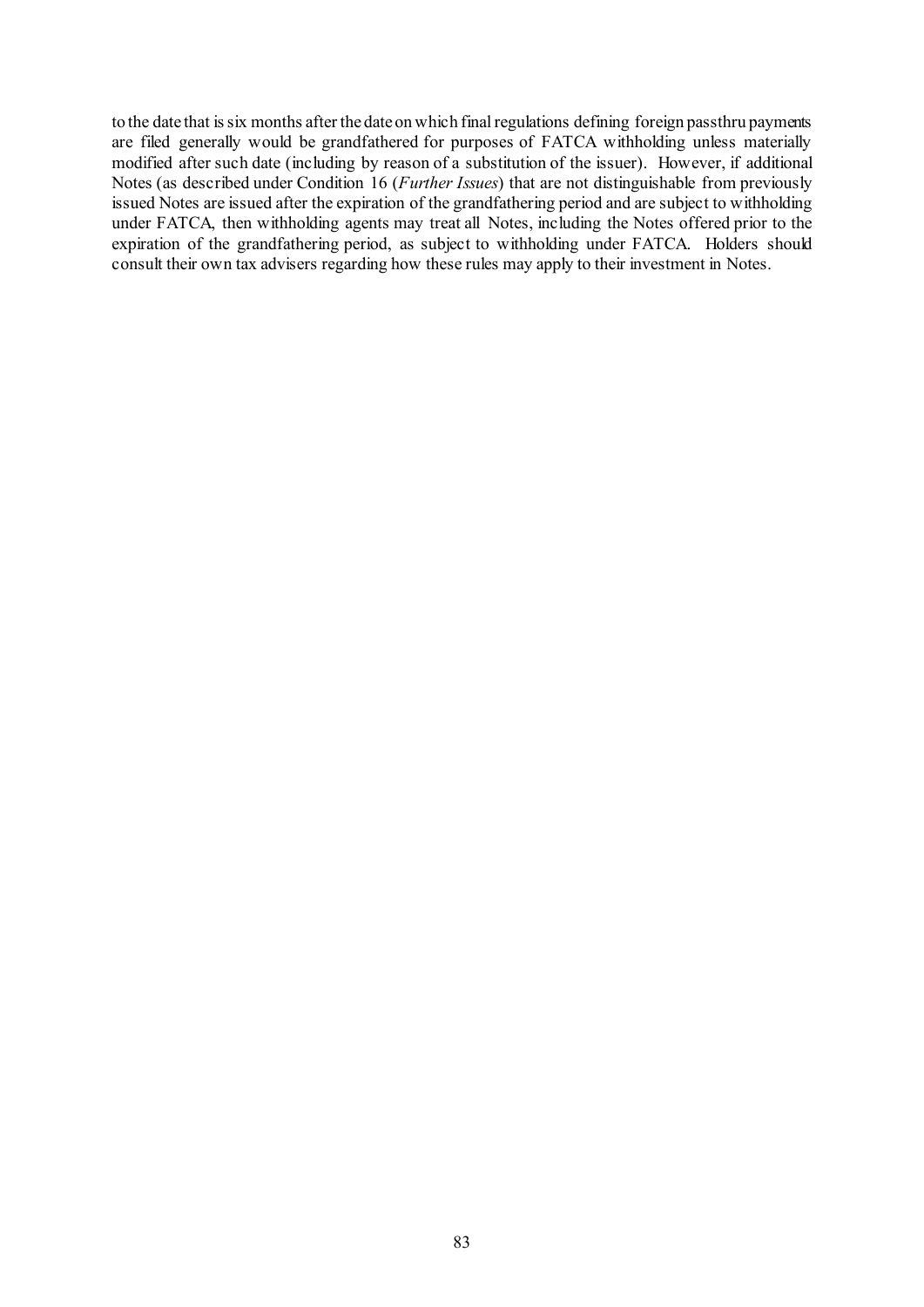#### **SUBSCRIPTION AND SALE**

Banco Santander, S.A., Barclays Bank PLC, Citigroup Global Markets Limited and Merrill Lynch International (the **Joint Lead Managers**) have, pursuant to a subscription agreement dated 14 February 2022 (the **Subscription Agreement**), jointly and severally agreed to subscribe for the Notes at the issue price of 99.072% of the principal amount of the Notes less a combined management and underwriting commission. In addition, the Issuer has agreed to reimburse the Joint Lead Managers for certain of their expenses in connection with the issue of the Notes. The Subscription Agreement may be terminated in certain standard circumstances prior to payment being made to the Issuer.

#### **General**

Neither the Issuer nor any Joint Lead Manager has made any representation that any action will be taken in any jurisdiction by the Joint Lead Managers or the Issuer that would permit a public offering of the Notes, or possession or distribution of this Prospectus (in preliminary, proof or final form) or any other offering or publicity material relating to the Notes (including roadshow materials and investor presentations), in any country or jurisdiction where action for that purpose is required.

Each Joint Lead Manager has agreed that it will comply to the best of its knowledge and belief with all applicable laws and regulations in each jurisdiction in which it acquires, offers, sells or delivers Notes or has in its possession or distributes this Prospectus (in preliminary, proof or final form) or any such other material, in all cases at its own expense.

#### **United States**

The Notes have not been and will not be registered under the Securities Act or under any relevant securities laws of any state or other jurisdiction of the United States. The Notes may not be offered, sold or delivered within the United States or to, or for the account or benefit of, U.S. persons (as defined in Regulation S), except pursuant to an applicable exemption from, or in a transaction not subject to, the registration requirements of the Securities Act and in accordance with applicable U.S. state securities laws.

Each Joint Lead Manager has agreed that it will not offer, sell or deliver the Notes, (i) as part of its distribution at any time or (ii) otherwise until 40 days after the later of the commencement of the offering of the Notes and the date of issue of the Notes (the **Distribution Compliance Period**) within the United States or to, or for the account or benefit of, U.S. persons, and, at or prior to confirmation of sale of the Notes, it will have sent to each distributor, dealer or other person to which it sells Notes during the Distribution Compliance Period a confirmation or other notice setting forth the restrictions on offers and sales of the Notes within the United States or to, or for the account or benefit of, U.S. persons. In addition, until 40 days after the commencement of the offering of the Notes, an offer or sale of Notes within the United States by any dealer (whether or not participating in the offering of such Notes) may violate the requirements of the Securities Act.

The Notes are subject to U.S. tax law requirements and may not be offered, sold or delivered within the United States or its possessions or to a U.S. person, except in certain transactions permitted by U.S. tax regulations. Terms used in this paragraph have the meanings given to them by U.S. Internal Revenue Code of 1986, as amended and regulations thereunder.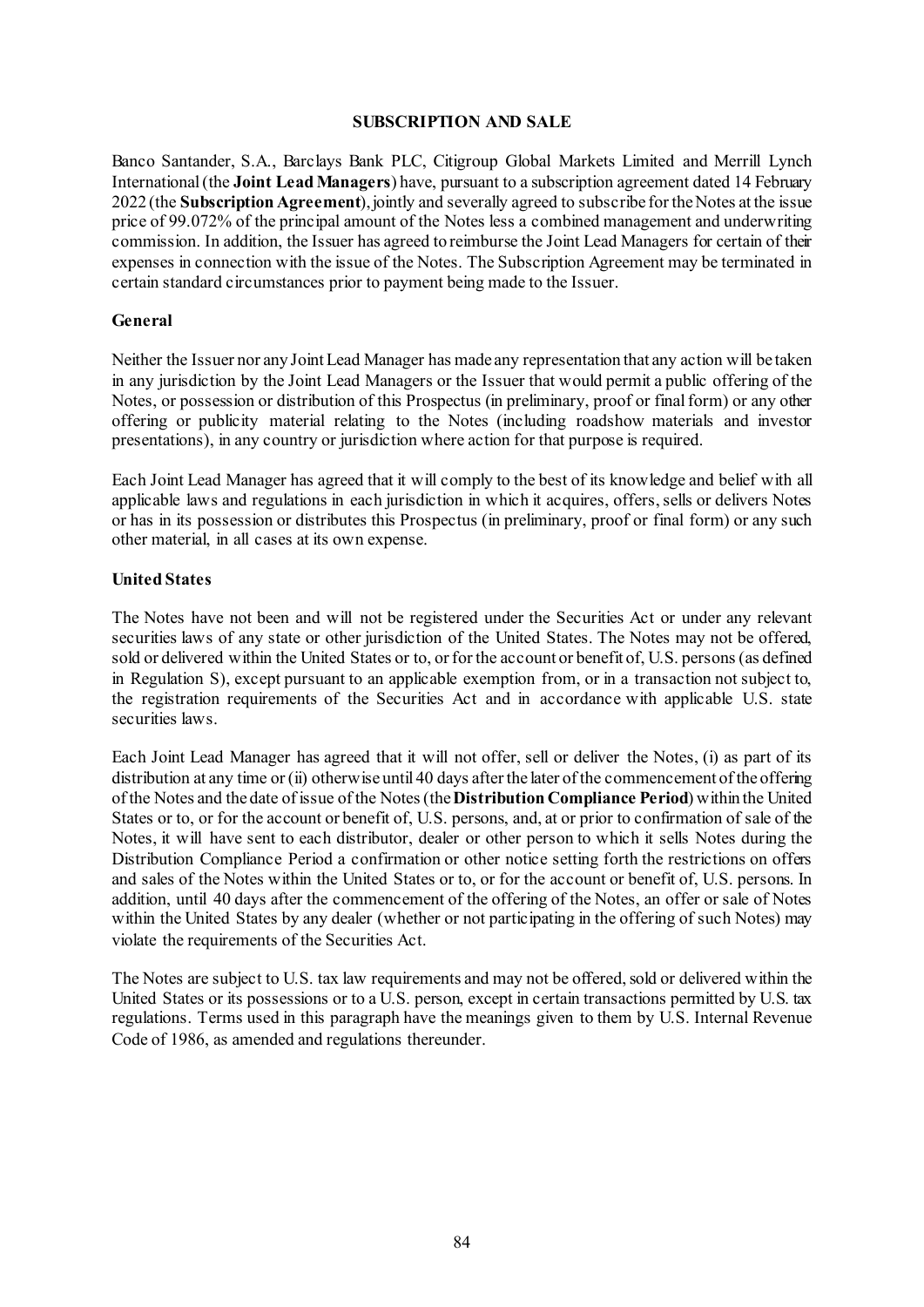## **United Kingdom**

#### *Prohibition of sales to UK Retail Investors*

Each Joint Lead Manager has represented and agreed that it has not offered, sold or otherwise made available any Notes to any retail investor in the UK. For the purposes of this provision the expression **retail investor** means a person who is one (or more) of the following:

- (a) a retail client as defined in point (8) of Article 2 of Regulation (EU) No 2017/565 as it forms part of UK domestic law by virtue of the EUWA; or
- (b) a customer within the meaning of FSMA and any rules or regulations made under FSMA to implement the Insurance Distribution Directive, where that customer would not qualify as a professional client as defined in point (8) of Article 2(1) of Regulation (EU) No 600/2014 as it forms part of UK domestic law by virtue of the EUWA.

#### *Other regulatory restrictions*

Each Joint Lead Manager has represented and agreed that:

- (a) it has complied and will comply with all applicable provisions of the FSMA with respect to anything done by it in relation to the Notes in, from or otherwise involving the United Kingdom; and
- (b) it has only communicated or caused to be communicated and will only communicate or cause to be communicated an invitation or inducement to engage in investment activity (within the meaning of Section 21 of the FSMA) received by it in connection with the issue or sale of the Notes in circumstances in which Section 21(1) of the FSMA does not apply to the Issuer.

#### **Prohibition of sales to EEA Retail Investors**

Each Joint Lead Manager has represented and agreed that it has not offered, sold or otherwise made available and will not offer, sell or otherwise make available any Notes to any retail investor in the EEA. For the purposes of this provision the expression **retail investor** means a person who is one (or more) of the following:

- (a) a retail client as defined in point (11) of Article 4(1) of MiFID II; or
- (b) a customer within the meaning of the Insurance Distribution Directive**,** where that customer would not qualify as a professional client as defined in point (10) of Article 4(1) of MiFID II.

#### **Singapore**

Each Joint Lead Manager has acknowledged that this Prospectus has not been registered as a prospectus with the Monetary Authority of Singapore. Accordingly, each Joint Lead Manager has represented, warranted and agreed that it has not offered or sold any Notes or caused the Notes to be made the subject of an invitation for subscription or purchase and will not offer or sell any Notes or cause the Notes to be made the subject of an invitation for subscription or purchase, and has not circulated or distributed, nor will it circulate or distribute, this Prospectus or any other document or material in connection with the offer or sale, or invitation for subscription or purchase, of the Notes, whether directly or indirectly, to any persons in Singapore other than: (i) to an institutional investor (as defined in Section 4A of the SFA) pursuant to Section 274 of the SFA); (ii) to a relevant person (as defined in Section 275(2) of the SFA) pursuant to Section 275(1) of the SFA, or any person pursuant to Section 275(1A) of the SFA,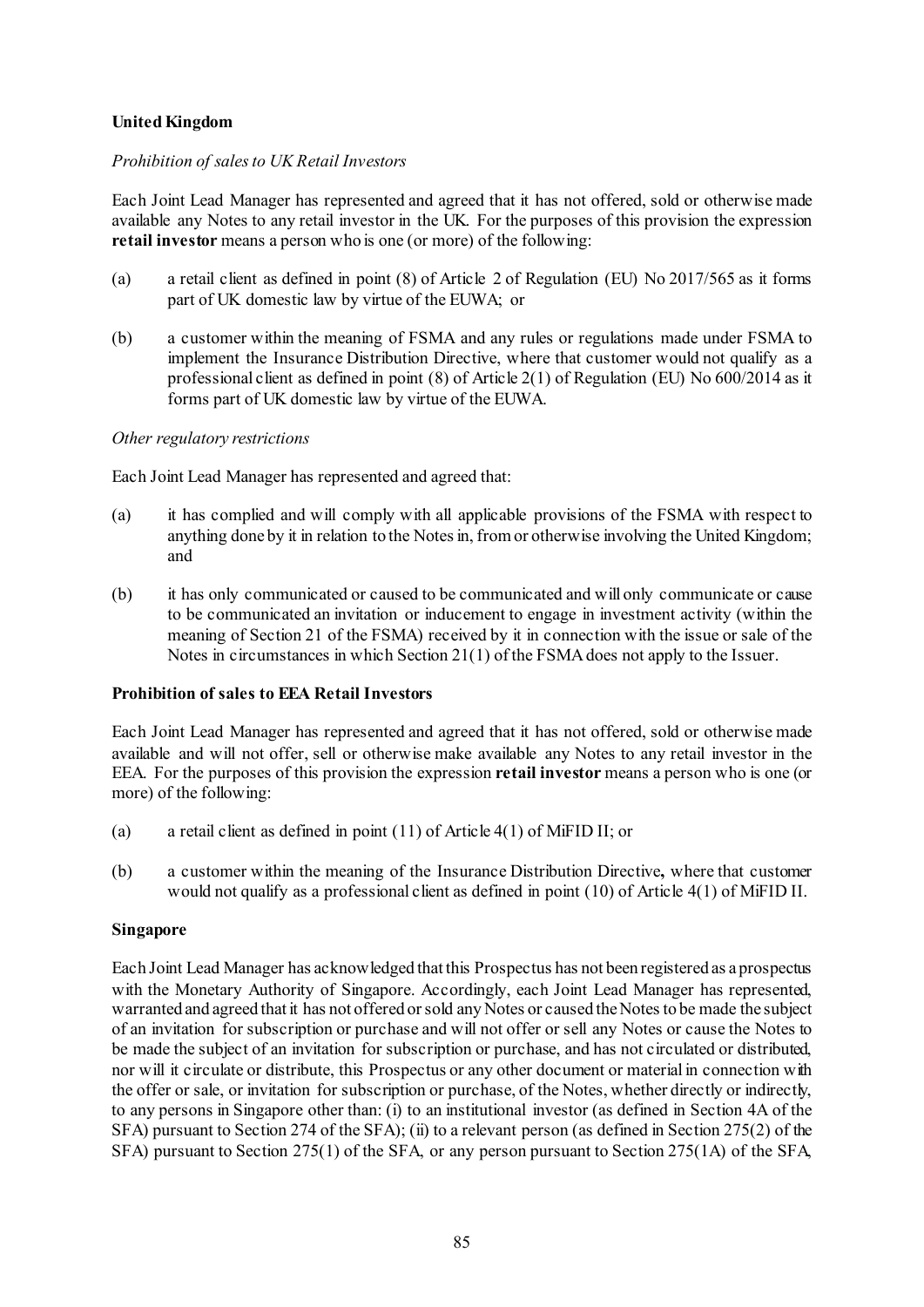and in accordance with the conditions specified in Section 275 of the SFA; or (iii) otherwise pursuant to, and in accordance with the conditions of, any other applicable provision of the SFA.

Where the Notes are subscribed or purchased under Section 275 of the SFA by a relevant person that  $i$ s:

- (a) a corporation (which is not an accredited investor (as defined in Section 4A of the SFA)) the sole business of which is to hold investments and the entire share capital of which is owned by one or more individuals, each of whom is an accredited investor; or
- (b) a trust (where the trustee is not an accredited investor) whose sole purpose is to hold investments and each beneficiary of the trust is an individual who is an accredited investor,

securities or securities-based derivatives contracts (each term as defined in Section 2(1) of the SFA) of that corporation or the beneficiaries' rights and interest (howsoever described) in that trust shall not be transferred within six months after that corporation or that trust has acquired the Notes pursuant to an offer made under Section 275 of the SFA except:

- (I) to an institutional investor or to a relevant person, or to any person arising from an offer referred to in Section 275(1A) or Section 276(4)(c)(ii) of the SFA;
- (II) where no consideration is or will be given for the transfer;
- (III) where the transfer is by operation of law;
- (IV) as specified in Section 276(7) of the SFA; or
- (V) as specified in Regulation 37A of the Securities and Futures (Offers of Investments) (Securities and Securities-based Derivatives Contracts) Regulations 2018 of Singapore.

Notification under Section 309B(1)(c) of the SFA - In connection with Section 309B of the SFA and the CMP Regulations 2018, the Issuer has determined the classification of the Notes as prescribed capital markets products (as defined in the CMP Regulations 2018) and Excluded Investment Products (as defined in MAS Notice SFA 04-N12: Notice on the Sale of Investment Products and MAS Notice FAA-N16: Notice on Recommendations on Investment Products).

#### **Canada**

The Notes may be sold only to purchasers purchasing, or deemed to be purchasing, as principal that are accredited investors, as defined in National Instrument 45-106 *Prospectus Exemptions*(**NI 45-106**) or subsection 73.3(1) of the *Securities Act* (Ontario) (the **OSA**), and are permitted clients, as defined in National Instrument 31-103 *Registration Requirements, Exemptions and Ongoing Registrant Obligations*(**NI 31-103**). Any resale of the Notes must be made in accordance with an exemption from, or in a transaction not subject to, the prospectus requirements of applicable securities laws.

Securities legislation in certain provinces or territories of Canada may provide a purchaser with remedies for rescission or damages if this Prospectus (including any amendment thereto) contains a misrepresentation, provided that the remedies for rescission or damages are exercised by the purchaser within the time limit prescribed by the securities legislation of the purchaser's province or territory. The purchaser should refer to any applicable provisions of the securities legislation of the purchaser's province or territory for particulars of these rights or consult with a legal advisor.

Each Joint Lead Manager has represented and agreed that it has not offered, sold or otherwise made available and will not offer, sell or otherwise make available any Notes to any persons that are not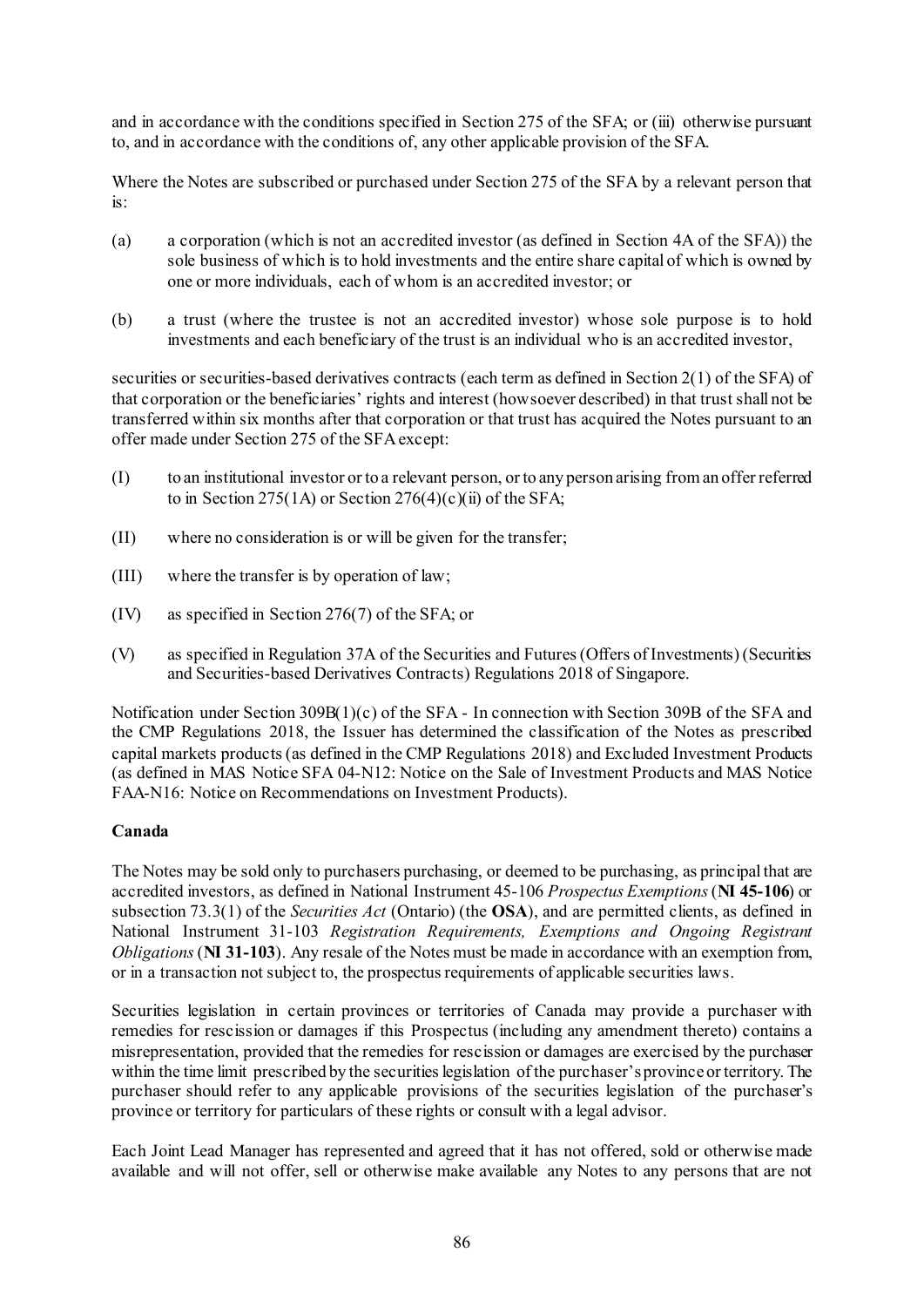purchasers purchasing, or deemed to be purchasing, as principal that are accredited investors, as defined in NI 45-106 or subsection 73.3(1) of the OSA, and permitted clients, as defined in NI 31-103.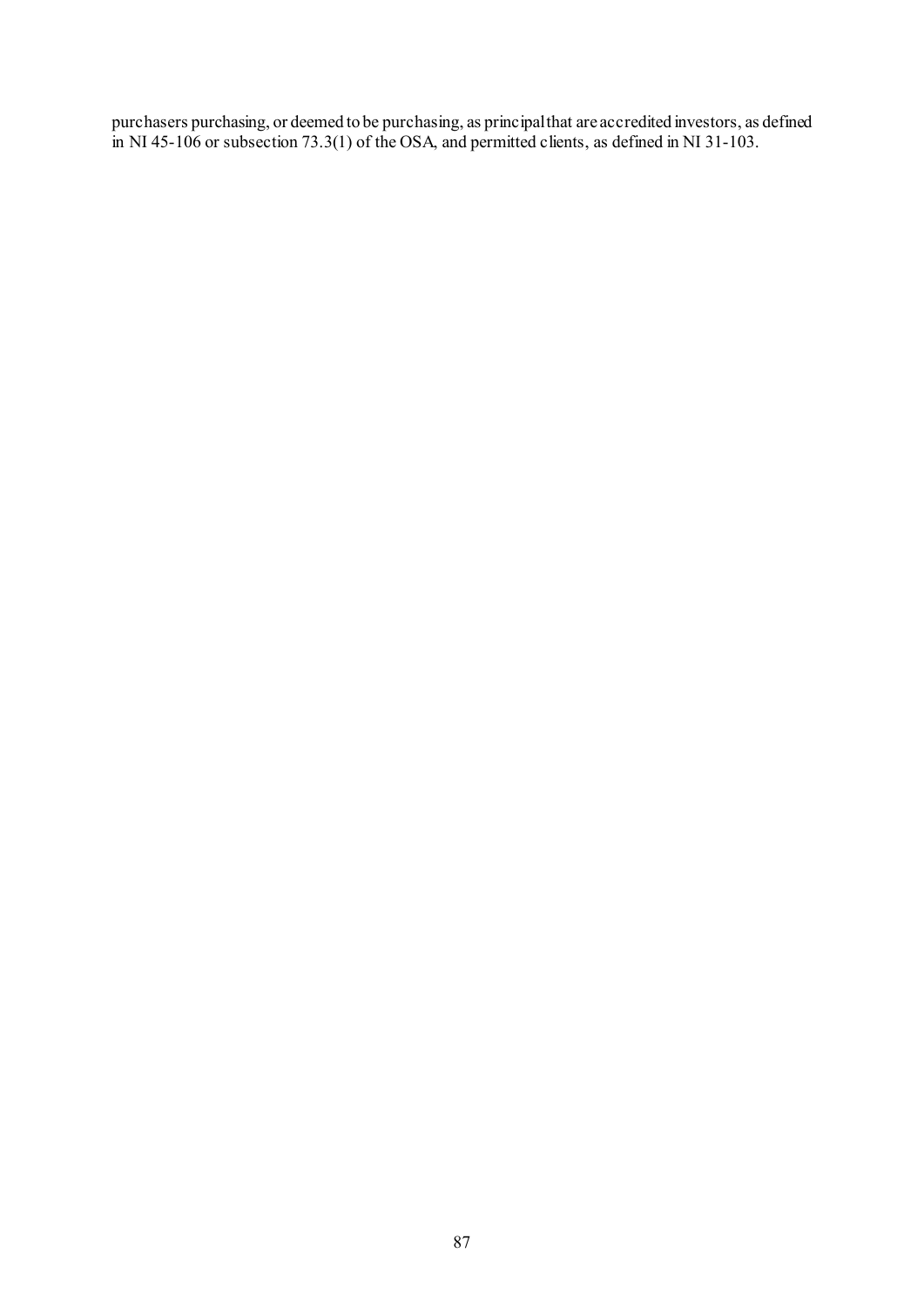#### **GENERAL INFORMATION**

- (1) The Issuer has obtained all necessary consents, approvals and authorisations in connection with the issue and performance of the Notes. The issue of the Notes was authorised by, and pursuant to, a resolution of a sub-committee of the Board of the Issuer passed on 4 February 2022. The power and authority of such sub-committee in relation to the issue of the Notes was delegated to such sub-committee pursuant to a resolution of the Board of the Issuer passed on 19 January 2022.
- (2) Application has been made to the FCA for the Notes to be admitted to the Official List. Application has been made to the London Stock Exchange for the Notes to be admitted to trading on the Market. Such listing and admission to trading is expected to occur on or about 17 February 2022, subject only to the issue of the Notes.
- (3) The Issuer estimates that the total expenses related to the admission to trading of the Notes will be approximately £6,000.
- (4) There has been no significant change in the financial performance or financial position of the Issuer or the Group, and there has been no material adverse change in the prospects of the Issuer or the Group, in each case since 18 September 2021.
- (5) There are no governmental, legal or arbitration proceedings (including any such proceedings which are pending or threatened of which the Issuer is aware) in the 12 months preceding the date of this Prospectus which may have or have had in the recent past significant effects on the financial position or profitability of the Issuer or the Group.
- (6) The Notes have been accepted for clearance through Clearstream, Luxembourg and Euroclear. The ISIN for the Notes is XS2441652901 and the Common Code is 244165290. The CFI Code and the FISN are available from the website of the Association of National Numbering Agencies (ANNA). The address of Euroclear is 1 Boulevard du Roi Albert II, B-1210 Brussels, Belgium and the address of Clearstream, Luxembourg is 42 Avenue JF Kennedy, L-1855 Luxembourg.
- (7) The Notes (other than the Temporary Global Note) and the Coupons will contain the following legend:

Any United States person who holds this obligation will be subject to limitations under the United States income tax laws, including the limitations provided in Sections 165(j) and 1287(a) of the U.S. Internal Revenue Code of 1986, as amended.

- (8) The auditors of the Issuer are Ernst & Young LLP, who are registered to carry out audit work by the Institute of Chartered Accountants in England and Wales. Ernst & Young LLP have audited the consolidated financial statements of the Issuer for the 53 weeks ended 18 September 2021 and the 52 weeks ended 12 September 2020, as stated in their respective reports (which are incorporated by reference into this Prospectus).
- (9) For the period of 12 months starting on the date on which this Prospectus is made available to the public, copies of the following documents will be available for inspection from <https://www.abf.co.uk/>:
	- (a) this Prospectus (together with any supplements to this Prospectus);
	- (b) the constitutional documents of the Issuer; and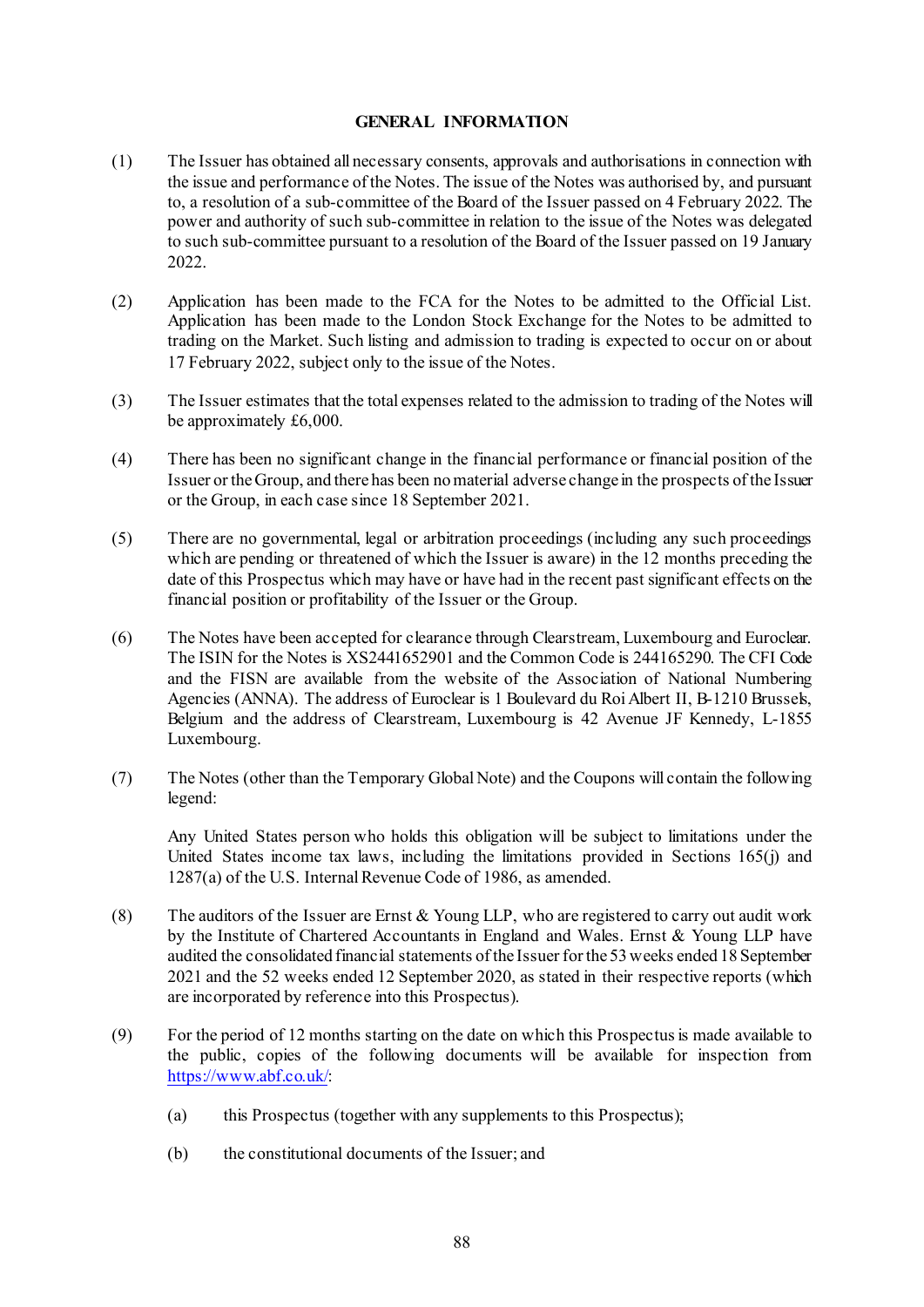- (c) the Trust Deed (which includes the form of the Global Notes, the definitive Notes and the Coupons) and the Agency Agreement.
- (10) For investors in the Notes, the Issue Price is 99.072% and the yield is 2.590%, calculated on an annual basis. The yield is calculated at the Issue Date. It is not an indication of future yield.
- (11) The Joint Lead Managers and their respective affiliates are full service financial institutions engaged in various activities, which may include securities trading, commercial and investment banking, financial advisory, investment management, principal investment, hedging, financing and brokerage activities. Certain of the Joint Lead Managers or their respective affiliates have performed investment/commercial banking and advisory and other services for the Issuer and its affiliates from time to time for which they have received customary fees, expenses, reimbursements and/or other compensation. The Joint Lead Managers or their respective affiliates may, from time to time in the future, engage in transactions with and perform advisory and other services for the Issuer and its affiliates in the ordinary course of their business. Certain of the Joint Lead Managers and/or their respective affiliates have acted and expect in the future to act as a lender to the Issuer and/or other members of the Group and/or otherwise participate in transactions with the Group. They have received, or may in the future receive, customary fees and commissions for these transactions and services.

In the ordinary course of their various business activities, the Joint Lead Managers and their respective affiliates may make or hold a broad array of investments and actively trade debt and equity securities (or related derivative securities) and financial instruments (including bank loans) for their own account and for the accounts of their customers and may at any time hold long and short positions in such securities and instruments. Such investment and securities activities may involve securities and/or instruments of the Issuer or the Issuer's affiliates. The Joint Lead Managers and/or their affiliates may receive allocations of Notes (subject to customary closing conditions), which could affect future trading of the Notes. In addition, certain of the Joint Lead Managers and/or their respective affiliates hedge their credit exposure to the Issuer pursuant to their customary risk management policies. Typically, such Joint Lead Managers and their affiliates would hedge such exposure by entering into transactions which consist of either the purchase of credit default swaps or the creation of short positions in securities, including potentially the Notes. These hedging activities could have an adverse effect on the future trading prices of the Notes offered hereby. The Joint Lead Managers and their respective affiliates may also make investment recommendations and/or publish or express independent research views in respect of such securities or financial instruments and may hold, or recommend to clients that they acquire, long and/or short positions in such securities and instruments.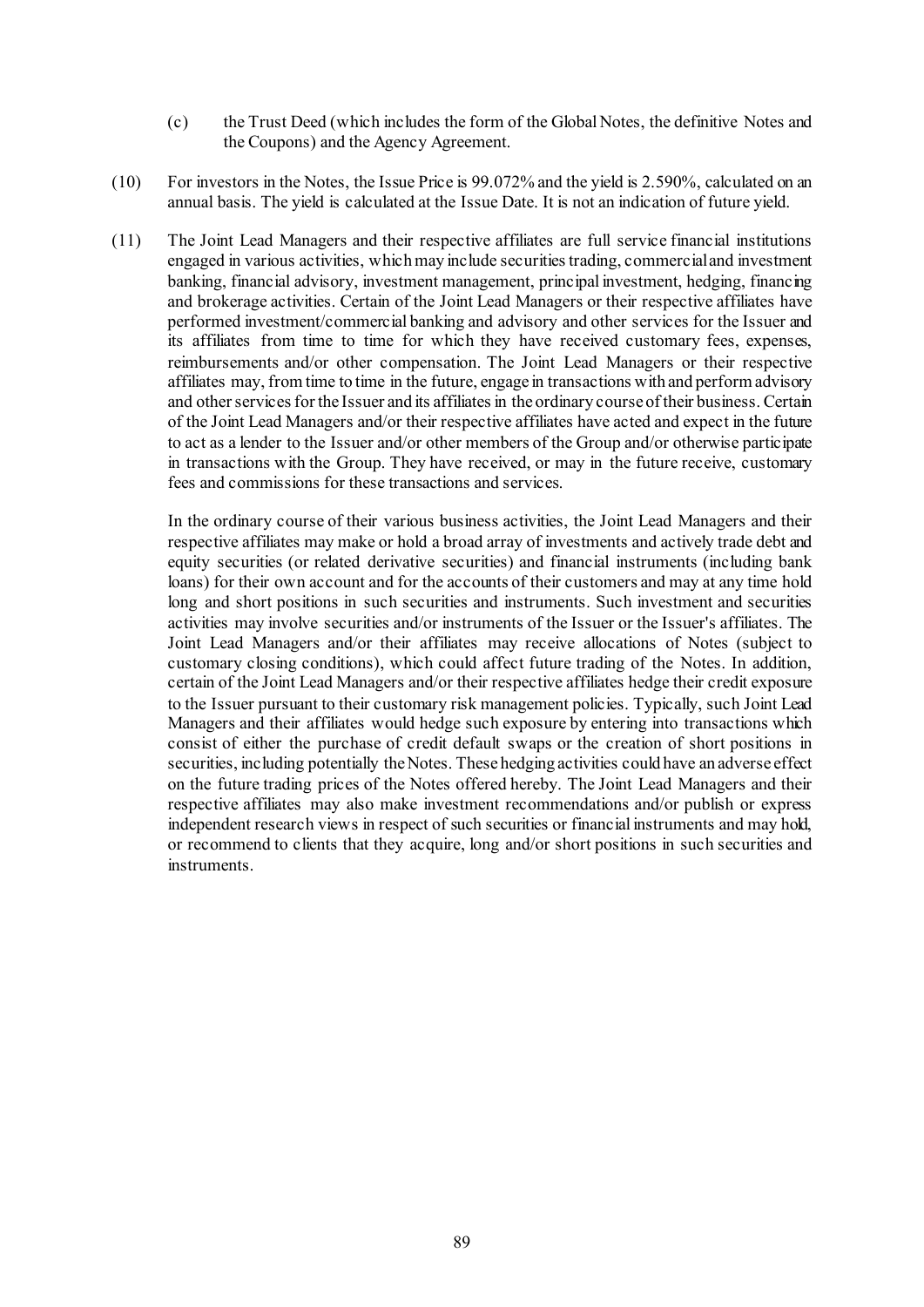**THE ISSUER Associated British Foods plc** Weston Centre 10 Grosvenor Street London W1K 4QY United Kingdom

#### **JOINT LEAD MANAGERS**

**Banco Santander, S.A. Barclays Bank PLC** Ciudad Grupo Santander Edificio Encinar Avenida de Cantabria s/n 28660, Boadilla del Monte Madrid Spain

5 The North Colonnade Canary Wharf London E14 4BB United Kingdom

**Citigroup Global Markets Limited** Citigroup Centre Canada Square Canary Wharf London E14 5LB United Kingdom

**Merrill Lynch International** 2 King Edward Street London EC1A 1HQ United Kingdom

#### **TRUSTEE PRINCIPAL PAYING**

**Citicorp Trustee Company Limited** Citigroup Centre Canada Square Canary Wharf London E14 5LB United Kingdom

**AGENT Citibank, N.A., London Branch** Citigroup Centre Canary Wharf London E14 5LB United Kingdom

**PAYING AGENT Citibank Europe Plc** 1 North Wall Quay Dublin 1 Ireland

**LEGAL ADVISERS**

#### **Allen & Overy LLP**

One Bishops Square London E1 6AD United Kingdom

*To the Issuer To the Joint Lead Managers and the Trustee*

> **Linklaters LLP** One Silk Street London EC2Y 8HQ United Kingdom